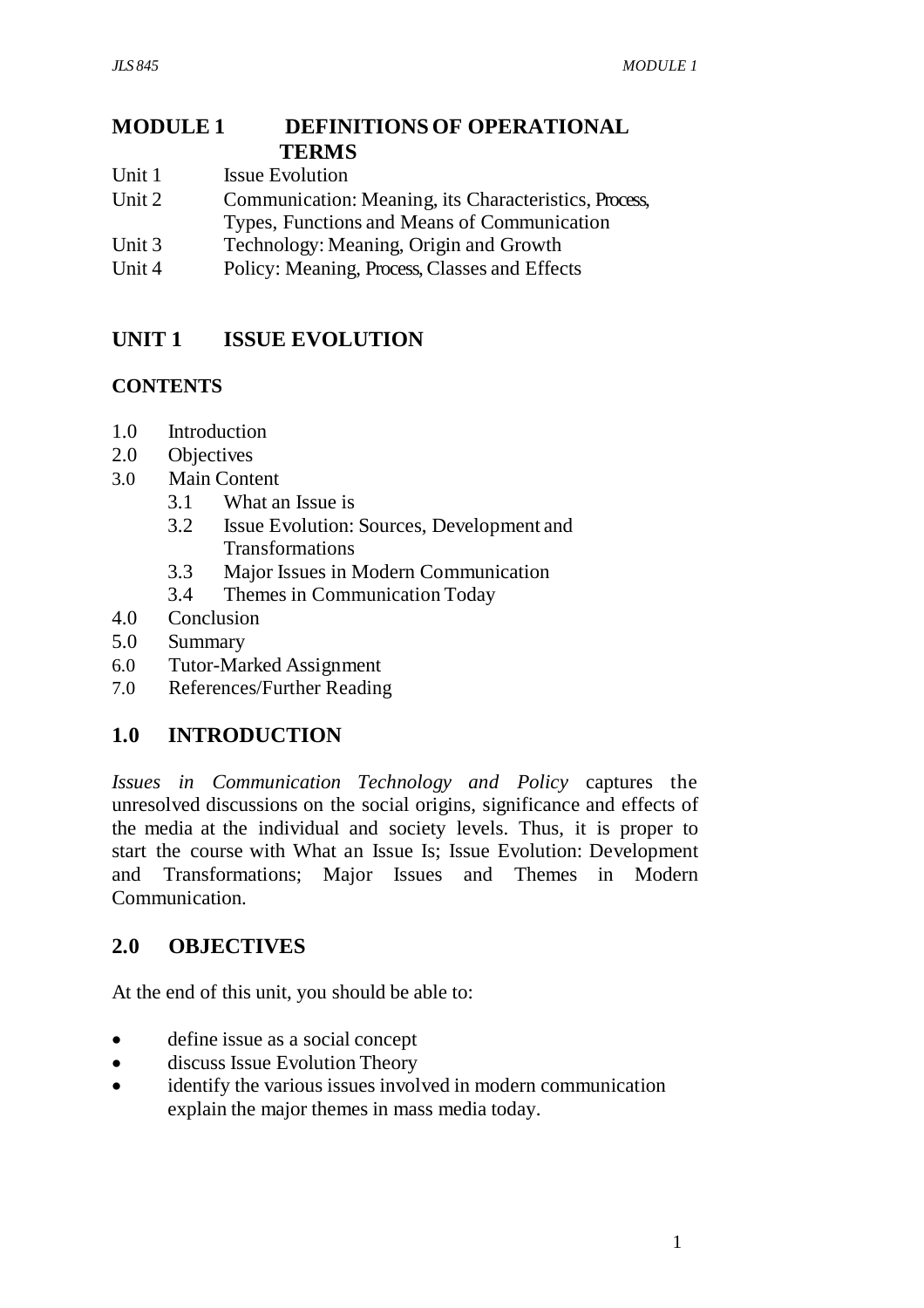# **3.0 MAIN CONTENT**

#### **3.1 What an Issue is**

The Merriam-Webster dictionary app defines issue as "something that people are talking about, thinking about, etc: an important subject or topic." An issue is a question or point under dispute or discussion. In a more specific term, it means a matter which has reached a point where a decision must be made or is desired. Thus, the discussion of an issue is recognized as part of the social process of any group, community or society.

Nigeria is noted for various issues owing to her dynamic nature which is characterized by several development challenges. This is vividly demonstrated in the various agenda settings in our mass media every day. Issues are generated in and around places, events and locations; in various sectors of the nation's life, including health, agriculture, communication, banking, aviation, roads, ports, railways, among others.

In the international arena, a similar situation exists. As political actions between and among nations interplay, issues that arise generate conflicts and disagreements among nations. Indeed, questions are asked when nations cross paths on such matters as arms and armaments, boundaries, economy, politics, development and many more.

In particular, the unfair and unbalanced distribution of the world resources generate enormous conflicts and frictions, which engender issues that emerge for both bilateral and multilateral discussions.

### **3.2 Issue Evolution: Sources, Development and Transformations**

Many scholars agree that the Theory and Model of Issue Evolution (Edward G. Carmines & James Stinson, 1990) which examines the issue of racial desegregation in America holds for other times and other nations. Therefore, this model, which we shall rely on here, concerns two central problems:

- First is the *structure of issue evolution*. This relates to the causal process of issue evolution. In this case, policies emanate from professional politicians, leading to the generation of mass response.
- Second: *sequence of changes in elite behaviour regarding*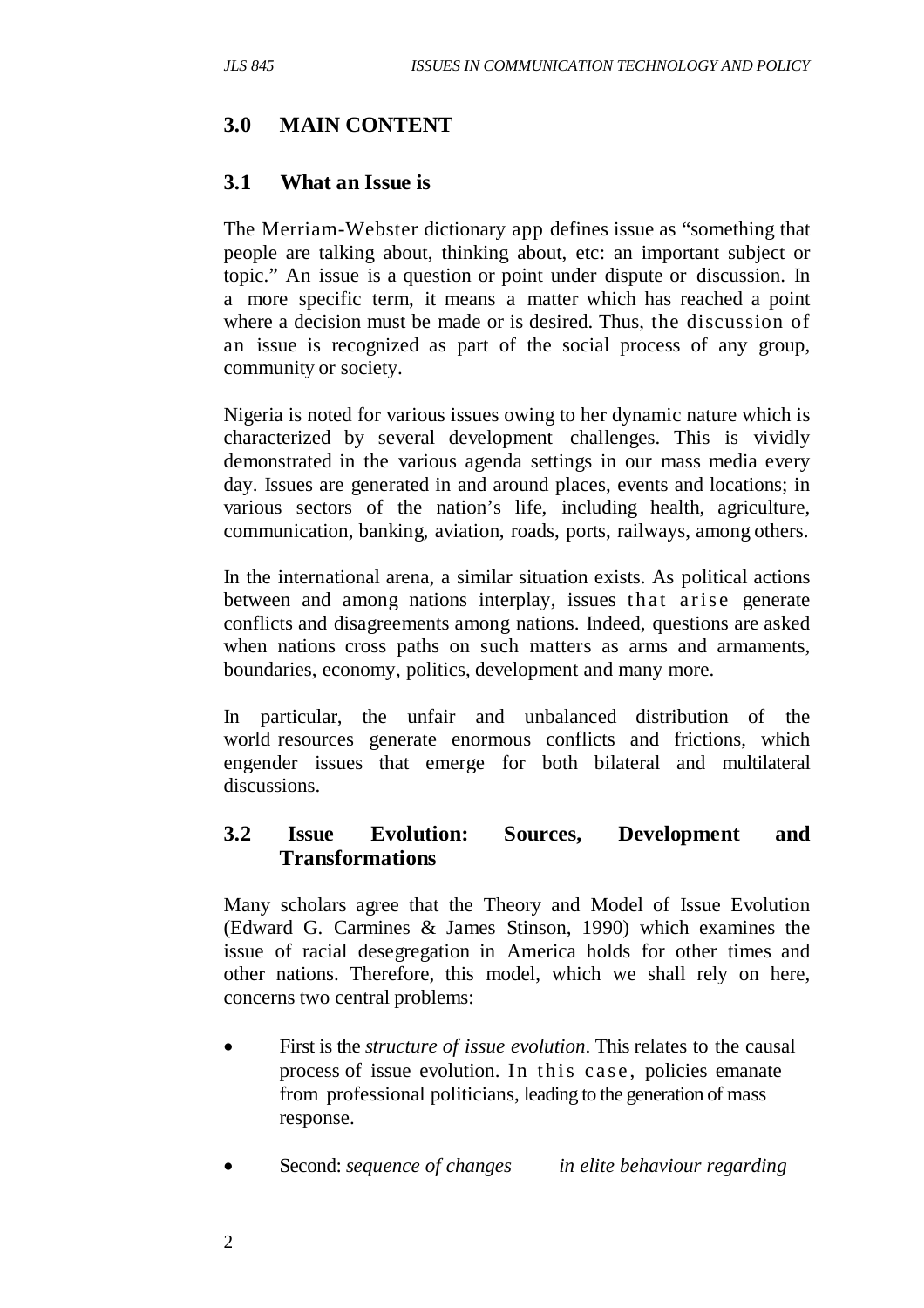#### *mass perceptions on issues*.

The theory of issue evolution is developed as a general statement to explain the connection between elite and mass behaviour as a model for politics across time, nations and issues. The theory specifically identifies sources, development and transformations of issues.

#### **A. Sources of Issues**

- Issues generate from interactions in a complex environment and also from chance processes.
- Government environment superimposed upon a disparate social order produces issues.
- The regulation, distribution and redistribution of government acts, multiplied by the number of spheres of social and economic activities, in turn multiplied by time and interaction of government and the governed will produce fresh unresolved social questions in abundance.

#### **B. Issue Selection for Development**

In particular, the Issue Evolution Model identifies four mechanisms which sort out or filter the numerous issue conflicts that can command public attention for development. These are:

- Strategic politicians who promote issues as effective leverage in their struggle for power.
- Issues moved to the centre of public discourse when highlighted by external disruptions to established order.
- Old issues transformed into a new context and bear different social consequences.
- Cybernetic issues are selected for importance due to internal contradictions and imbalances in a political system

### **3.3 Major Issues in Modern Communication**

Our discourse on various aspects of issue as a concept enables the identification of the major issues that dominate debates in modern communication locally and globally. We emphasize that these major communication issues have national, regional and international dimensions. They may sometimes be interdependent. They also raise questions at the individual level - the individual being the smallest unit of a communication entity.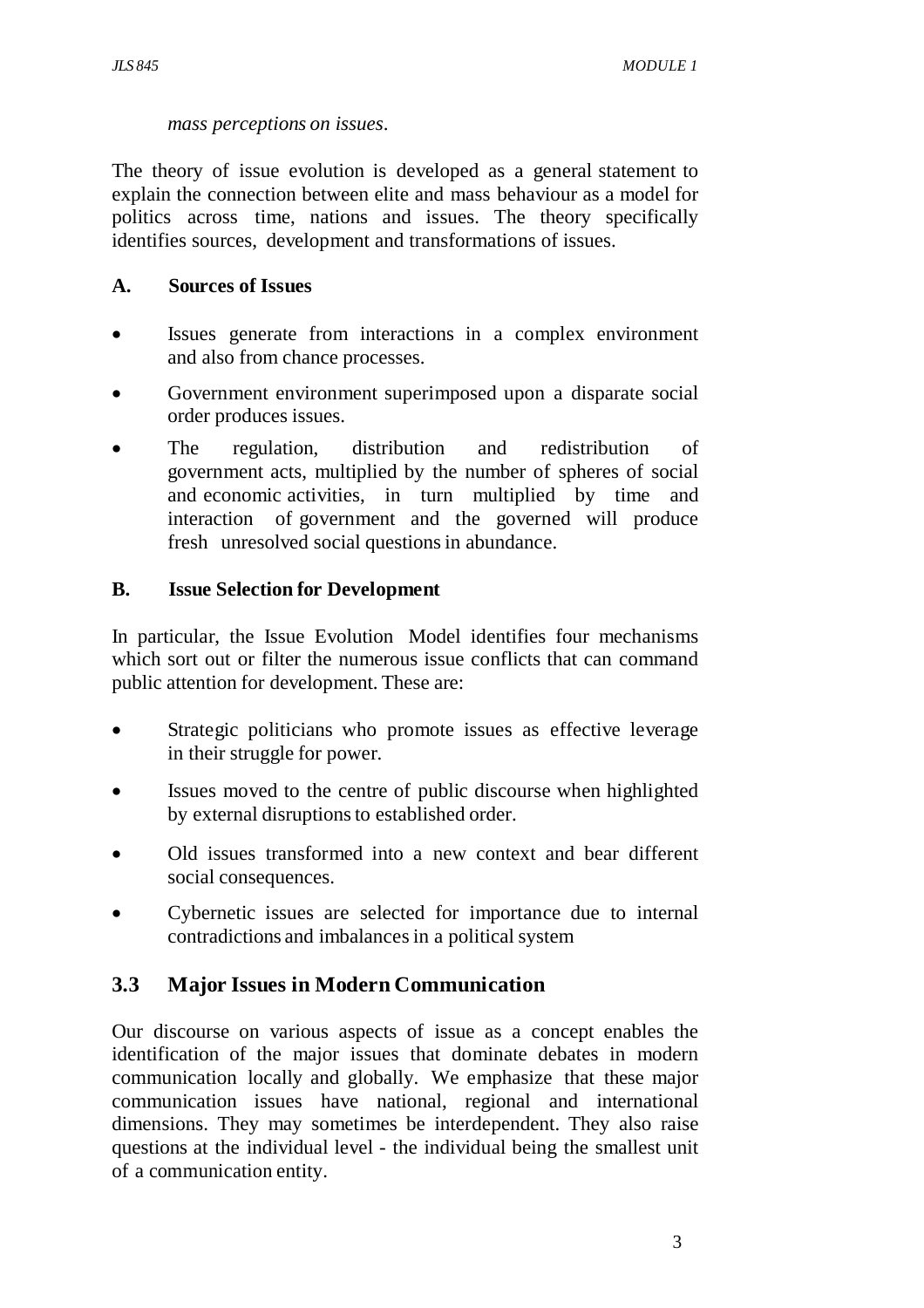- Many of the issues relate to the growing interface between communication and technology, which has created an expansion in the means of communication.
- They also concern the inequalities between the developed countries and the developing countries due to over concentration of communication technology in the former.
- What is more, issues of communication disparities within nations in matters of gender, class, rural-urban dichotomy, educational, ethnic and other cleavages abound.
- Disparities also manifest among countries in the same region owing essentially to differences in the availability of means of production and economic resources.
- The linkage between the call for New World Economic Order and New World Information and Communication Order.
- A call for "free and balanced flow of communication" as a *sine qua non* for democratization of communication.
- The fear that the call for "free and balanced flow of communication" may lead to dominance of governments in the developing countries of their peoples.

Essentially, communication issues, which are not in anyway exhaustive above, relate to questions on which public opinion often forms. They also concern questions on which governments are expected to have policies for prevention or improvement because they may not be altogether negative or positive.

McQuail (2005) divides communication issues according to the terrain they occupy as:

### **Relations with Politics and the State**

- Political campaigns and propaganda
- Citizen participation and democracy
- War, peace and terrorism
- The making of foreign policy
- Oppression, liberation and revolution in states.

### **Cultural Issues**

- Cultural and economic globalization
- The quality of cultural life and cultural production
- Questions of identity.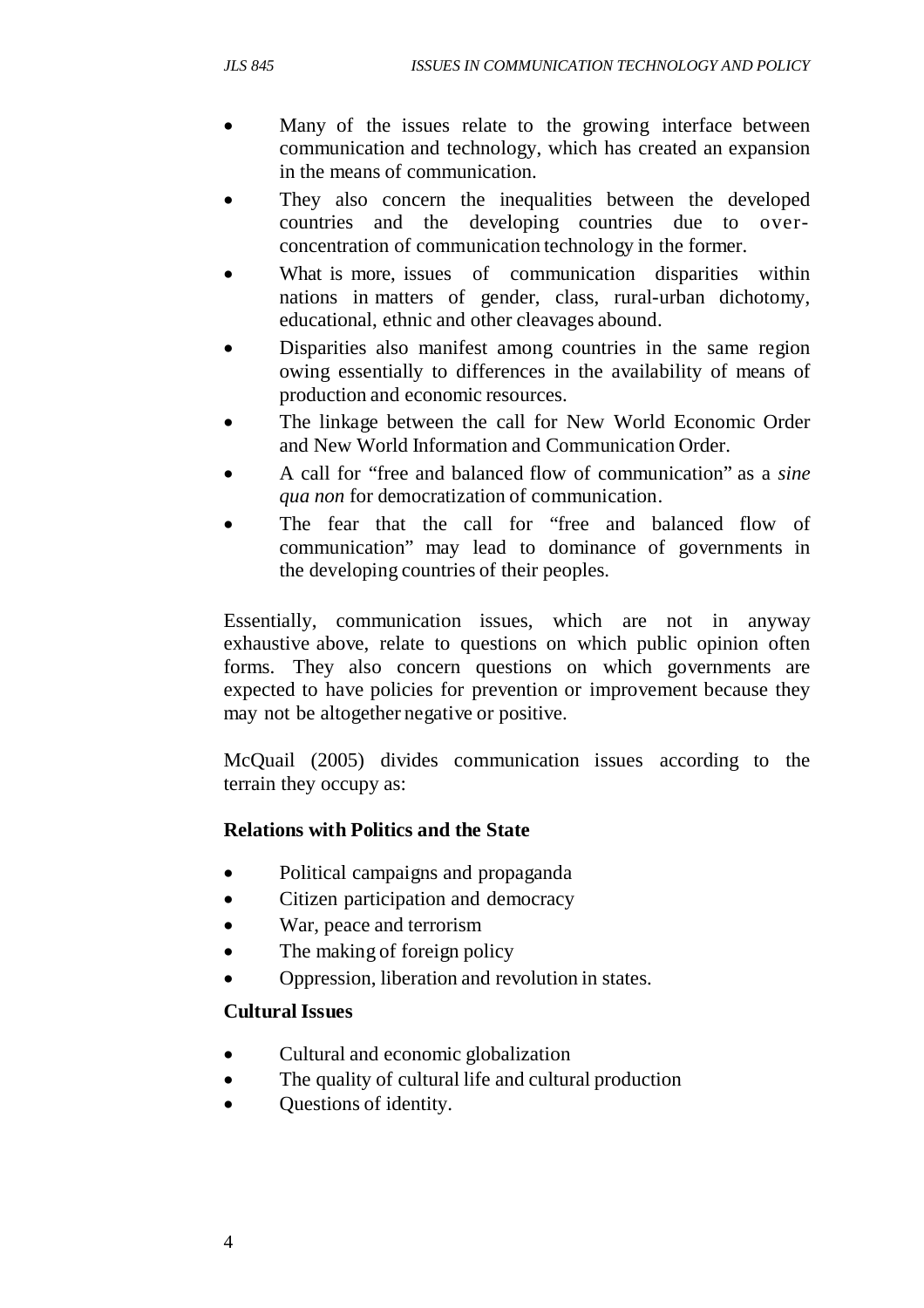#### **Social Concerns**

- The definition and mediation of social experience
- Crime, violence, pornography and deviance
- Civil peace, order and disorder
- The emerging information society
- The problem of information inequality
- Consumerism and commercialism
- The use and quality of leisure time.

## **Normative Questions**

- Freedom of speech and expression
- Social and cultural inequality: class, ethnicity, gender and sexuality relations
- Media norms, ethics and professionalism
- Media policy and regulation
- Media concentration and diversity.

## **Power and Effects**

- Communicating effectively
- The shaping of fashion and celebrity
- The formation and change of public opinion.

# **4.0 CONCLUSION**

Politics is about issues and social relations are their domain. Communications is the instrument that promotes political and social relations. Mankind has reached a communication age in which the world is reduced to "a global village." Communication, because of its diffusion with technology, connects places, reduces the distance between individuals, countries and cultures. Major trends in mass media are said to have both negative and positive effects. Thus, issues about the relevance of the mass media to the society are continuously germane.

### **SELF-ASSESSMENT EXERCISE**

What do you understand by the theory of issue evolution?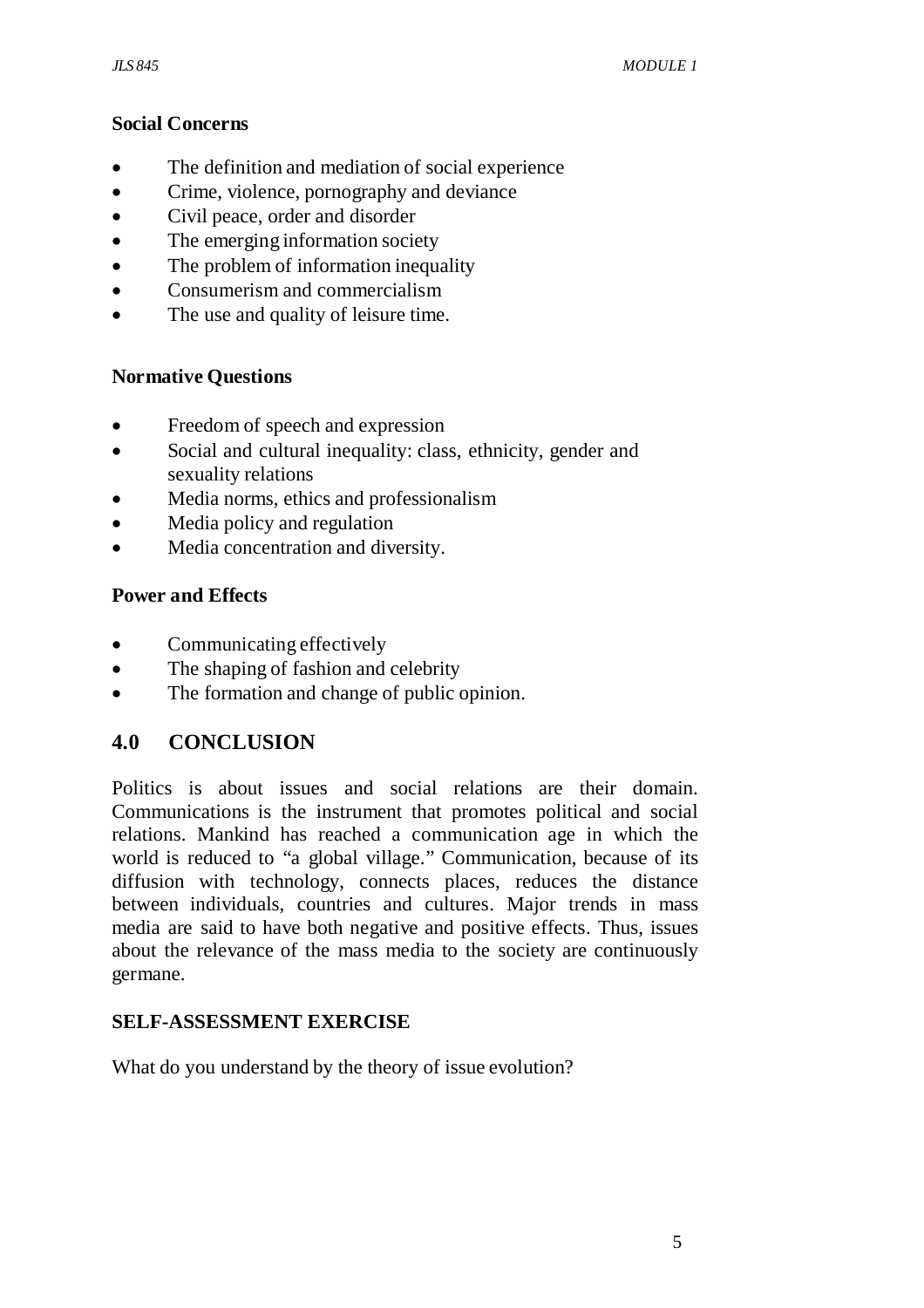## **5.0 SUMMARY**

When we speak of issues in this course, we are referring to specific matters that are in dispute in the public domain. They are concerned with questions which influence public opinion, on which some responsibilities weigh against the media, and on which nations should have policies for guidance. This is the world of mass media today that is laced with enormous possibilities due to technology which has reduced the question of time and speed in communication. It has also established a 'global village,' but ensured the dominance of the weak by empowering the strong. Our ideas of social reality and meaning of message are also blurred today. Mass media reinforce cultural identity by preserving culture, religion and lifestyles of different peoples, while at the same time galvanizing a mass culture because of their mass output. These are issues which continue to dominate debate on mass media today.

## **6. TUTOR-MARKED ASSIGNMENT**

1. Discuss the various issues in communication today?

# **7.0 REFERENCES/FURTHER READING**

- Carmins, Stimson (1990). *Issue Evolution: Race and the Transformation of American Politics.* Princeton University Press, p. 1-10
- McQuail Denis (2005). *Mass Communication Theory.* London: Sage Publications Ltd. p.7-10.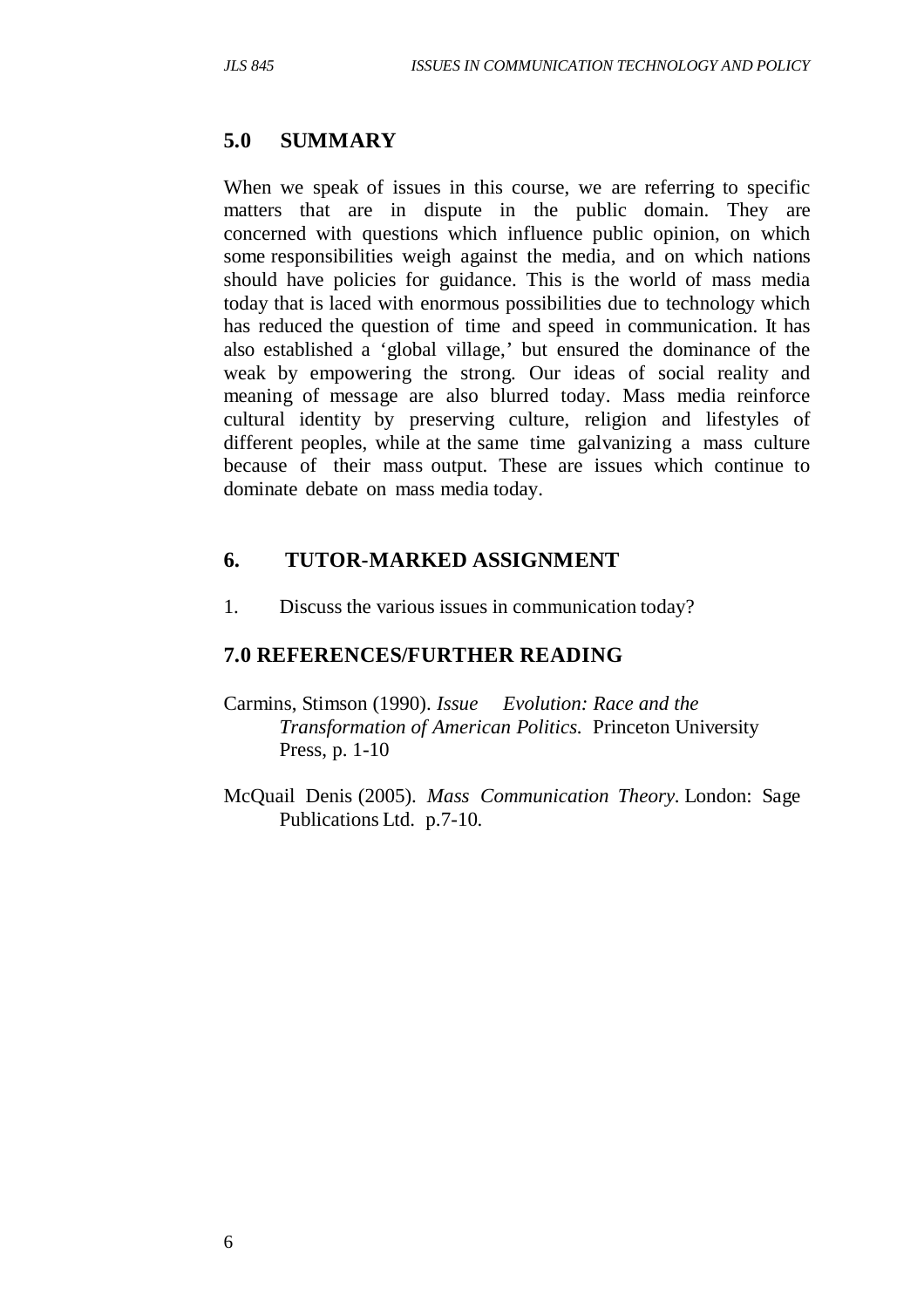## **UNIT 2 COMMUNICATION: ITS MEANING, CHARACTERISTICS & FUNCTION**S

#### **CONTENTS**

- 1.0 Introduction
- 2.0 Objectives
- 3.0 Main Content
	- 3.1 Meaning of Communication
	- 3.2 Characteristics of Communication
	- 3.3 Process of Communication
	- 3.4 Functions of Communication
	- 3.5 Types of Communication
- 4.0 Conclusion
- 5.0 Summary
- 6.0 Tutor-Marked Assignment
- 7.0 References/Further Reading

## **1.0 INTRODUCTION**

Communication has become an all-embracing phenomenon today. It touches all spheres of life. There is hardly anything that man does today that does not have relationship with communication. This is why the modern world has been termed communication age where the world has become a 'global village' of a sort. As we said earlier, communication connects places and cultures; reduces distances between individuals and countries. Thus we must study its meaning, characteristics and functions.

### **2.0 OBJECTIVES**

At the end of this unit, you must be able to:

- define communication
- know the characteristics of communication
- identify the main functions of communication
- discuss the types of communication.

# **3.0 MAIN CONTENT**

### **3.1 Meaning of Communication**

Communication is derived from the Latin word '*communis*' or '*communicare'* which means making common. Its prefix *co*- shows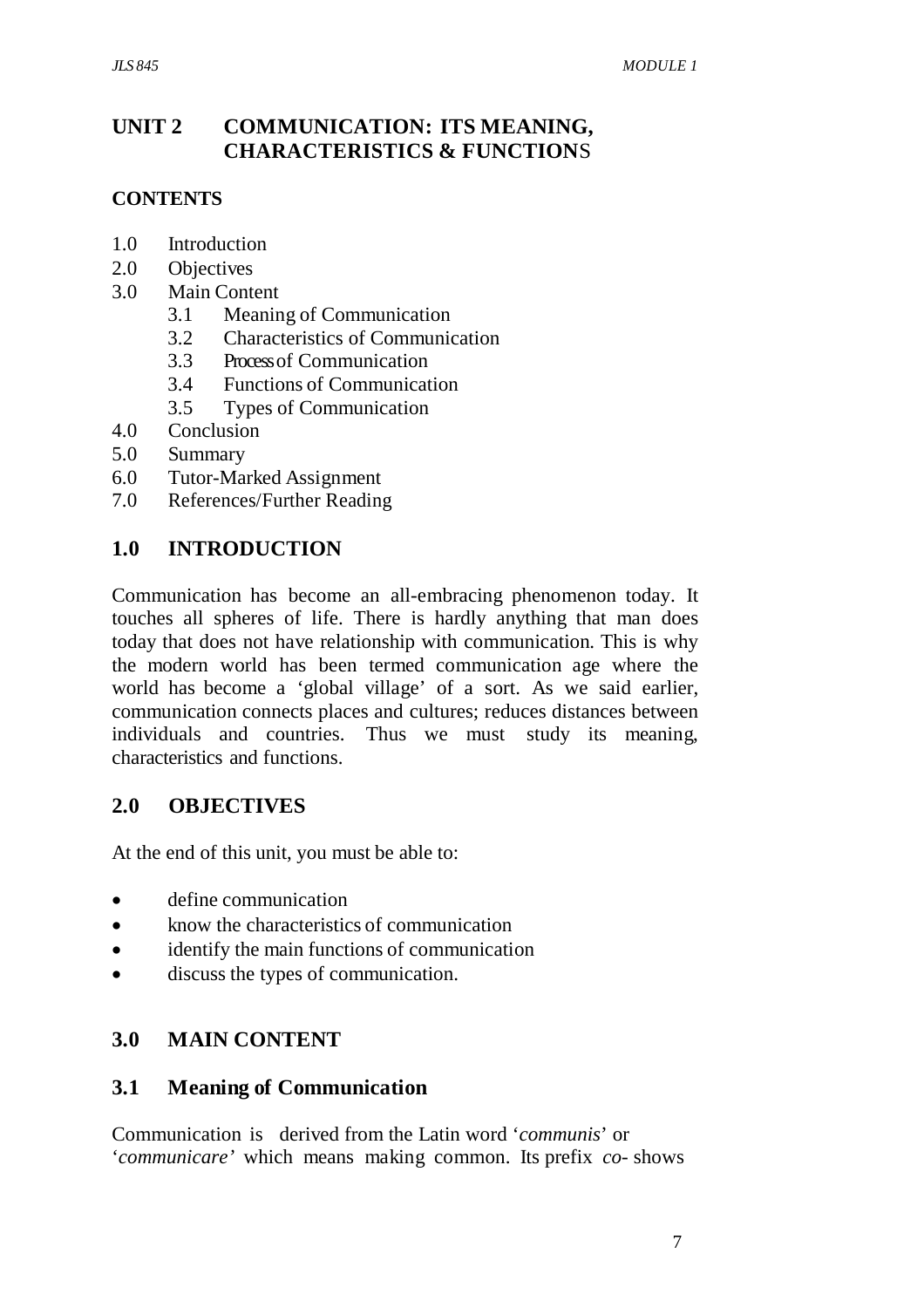there must be more than one person in the process of communication. Thus, like other words in the family such as communion, commonwealth and community, communication involves exchange. In particular, communication involves conversing, sharing, interacting, participating and exchanging some data, signal, ideas, facts, information and knowledge. A simple definition of communication is: a process of exchange of signals, data, ideas, facts, information or knowledge between a source (originator) through a channel, to a receiver (destination).

However, to stress the interactive process in communication, Brown (1993) says information is intelligence imparted concerning some particular facts, subject or event; a piece of data; an item of news in a one-way or non-interactive means. He identifies preaching in a Christian context as information, and non-interactive, insisting that communication is interactive.

#### **3.2 Characteristics of Communication**

Communication has some basic characteristics or elements, viz: sources, message, channel and receiver; effects (selective perception, intention and recall).

- **a) Source:** is the communication originator, encoder or foundation of the communication process. The source could be an individual or group, human or non-human who sends the message.
- **b) Message:** is what is sent, it could be stimuli, signals, cues; it could be verbal (words) or non-verbal; serious or non-serious.
- **c) Channel:** is the means through which the message is sent and received. This could be waves, touch, sight and hearing, which apply mainly in intrapersonal and interpersonal forms of communication. In the mass mediated communication, channel could be newspapers, television, radio, satellites, books, magazines, etc.
- **d) Receiver:** is the destination of message. This could be human or non-human. Receiver of message receives and processes message, retains some for recall and reacts to some of it immediately.

We stress the interactive nature of communication here because of the change of roles between the source and the receiver in order to strike effective understanding. Thus, communication is a cyclical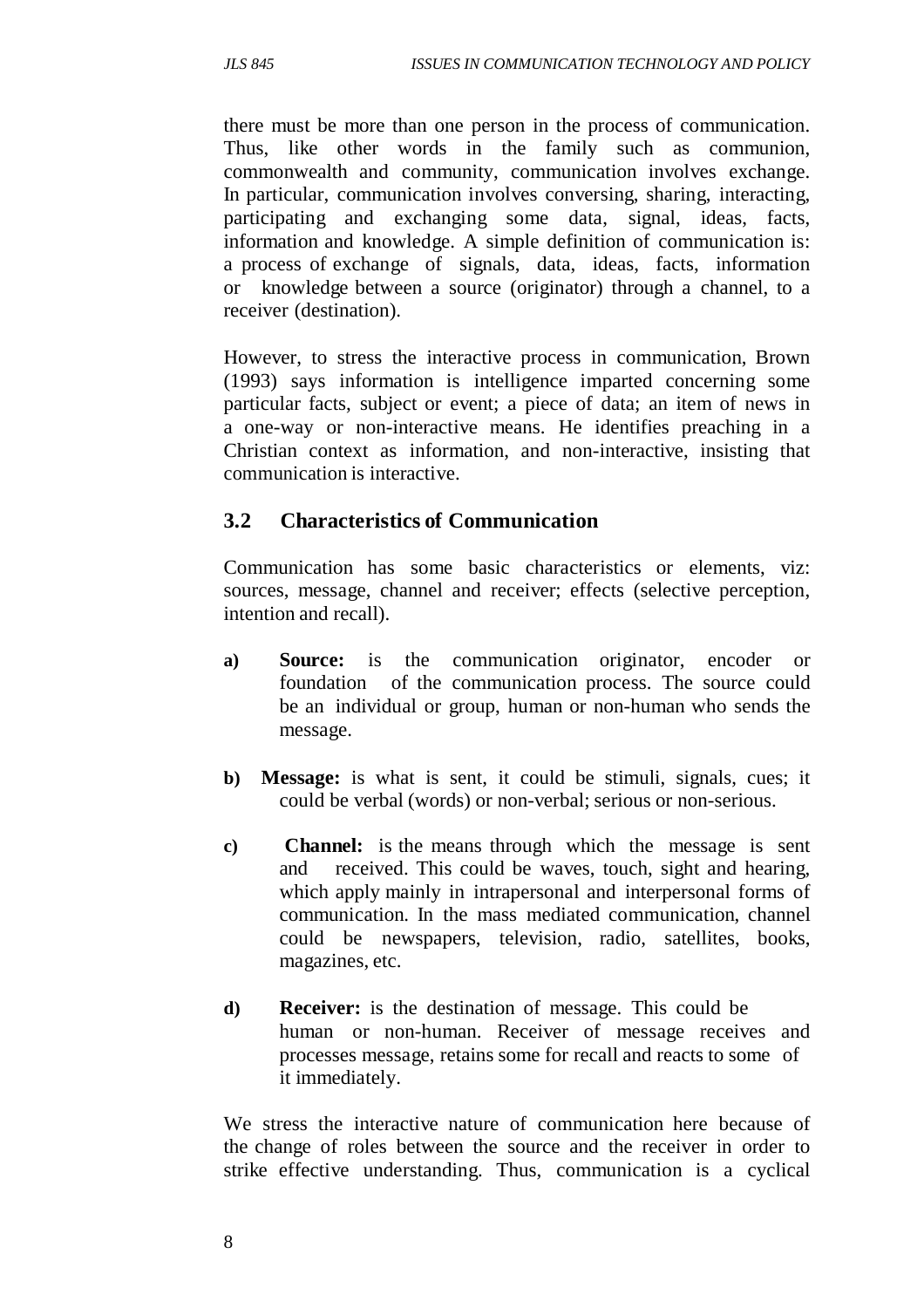process of exchange of messages between the source and the receiver in an inter- play of changing roles in source, receiver and originator and destination order.

- **e) Homophily:** is the degree of agreement between the source and the receiver. Thus, there is likely to be a near perfect communication between two or more people who are close or share close field of experience. For example, there is likely to be a greater degree of understanding or homophily between a father, mother and children than external people to a family. The agreement between the field of experience of source and receiver of message is based on socio- political and economic factors which include class, culture, language, social status, level of education, religion, e.t.c.
- **f) Heterophily:** Conversely, this refers to the degree of lack of understanding or dissonance between the source and receiver of message in a communication process. This occurs especially where the source and the receiver have different backgrounds, attributes or field of experience, including level of education, culture, language, enlightenment, etc.
- **g) Selective Attention:** is the ability of the receiver of message to appraise and select what to attend to or not. Hearing and listening are not the same. While hearing could be passive, listening is an active behaviour, thus there is a variation in the degree of understanding in the activities of communication.
- **h) Perception:** is the deliberate intention by the source of message to get to the common ground of experience with the receiver. Source wants to share a common experience or interaction with the receiver. So the source consciously packages the message, using his value judgment and experience about the receiver and his environment, in order that the message can be received and understood appropriately.
- **i) Retention:** is a logical follow-up of the selective process of communication. What receiver retains in message relates to his degree of understanding and disposition to message. Even if he understands the message, but it conflicts with his biases, the receiver will not likely retain or attend to the message.
- **j) Recall:** It simply means retrieval of message stored in the process of communication. It describes the selective process of recalling message stored in memory.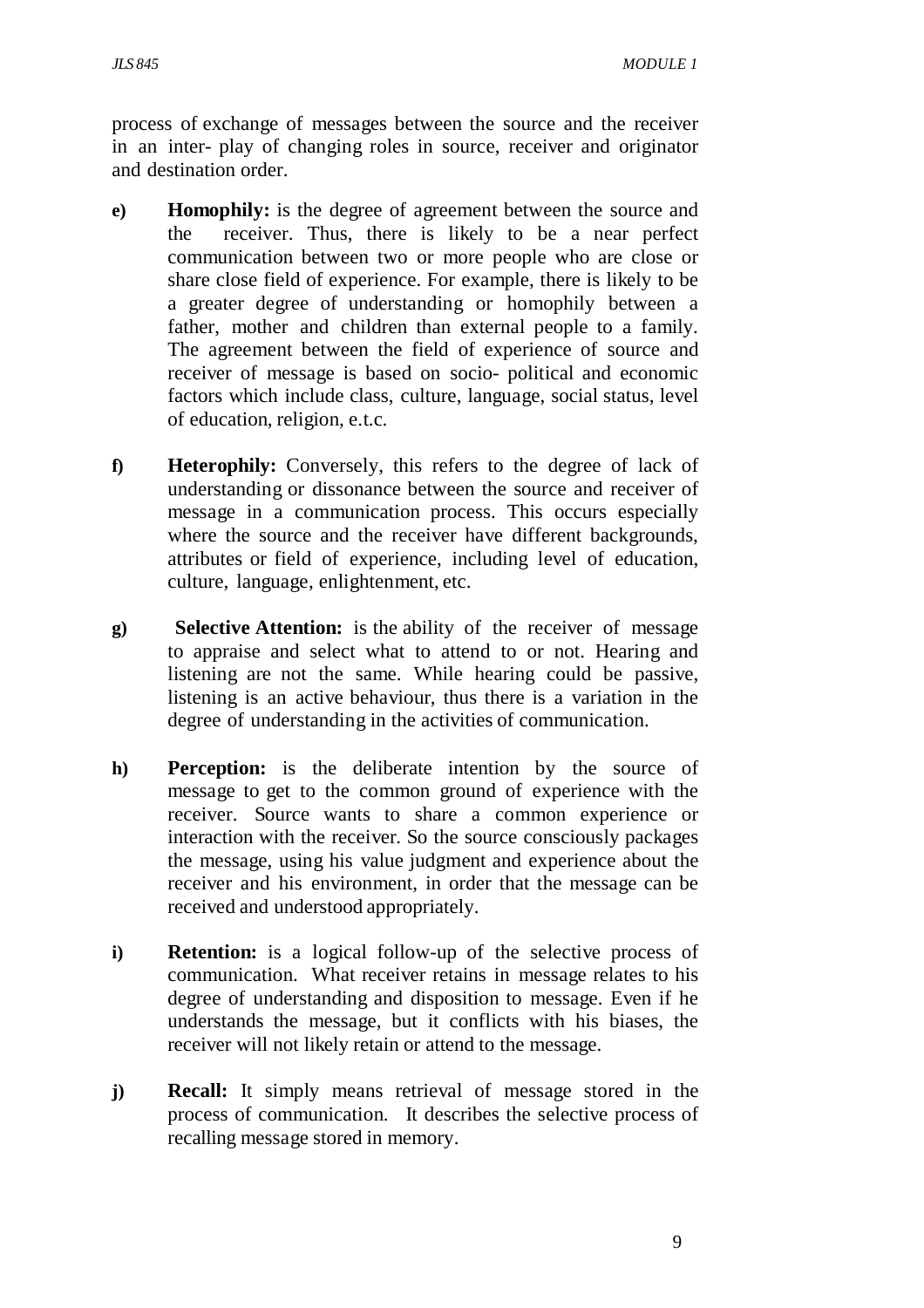## **3.3 Process of Communication**

In the light of the foregoing discussion on characteristics, the process of communication, therefore, concisely starts with the sender (also called communicator) who conveys ideas or information to the receiver. For the communication to make meaning to the receiver, it undergoes the "encoding" process. This involves the conversion of the information into text, sounds, images, actions or some other form that can the understanding by the receiver.

The encoding process is important because the information to be conveyed is idealistic, intangible or theoretical at the conception stage. At this point, only the sender understands it.

As a matter of fact, it is after the message is encoded that it becomes information. The sender then selects the communication channel through which the information is transmitted to the receiver. The decoding process takes place at this point and this involves the conversion of the message into an understandable format that enables the receiver to make a meaning out of it. If the receiver correctly decodes the encoded message, meaning is made out of it. The decoding process is also important because the level of the meaning made is proportional to the level of success that is recorded at the decoding stage.

The efficacy of the decoded message is demonstrated in the feedback from the receiver. The type of feedback given is an indication of how correct the interpretation given to the message is. A correct interpretation implies that the receiver understands the message in the same, or most similar, way the sender sent it. Feedback may be textual, image, action, sound or some other form as in the case of the sender.

# **3.4 Functions of Communication**

As indicated in our definition of communication earlier, it is an interactive individual and collective activity involving all transmission and sharing of ideas, facts, and data. The following are the functions of communication:

- **i) Information:** This relates to the collection, storage, processing and dissemination of news, data, pictures, opinions and comments in order to understand and react appropriately to the environment, personal, national and international conditions.
- **ii**) **Debate:** Communication provides an effective and enduring means for public debates and the classification of view points at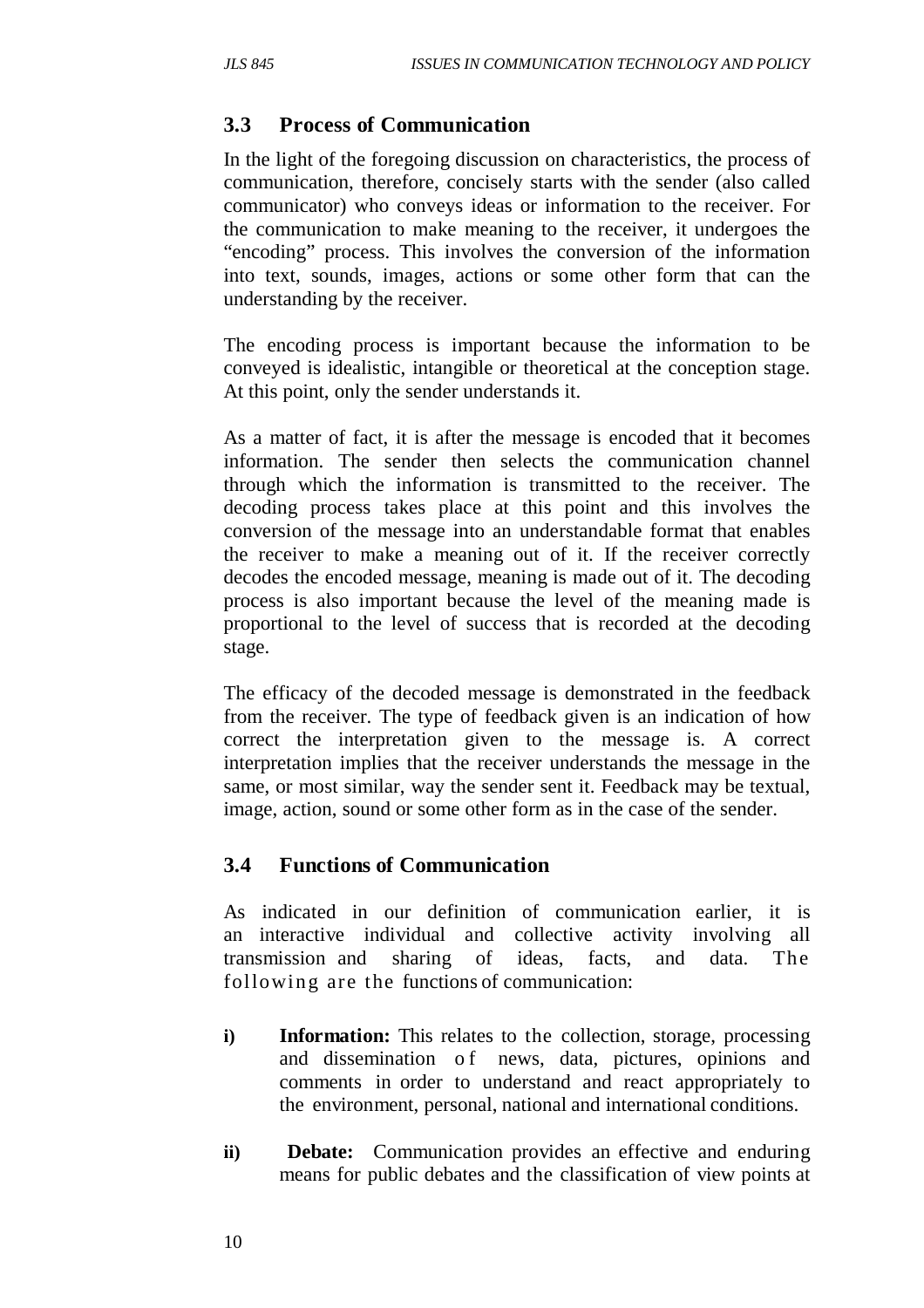local, national and international levels.

- **iii) Education:** Communication fosters transmission of knowledge for the acquisition of skills and intellectual growth at the individual and collective levels.
- **iv) Socialisation:** Communication also provides a fountain of common experience and knowledge which allows a person to conform, relate and operate as a member of a community or a society.
- **v) Motivation:** Personal aims and aspirations and goals and objectives of a society are achieved through effective communication. The individual motivations are streamlined and geared towards the pursuit of common objectives and goals of the society with the aid of communication.
- **vi) Culture and Entertainment Value:** Communication not only preserves heritage and promotes cultural growth, it also serves as a means of entertainment through the diffusion of drama, dance, art, literature, music, comedy, sports, games for personal and collective recreation and enjoyment.
- **vii) Integration:** Communication provides access to messages for all persons, nations and groups to understand, appreciate and live peacefully with one another.

# **3.4 Types of Communication**

A distinction should be made between *types of communication* and *means of communication*. The latter relates to the channels through which communication takes place. The main types of communication are:

**a) Intrapersonal Communication:** is the basis of all human communication. It means communication within an individual using the main senses of sight, hearing, touch and smell to feel the environment, make decision to defend himself or herself, create entertainment, provide the means of livelihood as well take decisions on regeneration.

The five senses are senders of messages through the nervous system to the brain. The brain receives the signals or impulses (message) which it reacts to. The brain transmits the message in the form of feedback to the muscles, which manifest as some noticeable or physical activities. There could also be noise in the process in form of external or internal distractions from the environment or from within the person such as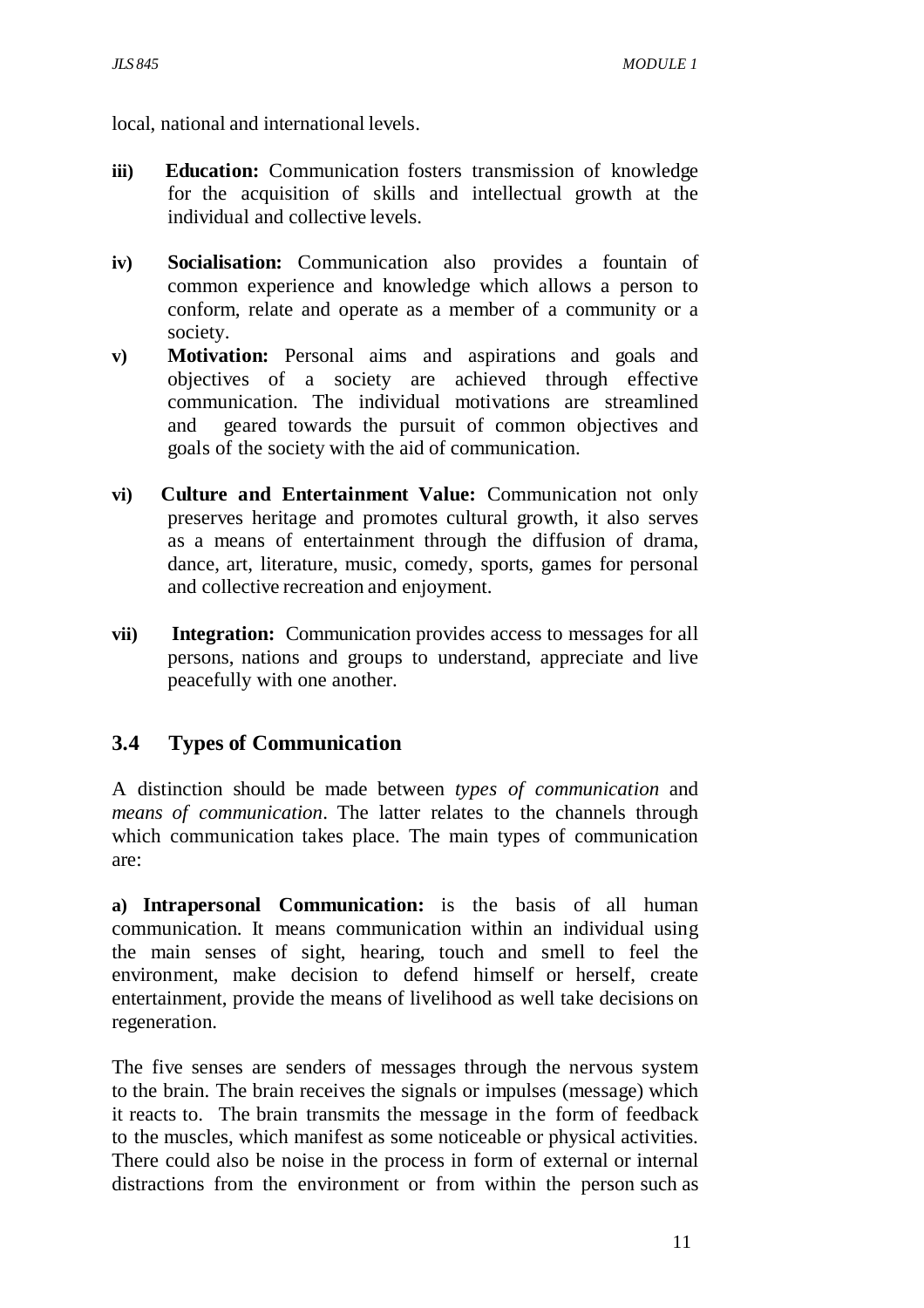headache, fever or fatigue.

**b) Interpersonal Communication:** is communication in a one-onone situation. Thus, it takes place between two persons or groups of persons. It also has the feature of a sender, message, channel and receiver. Noise, which may be either environmental or semantic, is also an element in the process. Noise refers to distractions within the environment of the source, the receiver or the channel.

**Feedback**, as explained earlier in the discussion on the process of communication, is another element as the receiver reacts to the message from the source.

**Effect** is a consequence of the impact of the message on the receiver. The elements of both feedback and effect, according to a communication expert, Wilbur Schramm, is real in interpersonal communication as the receiver may also become the encoder or source of message as the source and receiver change roles. Schramm believes communication is never ending; the source and receiver are involved in a process of shared experience.

**c) Mass Communication:** For mass communication, we need an intermediate transmitter of information. This is mass medium such as newspapers, magazines, film, radio, television, books, or a combination of these. Mass communication concerns messages transmitted through a mass medium to a large audience. Thus, it reduces distances between persons, connects cultures, regions and nations.

The main characteristics of mass communication are:

- mass medium and messages are impersonal
- a large structure or complex organisation
- delayed feedback
- simultaneity of message
- message source is at a distance from the receiver.

# **4.0 CONCLUSION**

We have dealt extensively on the meaning of communication to properly situate the themes that will be discussed later in the course. The definition of communication given is all-encompassing, involving all the forms of communication). A distinction h a s also been m a d e between types and means of communication to reinforce the diffusion in mass communication due to the impact of technology.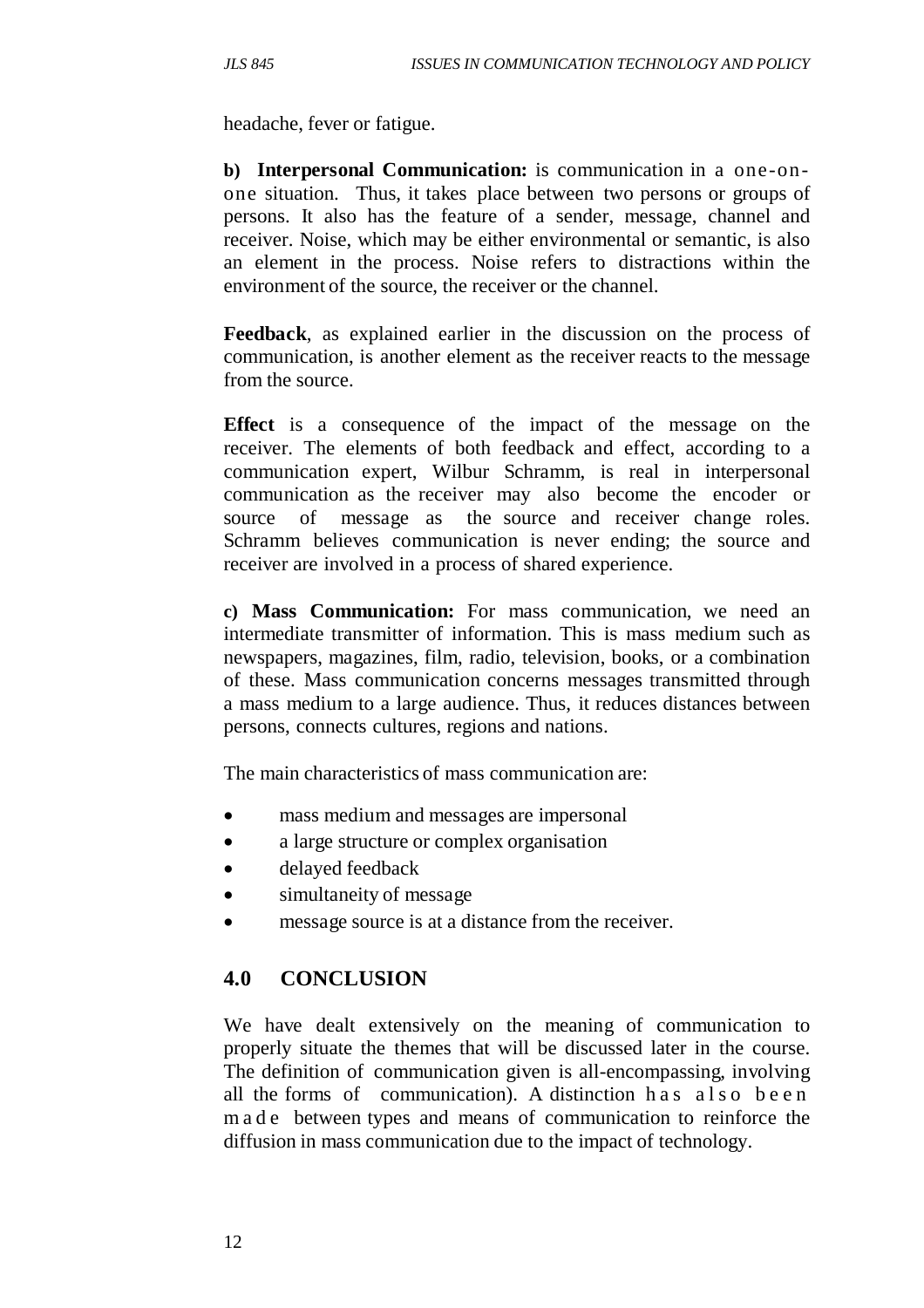## **5.0 SUMMARY**

In this unit, we have treated the meaning of communication, characteristics and elements of communication, functions and types of communication.

## **6.0 TUTOR-MARKED ASSIGNMENT**

- 1. Define communication and discuss its main characteristics.
- 2. List and explain the main functions of communication.
- 3. Discuss the types of communication.

## **7.0 REFERENCES/FURTHER READING**

- Brown, Ronald (1983). *Media Development A Journal of the World Association of Christian Communication*, Vol. xxx p.3
- Bitner, John (1989). Mass *Communication: An Introduction 5th Edition*. Reprinted by Prentice Inc. USA: New Jersey. p. 1-19
- UNESCO Report, (1981). *Many Voices, One World*. Nigerian Edition Ibadan: University Press p.14-15.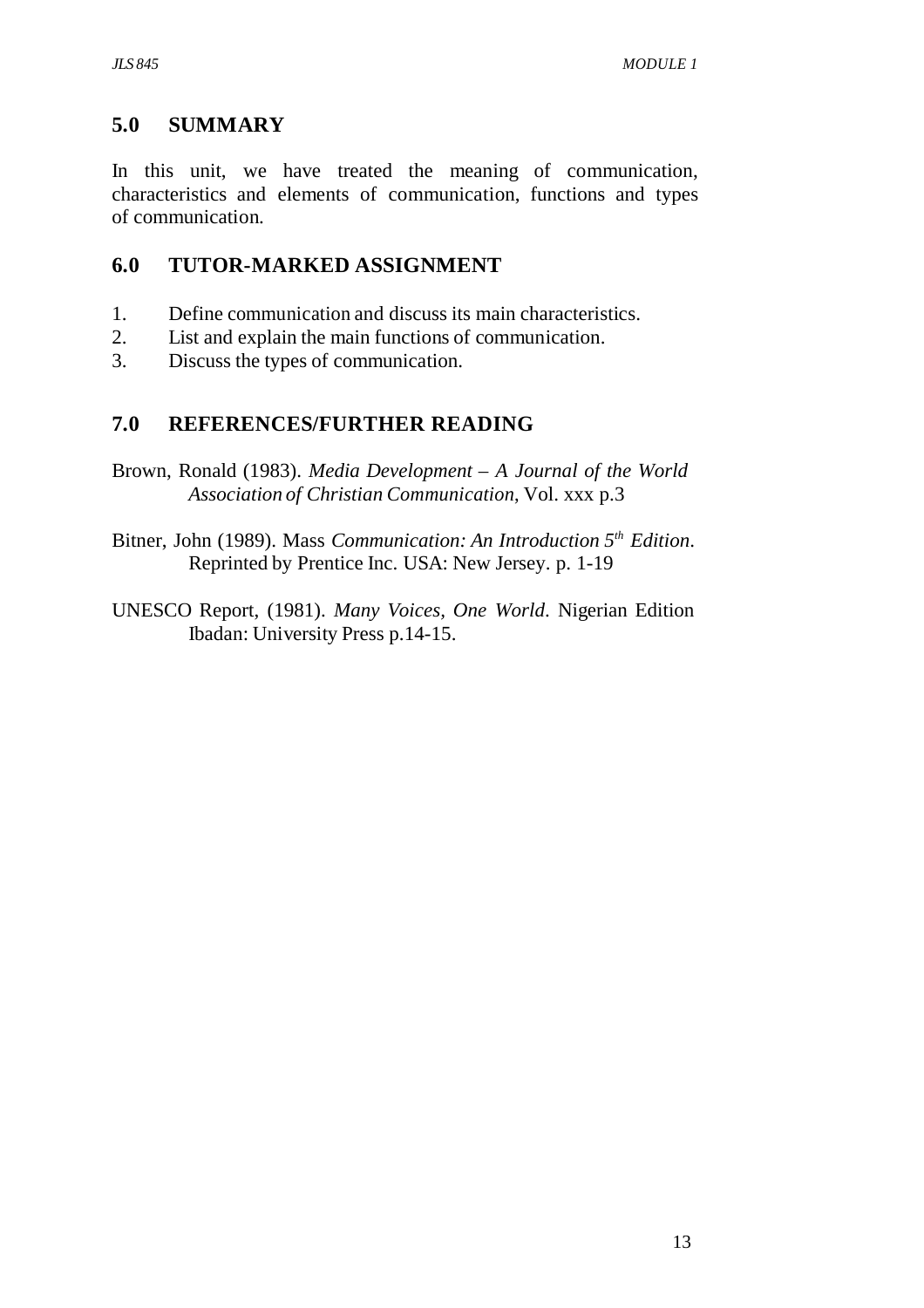## **UNIT 3 TECHNOLOGY: ITS MEANING, CHARACTERISTICS, CLASSES AND GROWTH**

#### **CONTENTS**

- 1.0 Introduction
- 2.0 Objectives
- 3.0 Main Content
	- 3.1 Origin and Meaning of Technology
	- 3.2 Characteristics of Technology
	- 3.3 Classes of Technology
	- 3.4 Growth of Technology
- 4.0 Conclusion
- 5.0 Summary
- 6.0 Tutor-Marked Assignment
- 7.0 References/Further Reading

### **1.0 INTRODUCTION**

Diffusion of technology is one ramification of the ongoing communication revolution in the world. In particular, the integration of telecommunications with modern technologies, such as computers and informatics has created an expansion in the means of communication. This unit deals with the meaning, characteristics and classes of technology. It also deals with the expanse and growth of technology.

### **2.0 OBJECTIVES**

At the end of this unit, you should be able to:

- give a definition of technology and discuss its characteristics and classes
- explain the expanse and growth of technology through the ages.

#### **3.0 MAIN CONTENT**

#### **3.1 Origin and Meaning of Technology**

The word "technology" has quite a few meanings. Time is a major factor that influences the way it can be defined. Therefore, people from different generations have dissimilar viewpoints and contexts with regard to what technology actually means.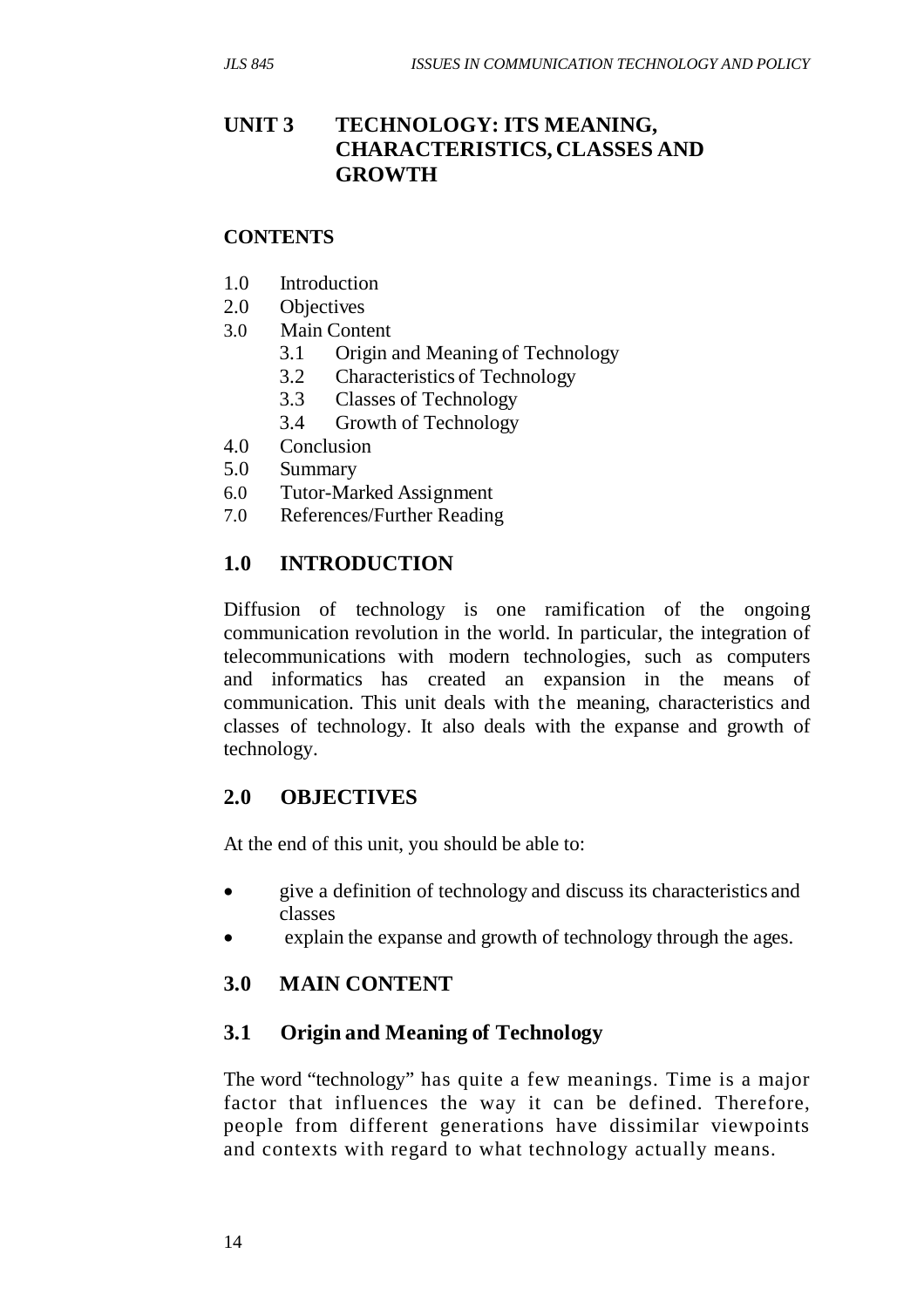Technology is said to have emerged from the Greek word '*tekhnologia*' and its Latin version '*technologia'*. Scholars say its root is the Greek word 'tekhne' which means an art or craft. In spite of this specific and limited meaning in the  $17<sup>th</sup>$  century, technology has expanded rapidly in both its denotative and connotative meaning in the  $20<sup>th</sup>$  century. Today, it is now widely used to encompass a diverse collection of phenomena which include tools, instruments, organizations and methods.

Therefore, put simply, technology entails t h e understanding of how knowledge is creatively applied to organized tasks involving people and machines that meet sustainable goals

(www.open2.net/scientechnology.nation). There are three elements that need to be explained in this definition:

- 1. Technology concerns taking action to meet a human need rather than merely understanding the natural world, which is the goal of science. For example, the invention of spacecraft was driven by the need to explore the world, but it has brought about other technologies, such as satellite communications.
- 2. It employs much more than scientific knowledge. Technology may include values as much as facts, practical craft, and knowledge as much as theoretical knowledge.
- 3. It involves organized ways of achieving its ends. It also covers both the intended and unintended interactions between products (machines, devices and artifacts) and the people and systems that make them, use them or are affected by them through various processes.

### **3.2 Characteristics of Technology**

Characteristics of technology also refer to its nature (www.law.com./jsp/ nl). Therefore, we shall now discuss some distinctive characteristics of technology:

### **i) It is Related to Science**

There is a relationship between technology and science, especially as very little of it could be classified as applied science. But technology is distinct. It is marked by different purposes, processes and relationship to establish knowledge. The main concern of technology is change in the material environment, whereas, science is concerned with understanding nature. Technological solutions are not whether it is right or wrong, verifiable or falsifiable, but effective from different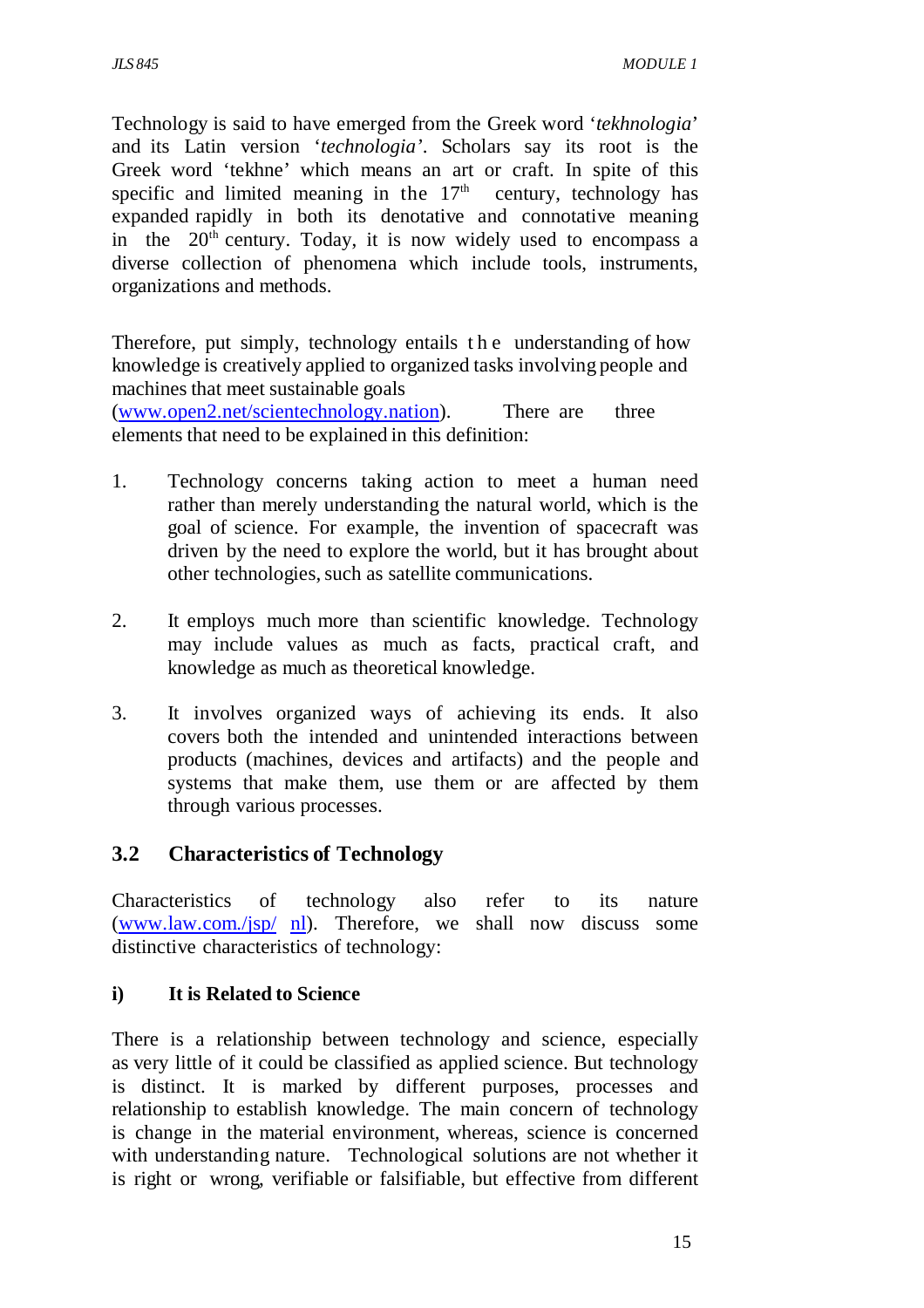points of view.

### **ii) It is Multi-Disciplinary**

Technology is multi-dimensional, drawing various specialists, including designer, production engineer and materials scientist in its production and design process. It requires a technologist to perform many functions with others, in the areas of budgets, communicating with clients, operating on deadlines and applying pressure on decision makers.

### **iii) It Involves Design**

Design is at the centre of technology. Design in technology is a process which starts with identifying a need, proceeds with a formulation of specification; generate ideas and gets to a solution, ending with evaluating the solution.

### **iv) It Involves Prototyping, Modeling and Manufacturing**

This is a characteristic of technology that follows two logical design processes. This is how the identified need will be met or realized. It could be through building a prototype, batch or mass production or computer model. Scholars say if the need will be met, the design process has to be properly evaluated and purposeful.

### **v) Technology is Concerned with Value**

Since technology fulfils a need, built into it is value appreciation. Even from its design level, technology must be suitable for a purpose(s). It must be the right solution to a need and must be desired for a purpose.

### **vi) It Shapes Society or it is Shaped by Society**

Technology is targeted at a social need. This way, the society shapes it. However, technology can also shape a society as the motor car has today conditioned the society to its use.

### **3.3 Classes of Technology**

By the turn of the  $20<sup>th</sup>$  Century, the usage and expanse of technology is said to have grown to a point that it can be classified into at least five categories:

**a) Technology as objects:** tools, machines, instruments, weapons,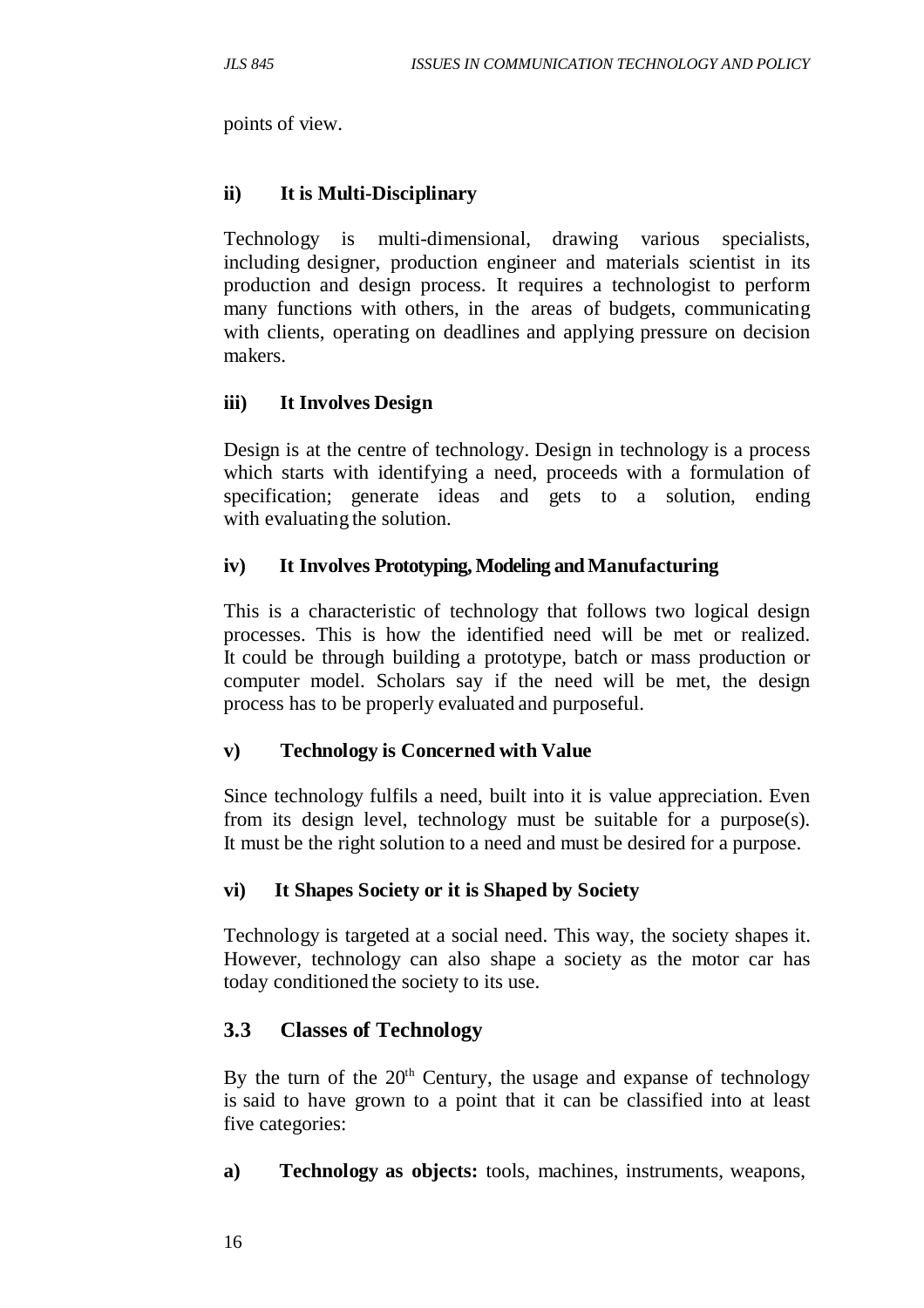appliances – the physical devices of technical performance.

- **b) Technology as knowledge:** the know-how behind technological innovation.
- **c) Technology as activities:** skills, methods, procedures and routines.
- **d) Technology as process:** begins with a need and ends with a solution.
- **e) Technology as a socio-technical system:** the manufacture and use of objects involving people and other objects in combination.

### **3.4 Expanse and Growth of Technology**

Technology, as stated earlier, has been affected by time and context. In particular, its nature, role and impact on our personal and working lives have changed dramatically in the last 100 years.

In the 17th Century, technology was conceived as simply a systematic study of arts or craft. A characteristic reference to technology in 18<sup>th</sup> Century meant something mechanical. It was mainly in 19th Century, however, that record showed technology to mean 'practical arts'. Scholars said this was the period when technologists were seen as 'one versed in technology; who studies or treats the two arts of manufactures.' It was also identified as a 'new specialised sense of science which opened the way to a more familiar modern distinction between knowledge (science) and its practical application (technology).' Inherent in this distinction also was the term 'technique' in the manner of artistic execution or performance in relation to practical details.

During this period, scholars said many people spoke directly of machines, tools, factories, industry, crafts and engineering, while worrying about 'technology' as a distinct phenomenon.

However, all that changed in 20th Century. Technology expanded into several areas. Today, it now encompasses a diverse collection of phenomena – including tools, instruments, machines, organizations, methods, techniques, systems and the totality of all these and similar things in our daily lives.

To help us understand the shift in the meaning from something precise, limited, simple and specific, to its vague and expansive nature, the definitions of technology in the Webster's dictionary will do. In Webster's Second International (1909), the word was said to mean 'industrial science' – the science or systematic knowledge of the industrial arts, especially of manufactures.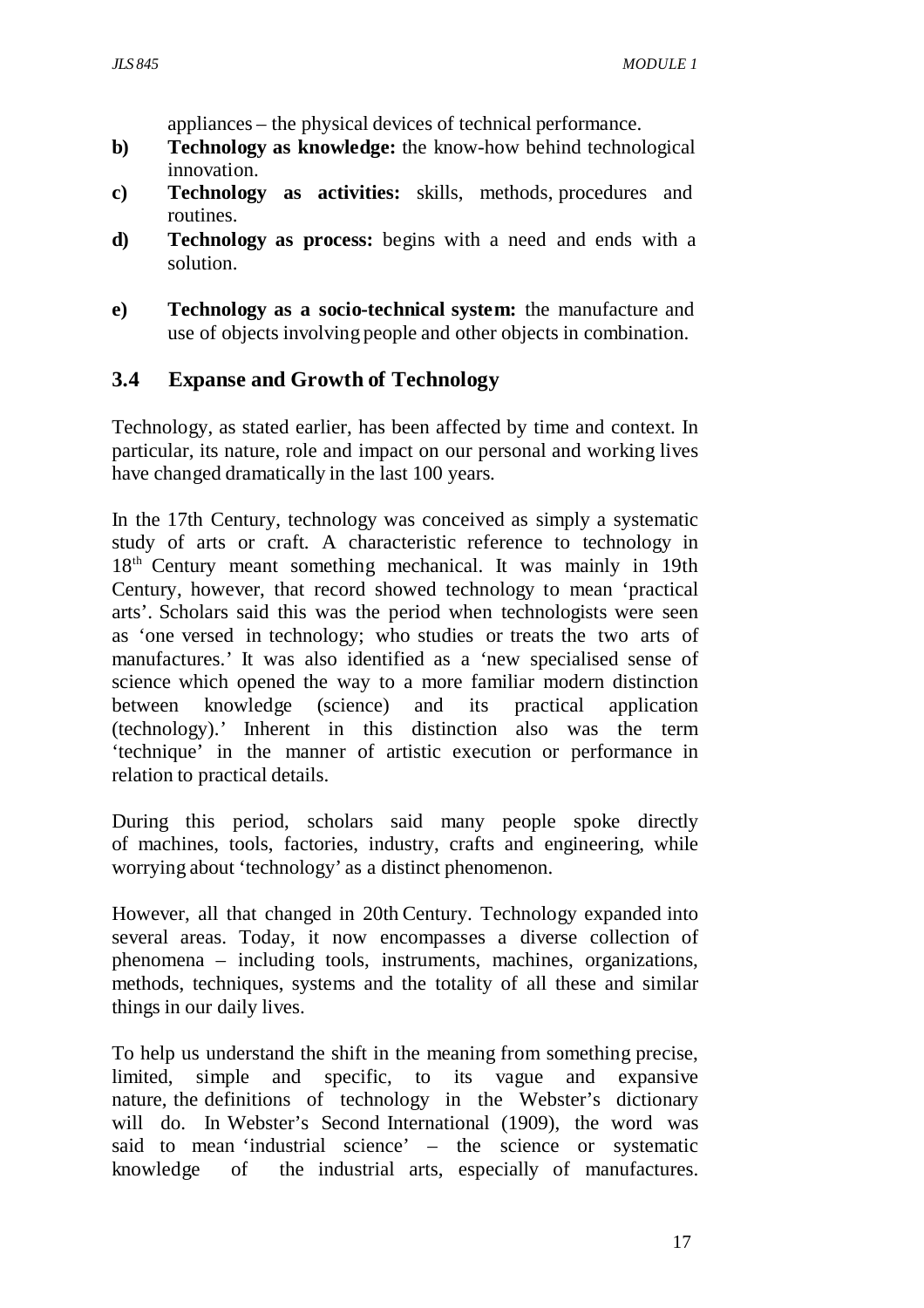However, in the edition of Webster's third New International Dictionary, the definition of technologies blossomed to: 'the totality of means employed by a people to provide itself with the objects of material culture.'

Today, even this definition seems narrow if we consider the way the word is now used. Obviously, technology has come to represent more than 'national objects of culture.' Some of the modern technologies even involve alteration of both the psychological and spiritual conditions of man.

The vagueness in the meaning of technology has been the concern of social scientists who insist that a precise, manageable definition be fashioned out. For the purpose of this course, we restate our simple definition that: *technology concerns itself with understanding how knowledge is creatively applied to organized tasks involving people and machines that meet sustainable goals.*

## **4.0 CONCLUSION**

The scope of technology keeps widening. The impact of technology on humanity is almost limitless, especially because of its expanding possibilities which could either have a negative or positive effect. There is, therefore, the need for every country to have policies for its development and consumption.

# **5.0 SUMMARY**

The unit has dealt with the origin and meaning of technology, characteristics and classes of technology, and expanse and growth of technology. In particular, the area of expanse and growth of technology is to further delimit the concept of modern technology and demonstrate its growth in ages.

# **6.0 TUTOR-MARKED ASSIGNMENT**

- 1. Discuss the main characteristics and classes of technology.
- 2. Define the meaning of technology today and show its growth in ages.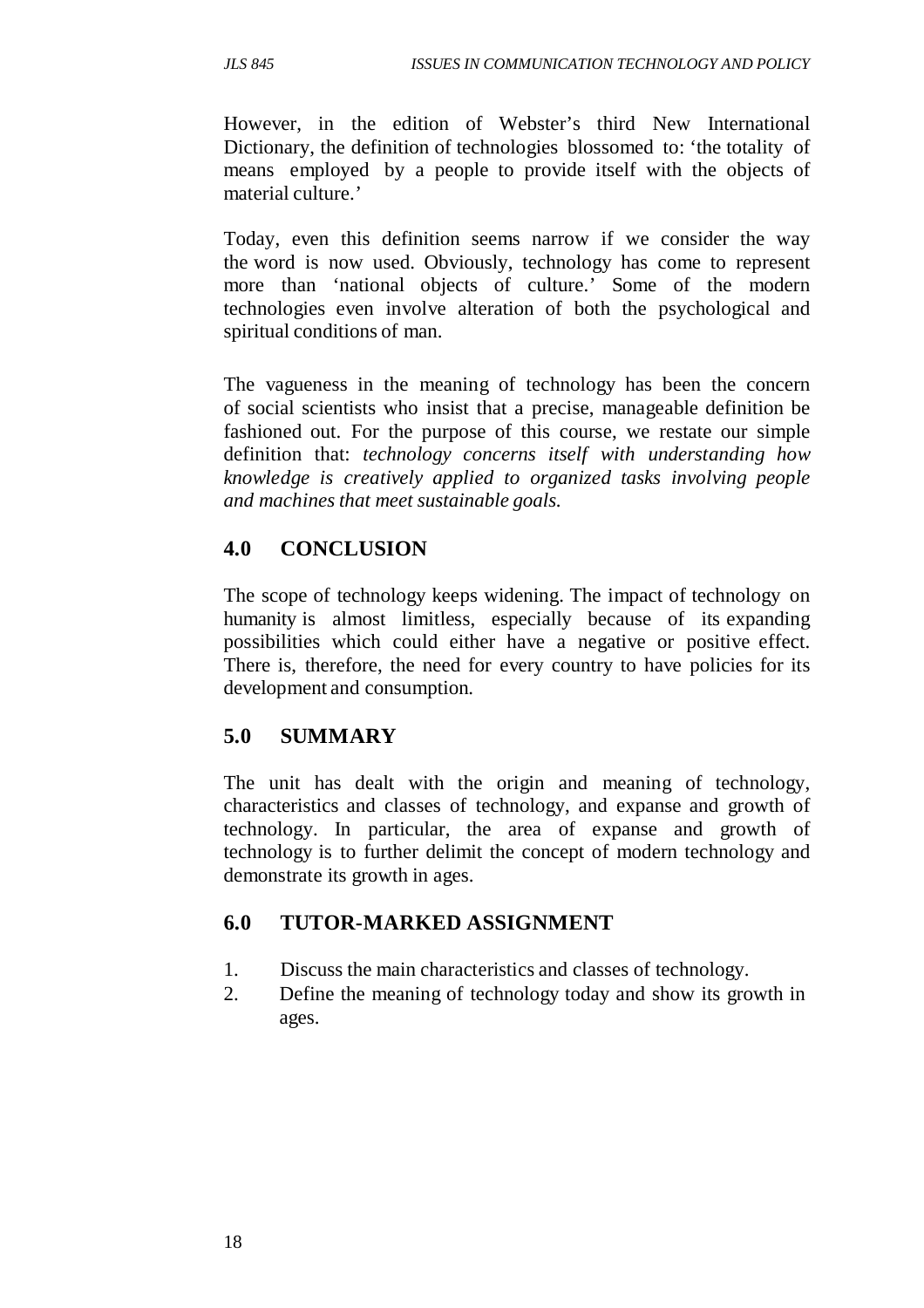### **7.0 REFERENCES/FURTHER READING**

Ellul, Jacques (1964). *The Technological Society* (Trans. John Wilkinson). New York: Vintage Oxford English Dictionary.

Webster's Dictionary (1909).

McLuhan, Marshall (1964). *Understanding Media*, London: Routledge and Kegan Paul.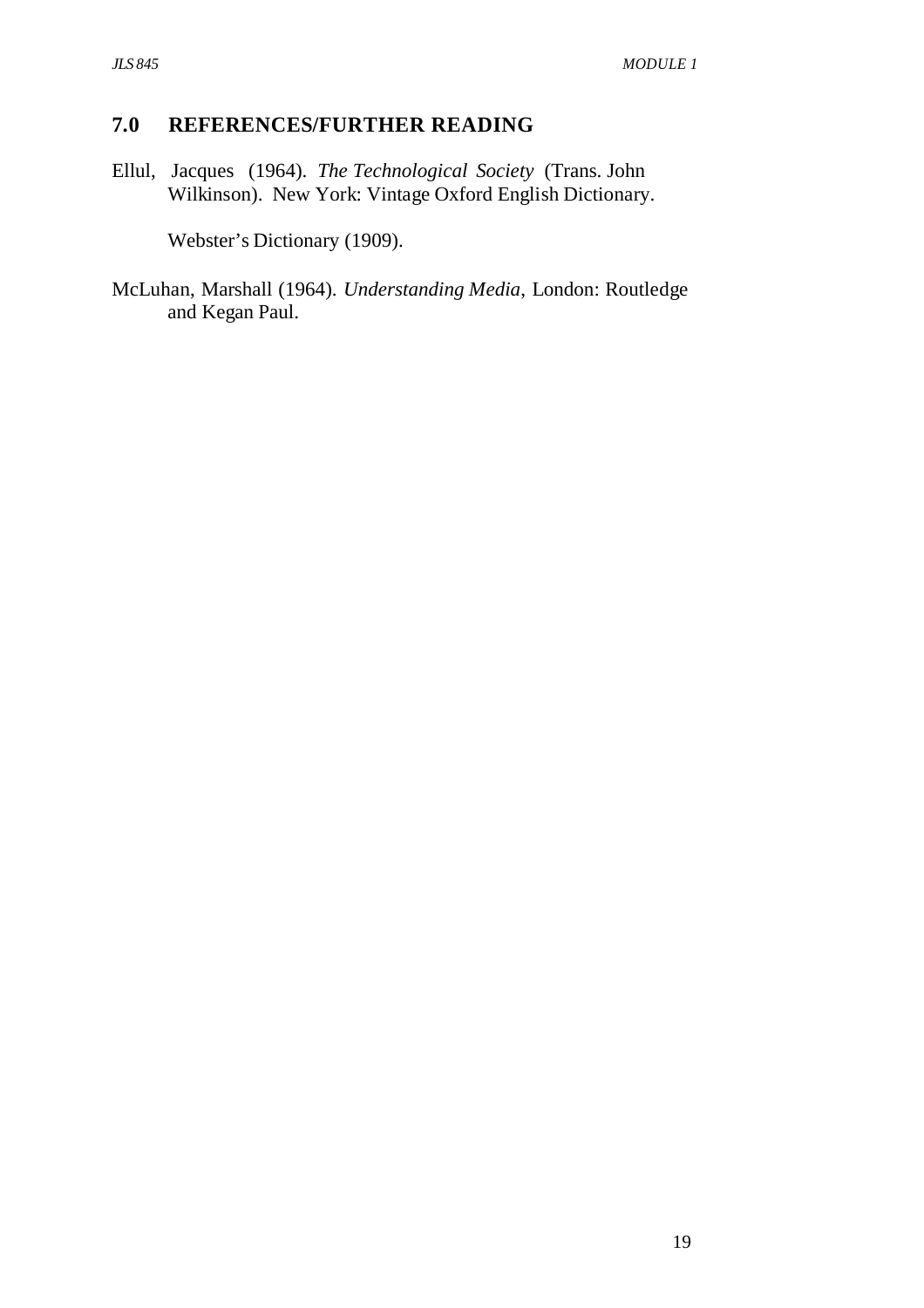## **UNIT 4 POLICY: MEANING AND POLICY TYPOLOGY**

#### **CONTENTS**

- 1.0 Introduction
- 2.0 Objectives
- 3.0 Main Content
	- 3.1 Classes of Policy
	- 3.2 Policy Cycle and Contents
	- 3.3 Effects of Policy
- 4.0 Conclusion
- 5.0 Summary
- 6.0 Tutor-Marked Assignment
- 7.0 References/Further Reading

### **1.0 INTRODUCTION**

Policies are decisions or a set of programmed actions in a particular sphere of a society's life to achieve its goals and aims. Without such policies, a society will be without form, unable to control its members' activities, assess its own progress and order its continued existence. This unit focuses on meaning, classes, contents and effects of policy.

#### **2.0 OBJECTIVES**

At the end of this unit, you should be able to:

- Explain what policy means and identify its major classes
- Discuss policy cycle, contents and effects of a policy.

### **3.0 MAIN CONTENT**

#### **3.1 Meaning and Classes of Policy**

Policy as a term is very elastic. We can, however, explore the English dictionary conception of the word, even if we will arrive at a modified concept later, thus:

Policy concerns a set of decisions by a society or group which they implement for their corporate existence. Indeed, policy is not just an ordinary statement or a set of actions, but decisions with some measure of force of the executive, especially as the decisions have to be implemented.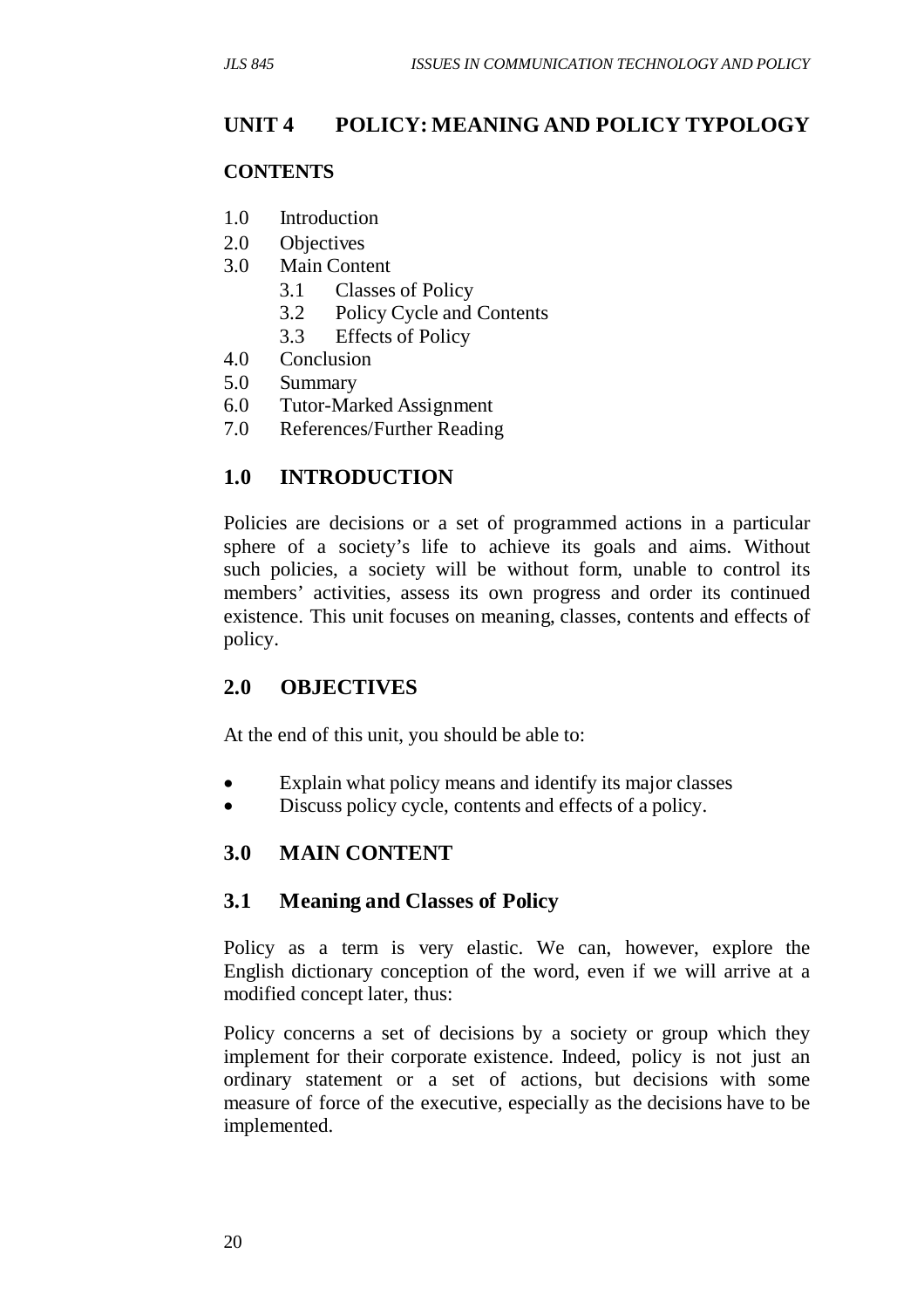Also, by inference, a policy usually implies some long term projections and purpose on a particular subject matter; not a series of ad hoc judgments on unrelated fields or subjects. Similarly, we conceive of the term policy rather as a fairly cohesive set of responses to a problem that beset a society or group.

A policy is seen also more from an executive rather than legislative viewpoint. This is particularly so if one considers various government policies, plans and projects which may be short-term, but more specific in time and place to achieve a purpose or solve a problem.

From the foregoing, a policy can be defined as *a set of decisions which are targeted at achieving long term purpose or solving a particular problem*. For a government of a country, such decisions are often embodied in legislations and apply to a country as a whole, rather than to a part of it

#### **Classes of Policy**

Policies are classified by many means such as by cause (reason), determinism (what it hopes to achieve), opportunity (opportunities it offers) and so on. They could also be classified by their intrinsic character or effects they are supposed to achieve, such as distributive policies, regulatory policies, constituent policies and government or public policies.

Going by the theme of this course which centers on communication, policies are classified by their effects on people or their character:

### **Government or Public Policies**

Thomas Birkland in *An Introduction to the Policy Process* (2001) identifies the definitions of public policy by many scholars:

- (a) *The term public policy always refers to the actions of government and the intentions that determine those actions* – Clarke E. Cochran, et al*.*
- (b) *Public policy is the outcome of the struggle in government over who gets what –* Clarke E. Cochran, et al*.*
- (c) *Public policy is: 'Whatever governments choose to do or not do –* Thomas Dye
- (d) *Public policy consists of political decisions for implementing programmes to achieve societal goals –* Charles L. Cochran and Eloise F. Malone*.*
- (e) *Stated most simply, public policy is the sum of government activities, whether acting directly or through agents, as it has an influence on the life of the citizenry –* B. Guy Peters*.*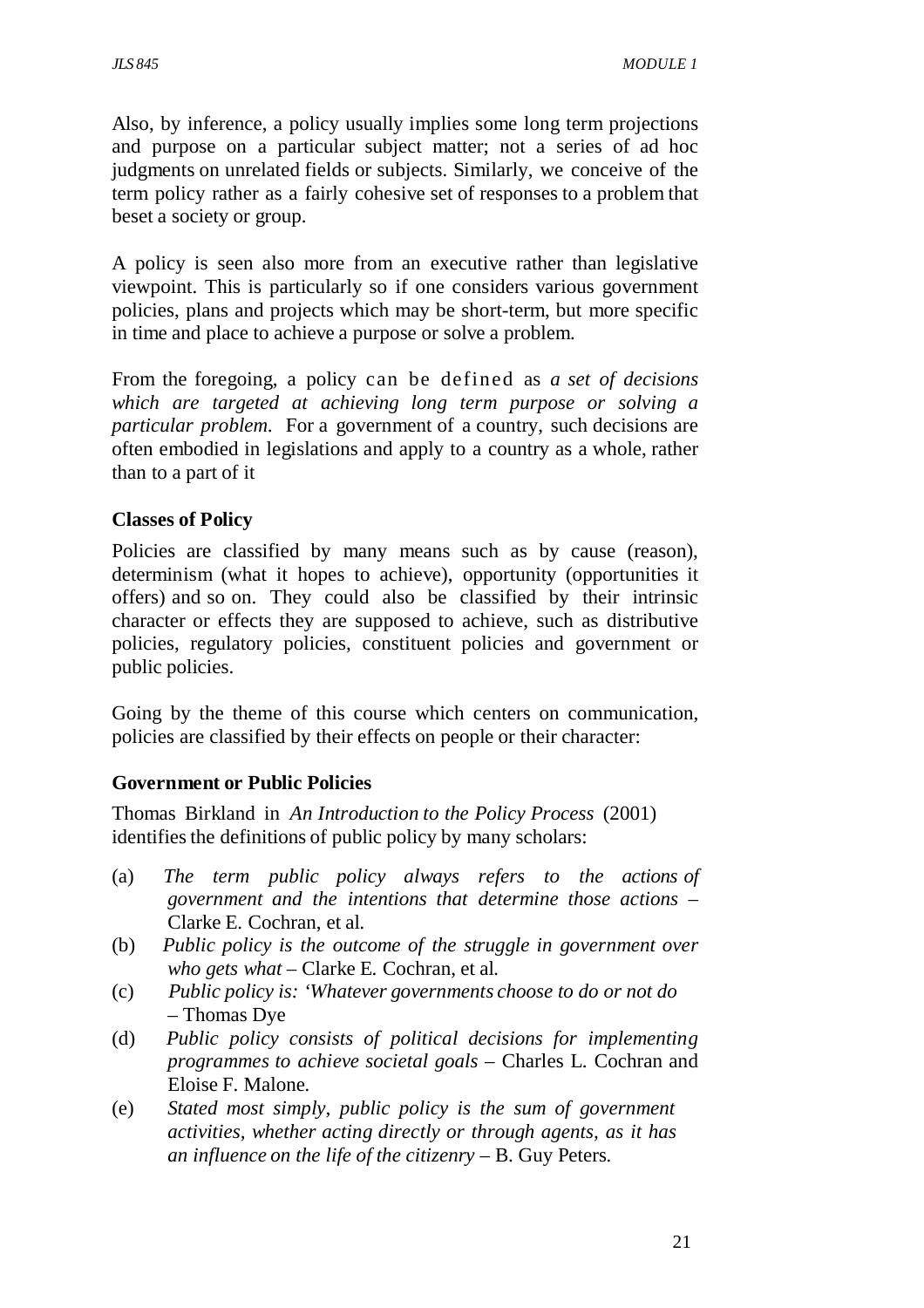We have provided these definitions of public policy in order to show that they generally fall within our earlier provisional definition and also to stress the character of public policy which are also broadly applicable to other organizations, including private companies and nonprofit oriented organizations.

Birkland, on the history of policy also notes that though the study of politics has a profound history, the systematic study of public policy, on the other hand, can be said to be a 20th Century creation. While making reference to an author, Daniel McCool, he asserts that this dates back to1922, when the political scientist Charles Merrian sought to connect the theory and practices of politics to the knowledge about public policy.

In general, examples of public policy are: Communications and Information Policy, Domestic Policy, Education Policy, Economic Policy, Energy Policy, Environmental Policy, Foreign Policy, Health Policy, Housing Policy, Human Resources Policy, Macro Economic Policy, Monetary Policy, Defence Policy, Population Policy, Public Policy in Law, Social Policy, Transportation policy, Urban and Regional Planning Policy, Water Policy, Agriculture Policy, etc.

Distributive Policy concerns extension of goods and services by an organization as well as distributing the costs of the goods and services.

Regulatory Policy limits the discretion of individuals and agencies or otherwise compels certain types of behaviour. This policy is generally applied in situations where good behaviour can be easily defined and bad behaviour can also be easily regulated and sanctioned. An example of successful regulatory policy is fastening of seat-belt by drivers as compelled by the FRSC in Nigeria.

Constituent Policy: creates executive powers and deals with laws. It can also deal with fiscal policy in some situations.

Miscellaneous Policy is usually dynamic in character and implementation. It does not concern static goals or laws. It deals with policy blueprints and their unexpected results. Miscellaneous policy treats social problems on the ground of implementation as well as occurrences at the decision making stage.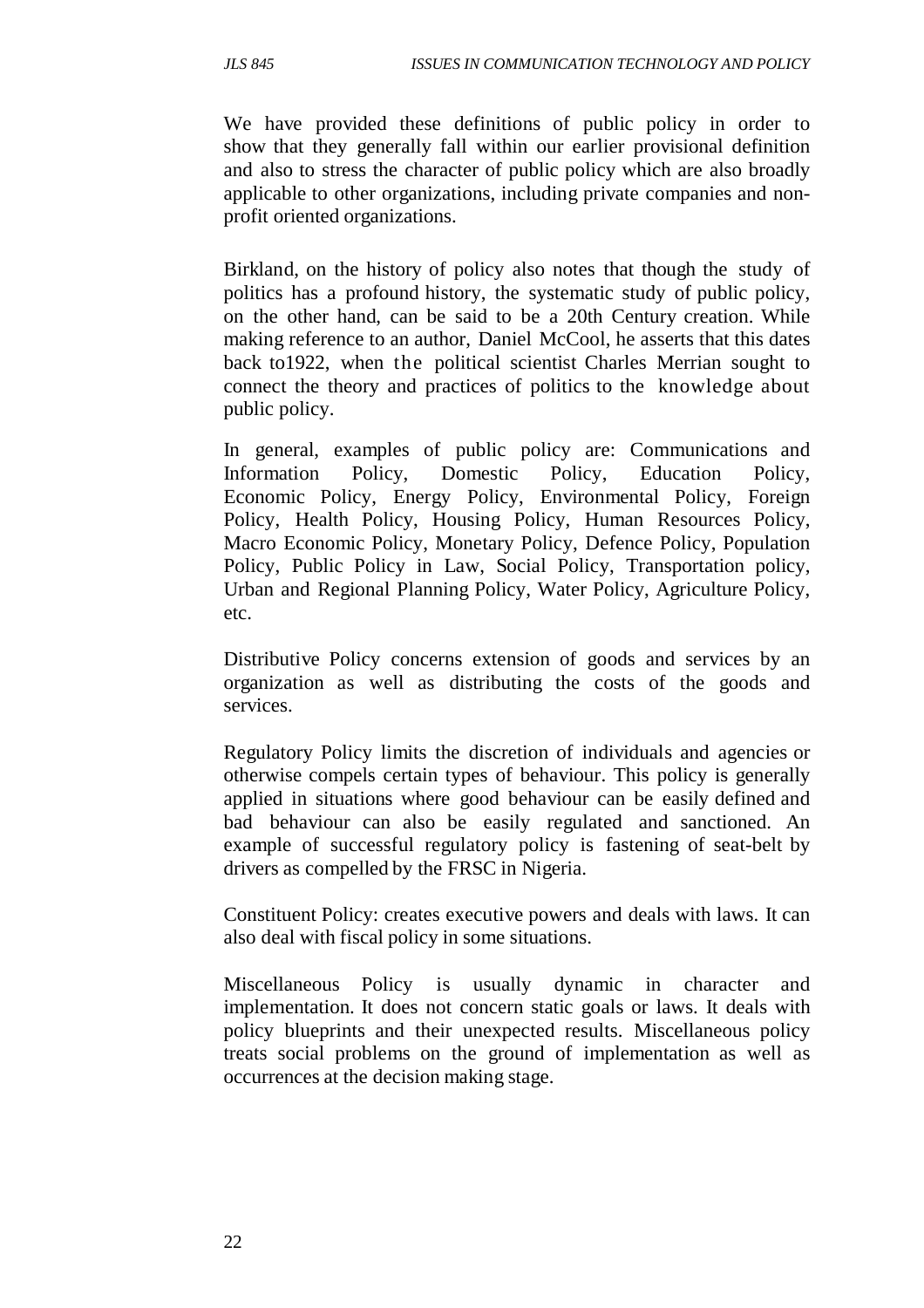# **3.2 Policy Cycle and Contents**

#### **A. Policy Cycle**

In political science, policy cycle can be defined as a tool used for analyzing a policy item at different stages. One identified standard version includes the underlisted order of stages:

- Agenda setting (problem identification) Policy formation
- Decision making
- Policy analysis and evaluation (policy may continue or terminate)

There is, however, an eight-step policy cycle said to have been developed in the Australian Policy Handbook by Peter Bridgman and Glyn Davis thus:

- Issue identification
- Policy analysis
- Policy instrument development
- Consultation (this permeates the entire process) Co-ordination
- Decision Implementation Evaluation

#### **B. Policy Contents**

Policies have standard forms typical to the organization issuing them. They are also brought to life through official written documents. Policy forms may vary, but policy documents usually contain certain items including the following:

- **Purpose statement:** outlines the reason(s) why the policy has become necessary or needed and the effects desired there from.
- **Applicability and scope statement**: describes who the policy will affect and which actions are impacted by the policy. If need be, it might state those the policy excluded, including organizations and groups.
- **Effective date**: indicates a particular date the policy comes into effect. Experts say retroactive policies are rare, but can sometimes be found.
- **Responsibilities section**: details responsibilities to particular parties, organizations and groups. These responsibilities may be oversight and or executive in nature.
- **Policy statements:** indicates the specific regulations, requirements or modifications to organizational or group behaviour that the policy seeks to create,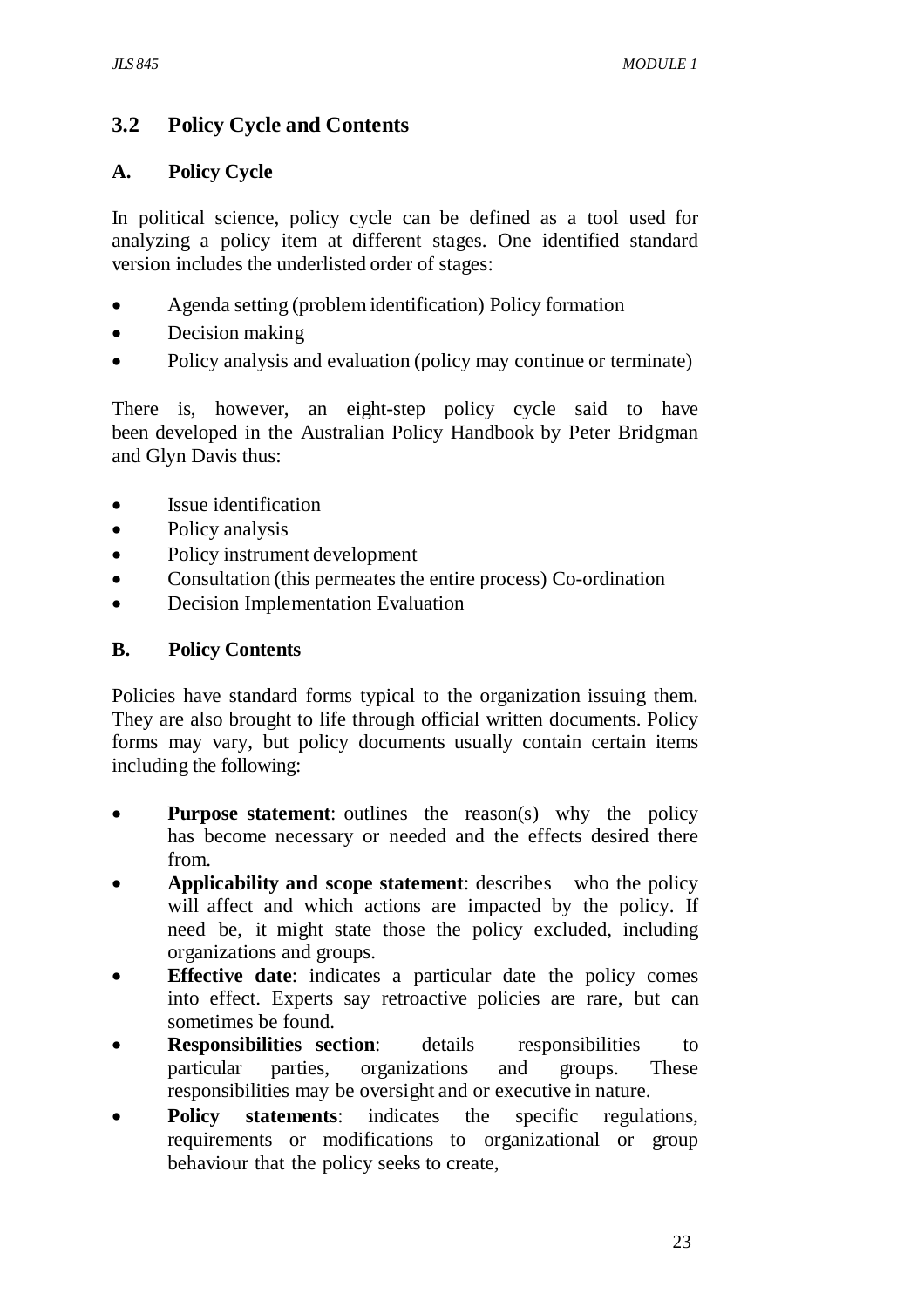- **Policy background:** gives the history that led to the creation of the policy, usually referred to as the motivating factors.
- **Definitions**: provides clear definitions of terms and concepts used in the policy document.

# **3.3 Effects of a Policy**

Policy has intended effects and unintended effects:

**Intended Effects** are the positive benefits that a policy seeks to achieve or attract to the people. Clearly, a policy is created in order to avoid some negative effects on a group or some people, and thus to the extent that it solves the problems (negative effects), such a policy has fulfilled its aims and achieved the intended effects. For example, the speed limit policy on Nigerian highways is to reinforce the essence of safe driving and reduce high death rate through dangerous driving on our highways. To the extent that number of deaths is reduced drastically on Nigerian roads, the policy of speed limit will have achieved its intended effects.

**Unintended Effects** relate to the side effects, unintended or unforeseen consequences of a policy. Unintended consequences occur because a policy is contextualized according to time, situations and circumstances. These elements are dynamic and may affect a policy. For example, the Federal Government's policy to limit the importation of used motor vehicles popularly called "tokunbo" to eight years old (or less) recently had the unintended effects of reducing the number of import into Nigeria and boosting smuggling from Nigeria's neighbours (e.g. Republic of Benin) who took advantage of the situation by allowing more car imports.

# **4.0 CONCLUSION**

Policy formulation process covers the entire aspects of a nation's life. A policy process targets many areas of potential impact and lessens the incidences of unintended consequences or effects. While it may be practically impossible for a policy to be fully impactful, the essence is to fashion out counter policies that will alleviate the unintended consequences.

# **5.0 SUMMARY**

Policies are instruments that a nation or organisation uses to prevent or tackle problems and challenges. In the absence of policies a nation will experience instability or a breakdown. This is the reason why Nigeria urgently needs an effective and efficient policy system on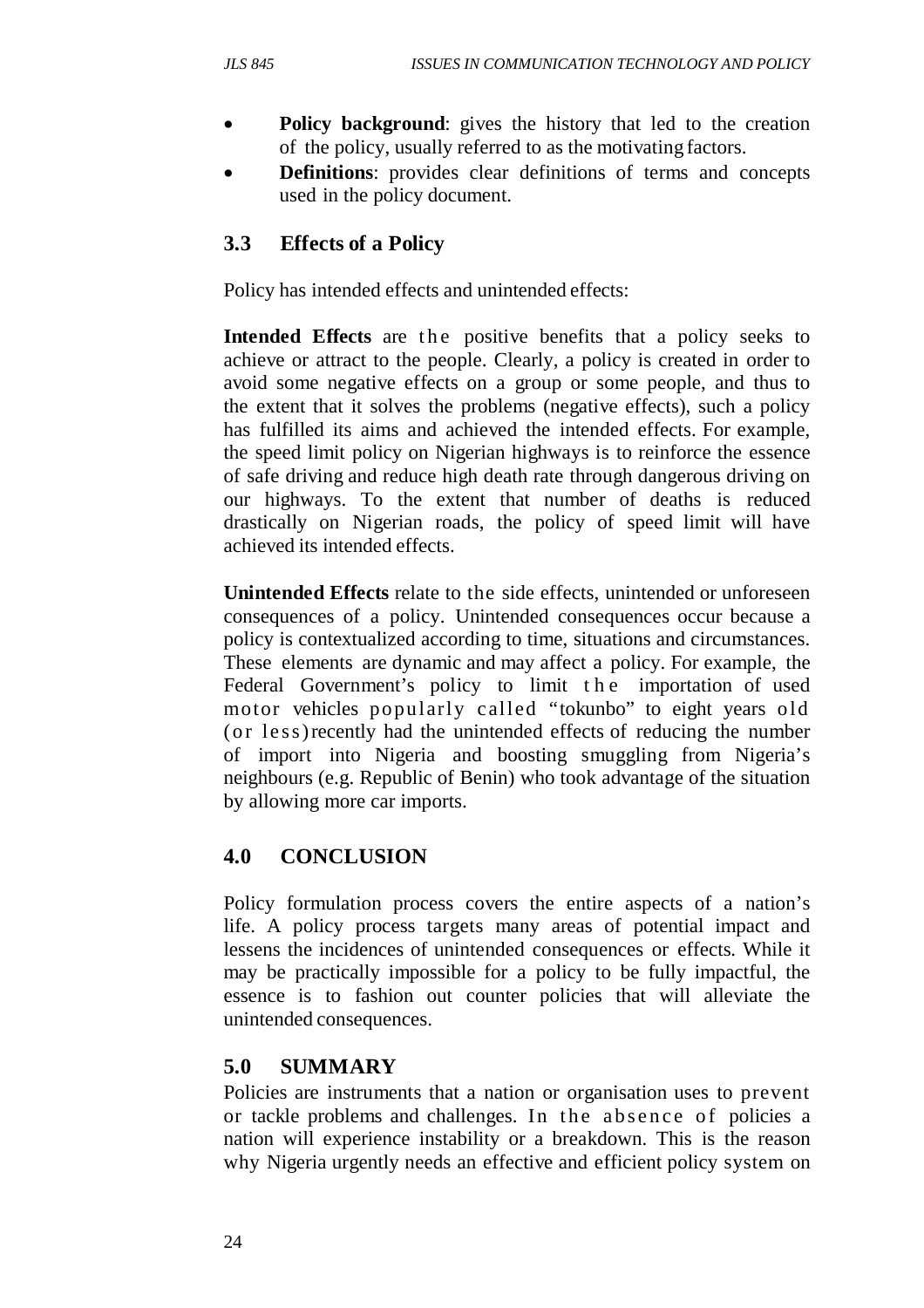communication technology to avoid a position of subservience in the global space.

## **6.0 TUTOR-MARKED ASSIGNMENT**

1. A nation's life is governed by a cycle of public policies. Discuss the intended and unintended effects of a policy in the light of statement.

## **7.0 REFERENCES/FURTHER READING**

Birkland, Thomas (2001). *An Introduction to the Policy Process*.

McCool, Daniel C. (1995). *Public Policy Theories, Models and Concepts: An Anthology.* Englewood Cliffs: NJ, Prentice Hall.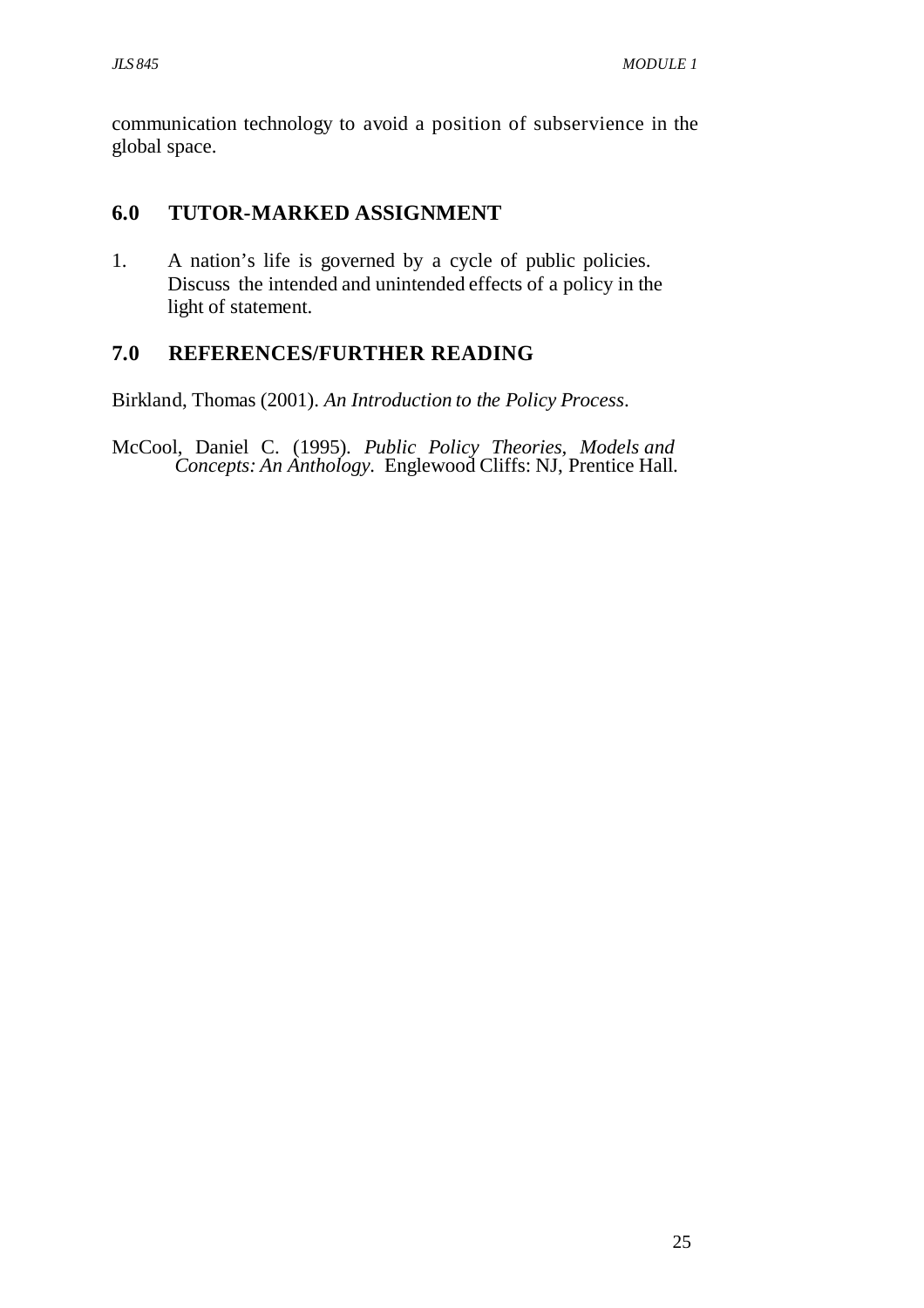# **MODULE 2 CONCEPT OF COMMUNICATION POLICY, COMMUNICATION TECHNOLOGY, PARTICIPANTS IN MODERN COMMUNICATION**

- Unit 1 Concepts of Communication Technology
- Unit 2 Individual's Right to Communicate, Roles of Communities
- and Voluntary Organizations in Communication
- Unit 3 Roles of Professionals, National and Transnational Companies in Communication
- Unit 4 Roles of the State/International Bodies in Communication

### **UNIT 1 CONCEPTS OF COMMUNICATION TECHNOLOGY**

#### **CONTENTS**

- 1.0 Introduction
- 2.0 Objectives
- 3.0 Main Content
	- 3.1 Origin and Meaning of Communication Technology
	- 3.2 Varieties of Modern Communication Technology
	- 3.3 Functions of Communication Technology
- 4.0 Conclusion
- 5.0 Summary
- 6.0 Tutor-Marked Assignment
- 7.0 References/Further Reading

### **1.0 INTRODUCTION**

The world is witnessing a communication revolution. Communication technologies have created almost limitless possibilities in production, multiplication, storage and retrieval of messages. While new communication technologies have not completely erased the use of traditional media technologies, modern communication technologies, including computers and satellites, have affected the communication greatly, especially as they reduce distances between nations, regions, and continents (Cairncross, 2000) They connect cultures and peoples, and engender a semblance of mass global audience, while at the same time functioning as the awareness for expression and preservation local culture and heritage.

In this unit, we shall study the origin and meaning of communication technology, the varieties of modern communication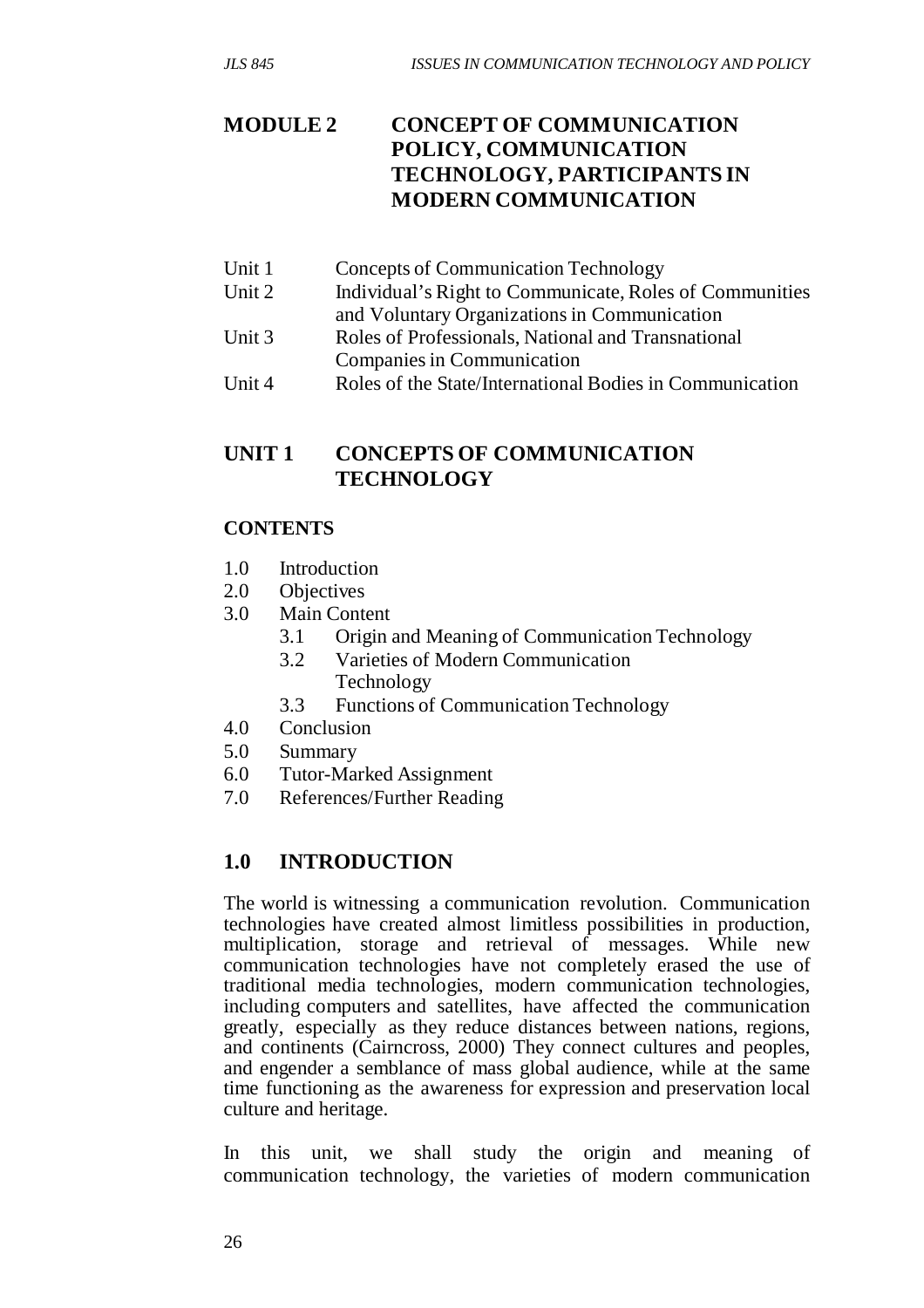technology and functions of communication technology.

#### **2.0 OBJECTIVES**

At the end of this unit, you should be able to:

- Define what communication technology means and its varied forms.
- Discuss the functions of communication technology.

#### **3.0 MAIN CONTENT**

#### **3.1 Origin and Meaning of Communication Technology**

The foundations of modern communication technology are in the traditional communication devices, however rudimentary and limited the latter might be. The early humans in about 20,000BC carved symbols on walls of caves and used drums and signs to signal one another.

Mankind later improved on this to invent writing, which increased the possibility of making coded data both permanent and portable. This pictographic writing in about 1,000BC gave way to the development of alphabets. Some 600 characters were initially said to have been identified. Subsequently, paper was invented around 100A.D, with the claim that the oldest-known printed piece (known as *Sutra*), was published in Korea in 750A.D.

However, modern printing was made popular in Germany in the mid-15th century even though the Koreans, Chinese and Japanese had developed printing much earlier. History was made in 1500 A.D when Johan Gutenberg completed the printing of the Bible with a technology called the movable type through a printing process he had developed. Gutenberg's achievement led to a revolution in communication process as significantly boosted the printing of text and other visual items.

Others communication technologies created within this period included the ancient Greeks' high walls which stretched across the countryside and through which message were relayed using fire and smoke. Also, the Persians and Romans developed a postal system where official correspondence was carried on horseback between one station and another. Indeed, great developments in printing between 1500s and 1600s led to the invention of newspaper as it is today.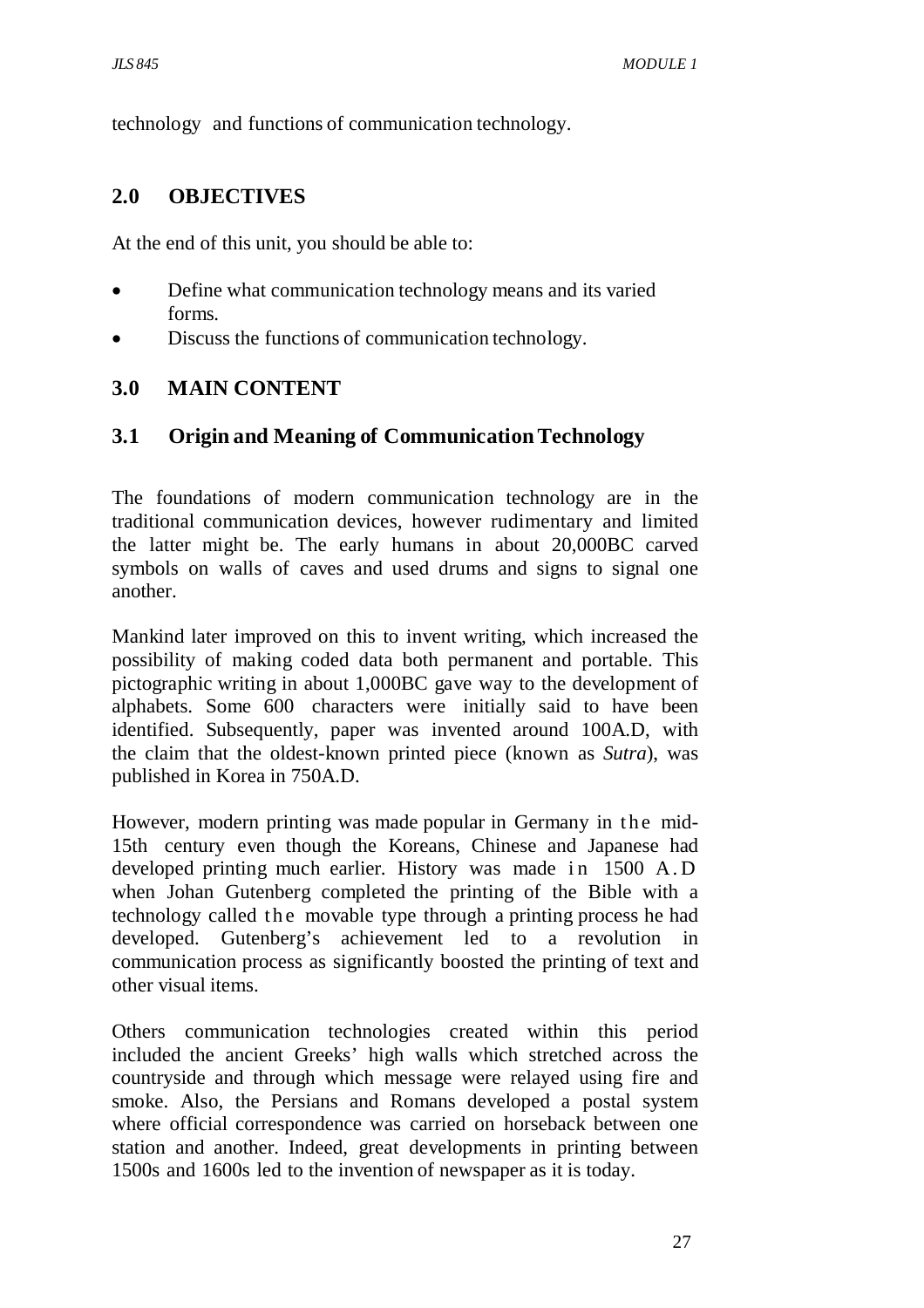In this period also, the postal service was improved upon, leading to the linking of major cities in Europe by mail service. This was extended into many countries subsequently in 1700s.

The telegraphic communication was invented in 1800s by Morse, thus introducing electronic technologies which boosted the range and immediacy of communication.

The capability of rapid transmission of data was enhanced with the crossing of the Atlantic Ocean by cable. This helped Marconi's development in 1895 as wireless telegraph or radio messages were now sent and received through the waves. Also, the typewriter and telephone proved great achievements in communication technologies about this time. The mid-1950s saw the expansion of the use of television, while satellites communication was developed in 1960s, serving a similar function like that Greeks fire tower (mentioned earlier) but more sophisticated.

Later, miniature radios, stereophonic audio equipment, home viewing system, photocopying appliances, among others, were manufactured. Recent developments include video games, video disc, video text, viable television, home computers, world processors, wireless telephones and other telecommunications technologies. The essential function of these technologies is to support or extend humanity's communication abilities. The smoke signals, telephones, typewriters, television and computers all qualify as communication technologies as they expand our capacities to see (visual), hear (auditory), smell, taste and touch (tactile).

Therefore, we can define communication technology simply as *any tool, device or medium which helps in the production, distribution, storage, reception and display of data.*

# **3.2 Varieties of Modern Communication Technology**

At this juncture, we shall make a subtle distinction between traditional forms of communication technologies, including smoke signals, fire towers, cave wall drawings and drums, and the new communication technologies, including computers and telecommunications. This distinction is necessary in order to observe adequately and appropriately the tremendous development in modern communication technologies.

According to McQuail (2005), while the 'old media' and 'new media' are linked by three associated social contexts the 'new media'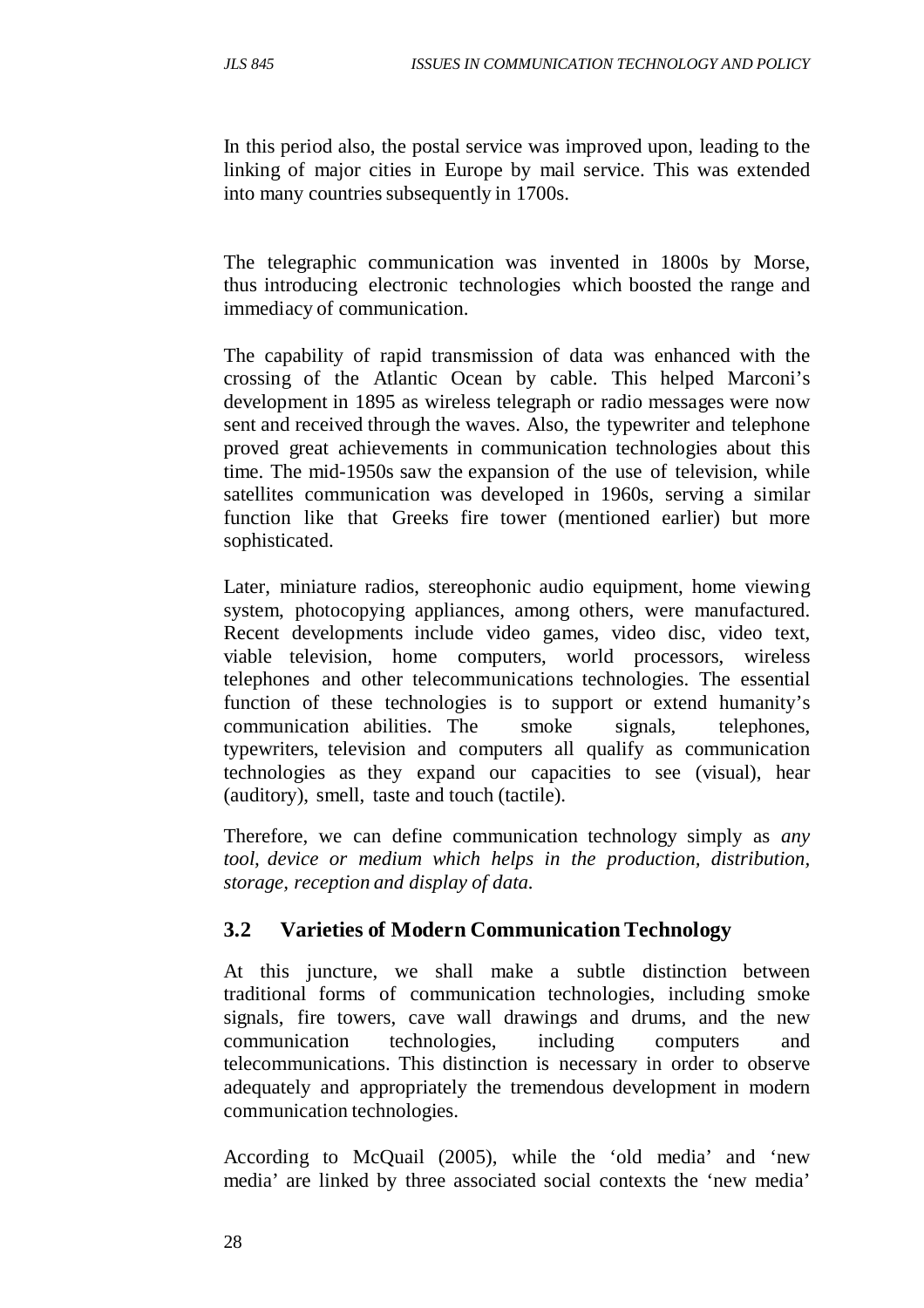differ essentially with their features of interconnectedness, accessibility to individual users as senders and/or receivers, interactivity, their multiplicity of use and open-ended and larger-than life character, and de-localisation. The ubiquitous character of the internet (and World Wide Web) as a new medium demonstrates the power of the new communication technologies. The internet incorporates radio, film and television. In particular, the internet has extended the limits of the print and broadcast models by:

- enabling many-to-many conversations;
- enabling simultaneous reception, alteration and redistribution of cultural objects;
- dislocating communication action from territorialized spatial relations of modernity;
- providing instantaneous global contact; and
- inserting the modern and late modern subjects into a networked machine apparatus.

In general, the new communication technologies produce, process, store and disseminate vocal, visual, textual and numerical information through a micro electronics-based combination of computers and telecommunications. In a simple sense, this is the point of the interface between telecommunications which can send data and computers which can store and retrieve data. Thus, new communication technology covers the ability to collect, store, and display, transmit and receive messages over long distances.

The range of new communication technologies include:

**Computers:** At the heart of the ongoing information revolution is the computer which allows messages to be transmitted with great efficiency in any place and in different media. It allows different media forms, including newspapers, radio and television messages, to be distributed across its channel, thus reducing their distinctive character. For example, all major newspapers, magazines, radio and television in Nigeria have websites, and relay all their messages on the internet which can be accessed through the computer and satellites technologies.

Vital to the operations of the computer is the process of digitalization which is simply defined as the process of identifying between two choices through a switch.

Experts say all complicated mathematical calculations in computing are possible because sums are based on either adding one or subtracting one. Thus, a computer is based on binary 0 and 1. The smallest piece of information in a computer is called a bit from binary digit.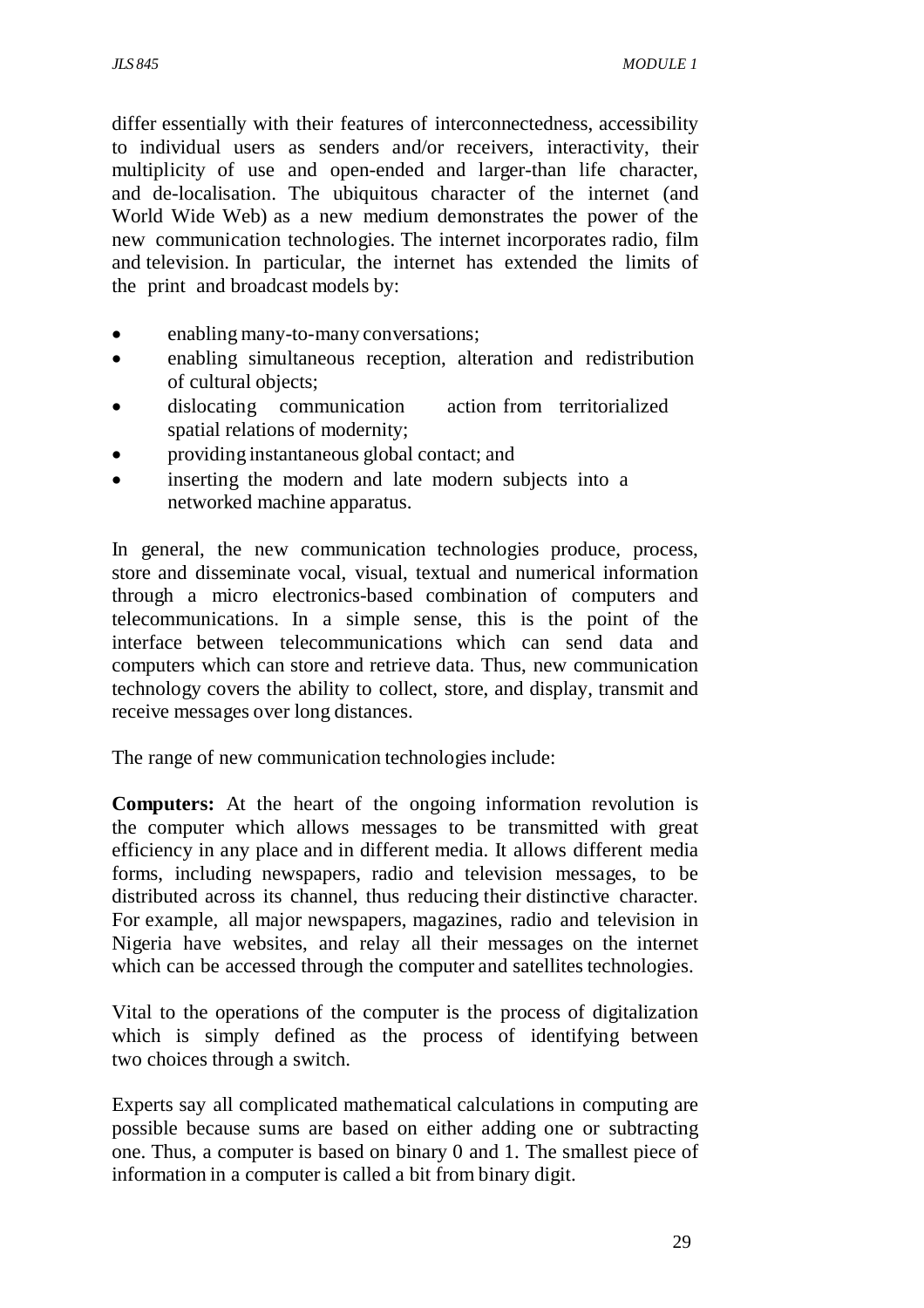A computer is said to be capable of processing eight bit at once, called a byte as an industry term. In all, the ability of one to handle information is based on making a choice between true or false, right or wrong, or to go this way or the other way.

Indeed, the computer has remained a powerful machine in communication because every switch works instantaneously. A minicomputer is said to contain thousands of circuits, while a large computer with mainframe has millions. To reinforce how speedily a computer works, it is said that each switch can turn itself on and off one billion times in a second.

For one to effectively use or achieve many tasks through the computer therefore, one needs to:

- be able to store data in these minute switches:
- link the stored data with instructions of what to do with the data;
- display the results of the results.

This is an opening into the ubiquitous world of the computer which has covered all facets of human life. We need to include here other computer based technologies that have affected mass communication, and which will be discussed later. They are: Cable, satellite, video recorder (VCR), CD-ROM, compact disc, DVD, cameras, camcorders, digital radio, digital television, cellular radio telephone, cellular radio telephone systems, etc.

**Satellites:** Satellite communication involves a sophisticated means of transmission of data through the outer space back to the earth to receiving antennas. This is the interface between telecommunication and space-computer technology.

History was made on July 10, 1962, when America's National Aeronautics and Space Administration (NASA) and a telecommunications giant, AT&T, successfully launched television signals on antennas in North America and retransmitted images back to the earth on receiving antennas stationed in England and France. The telecast said to have lasted for less than an hour started the fusion of broadcasting and satellite technology for efficient communication.

Further experiments in 1963 led to the launch of signals over the equator and Atlantic Ocean, covering some 22,300 miles in the synchronized orbit. The US Navy ship, Kingsport, sailing off the coast of Nigeria, received loud and clear a message relayed from New Jersey in the United States. In many ways the synchronized satellite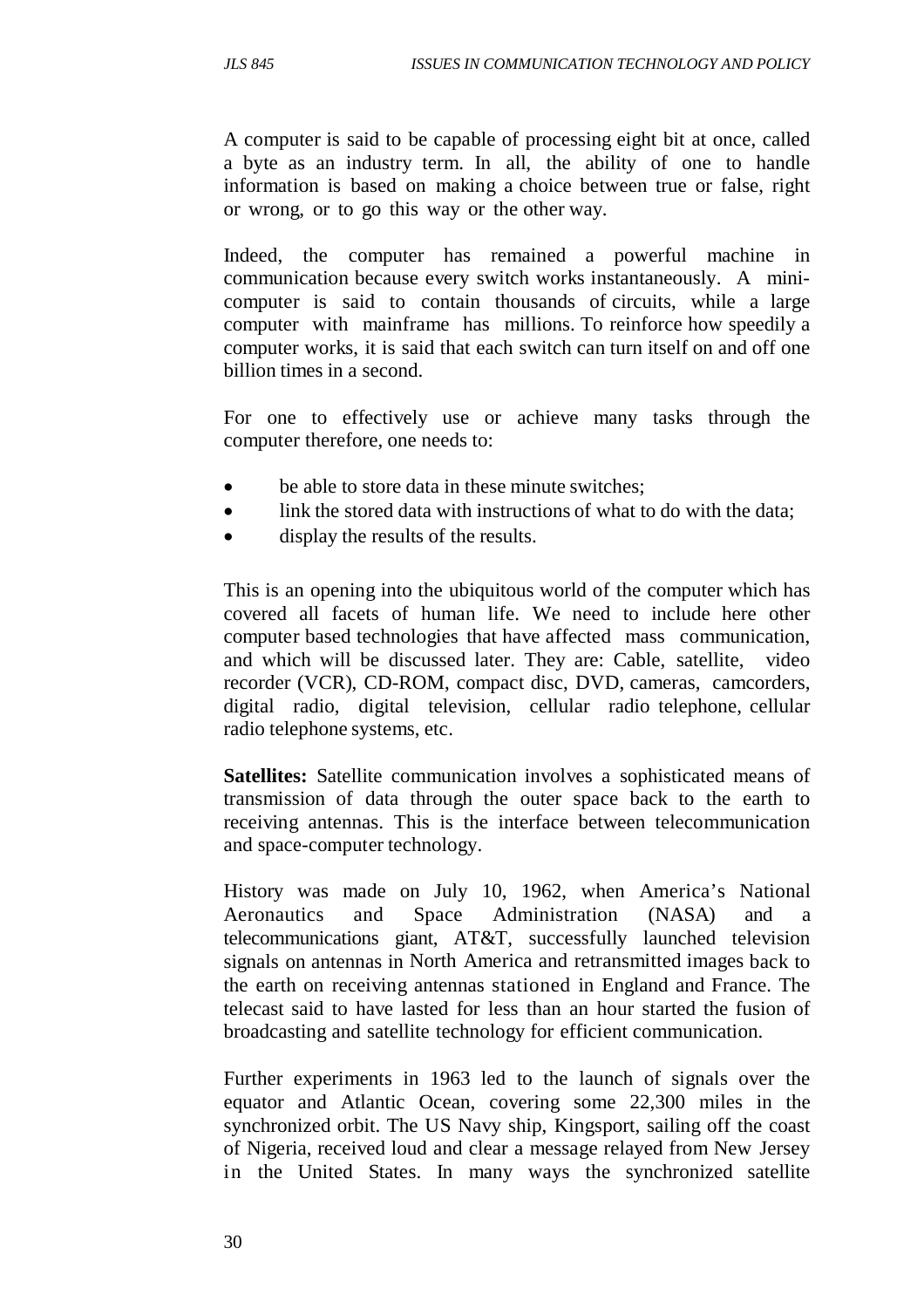communication signalled the second era as it advanced the payload satellite communication.

## **COMSAT and INTELSAT**

COMSAT or Communication Satellite Communication became the early planner and manager of international satellite consortium of a group of some 14 countries which later grew to 54. In 1974, it was renamed international telecommunications satellite organization (INTELSAT) which had more than 80 countries as members under a Secretary General. Its membership has grown to 100 countries and it covers some 95 per cent of the world's communication traffic. INTELSAT launched its first satellite *Early Bird* into space on April 6, 1965. Other launches that followed increased the capacity of the body to beam signals world-wide.

The satellites operate through a system called beam separation, which allows signals to be transmitted to and from satellite at the same frequency. The beam separation technology ensures improved and direct beam to earth as well as eliminates the need to beam signals over ocean areas.

It is interesting today that with the array of satellites that continue to roam the space, a system of building and maintaining the satellites has been evolved. It involves using the space shuttle to construct space station where engineers will be able to provide maintenance for these communication facilities. The space station allows experts to work and live in space. Experts in space technology hope that successful development of the space station will enhance space communication systems.

**Teletext:** operates through a computer connected to a television transmission system which sends data to receivers that are equipped with a special decoder. Teletext allows over-the-air broadcast of messages.

**Videotex:** involves a wired connection between a computer and a home receiver. Thus, videotex permits a two-way interactive relationship between the user and the transmission system via telephone or cable system. Videotex differs from teletext in that a user gets the information immediately from the called up data bank, whereas, information is delayed, say for a minute in teletext before messages requested for are sent.

**On-Line Newspapers and Magazines:** All major newspapers and magazines in Nigeria and in the world today are on the web.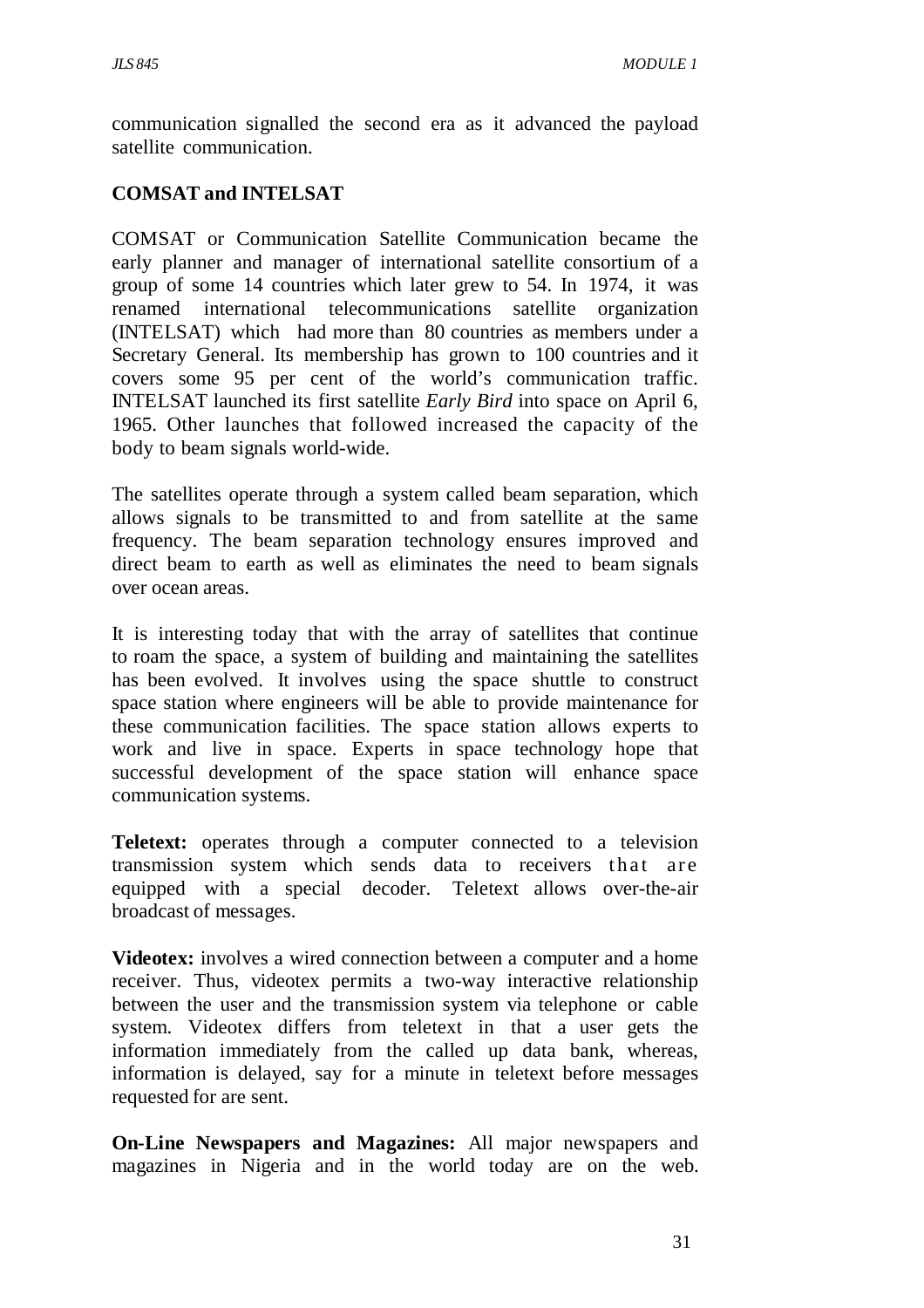Through a home computer linked with a telephone, a subscriber can access a data base which provides a "menu" of available information, including a list of electronic newspapers and magazine. A subscriber can select given pages and full stories from a newspaper or magazine, such as latest front page, sports, weather, leisure and entertainment.

The story selected appears in full on the home computer screen. The subscriber can electronically write letters to the editor using the same process, which guarantees a two-way communication.

**VCRs and Video Discs:** VCR covers the range of recording and reproduction of TV images on the magnetic tape. It includes video tape recorder, video cassettes, video tape players. VCRs are used in television, libraries and instructional centres, and in homes. Video disc is an improvement on VCRs. It guarantees smoother operation than VCRs. It can be used for almost the same purposes as VCRs. It is gaining more extensive usage in homes in Nigeria.

**Low-Power TV (LPTV):** rebroadcasts signals of other stations. LPTV station can, however, originate its own programmes. They are popular in the United States where licensing procedure for them is less cumbersome than a full-service television station.

#### **Technological changes in TV reception and transmission:**

- a. **Stereo TV: The** StereoTV is an improvement on the sound quality of television. The manufacturers of television sets enhance the television with stereo capabilities. Television stations too now broadcast some programmes in stereo. This is to cash in on the advantage of the radio over television in the area of sound quality.
- b. **Cable-Ready Television:** This is a television set with built in cable capacity to connect to a cable company linked with more than 13 channels. This is an improvement by television manufacturers which eliminates purchase of a separate home converter from a cable company to link TV channels in its package. Its popularity depends on the willingness of consumers to pay extra cost for the TV set and for the cable company to agree for its use, rather than its own home converter.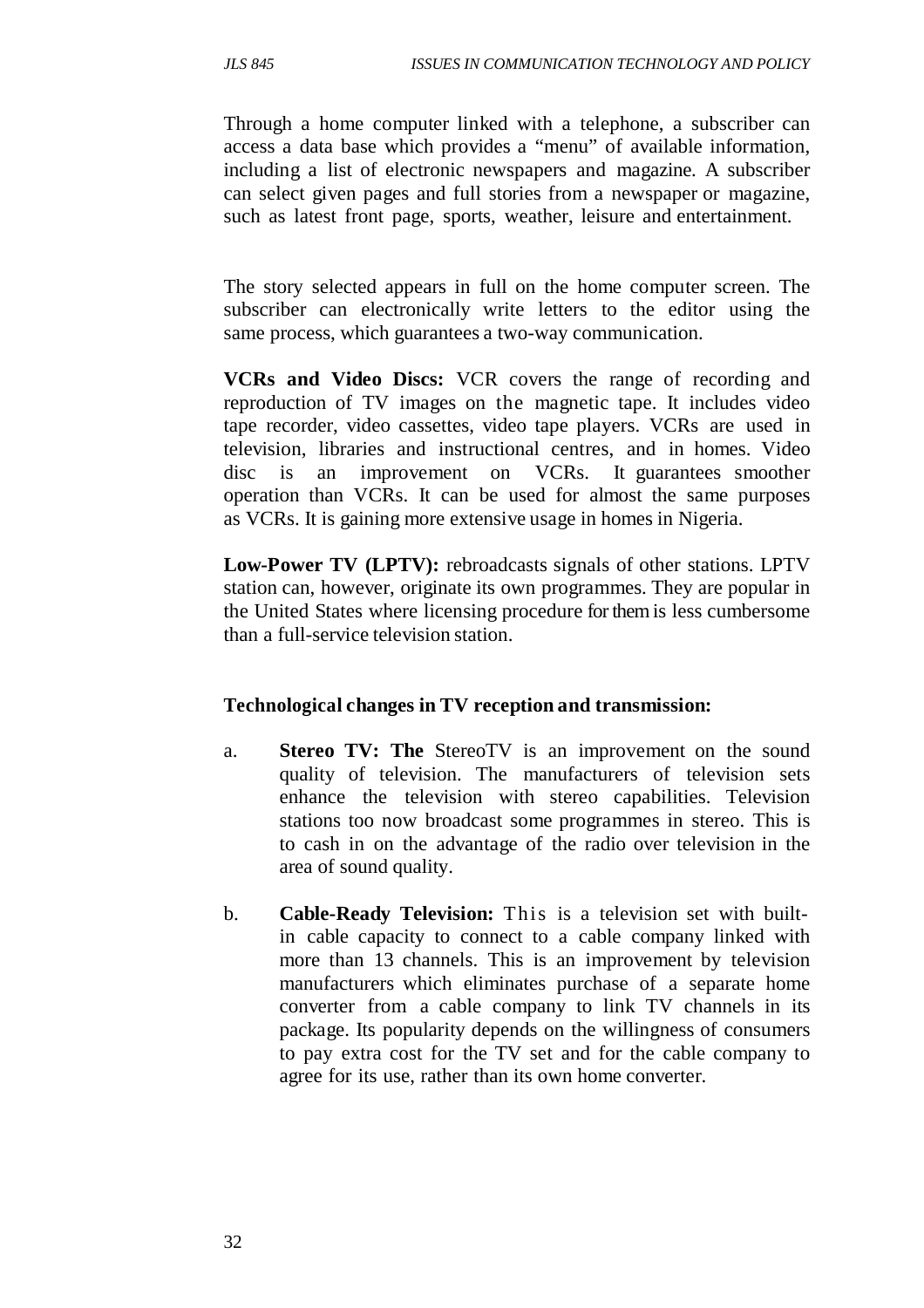- c. **Component TV:** is a sophisticated television set which enhances interactive video and stereo system. It appeals to those who values sound and stereo VCR on compact disc player.
- d. **Large Screen TV:** is an attempt to get a large clear picture on a TV screen. Achievements in this regard are said to have made possible a large-screen to produce clear pictures and good sound quality like small screen sets.
- e. **High-definition TV:** This consists of the technology that further improves on the pictures of a large screen TV set. High definition TV allows crisp pictures and significantly reduces the formation of pixels. Pixels are the dots that fuse together to make up an image. The tinier they get, the clearer the image; the larger they become the poorer the image.
- f. **Digital TV:** is a technology aimed at eliminating interference such as shadows, guests and other distractions in television. The TV set is designed with many digital circuits to eliminate these interferences. Experts believe this will also enhance teletext and videotext systems.
- g. **Teleconferencing:** This combines the telephone and television facilities for a meeting simultaneously among discussants. Business people and executives who are separated by thousands of kilometres away find this technology particularly useful. The system, also called "picture-phone meeting service," consists of full-colour television facilities installed in meeting rooms in major cities with cameras and monitors placed in strategic position. Business executives in different parts of a country can carry out discussions in full view of one another. Teleconferencing eliminates the risk and cost of travel, but loses the naturalness in face-to-face communication.
- h. **Cellular radio telephone systems:** mobile phone operates through a series of radio transmitters with limited coverage. Thus, a subscriber's call on mobile phone connects with the closest transmitter that is connected to land lines. A computer switching device transfers calls from one transmitter to another.

This was why in Nigeria, with the launch of mobile phone system in 2001 with initial three service providers, transmitters or "cells" had to be built quickly throughout the country to ensure adequate coverage. The providers insist that the cost of constructing and maintaining the transmitters without government's assistance has made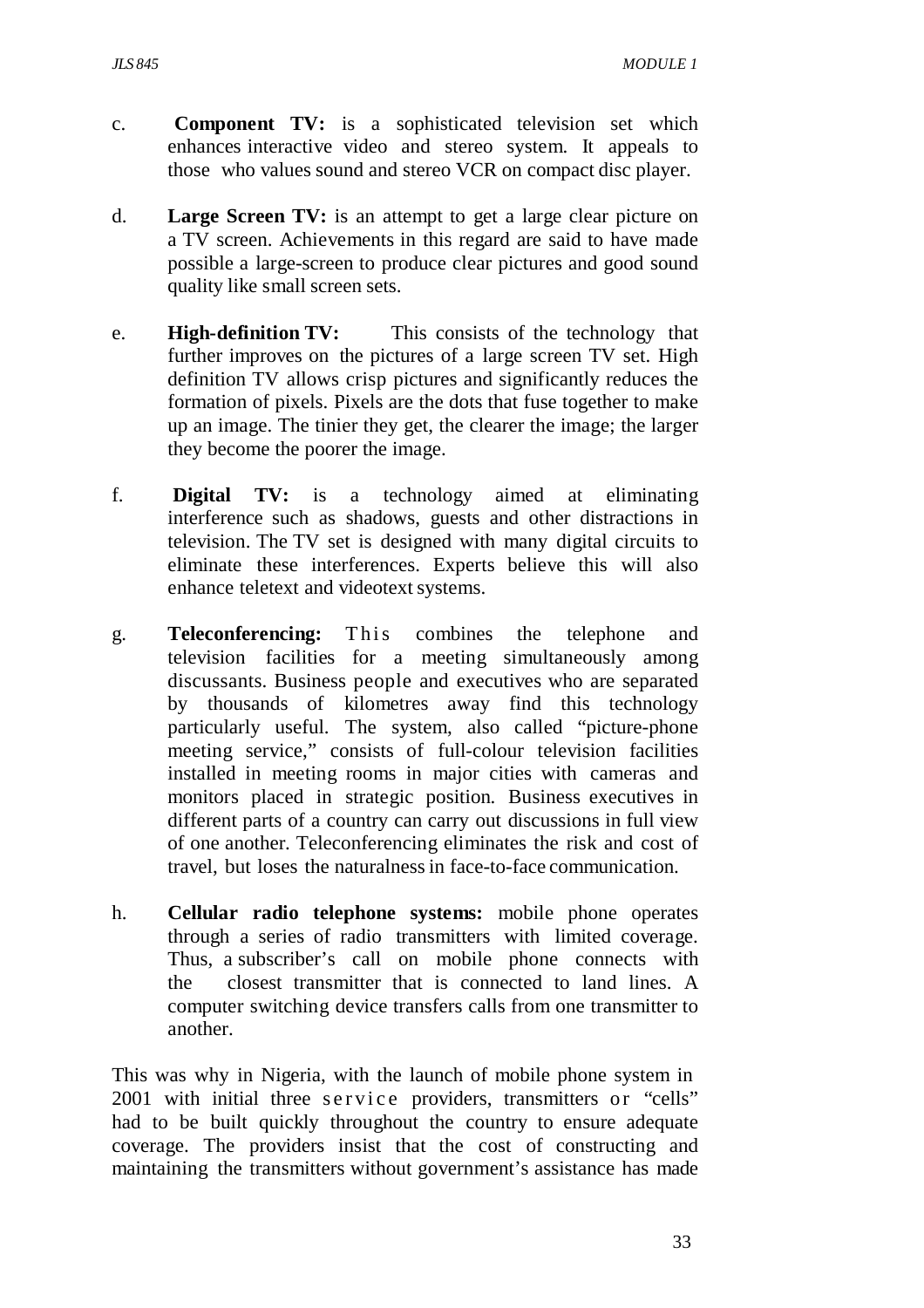phone tariffs very high in Nigeria.

In any case, mobile phone has been a fad among Nigerians irrespective of class and status in society. Mobile phones provide a range of services, including calls, text messages, radio electronics, etc.

- i. **Cable Radio and Television:** also called "community antenna television" receives radio frequency signals of other far flung radio or television stations through co-axial cables and links these signals directly to radio and television receivers in homes. This is unlike terrestrial broadcasting technology where radio and TV signals are transmitted over the air by radio waves. Subscribers pay a fee for this service as cable television ensures clear reception of television images, eliminating interference. While the cable television is popular in Nigeria, cable radio is yet to find its feet.
- j. Some commercial radio broadcasters in the country are not f a v o u r a b l y disposed to the existence of cable radio because they believe radio as a medium is a local one. They opine that when a community imports bro adcast signals of one or two stations from outside the locale, the local radio stations' business is hindered. In particular, they are faced with reduced audience, and consequently, reduced advertisement, and may be thrown out of business.
- k. This problem is not visible in the cable television business. In fact, cable television operators in Nigeria now transmit signals from local television stations to customers, thereby widening the audience base of these local stations.
- l. **Two Way Cable:** is a two-way interactive television, which permits the subscriber the chance for a feedback. It allows the subscriber to engage in banking services, including deposit and fund transfer, or shopping. The subscriber can make purchases through the terminal (end) and receive the goods via direct shipping. The Automated Teller Machine (ATM) system uses this technology.
- m. **Pay Cable:** is where subscribers enjoy viewing programmes, especially sports and movies, and pay bi-annually or annually. There is also the need for a two-way communication so that subscribers can request for the desired programmes.
- n. **Fiber Optics:** is an improvement on cable technology which could not hitherto transmit or receive heavy current of data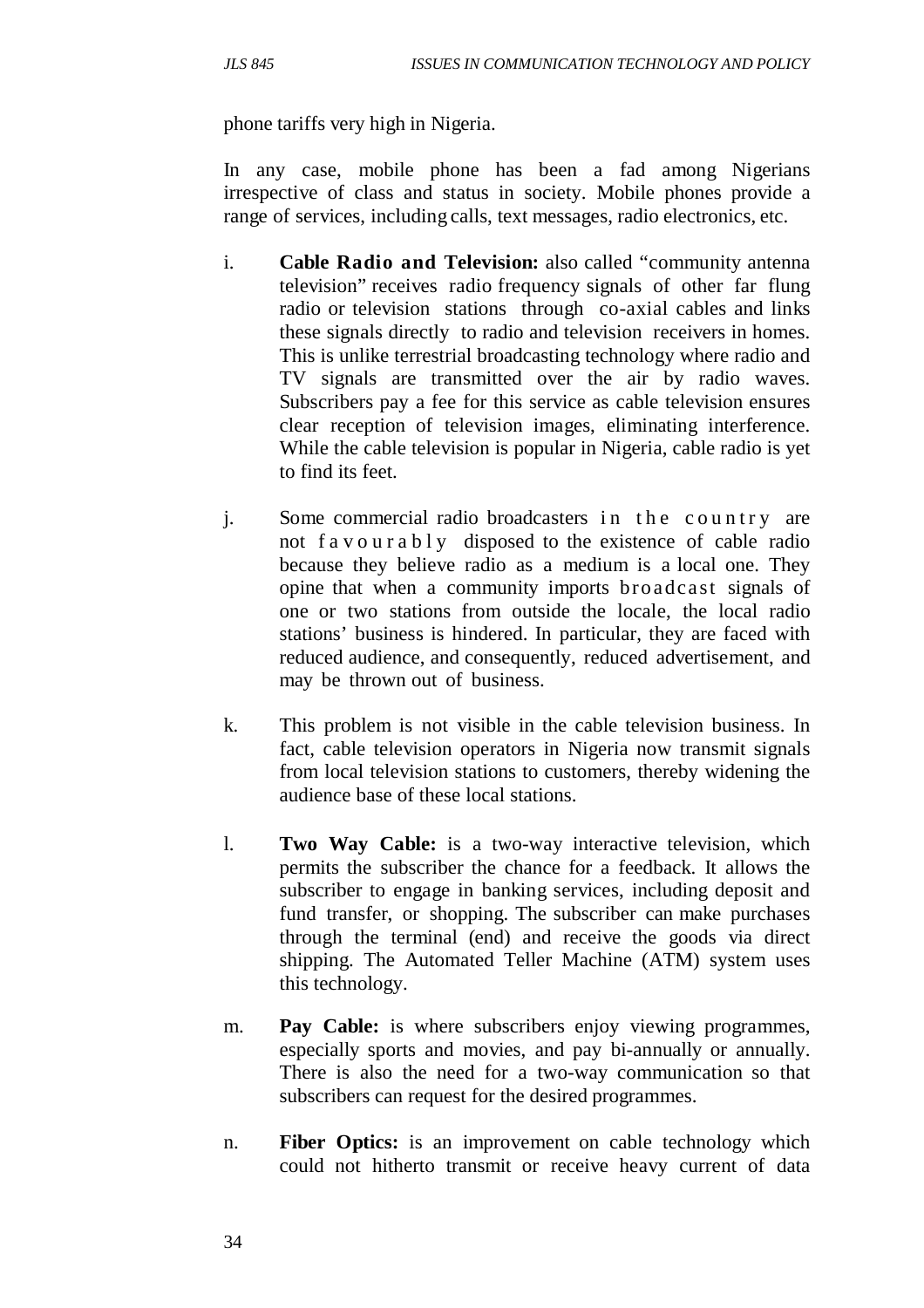directly into homes. Fiber optics concerns tiny glass fibers through which waves pass, thus increasing the capacity of the cable to receive and transmit large information with required speed. Since fiber optics is now available to even telephone companies it is envisaged that these companies would apply this technology to radio and television stations as part of the efforts to improve on them as channels of communication.

- o. **Microwave Technology** uses short electromagnetic waves which transmit at high frequencies than the cable. Microwavestravel in direct line-of-sight path between the transmitters and receivers. Microwaves carry signals over long distances through relay antennas which are set in some 30 miles apart to the transmitting stations. A television station needs not directly own a microwave; it can rent or lease it. Signals are received by the television station first from the microwaves and then retransmitted to the home receivers through the station's antennas.
- p. It is noteworthy that signals from microwaves relay network are relatively free from interference; they can be received over long distances with clear reception. Besides the ground-based microwaves relay network discussed above, television stations can also receive signals through satellite transmission in space. Thus, Cable News Network (CNN) International television station based in the United States can broadcast its signals (programmes) through a microwave to a satellite thousands of miles in space, which relays the signals back to earth- receiving station in Nigeria for example.
- q. **Electronic Newsgathering System: (** otherwise called ENGS) is a technology that enables outdoor live television transmission. With a mobile van (OB Van) and portable camera, a television station can stream live games, exhibitions, trade fairs and the like to its audience. In Nigeria, the Nigerian Television Authority (NTA) Network and African Independent Television (AIT) do broadcast conventions of major political parties and their campaigns in this manner.

#### **3.3 Functions of Communication Technology**

Essentially, the functions of communication t e c h n o l o g y are visible in the benefits/roles they perform. The functions are the following: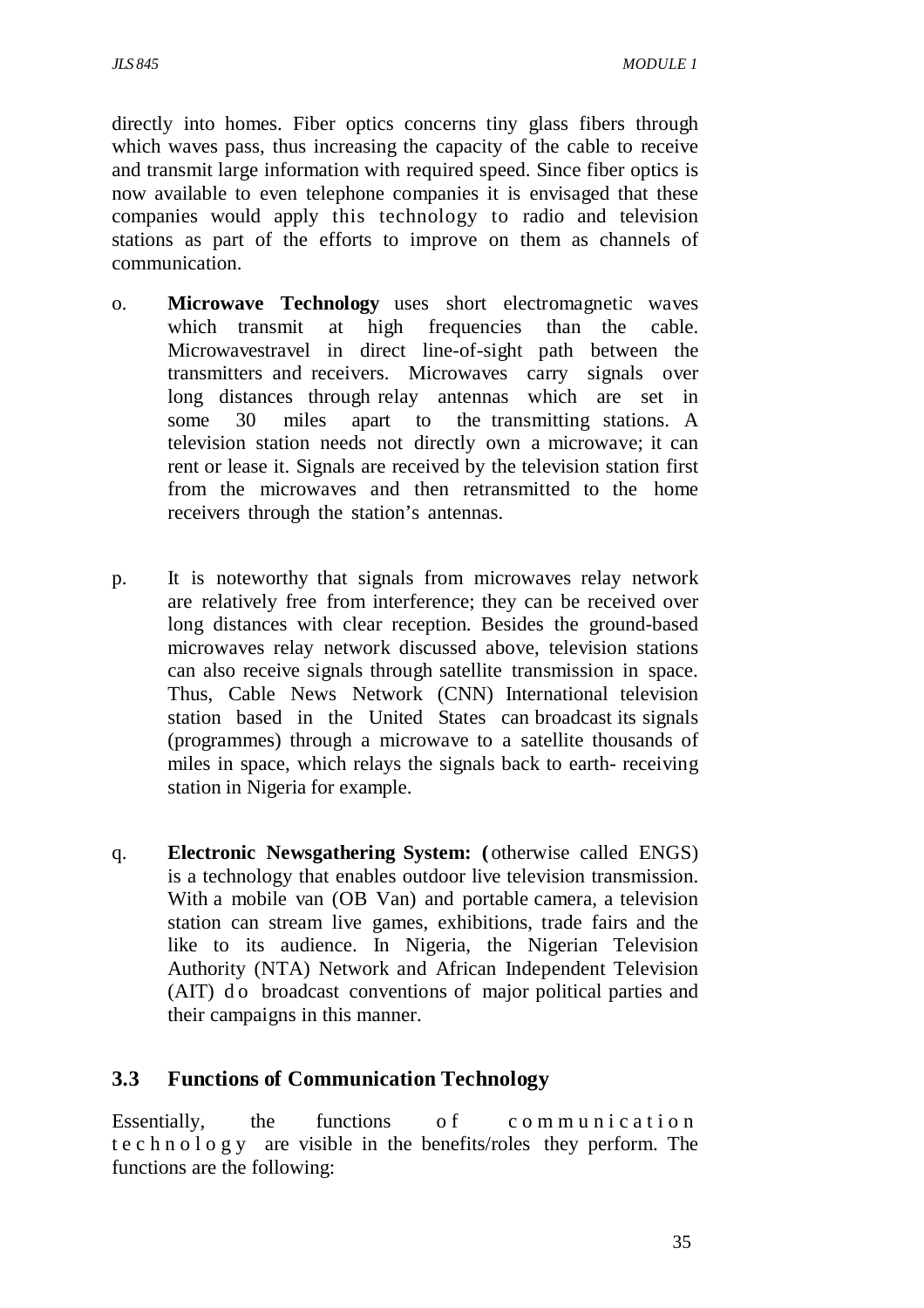**Production, Transmission and Display:** these are perhaps the most identifiable functions of communication technology from the early conception. These functions relate to the capacity of communication technology to extend human ability to create, transmit and display auditory and visual data at a distance in space and time. From the development of the spoken word, man extended their ability to hear (auditory) to the use of drums, other musical instruments, telegraph, telephone, AM and FM radios. For the sight, the extension of the human capacity started with cave drawings and the 600-character of the early alphabets. This steadily developed into use of hand and arm signals, other non-verbal cues or signs, flags, billboards, lanterns, printing, photographs, and a range of photocopying equipment. Television, films, video disc and video cassettes have extended both the capacity of man to hear and see. Other communication tools such as pencils, pens, typewriters and art designs also boost our capacity to produce, transmit and display images and signals, just as the computers, video games and calculators extend our ability to perform all these functions.

**Multiplication, Duplication and Amplification:** Communication technologies in this respect multiply, duplicate and amplify communication messages beyond the face-to-face or one-on-one process discussed above. These functions concern our ability to use the technology beyond the interpersonal level to a level of one-formany or mass-mediated communication. In this regard, we are concerned with a range of communication technologies including radio, television, movies, satellites, computers, etc, which make it possible for a message to be multiplied, duplicated and amplified or enlarged as in mass communication. These technologies, because of its mass nature, draw immense attention to messages. They function in such a way that the communicator is unknown to and separated from the receiver of message.

**Reception, Storage and Retrieval:** The computers are today possibly the most invaluable communication technologies which aid our ability to record, store and retrieve images. These functions are also enhanced by capacity of the computer to multiply, duplicated and amplify messages. However, there are other communication technologies which extend our capacity to receive, store and recall messages. They include, even as ordinary as they might seem today because of the great developments in technology, eye glasses, mirrors, contact lenses, x-rays microscopes, magnifying glasses, binoculars, radar, periscopes, telescopes, air phones and stethoscopes. Even diaries, files, wills and appointment calendars, tape recorders, dictating and copying machines, phonograph records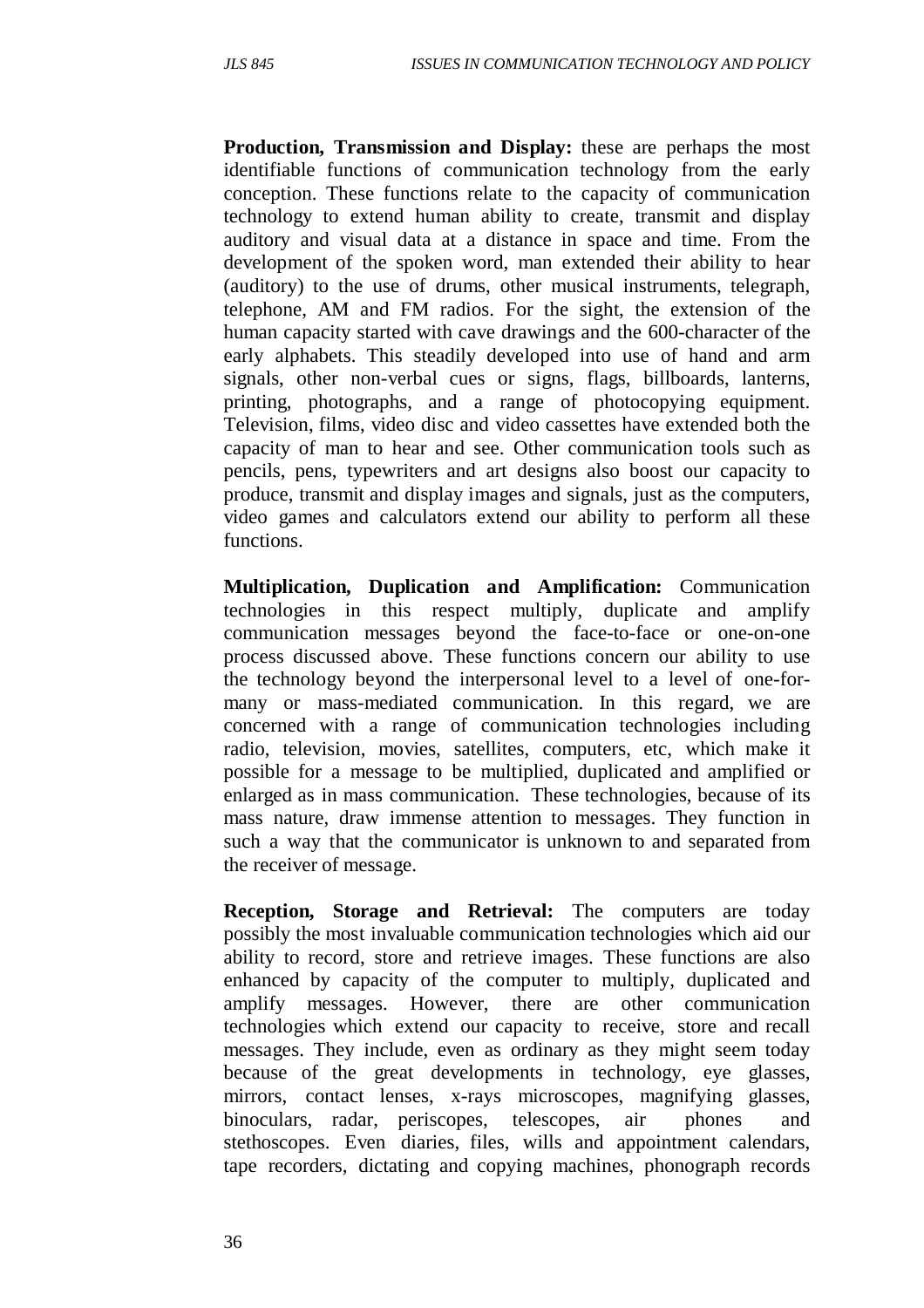and microfilm fit the bill of our storing and recall functions.

#### **SELF-ASSESSMENT EXERCISE**

1. List a range of traditional and new communication technologies that you know.

### **4.0 CONCLUSION**

Communication technologies have become an octopus in the modern world as they offer us almost limitless functions depending on the ability to manipulate them or needs of them. However, the new communication technologies are sometimes an extension of the traditional ones. While the traditional tools, such as smoke signals, gongs and drums, are still largely in use in many developing countries, including Nigeria, their relevance in the developed countries, like the United States and Britain is not visible, except perhaps as museum pieces or artifacts. The fact remains that there is great advantage in the developing countries to design policies for a mix of the traditional forms with the new communication technologies.

### **5.0 SUMMARY**

This unit has explored the origins of communication technologies, attempted a definition of the concept and identified their functions even in their varied and diffused forms.

### **6.0 TUTOR-MARKED ASSIGNMENT**

1. Discuss the notion that new communication technologies are extensions of traditional communication tools in both forms and functions.

### **7.0 REFERENCES/FURTHER READING**

- Bitter John R. (2003). *Mass Communication*: An introduction: 5th Edition. pp. 262 – 282. Englewood Cliffs, New Jersey. Prentice – Hall Inc.
- Cairncross, Frances (2000). *The Death of Distance: How the Communications Revolution is Changing Our Lives*. Boston: Harvard Business School Press.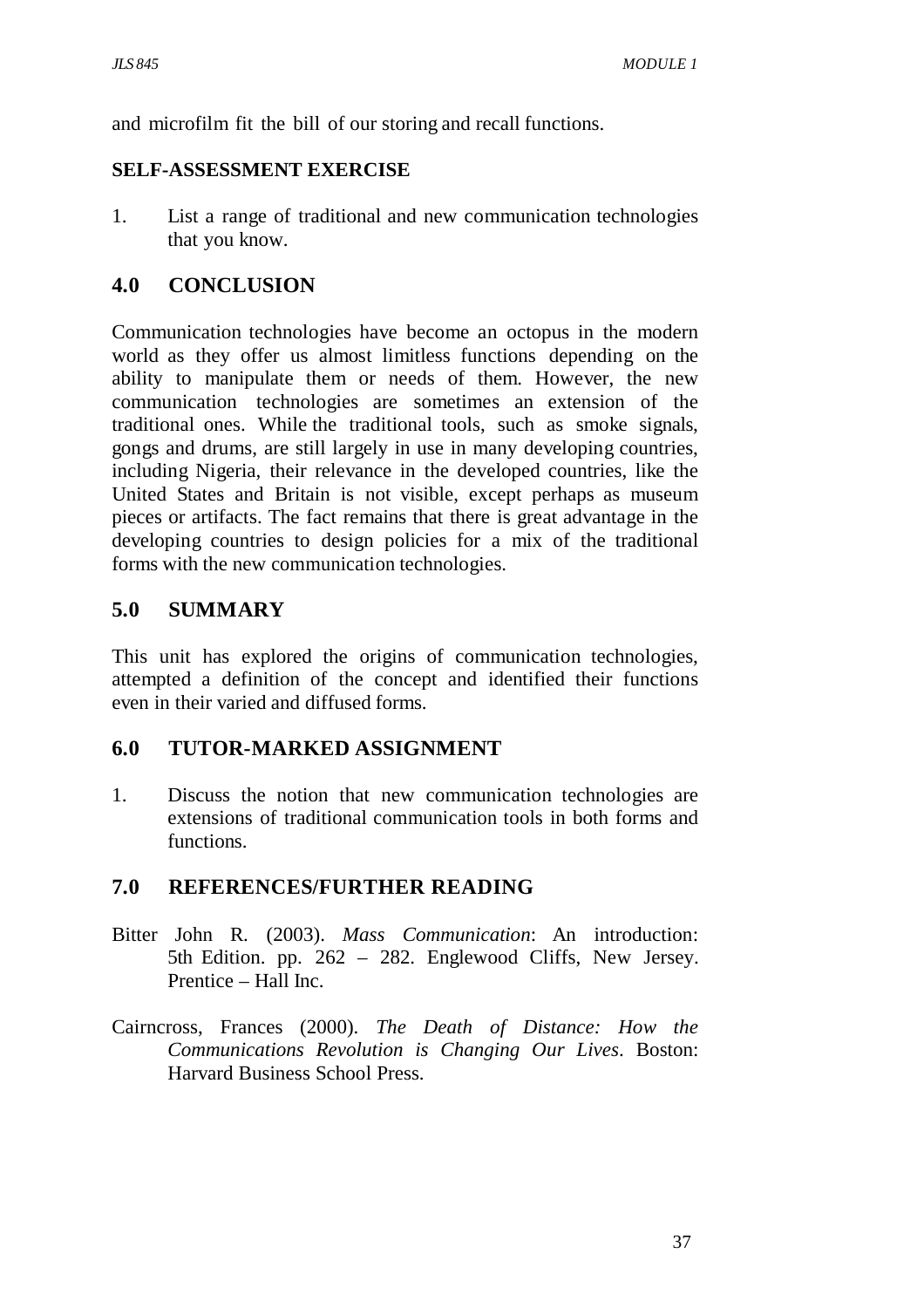Communication Technology (1989). *The Tool-Making Animal*, a  *Journal on Communication* pp. 119 – 204.

World Book Encyclopedia (Chicago) World Book, 1981), Vol. 4 pp.  $711 - 723.$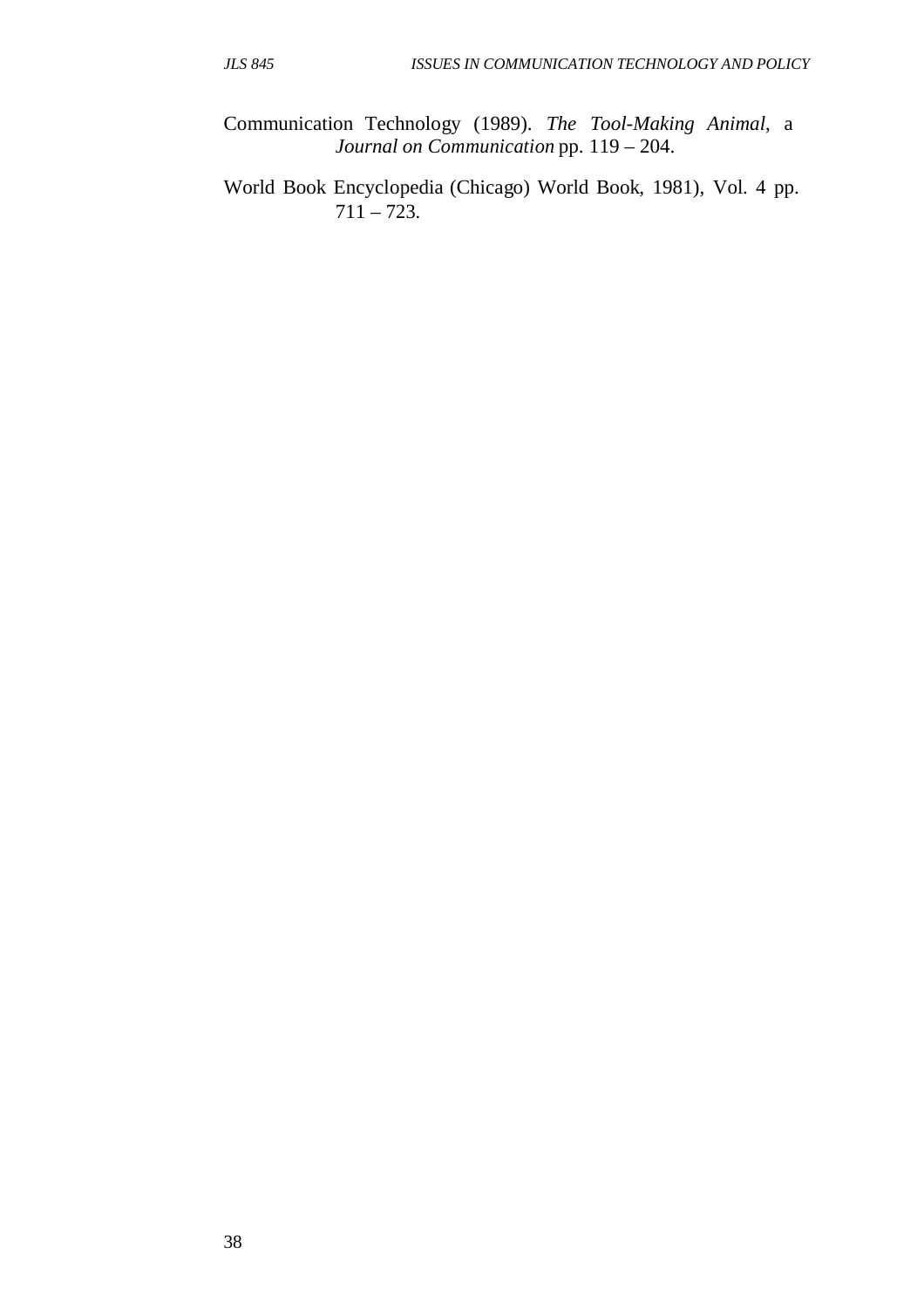### **UNIT 2 INDIVIDUAL'S RIGHT TO COMMUNICATE, ROLES OF COMMUNITIES AND VOLUNTARY ORGANISATIONS IN COMMUNICATION**

#### **CONTENTS**

- 1.0 Introduction
- 2.0 Objectives
- 3.0 Main Content
	- 3.1 Individual's Right to Communicate
	- 3.2 Roles of the Communities in Communication
	- 3.3 Roles of Voluntary Organizations in Communications
- 4.0 Conclusion
- 5.0 Summary
- 6.0 Tutor-Marked Assignment
- 7.0 References/Further Reading

### **1.0 INTRODUCTION**

Communication basically originates from the level of the individual. But the individual operates in a community, society or even social groups. The individual is governed by his private and public interests, and even other business, political and international interests, some of which he has little or no control over. Communication has moved from the plane of the personal and is linked with all these interests. Thus, we shall be concerned now with the roles played or should be played by the individual, communities, social groups, public authorities, transnational companies, the state and international bodies.

#### **2.0 OBJECTIVES**

At the end of this unit, you should be able to:

- identify the basic communication rights of the individual and how far these rights are and can be guaranteed in modern communication today,
- discuss the role of the community and how it has helped or hindered communication and development,
- explain the roles played by voluntary organisations in broadening the spectrum of communication.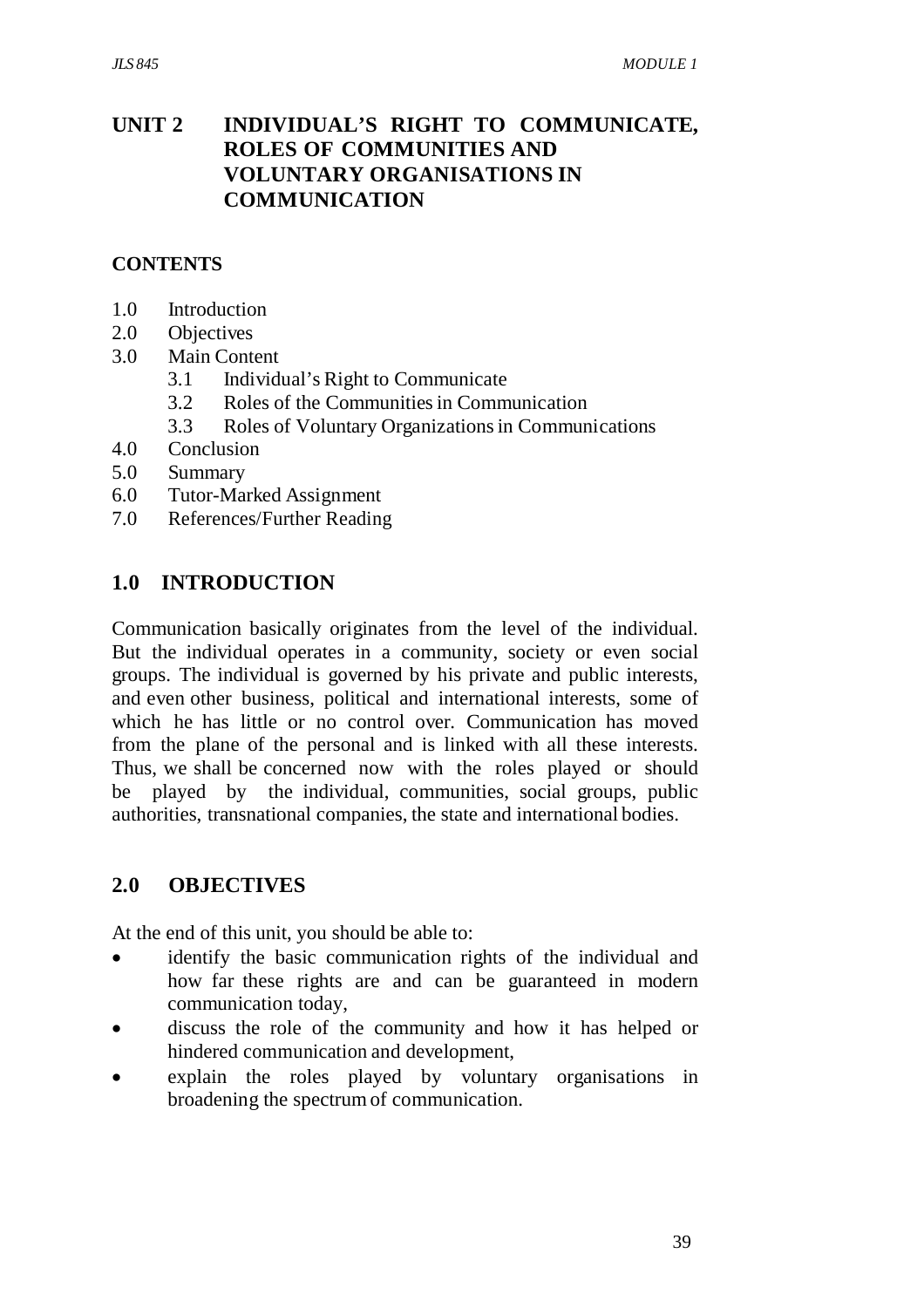# **3.0 MAIN CONTENT**

### **3.1 Individual's Right to Communicate**

Communication is a basic right of the individual. Indeed, the individual originated communication at a personal level, and developed it as a functional instrument in a society in an organized process. According to UNESCO, the individual's right in the field of communication is predicated on three basic principles:

- The right to speak (expression and discussion): sees communication as an exchange between two or more persons or groups in an open process of response, reflections and debate.
- The right to know: to seek and be given information desired, especially in relation to the individual's work, life and in order to comport himself according to the norms and traditions and functions as a reasonable member of a community.
- The right to impart: to give information to others about the society, his living condition, aspirations, grievances, needs, etc.

The UNESCO says that the right to discuss or right of expression guarantees "genuine agreement as collective actions and enables the individual to influence decisions" made by different levels of authority. If this right is denied by any means, a divine right of an individual is infringed as God made man as a higher animal to communicate and tend this world in order to ensure regeneration of the world. In the same vein, whenever information is deliberately withheld or false or distorted information is disseminated for whatever reasons, the right of an individual to know the truth has been infringed upon. Furthermore, the right of an individual to impart knowledge on others can be infringed upon by intimidation, denial of access to the means or channels of communication, etc.

A quick look at the situations in many developing authorities, including Nigeria, shows different levels and degrees of infringement of the right of the individual to communicate. These infringements relate to statutes, regulations, punishment and denials to access various forms of the communication and even channels of communication.

The individual is both an originator of communication and a receiver of communication. The infringement of his right to communicate is said to be more observed as a receiver of information, where he is treated as a passive entity and a mere consumer of information which is often not relevant to his needs, aspirations and development. Based on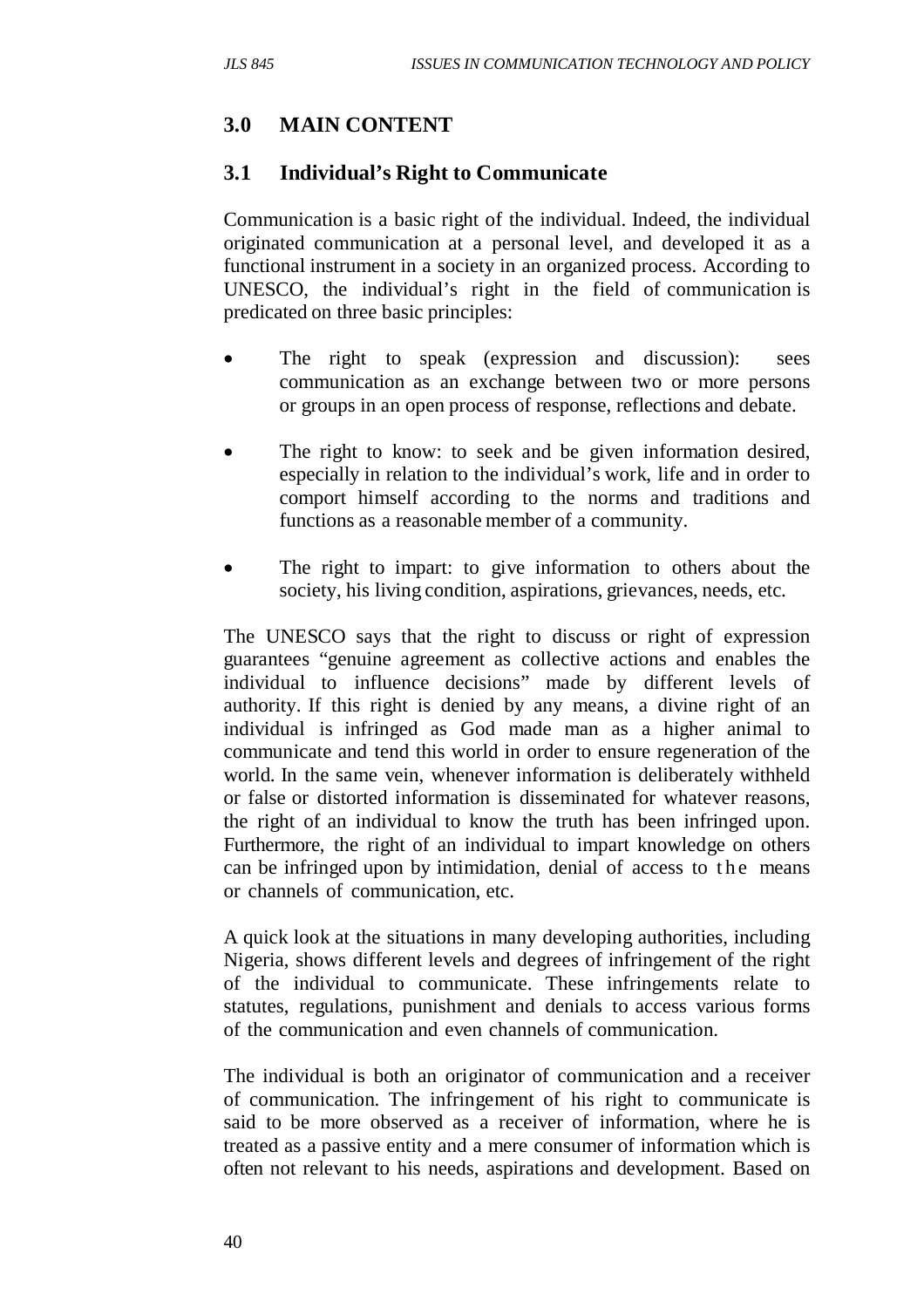the observed situation, the individual's right to express his thoughts is sometimes completely ignored.

Incidentally, demographic factors such as the level of income, literacy, enlightenment and class also attest to the existing imbalance in communication between the lower rung and upper strata of the society, thereby making them information dependent and information independent respectively.

Apart from the three characteristics of the individual's right to communicate as discussed previously, UNESCO has added a fourth right – the right to privacy. This is contextualized as a necessary right in the face of the effects of modern communication technologies on the individual life. With the diffusion in modern communication technologies, the individual cannot be said to have a right to his privacy.

The increased use of telecommunications, satellites and computers has not only opened the individual to unsolicited stream of information, but also as unprotected target of information. For example, the development of data banks, which contain such demographic facts as date of birth, sex, number of children, religion, income, educational level, etc, is considered an intrusion on the individual's privacy. Added to this is that these data may be accessed without the individual's personal knowledge, especially in a largely rural and illiterate society. Such details may also be used for reasons other than those the individual is aware of, as the information can be transferred from one data bank to the other; for example, from census to immigration office, police and so forth.

Similarly, the management and ownership of the media, whether private or public, also reinforces the information gap between the educated and uneducated, urban and rural, the rich and poor, etc. The ownership structure can make the media take sides with the authority- a visible corporate behaviour in the developing countries.

There are, however, options being evolved to strengthen the individual's right to communicate. These include the phone-in programmes on radio and television stations, letters to the editor in newspapers and efforts by media organizations to fashion programmes based on researches they conduct to identify the public's preferences.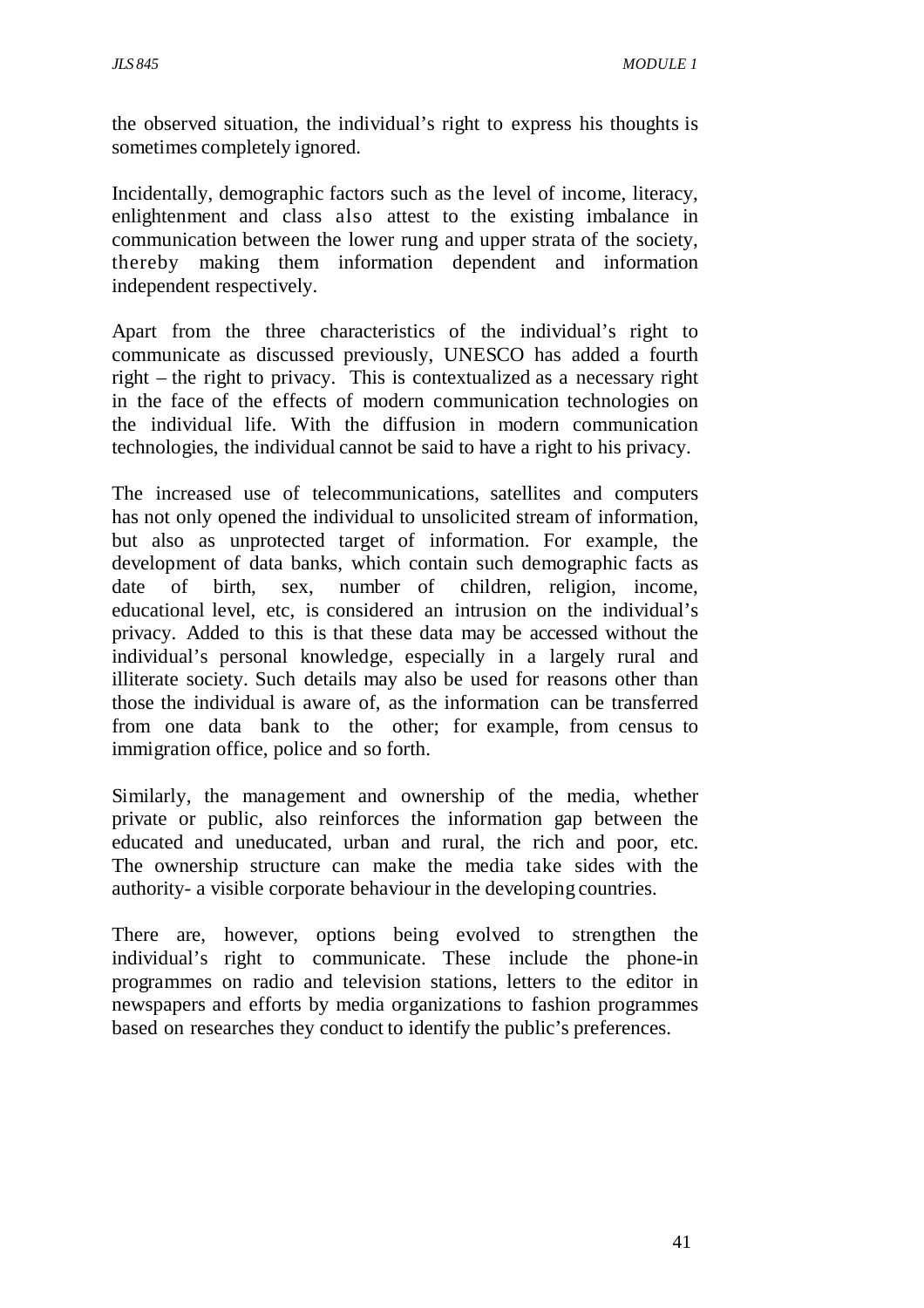### **3.2 Role of Communities in Communication**

A community is a group or groups of people driven by certain objectives, aims and goals for their corporate existence. Communities may also be identified by common language, culture, sometimes by geographical location, religion and political structure and organization. A community may also vary greatly in respect of religion, political organization, language, culture and social class.

A small unit of community is a village, neighbourhood, centre of employment, etc. Communication network binds any social community together. Indeed, communication or exchange of information supports and develops the social and political structures of the community, helps the community to achieve its goals and objectives, supports its defence and guarantees peace of the community.

In practical terms, however, communication is usually used to repress and silence the minorities in many cases. This situation is made possible by the intrinsic characteristics of the community with a varied social class, income level, education level, etc. In developing countries, the rural-urban dichotomy creates another character of imbalance in communication contents and channels of communication. What all these do is weaken the cohesion of the community, hinder the democratization of communication and limit the people's ability to fully express their opinions.

There is, therefore, the need to increase the communities and individuals' capacity and rights to communicate. Policies must be designed in such a way as to ensure that mass media contents reach all classes of people. All members of the society should be galvanized for development through relevant media contents.

# **3.3 Role of Voluntary Organisations**

Voluntary organizations are pressure or interest groups. They are guided by clearly identifiable goals and exert pressure on the authorities in order to achieve these goals. There are in different categories. Some pressure groups have permanent structure and existence such as political parties, trade unions, churches, women and youth groups and professional organizations. Others operate on a local scale such as thrift societies, tenants or landlords' associations, youth clubs and age grades. Still others are not permanent because they are set up to fight a particular legislation, protect the environment, or to campaign against some phenomena in the society. They cease to exist when such issues or objectives are fulfilled.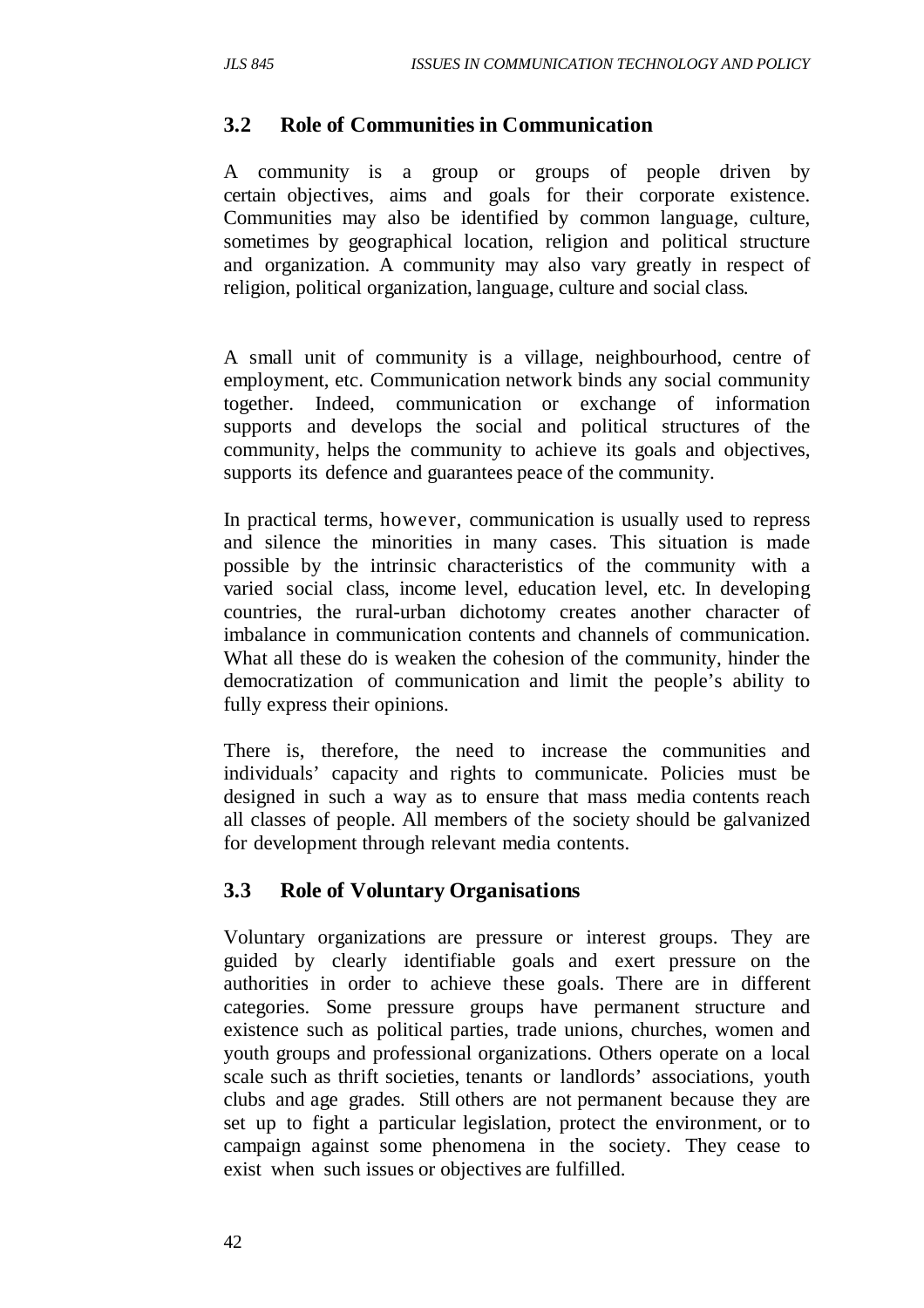Interest groups do promote alternative ideas for the authorities as well as provide a forum for debate on current issues that affect them and the public. They are also concerned with those vital issues that may be ignored by the authorities. Their main instrument is communication. They usually create avenues for minority opinions and views and mobilize the people for action against the authorities using the appropriate media channels.

As a result of the lopsided ownership of mass media, especially in developing countries, the messages of disadvantaged people may not be given adequate space and attention they deserve in the dominant media. Pressure groups endeavour to tackle this challenge by creating their own avenues of communication which are usually below-the-line in nature. These include books, journals, leaflets, rallies, street-corner meetings and so forth.

In certain heated political situations in Nigeria, pressure groups have embarked on "underground press" similar to Western idea of the concept. The idea is to give a voice to the voiceless in the society, especially with their shade of journalism imbued with fresh tone, frankness and fearlessness, albeit clandestinely.

Communication scholars have agreed that the existence of voluntary organizations with their varied avenues of communication have engendered the democratization of communication, mass participation, development and progress.

# **4.0 CONCLUSION**

The individuals, communities and voluntary organizations play different roles in communication in the society. Their relevance varies in line with the peculiarities of each country, but policy makers must design policy frameworks that strengthen these realities in line with overall developmental goals.

# **5.0 SUMMARY**

In this unit, the individual's right to communicate, the roles of the communities and voluntary organisations in communication were discussed. The shortcomings in these regards were identified and suggestions on how these can be redressed were explained.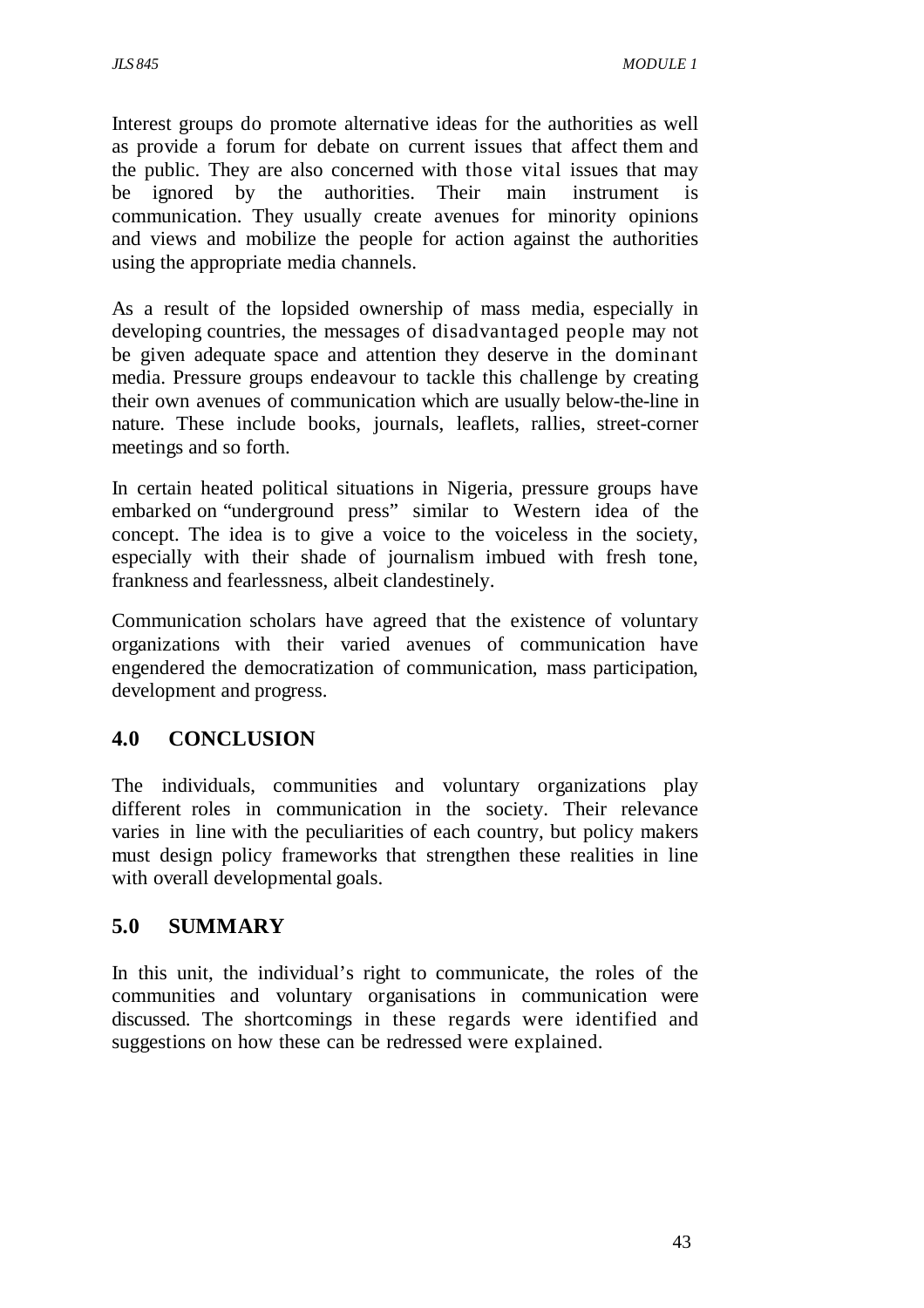#### **6.0 TUTOR-MARKED ASSIGNMENT**

- 1. Explain how the individual's right to communicate can be infringed upon.
- 2. Discuss the idea that voluntary organizations are no evils in the society; they are instruments for the democratization of communication in the society.

#### **7.0 REFERENCES/FURTHER READING**

- Many Voices, One World (1981). Ibadan University Press and the UNESCO Press, Paris.
- United Nations Universal Declaration of Human [and Peoples] Rights (2015).

*http://www.un.org/en/udhrbook/pdf/udhr\_booklet\_en\_web.pdf*. Accessed January 10, 2017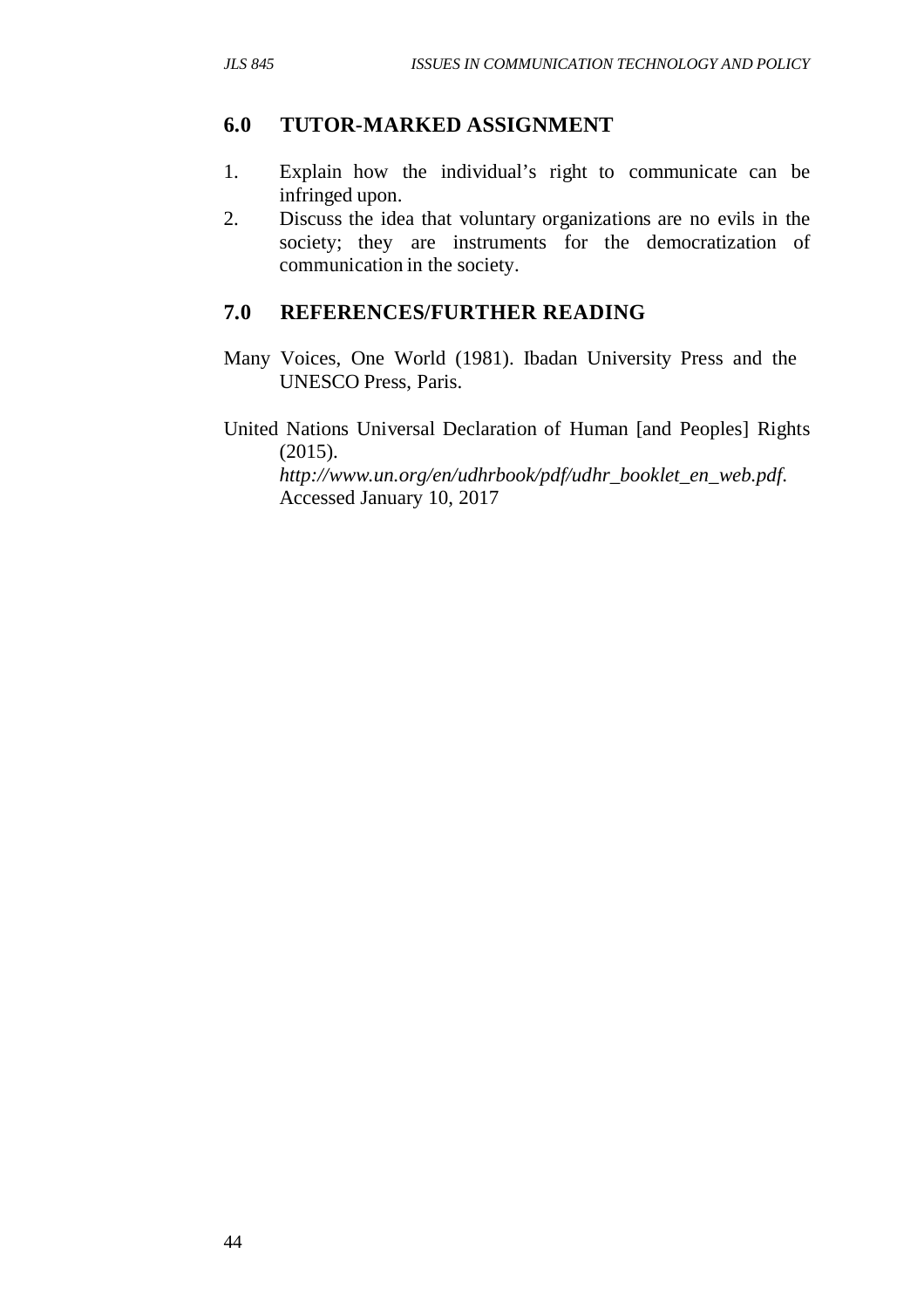## **UNIT 3 ROLES OF PROFESSIONALS, NATIONAL AND TRANSNATIONAL COMPANIES IN COMMUNICATION**

#### **CONTENTS**

- 1.0 Introduction
- 2.0 Objectives
- 3.0 Main Content
	- 3.1 Roles of National and Transnational Companies
- 4.0 Conclusion
- 5.0 Summary
- 6.0 Tutor-Marked Assignment
- 7.0 References/Further Reading

### **1.0 INTRODUCTION**

A media practitioner can be called a professional in many senses if one considers the roles he or she performs in a society. A media practitioner can be described in terms of the demand of the aptitudes and conditions required of a professional. These aptitude and conditions include the ability to perform a skilled trade or occupation expertly based on specialized training. A media practitioner professes an open declaration or an avowal of a disposition to a professional craft that requires some degree of learning; a calling to a collective body of persons; a means of subsistence as opposed to an amateur and an undertaking which reflects skill, artistry or standard of conduct appropriate to a member of a profession.

Specifically, the International Labour Organisation (ILO) gives the following criteria for defining a professional or a profession:

a. A profession must possess certain body of knowledge or skill which is learnt through the guidance of senior members. This is where the term "sitting by Nelly" applies to the media. Nelly is said to be a legendary figure in the news room and around who the learners cluster to draw from his residue of knowledge, experience and skill. In the media practice in Nigeria today, training institutions such as Nigerian Institute of Journalism, departments of mass communication in polytechnics and universities perform this legendary role.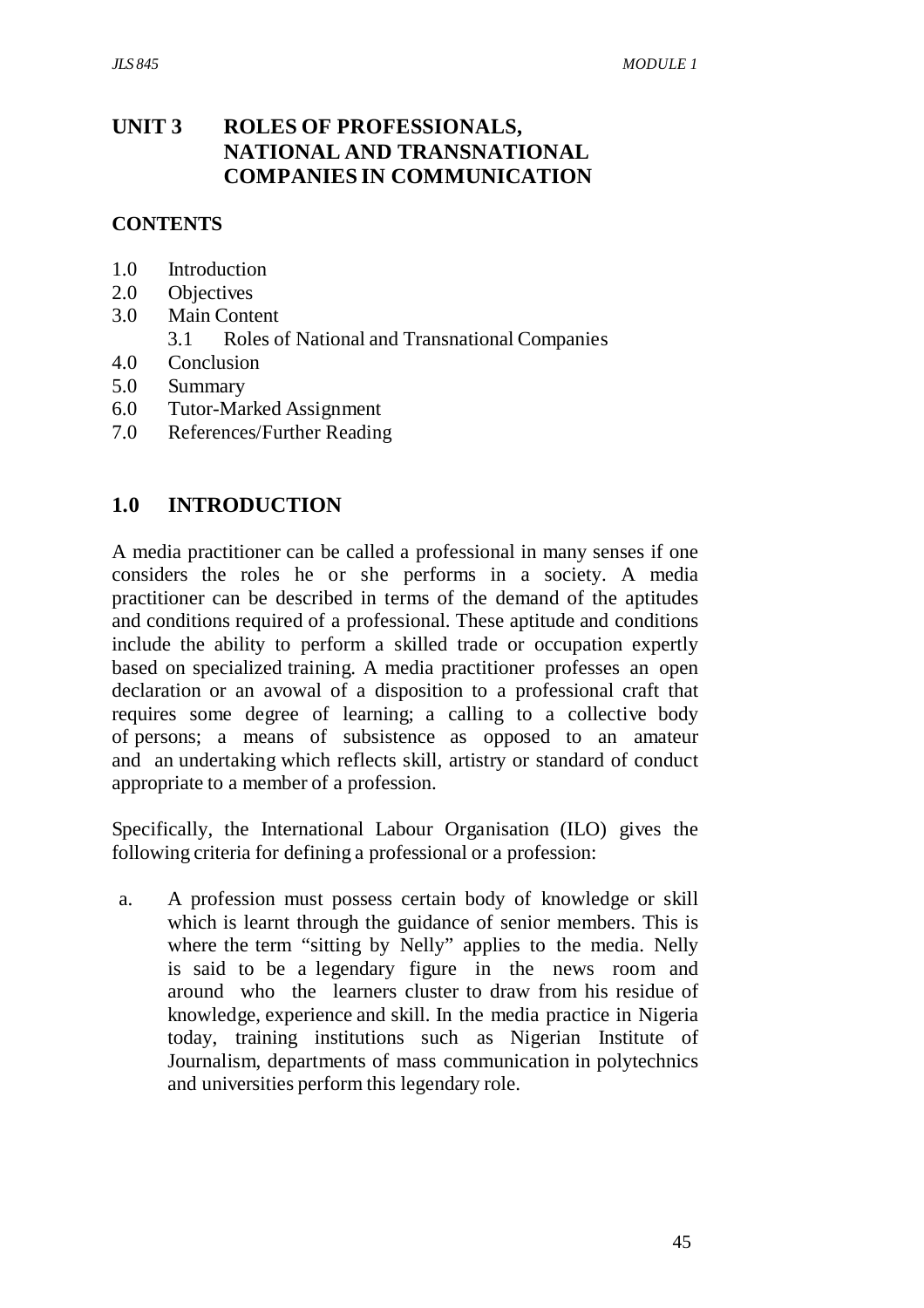b. A professional must observe certain ethical codes so that he can draw a line between what is proper and improper in the discharge of his duties. In this regard, global and national bodies of communication have drawn ethical principles that govern media practice.

These principles, also applicable in Nigeria, are the sacredness of truth/facts (facts are sacred; comments are free); fairness and impartiality (non-bias); objectivity –to rise above emotional, sentimental, ethnic, political class, caste or religious attachments or any such private, partisan or vested interest; confidentiality of source, especially when sources are in danger; respect for privacy, correction of errors or retraction of mistakes. These principles are approved by the Nigeria Union of Journalists (NUJ), the Nigeria Guild of Editors (NGE) and Newspaper Proprietors Association of Nigeria (NPAN).

- c. A professional should imbibe the concept of service and social interest, whereby he subordinates his private or self interest for the wider public interest. This is a disposition for social service or social responsibility by media practitioners.
- d. A professional must subscribe to the core values of self discipline and control. This becomes even more necessary in media practice whose influence is so pervasive on the society.

Ordinarily, media practitioners include journalists working for the press, radio and television stations; and producers and directors who work behind camera, consoles and monitors the broadcast stations. These are the people who decide the form and content of information disseminated to the public.

But with the growing technological development, there is a radical transformation of expertise. The ranks of professionals who collect, formulate, store, retrieve and disseminate messages have swelled to include others who do not operate within the traditional media of press, radio and television. The sophistication of the technologies demands specialized skills, qualification and training. The media environment today present an interesting scenario - pervasive communication which extends to all aspects of human life, economy, social, and development; multiplied and amplified communication technologies demanding specialized skills and training. And there is still the "Sitting by Nelly" tradition of learning on the job, especially in television which requires team work among editors, camera men, sound technicians, light men and so on.

Special attention also needs to be paid to foreign journalists who need a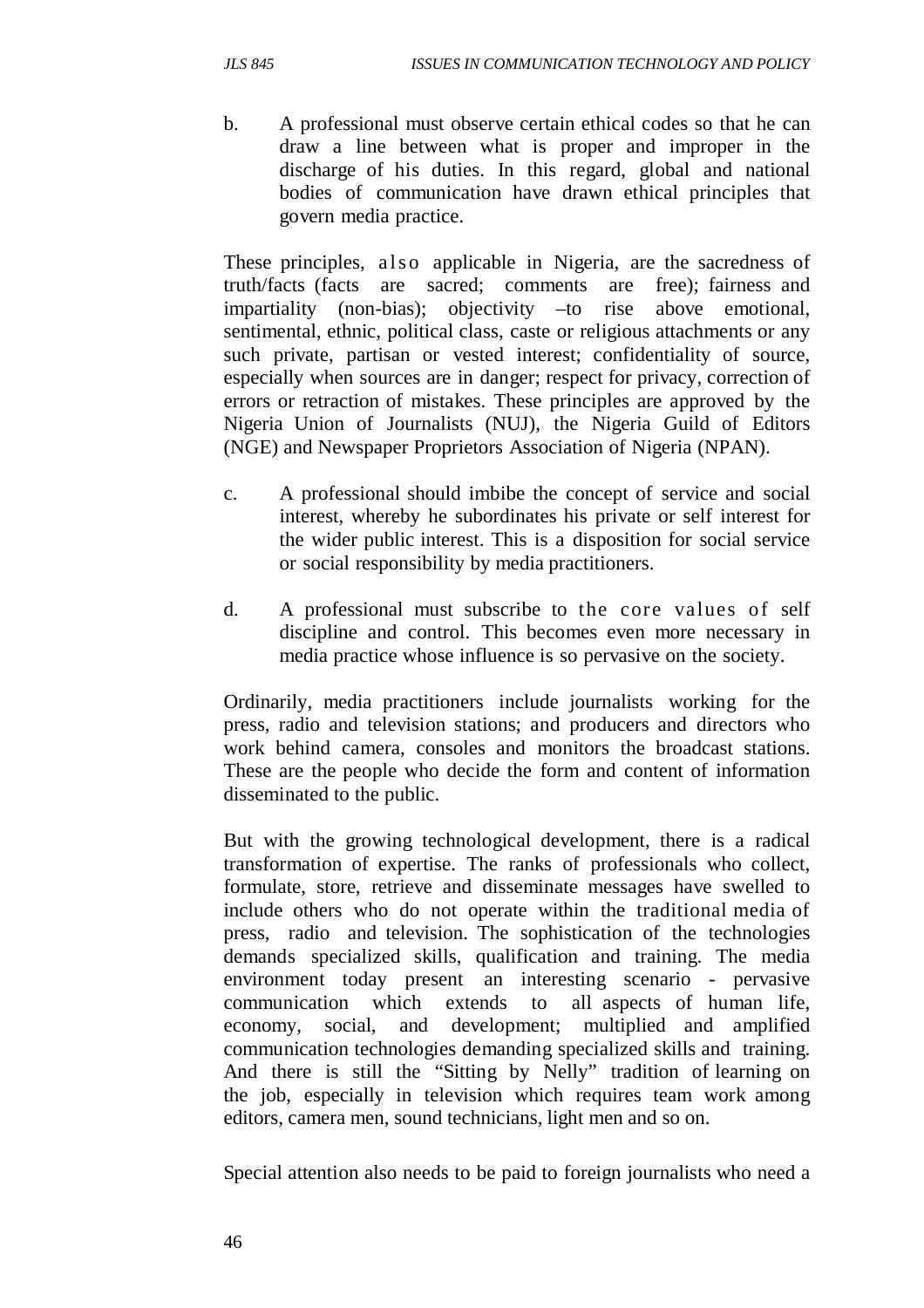lot of background information regarding proficiency in language, culture, traditions and the people who they cover.

Communication scholars, however, say this challenge extends to journalists in the developing countries with substantial rural population like Nigeria. The typical Nigerian journalist is urban-based and greatly limited in reporting rural areas. Many Nigerian journalists can barely speak a local language, nor are they attuned to local cultures and traditions. This, obviously, calls for training and continuous education on the part of media practitioners.

### **2.0 OBJECTIVES**

At the end of this unit, you should be able to:

- discuss the role of professionals in Communication
- discuss the influence of National and Trans-national companies and the roles they play in communication generally, and
- compare both roles and evaluate their values.

# **3.0 MAIN CONTENT**

#### **3.1 Roles of National and Transnational Companies**

One defining character of the communication business is the dominance of private capital, financing and investment. In many countries, privately owned communication organizations influence policies, attitudes and behaviour of the citizens. In some cases they are more visible than government. Indeed, privately owned companies are visible, perhaps, in the newspaper publishing than other media in Nigeria as more than 90% of newspapers and magazines belong to privately owned media organizations. They include: *This Day*, *The Nation*, *Nigerian Tribune*, *The Guardian*, *Vanguard*, *Daily Independent*, *New Age*, *Daily Trust*, *Daily Champion*, and *Daily Sun*.

These titles have both the daily and weekend editions. They are trailed by other privately-owned ones, which though pretend to be national in outlook, actually harbour regional sentiments. These include *Niger Delta Standard*, among others. There are also magazines such as *Tell*, *Newswatch*, *Insider*, *Source* and other specialized ones like *Business Eye*, *Business World*, and *Business Day*, which is published daily. There are still others which appeal to the rural populace with restricted circulation in some states, as well as religious magazines and professional ones.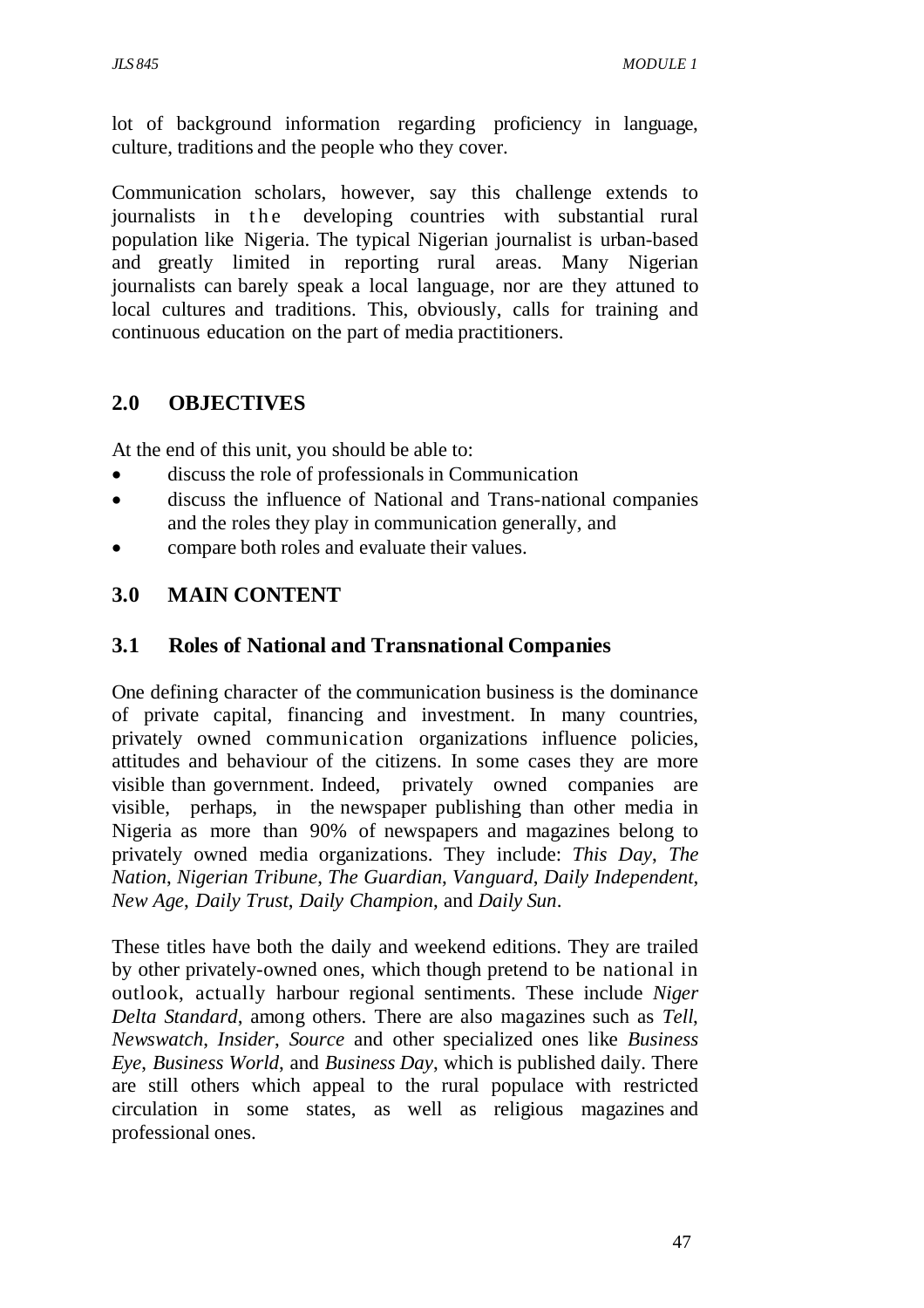Government newspaper organizations in Nigeria have fragile existence owing to their unrestrained partisanship  $u \cdot s \cdot u$  ally to the government of the day. Among these are *Daily Times*, *Sketch*, *The Chronicles*, The *Nigerian Herald*, The *Nigerian Tide*, *The Voice*, *Nigerian Standard*, *Nigerian Triumph* and *New Nigerian*. Unlike many privately-owned firms which continue to publish both the online and hard copy editions, some government-owned ones manage to publish only online.

In the broadcast category, government owns both radio and television stations. Until the 1980s, only the Nigerian Television Authority (NTA), owned by the Federal Government, operated as a monopoly. Today, however, there are many privately owned television companies in Nigeria, including African Independent Television operated by Daar Communications, Channels Television, Minaj Broadcast International (MBI) television, Silver Bird Television (STV), Murhi Television, Superscreen, DBN Television, G65and others. What applies to television applies to radio. Radio organizations are both privately and government owned in Nigeria. It is estimated that Nigeria has no fewer than 500 terrestrial radio and television stations.

The cinema, right from its inception, has been privately operated. The early risers of the Nigerian film industry - Herbert Ogunde, Ade Love, Victor Olaiya (Baba Sala) and Eddie Ugboma, amongst others, *all* had their production, marketing and distribution privately executed.

The advent of Nollywood has, however, remained a watershed in the history of the Nigerian cinema. Nollywood, patterned after America's Hollywood and Indian's Bollywood, is a private initiative of cinema practitioners, including script writers, directors, producers, camera man, make-up artistes and others, to redefine Nigerian movies as a viable economic enterprise, effective communication channel and purveyor of Nigerian traditions and culture. These efforts have made Nigeria world's second largest movie producer with billions of dollars in revenue. Nigerian films are being exported to over 100 countries, including those of Europe and America.

Like the cinema, telephoning which is dominated by the mobile system of communication (GSM), is in private hands. Besides, the MTN, GLO, Airtel and Etisalat, there are others such as Starcomms, Multilinks, MTS, etc, which operate land lines, albeit, with difficulty owing to competition. Most of the mobile networks are transnational as they operate in several other countries apart from Nigeria.

It is important to know that whole gamut of the information communication technology (besides regulation) is dominated by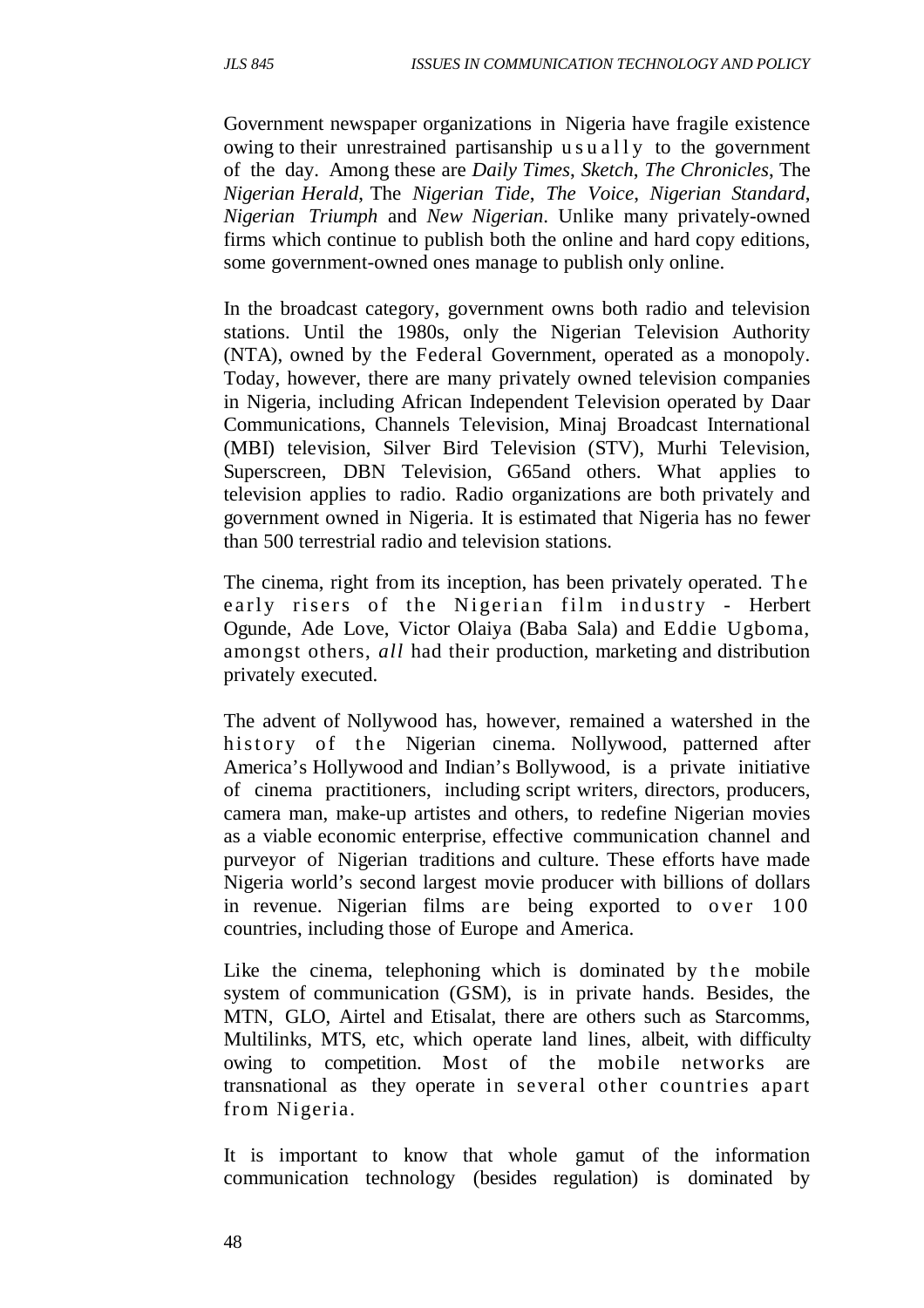privately owned national and transnational companies worldwide, Nigeria inclusive.

We have gone this far in order to establish the fact of the immense power of privately-owned organizations in the control of communication content and production, distribution and marketing of communication technologies in particular. The UNESCO classifies the exercise of this power thus:

- 1. Ownership of media and other communication channels, or investment in telecommunication channels.
- 2. Production and distribution of software programmes.
- 3. Advertising and marketing; and
- 4. Various indirect ways of influencing the production of messages. UNESCO also notes that in many countries, the ownership structure in the communication sector takes the following forms: ordinary business enterprise, enterprise enjoying special status, public corporations, co-operative mode, trust or mixed public/private companies.

Private ownership of mass media is advantageous in many respects. These advantages include the capacity for great expansion, symbiotic relationship between the manufacturers of communication technologies and media organizations, efficient content distribution and steady integration of technologies and operators. Many media landline operators can now delve into GSM operations. For instance, the owners of AIT, a television network, have reportedly secured a license to operate telephoning services. The media organization may just need to buy some few components to add to its broadcast equipment to embark on the provision of telephone services in the country.

However, despite these advantages and contributions of private capital in the field of communication, there is the danger of extreme capitalism. Therefore, governments have found it necessary to control these private communication organizations. This is essentially in form of licensing and regulation of their operations. For example, the Nigerian Communication Commission (NCC) issues licenses to radio, television, telephone, computer and other telecommunications companies. It also regulates their operations through certain guidelines and intervenes when the need arises.

NCC, like its counterparts in many developing countries, finds it difficult to exercise efficient control owing to the overbearing influence of the *telcos* as they are fondly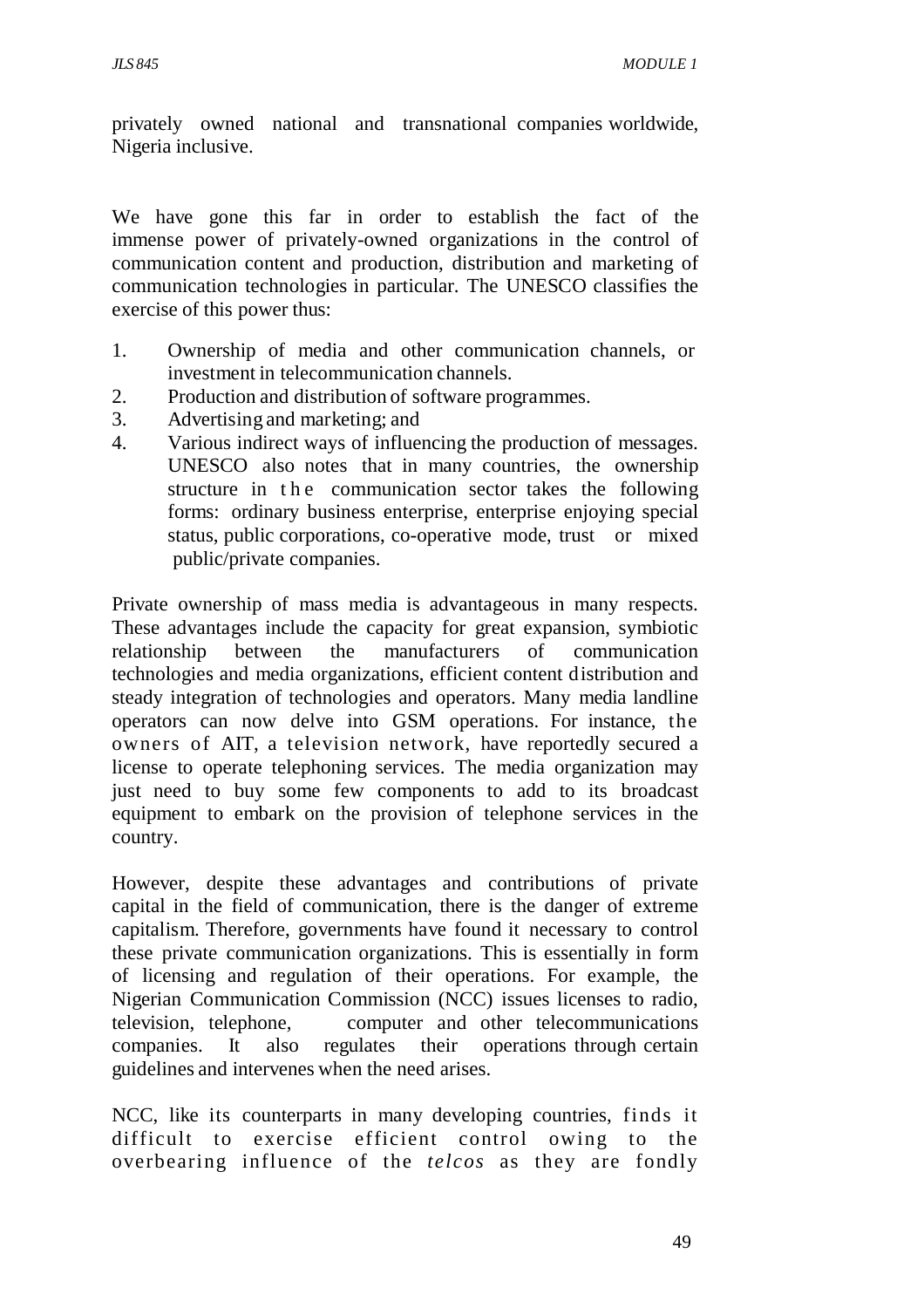called. Today, the dominance of these companies and the effects of their activities have opened up debates on global communication. The contentious issues are around the local and foreign equities, influence of foreign culture on the language, educational, social, economic and political lives of a developing country like Nigeria

# **4.0 CONCLUSION**

The preponderance of private capital in the field of communication technologies is highly visible. While it has its advantages, especially in terms of growing the industry, communication should not be treated as a fast moving consumer good. Journalism practice has its ethics and norms and should not be sacrificed on the altar of profiteering and extreme capitalism. This is why policies must be designed to curb extreme capitalism and imperialism.

# **5.0 SUMMARY**

We have focused on the roles of professionals in the fields of communication. We have identified that a professional should be guided by certain ethics as socially responsible practitioner. We have seen that with the plurality that the fields of communication have witnessed with the diffusion of technology, ethical universals are almost impossible to achieve. You have also read that telecom companies operate overbearingly, which makes control difficult for local regulators.

# **6.0 TUTOR-MARKED ASSIGNMENT**

- 1. Discuss the fact that private capital is a critical factor in global communication today in relation to the roles of national and transnational communication companies.
- 2. Do you agree that the growing pluralism in communication contents and channels has rendered ineffective professional ethics of a journalist?

# **7.0 REFERENCES/FURTHER READING**

Many Voices, One World – *UNESCO Report on New World Information and Communication Order* pp. 117-119.

### **UNIT 4 ROLES OF THE STATE / INTERNATIONAL BODIES IN COMMUNICATION**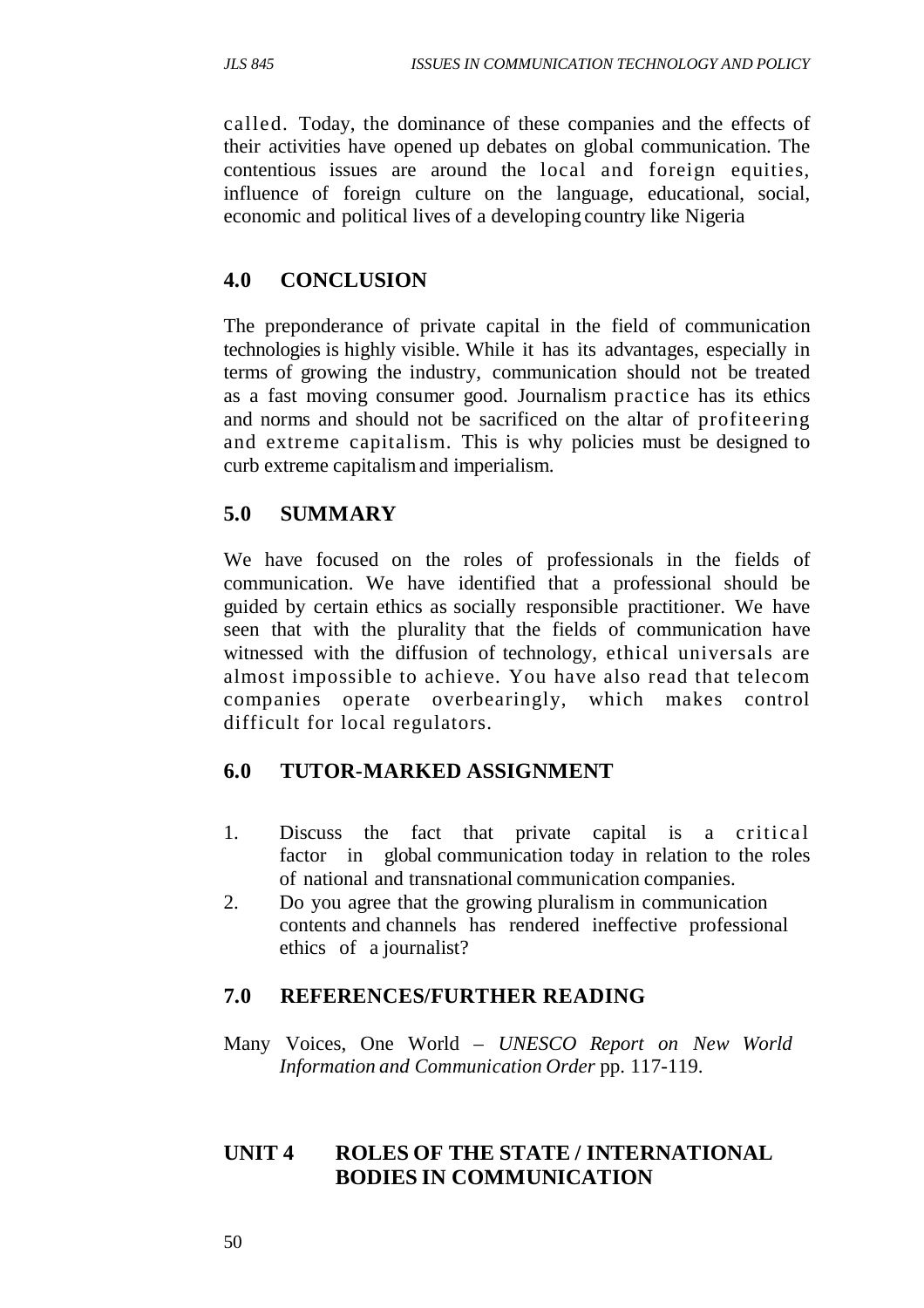#### **CONTENTS**

- 1.0 Introduction
- 2.0 Objectives
- 3.0 Main Content
	- 3.1 Role of the State in Communication
	- 3.2 Role of International Bodies
- 4.0 Conclusion
- 5.0 Summary
- 6.0 Tutor-Marked Assignment
- 7.0 References/Further Reading

### **1.0 INTRODUCTION**

The State and International Bodies, such as United Nations and its agencies, play important roles in communication generally. Nations control communication activities within their territories through legislations or local agencies. Nations also relate with other nations through bilateral and multilateral agreements as well as play a role in the United Nations and its agencies in matters that concern communications.

This extensive framework of relations by nations, among nations and within the United Nations and its agencies demonstrate the significance of communication in the world today, especially as it is linked to all facets of the people's lives and existence.

In this unit, we shall examine the different roles of the state and how these roles have further hindered the growth and practice of communication. We shall also look at the efforts and instruments of the United Nations and its agencies with the regard to their effects on the democratization of global communication.

# **2.0 OBJECTIVES**

At the end of this unit, you should be able to:

- explain the roles/responsibilities of the government in communication and effects of these roles on the development of communication, and
- discuss the role of the United Nations and its agencies, such as UNESCO, FAO, ILO, WIPO, UNIDO, WMO, ITU, UPU, etc, regarding global communication.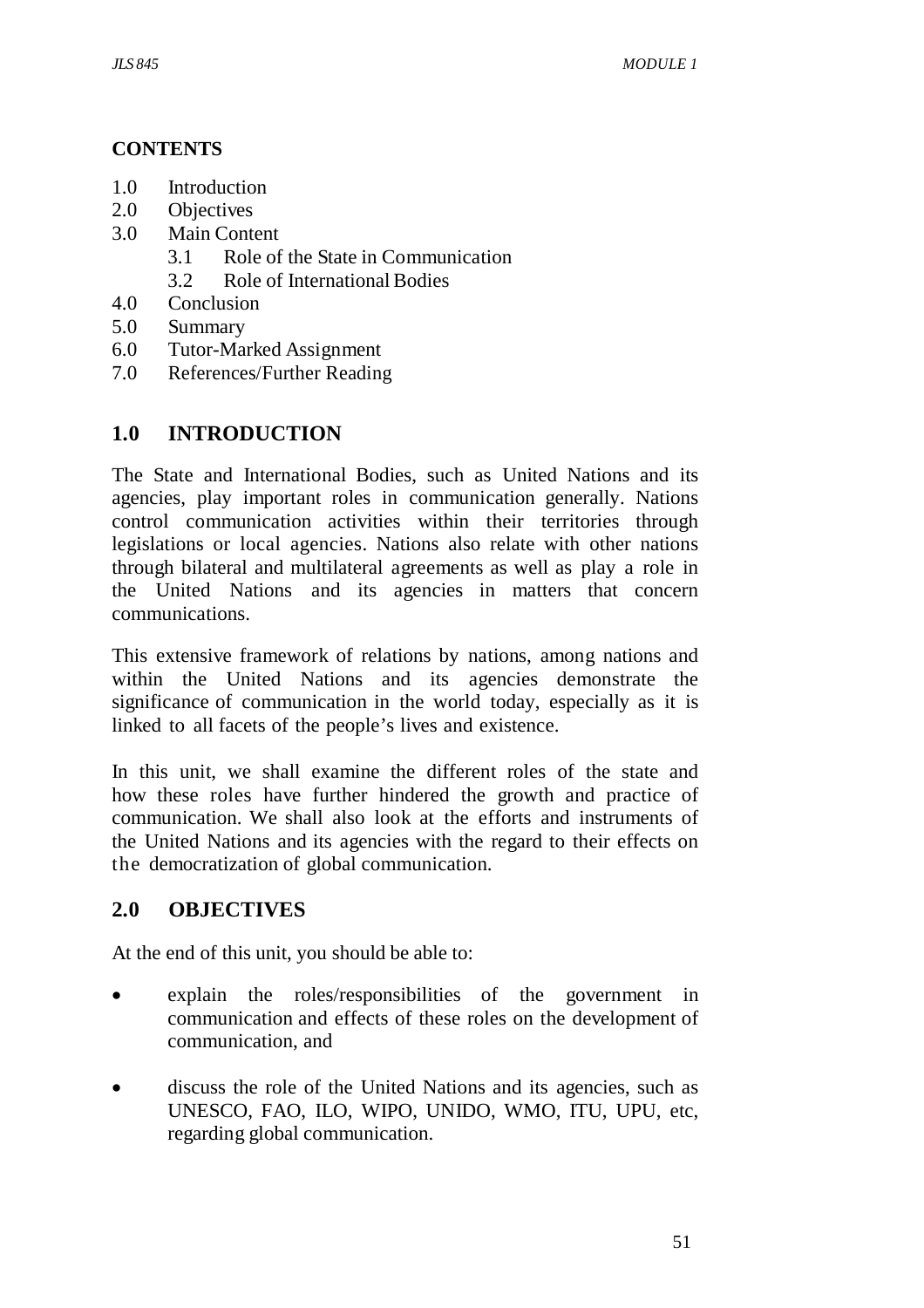# **3.0 MAIN CONTENT**

#### **3.1 Role of the State in Communication**

The state or government of a country, through its agencies, plays a pre-eminent role in communication activities within and across its borders. There are reasons why a government's control, regulation or participation is necessary.

- (a) A nation is a sovereign entity. What is done by companies, agencies and its people in the area of communication activities has impacts on its honour and essence as a sovereign state. This way, for sundry political reasons, a nation must control and regulate communication activities within its borders.
- (b) A nation should be conscious of its roles in communication activities of its citizens for ideological reasons. In many cases, countries sign agreements with one another based on ideological compatibility. Such ideological pacts could be endangered if citizens of a nation engage in communication activities that are at variance with the spirit of such agreements and ideology. North Korea, Venezuela and Cuba are examples of countries that are still ideologically sensitive especially when dealing with the West.
- (c) Another reason is economic and financial. Both the technology and contents of communication are attracting financial and economic costs to the nation and often require public investments. The importation of communication equipment gulps huge foreign exchange and operations of communication organizations involve huge spending. Even in many developing countries like Nigeria, governments engage in direct ownership of publicly-owned mass media with highly significant cost implications.
- (d) The effects of communication activities on citizens need to be controlled and regulated by government especially in the areas of education, culture, entertainment, language, etc.
- (e) There are areas of communication which may not be so attractive to investors who are interested only in profits. These areas, which are crucial to a nation's existence, may not be quick in bringing returns on investments. Government's intervention, therefore, becomes imperative in such situations. For example, in the 1960s and 70s, investment in broadcasting was not attractive especially in rural areas. Government had to come in by investing in radio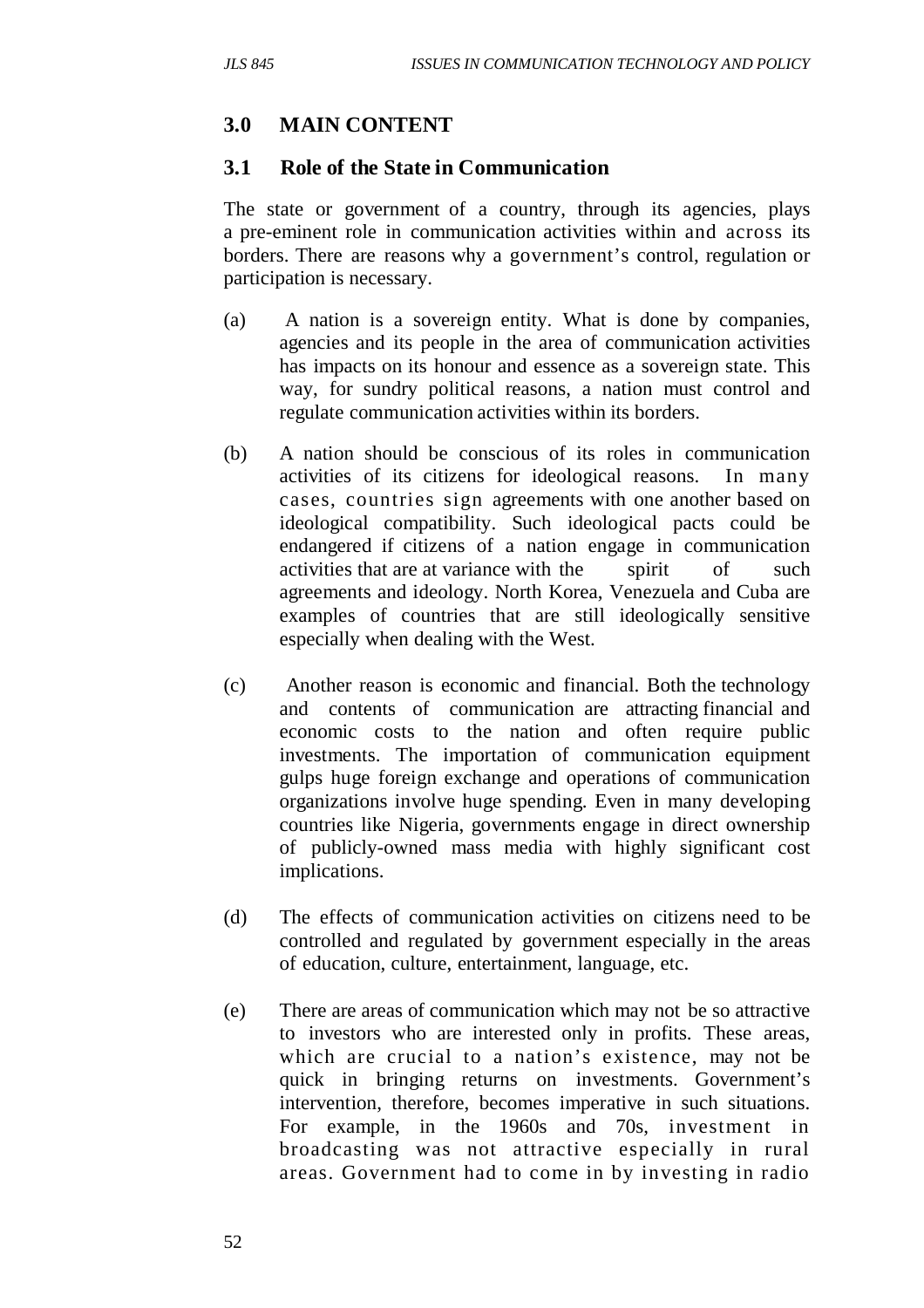and television stations. Presently, private individuals and organization now own broadcast stations though mainly in urban areas. Rural areas are yet to feel the impact of private investments in rural broadcasting.

#### **How Government Control Communication Activities**

There are two broad ways that government control communication activities. Government may formulate policies and set up agencies to oversee identified functions. It may also involve itself directly in publicly-owned mass media, a function that continues to generate controversies in global communication discourse. This is because some scholars feel it usually restricts the delivery of communications contents and messages to the public as we shall later explain. Government discharges its function through the following ways:

- a. Regulation of conditions governing ownership and operations of the media;
- b. Distribution of frequencies for telecommunication operations. This is done in Nigeria by the National Communication Commission (NCC);
- c. Direct ownership of media and means of communication. The Nigerian Television Authority (NTA) is owned by the Federal Government);
- d. Direct involvement in communication activities through the operation of public agencies as in the case of Nigerian Telecommunication Limited (NITEL) before its controversial sale;
- e. Control of communication channels and carriers;
- f. Fashioning measures which may stem the importation of unwanted messages;
- g. Creating strategies that can prevent the spread of distorted messages and abuse of communication activities;
- h. Granting resources for communication and putting same in overall national planning; and
- i. Putting in place necessary legislations and regulations that will guide the communication industry.

The question whether nations should have roles in communication activities is considered resolved. It is the duty and prerogative of governments to control, regulate, invent and organize its own communication industry. The area of controversy, however, has been in direct government control of the mass media. Its proponents in developing countries have argued that it is an attempt to broaden and democratize communications especially its spread into the rural areas which are unattractive to private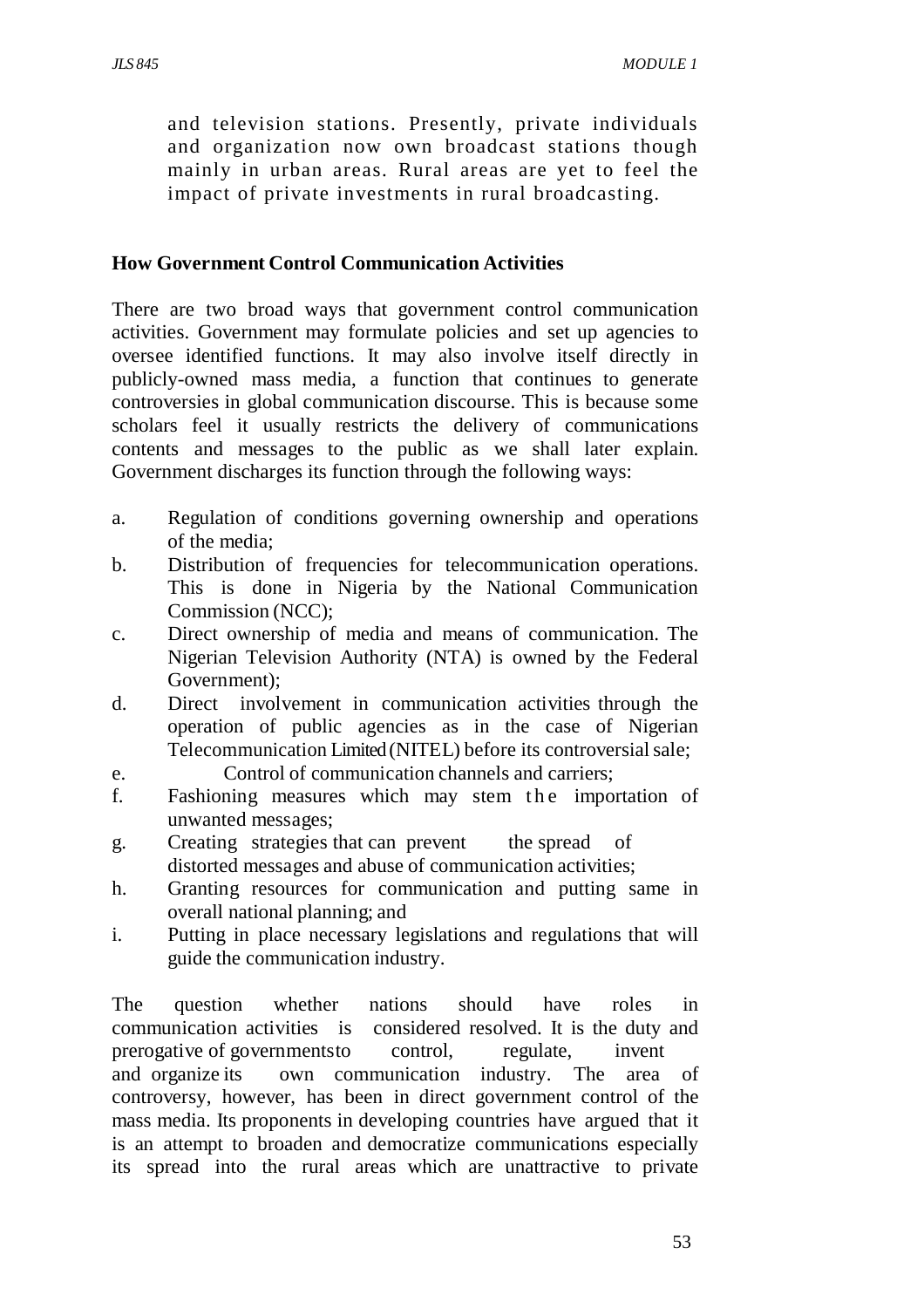#### investors.

However, demonstrable activities of publicly-owned media in the developing countries, including Nigeria, appear to present a different position. Publicly-owned media, like the NTA and its counterparts in the states in Nigeria show little concern for public satisfaction in terms of their programming. Television stations owned by state governments, like their radio and newspapers, are structured to favour the government-of-the-day and rarely represent the popular will. They seem to stifle diverse opinions, restrict information and infringe on the individual's right to know and be heard. The publicly-owned media make news presentation officious and disallow a fair spread of information. In countries where publiclyowned media operate, the tendency exists for censorship.

#### **3.2 Role of International Bodies in Communication**

The United Nations and its various agencies  $-$  b o th intergovernmental and non-governmental - do play pre-eminent roles in global communication activities. Since its inception, the United Nations and United Nations Educational, Scientific and Cultural Organisation (UNESCO) have promoted the discourse on global communication issues. They also came up with instruments which promote a New World Information and Communication Order (NWICO). Today, communication is seen as inalienable fundamental human right of an individual.

UNESCO, which is saddled with the task of providing a forum for discourses on mass communication, welcomes all the issues that pertain to communication. The aim is to democratize communication and sustain its value as an exchange between and among peoples and nations. UNESCO also links communication with development in such areas as health, agriculture, marine, etc. In the same vein, UNESCO tries to stem the dominance of the developed nations over developing ones in the content and channels of communication.

The more technical communication issues are given to two UN agencies – the International Telecommunications Union (ITU) which handles the regulation of global communication activities, including agreements on regulations of frequencies allocation and the Universal Postal Union (UPU) which deals with agreements and protocols on international mail services.

Other UN organizations deal with their individual areas of competence regarding global communication activities.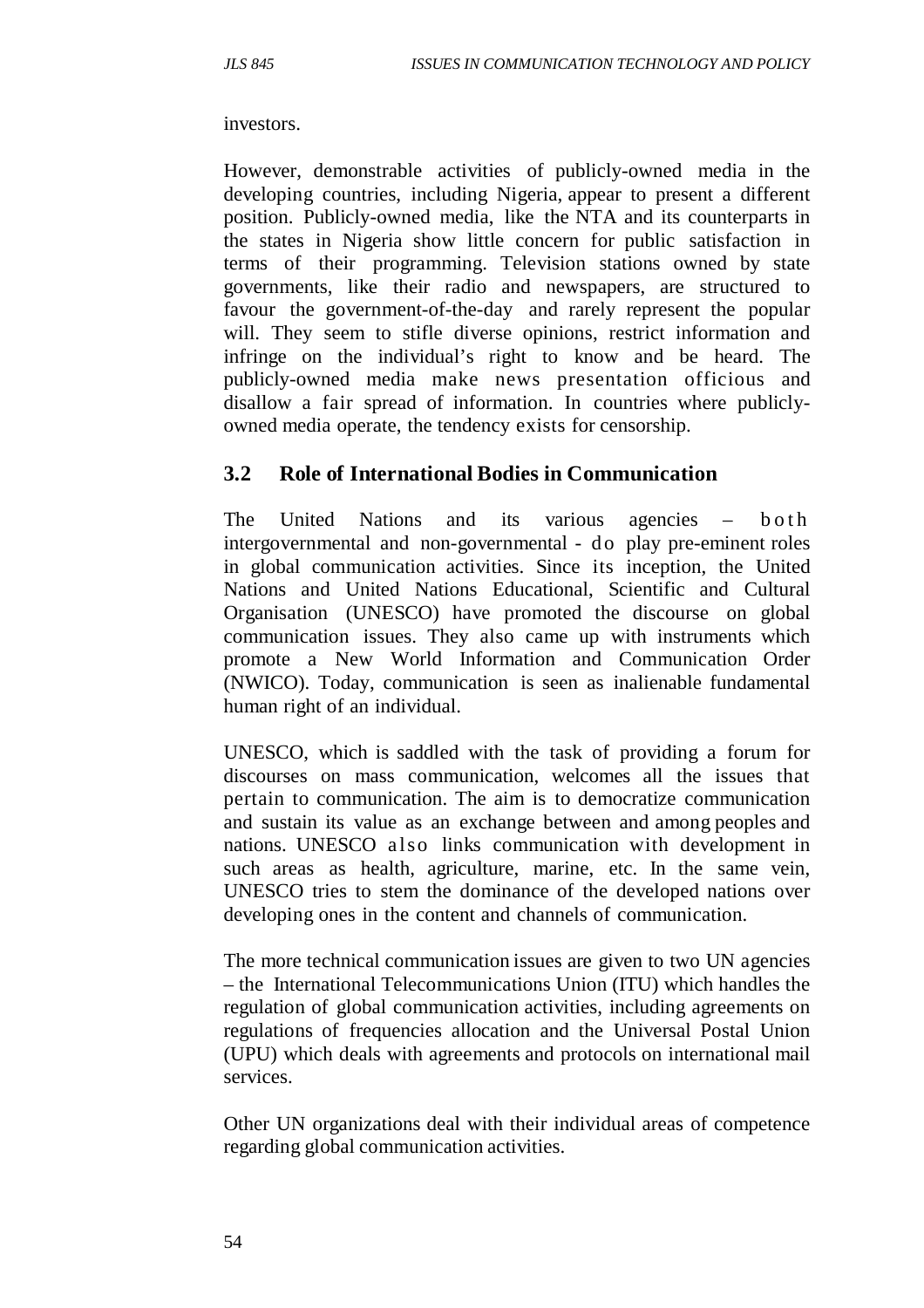**Food and Agricultural Organisation** – deals with communication issues relating to production, processing, marketing and distribution of foods and food products in the world, including areas of agricultural extension services.

**International Labour Organisation (ILO)** – is concerned with defining the rights of the worker in all areas and ensuring that the human essence is maintained by the employer and the employee in a free and unfettered relationship.

**United Nations Industrial Development Organisation (UNIDO)** – is concerned with aspects about raising the standard and quality of life in the world.

**World Intellectual Property Organisation (WIPO)** – is concerned with control and regulation of intellectual properties globally, including literary, music, art, cinematographic, films sound recordings and broadcasts so that the owners of rights c a n enjoy the fruits of their labour. It also protects these intellectual properties as a heritage of man.

**World Meteorological Organisation** – is involved with production and dissemination of information on weather and marine activities. It also provides information on global changes in weather and climate and gives adequate and timely warning of natural disasters, such as tremor, earthquakes, droughts and depletion of ozone layer.

The **United Nations Development Programme**, the **World Bank** and other regional bodies do provide assistance for development and communication activities.

The United Nations operates and maintains a massive communication network. This is targeted at achieving objectives and goals of the UN among its member-nations.

# **4.0 CONCLUSION**

The United Nations and its member-nations regulate and control communication activities in the world in different ways. Both levels of control and regulation should be synergized in a way to promote the growth of communication among peoples and address the dominance of the elite at every level; within countries and among countries.

### **5.0 SUMMARY**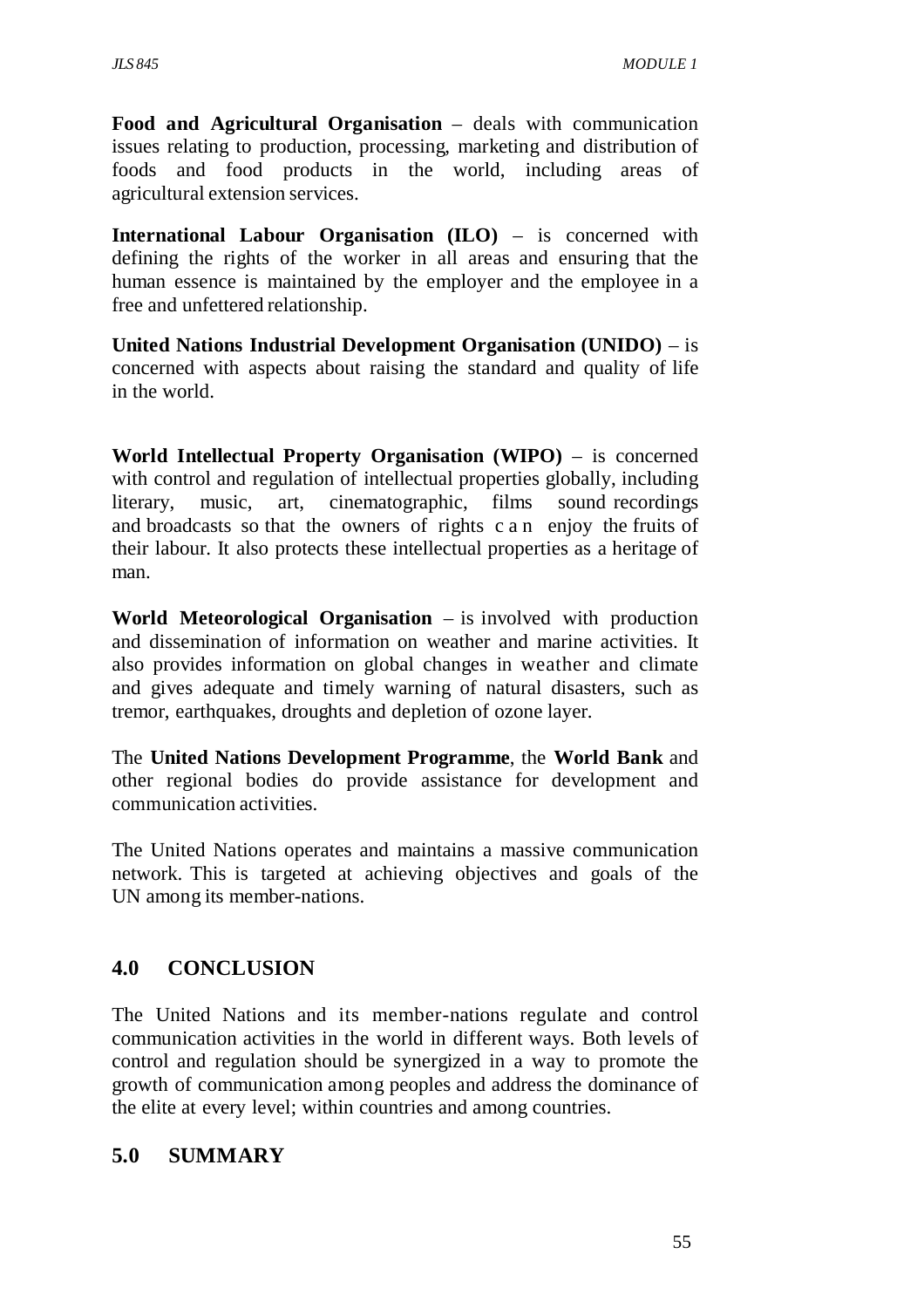This unit dealt with the roles of nations and the United Nations in communication. It explained that the role of a nation could be performed in two ways: control and regulation of communication activities, and direct ownership of the media. The unit also dwelt on how government discharges its roles in communication. The advantages and disadvantages of government's direct involvement in media ownership were highlighted. The roles of the UN and its agencies were explained. The continued UN's effort at promoting the individual's inalienable right to communicate was also discussed.

### **6.0 TUTOR-MARKED ASSIGNMENT**

1. Explain the position that communication is linked to the overall development of man in relation to roles of government and UN and its agencies.

# **7.0 REFERENCES/FURTHER READING**

- Many Voices, One World (1981). Ibadan University Press and the UNESCO Press, Paris.
- The 1999 Constitution of the Federal Republic of Nigeria (as amended).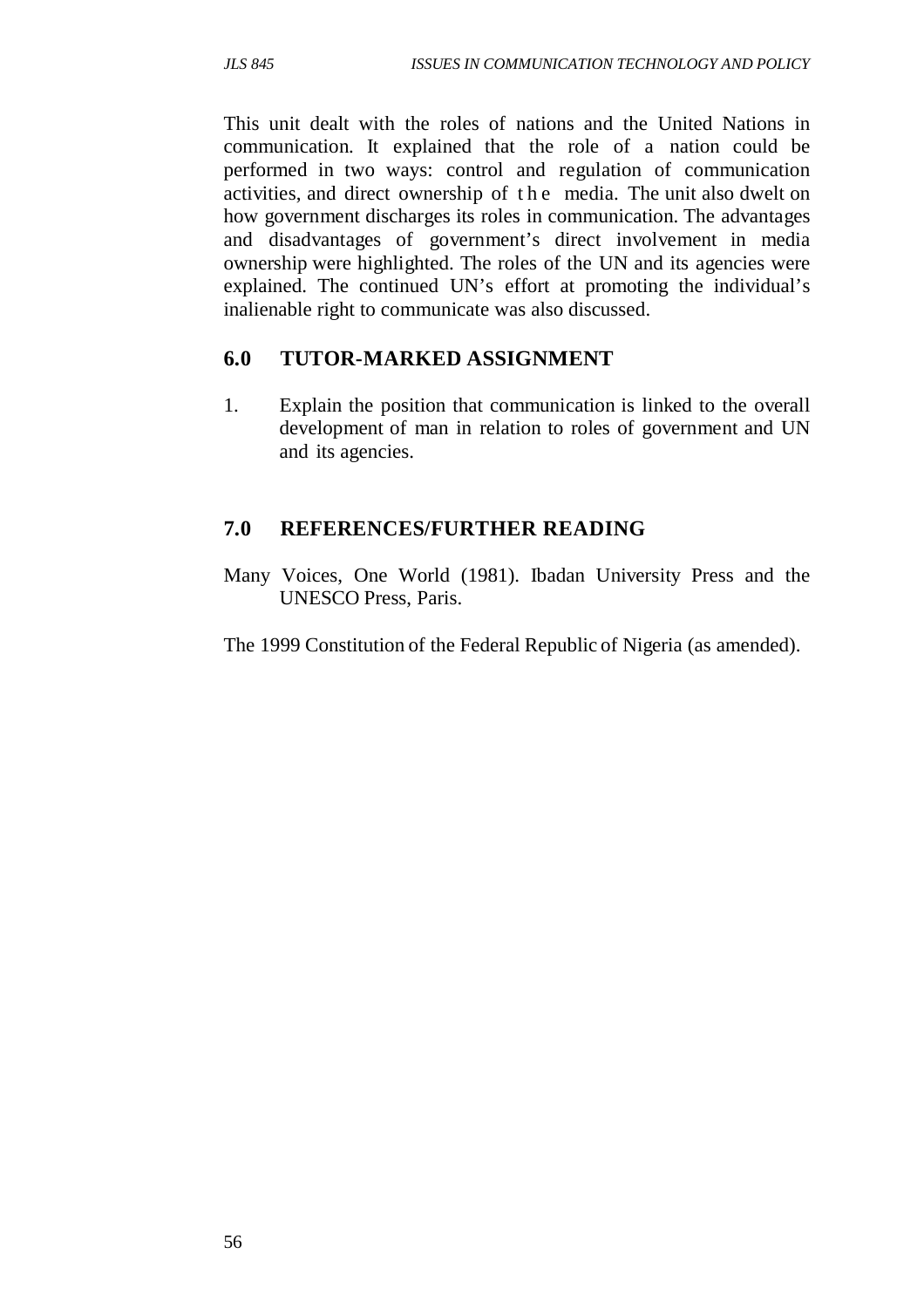### **MODULE 3 INTEGRATION BETWEEN COMMUNICATION AND TECHNOLOGY**

- Unit 1 Combination of Traditional and Modern Communication
- Unit 2 The Links between Interpersonal and Mediated Communication
- Unit 3 Inventions and Extension of Visual Expression
- Unit 4 Integration in News Circulation and External Assistance to Developing Countries
- Unit 5 Vast Possibilities and Implications of New Technologies

# **UNIT 1 COMBINATION OF TRADITIONAL AND MODERN COMMUNICATION**

### **CONTENTS**

- 1.0 Introduction
- 2.0 Objectives
- 3.0 Main Content
	- 3.1 Combination of Traditional and Modern Communication
	- 3.2 Case Studies on Traditional and Modern Communication Mix
- 4.0 Conclusion
- 5.0 Summary
- 6.0 Tutor-Marked Assignment
- 7.0 References/Further Reading

# **1.0 INTRODUCTION**

The sophisticated communication systems available today are rooted in the traditional means of communication. The traditional channels have not been completely discarded, though their significance may be limited. This unit highlights the traditional channels of communication and their benefits. We shall also stress the need to combine these traditional forms with modern communication in order to gain from their advantages.

### **2.0 OBJECTIVES**

At the end of this unit, you should be able to:

• identify the main traditional media of communication and their significance, and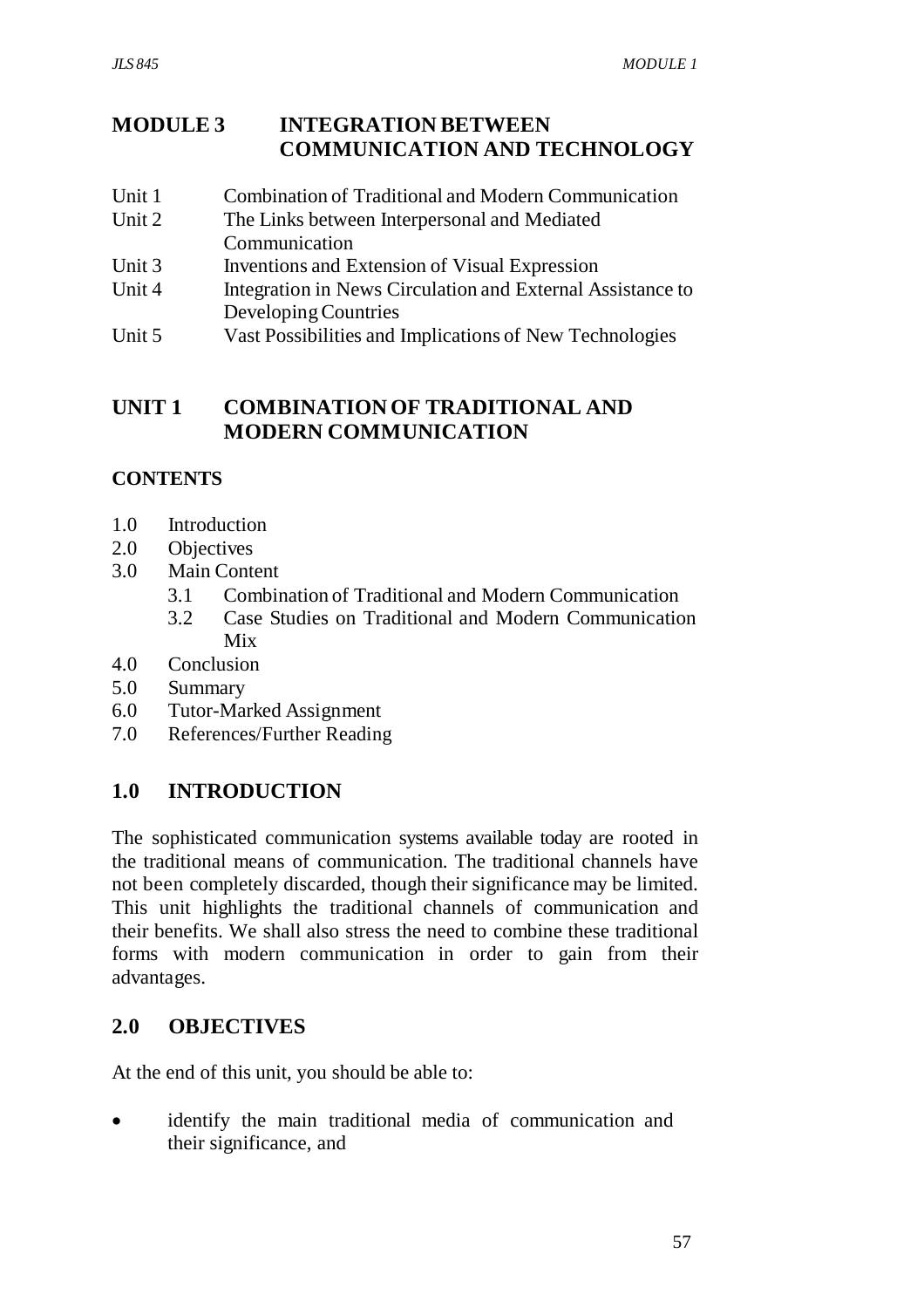explain the relationship of traditional forms of communication with modern communication through case studies in your community.

# **3.0 MAIN CONTENT**

### **3.1 Combination of Traditional and Modern Communication**

As stated previously, the origin of communication technology is rooted in the traditional channels of communication however crude and rudimentary they had been. Communication evolved from man's innate will to exchange ideas, understand one another and relate well. Humanity has never completely discarded the various forms and channels of traditional communication. The sophisticated means of communication has not led to the total jettisoning of the earlier forms. The capacity of the traditional systems to produce, multiply, amplify, store and retrieve messages had only been buoyed up by the current modern communication.

The ancient cave drawings and paintings were modeled as artifacts and pictographic writing which gave birth to the modern system of writing on paper, books and newspapers. The ancient Greeks' series of fire tower which stretched across the country side and relayed messages through smoke and fire, served as a precursor of today's satellite communication. Similarly, the carriage of message through horseback between regular stations on a regular basis also foreshadowed the modern courier services and postal systems. The traditional examples abound - cave drawings, smoke, music and dance, theatre, drums, signal fires, pictogram, ideogram, fire towers, artifacts, traditional non-verbal cues and signs, etc. The defining characteristic of these traditional means of communication are:

- They are based usually on interpersonal and interpersonal levels of communication, thus limited in range and amplification of messages, and are culture-based.
- They are traditional signs and symbols which have meanings only to a particular culture and among a people or community. Even among many developing countries with a multiplicity of languages, it might be difficult, if not altogether impossible, to deduce meanings from traditional signs and symbols outside the culture domain. For instance, many traditional Yoruba signs and symbols are limited to the people of the same ethnic group, thereby making it difficult for a typical Hausa, Igbo, Nupe, Tiv or Ijaw indigene to understand. It is interesting to note also that not *all* Yoruba communities will draw meanings from some of such signs and symbols.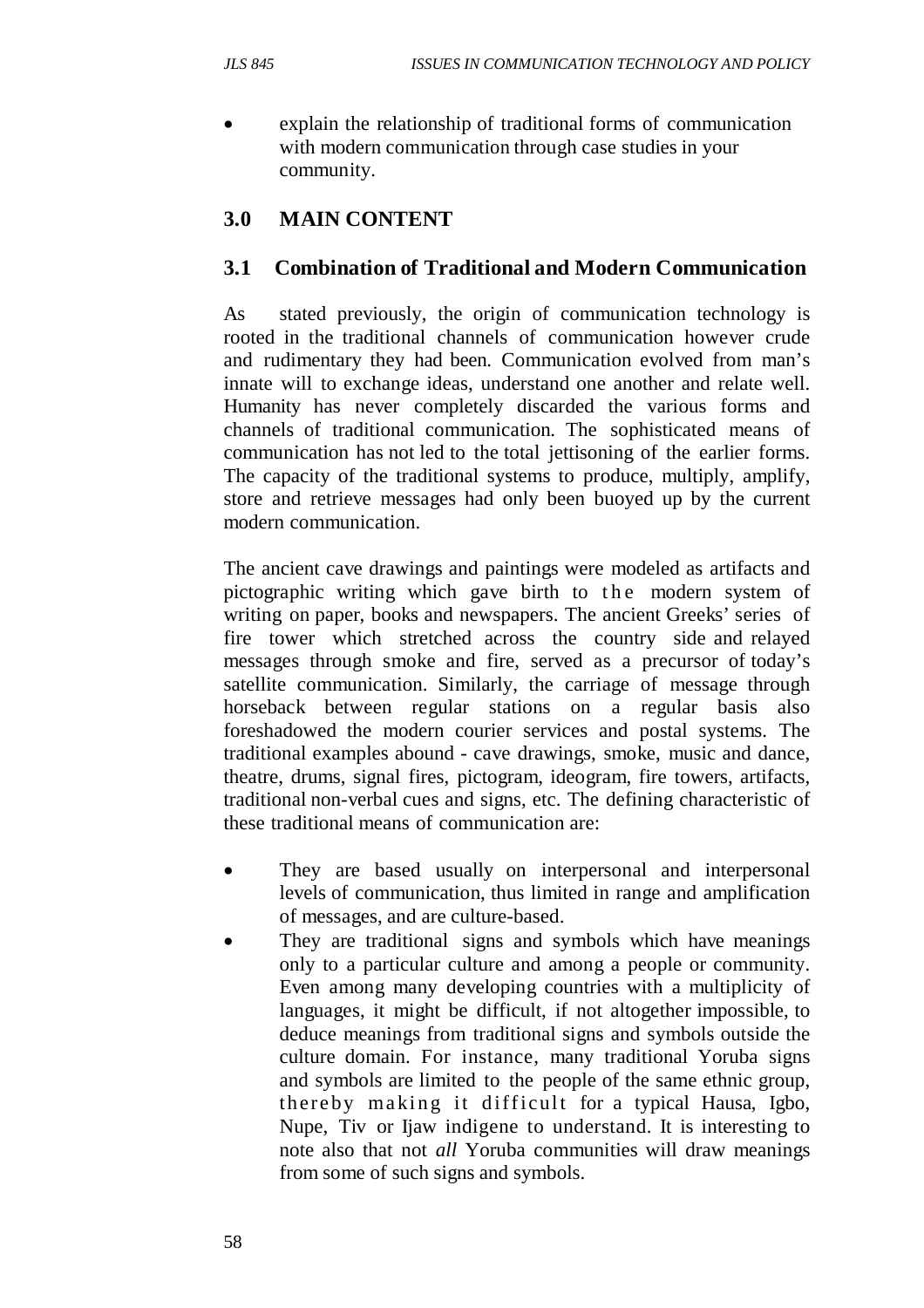This position does not, however, remove the fact that some gestures are today becoming more universal. For example, such signs as handshake while greeting, kissing, nodding for acceptance or rejection, etc, are more universal in the world today.

The main components of traditional channels of communication are composed largely of non-verbal signals. Indeed, this might be because of their pristine origin. Many of the sound forms were developed when man originated the power of the spoken word. However, a large body of non-verbal cues had developed before this time.

The significance of the traditional means of communication is not in dispute even in the modern world. This significance can be seen in the following ways:

a. The interpersonal nature of the traditional systems makes them effective where attitude and behaviour changes are desired. For example, traditional channels of communication have been used by Information Ministries in states in Nigeria and at the Federal level to change the attitude of farmers to accept use of fertilizer and insecticides; for communities to accept modern family planning methods, breast feeding, etc. Recently, traditional communication channels were combined with the services of opinion leaders, among them the Sultan of Sokoto, in making Northern communities embrace vaccination against polio and measles.

- b. Traditional channels of communication are also effective for cultural and social integration purposes as in during the introduction of youths into age-grades in African societies.
- c. They are relevant for instigating political action. In this circumstance, many political organizations and parties use traditional means of communication for mass mobilization. They are also useful in dispelling superstitions, archaic and unscientific attitudes.
- f. Traditional channels of communication are form a significant component of performing arts, so they preserve the songs, stories, music and culture of the people.
- g. They survive as components of education activities as they can be effectively used in schools and other media of learning.

The significance of traditional means of communication highlighted in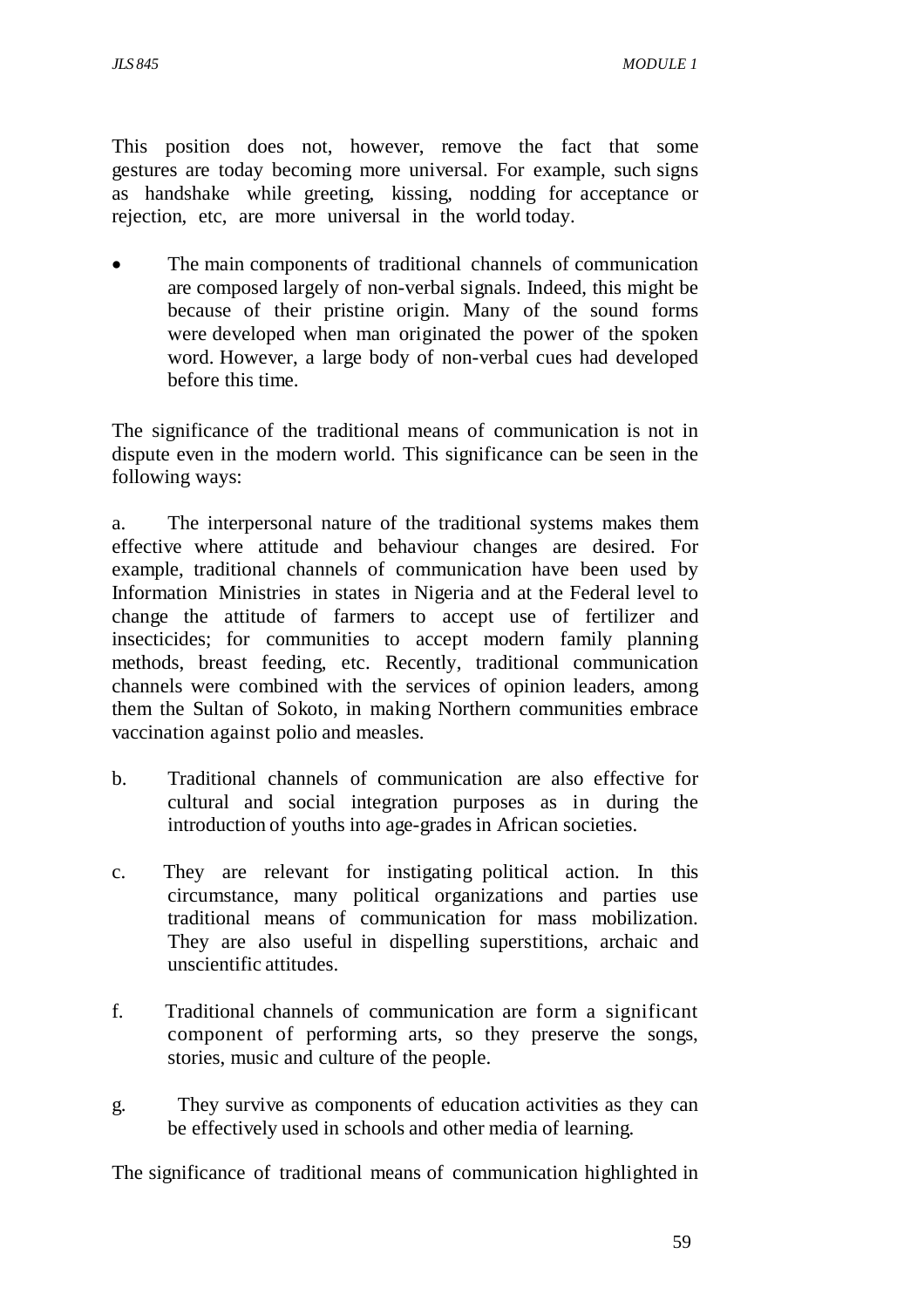the foregoing is not exhaustive, but the discussions have reinforced the relationship between these forms and the modern communication, especially in the developing countries that have significant rural population.

# **3.2 Case Studies in Traditional and Modern Communication**

**i.** *Aroko*: the traditional means of communication among the Yoruba.

This study was conducted by Afolabi Olabode (2004) on the Aroko leaves as a tradition channel of communication among the Yoruba in the western part of Nigeria. Olabode says Aroko is the use of material objects packaged together in specific ways to send messages to people among the Yoruba people in the past. One dare say the Aroko is still present in rural Yoruba communities.

His study of Aroko system is based on the principle that an event has its place in a system, and that the value or functions of such an event can be deduced from its relations with other events in the system. The researcher justifies the significance of Aroko in the disposition of the Yoruba people's choice of certain vegetation, animal and other natural resources for identification. He says man can only use the resources available to his ecological background for this purpose. Three elements of Aroko process are identified namely: the *sender*, the *Aroko* (materials/objects) and the *receiver.* Olabode adds that there are still problems in the use of Aroko as a traditional channel of communication, suggesting that Aroko could be modernized.

# **ii. PROJECT FPA/CMR/903/FPA**

This project tagged "Information, Education, Communication Communautaire en Matiere de Sante de la Reproduction, Cameroon" (translation: Community information, education and communication in the area of reproductive health in Cameroon) was funded by the Food and Agricultural Organization (FAO) Rome. This study covered 18 Cameroonian villages: five in the provinces in the centre; five in provinces in the extreme north; four in the southern provinces; and four in provinces in the eastern part.

The objectives of the study were to evaluate the traditional means of communications, identify their constraints, select the traditional methods best suited for dissemination of the message and devise strategies for implementing the methods of traditional communication so selected.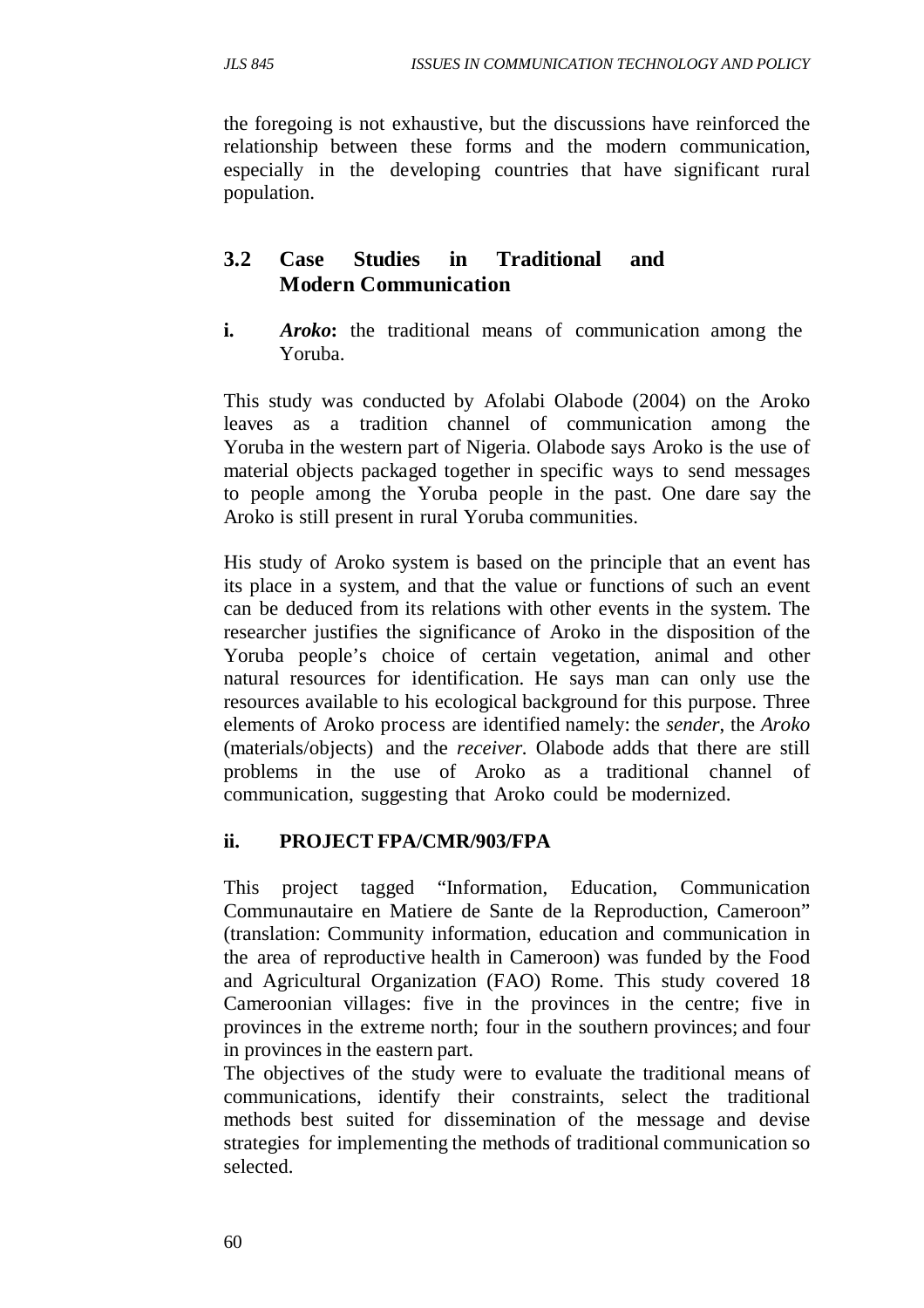Methodology was based on the active method of participative research. According to the study, the main methods of traditional communication in Cameroon were the gong and songs accompanied by dances in the surveyed provinces; xylophone in the centre and south provinces, griot (traveling poet) and balafon in the eastern province; colleagues and messengers of traditional chiefs in the extreme north provinces.

The study identified a number of constraints in devising communication strategies. These included: lack of trained musicians, lack of initiative from the village elders, lack of interest by the youth, conflict among the different generations, proliferation of modern communication technologies, complexity of training in various methods, possible alteration of messages, lack of motivation and the slow speed of transmission.

According to the study, the best methods for the dissemination of messages were the gong; the colleagues and messengers of traditional chiefs who organize village meetings for promotion of reproductive health issues; singing and dancing as well as the traveling poets and xylophones.

However, the study suggested that for effective strategies for dissemination of messages about reproductive health through traditional channels, traditional authorities should be engaged early enough. Qualified individuals relevant to the process must be identified and trained and a training of trainers must also be conducted.

# **4.0 CONCLUSION**

The traditional means of communication are still very relevant in the developing countries, like Nigeria. The essence is for policy makers to devise strategies to identify the relevant means of traditional communication that can be effectively used to achieve the desired effects. It is reiterated here that these traditional means of communication should be combined effectively with relevant modern communication to achieve community goals.

# **5.0 SUMMARY**

We have shown the linkage between traditional communication and modern communication. We have identified the peculiar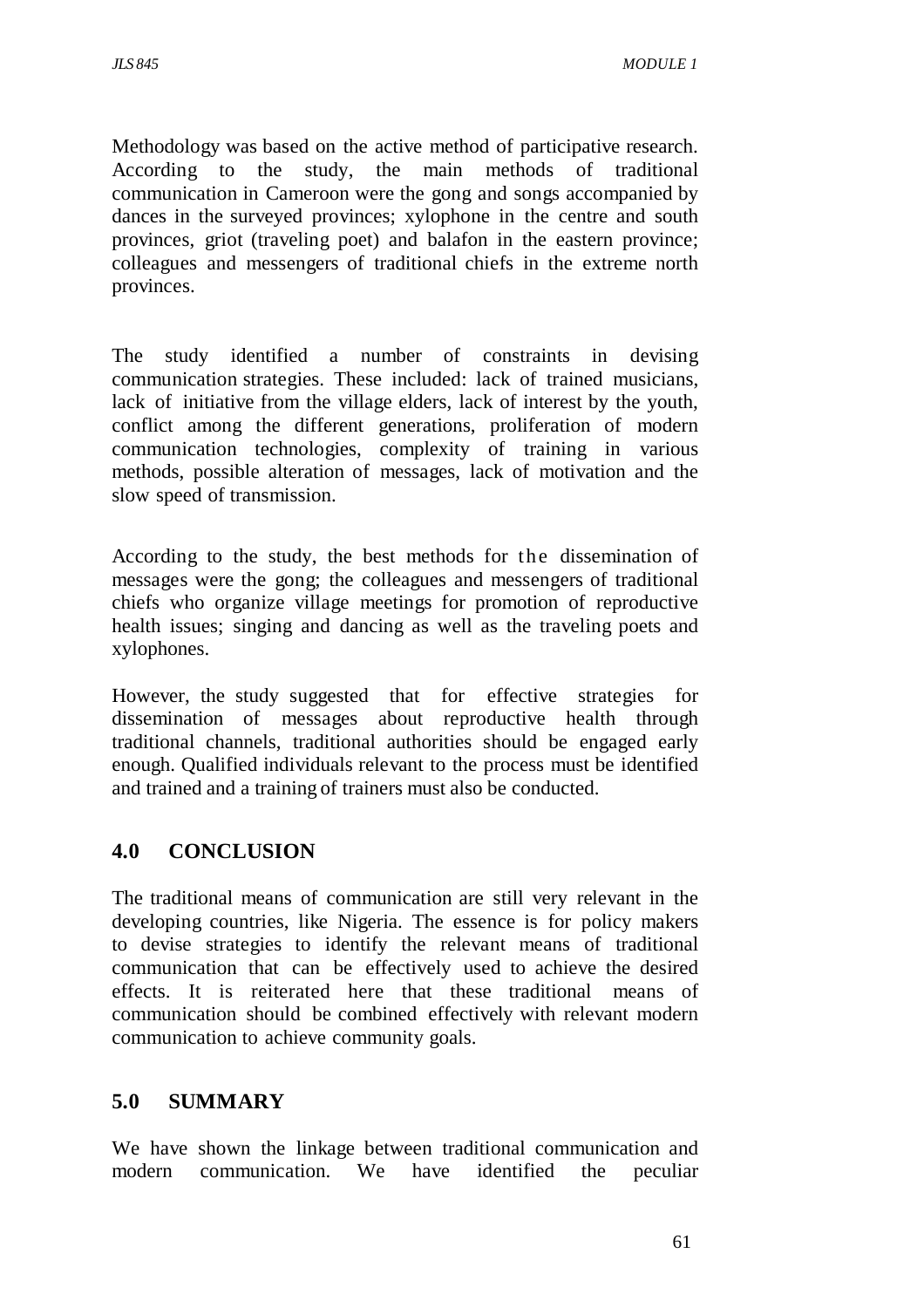characteristics and significance of traditional means of communication. Two case studies from Nigeria and Cameroon were discussed to demonstrate the significant roles that the traditional system of communication still plays in these modern times.

### **6.0 TUTOR-MARKED ASSIGNMENT**

- 1. Explain the strategies and methods used in a particular case of use of traditional means of communication and modern communication in your community.
- 2. Discuss the success of the traditional methods to demonstrate their significance and characteristics in the modern world.

#### **7.0 REFERENCES/FURTHER READING**

- Many Voices, One World *UNESCO Report on New World Information and Communication Order* pp. 82-83.
- McQuail Dennis (2005). *Communication* Theory 5th Edition. London: Sage Publications Limited pp.455-478.
- Bittner John R. (2003). Mass *Communication*: An Introduction 5th Edition. Nigeria Ibadan: Heinemann Educational Books.
- Afolabi Olabode (2004). Aroko: The Traditional Means of Communication among the Yoruba People. http://www.laits.utexas.edu/africa/2004/database/olabode.html . Accessed February 2, 2017

### **UNIT 2 THE LINKS BETWEEN INTERPERSONAL AND MEDIATED COMMUNICATION**

#### **CONTENTS**

- 1.0 Introduction
- 2.0 Objectives
- 3.0 Main Content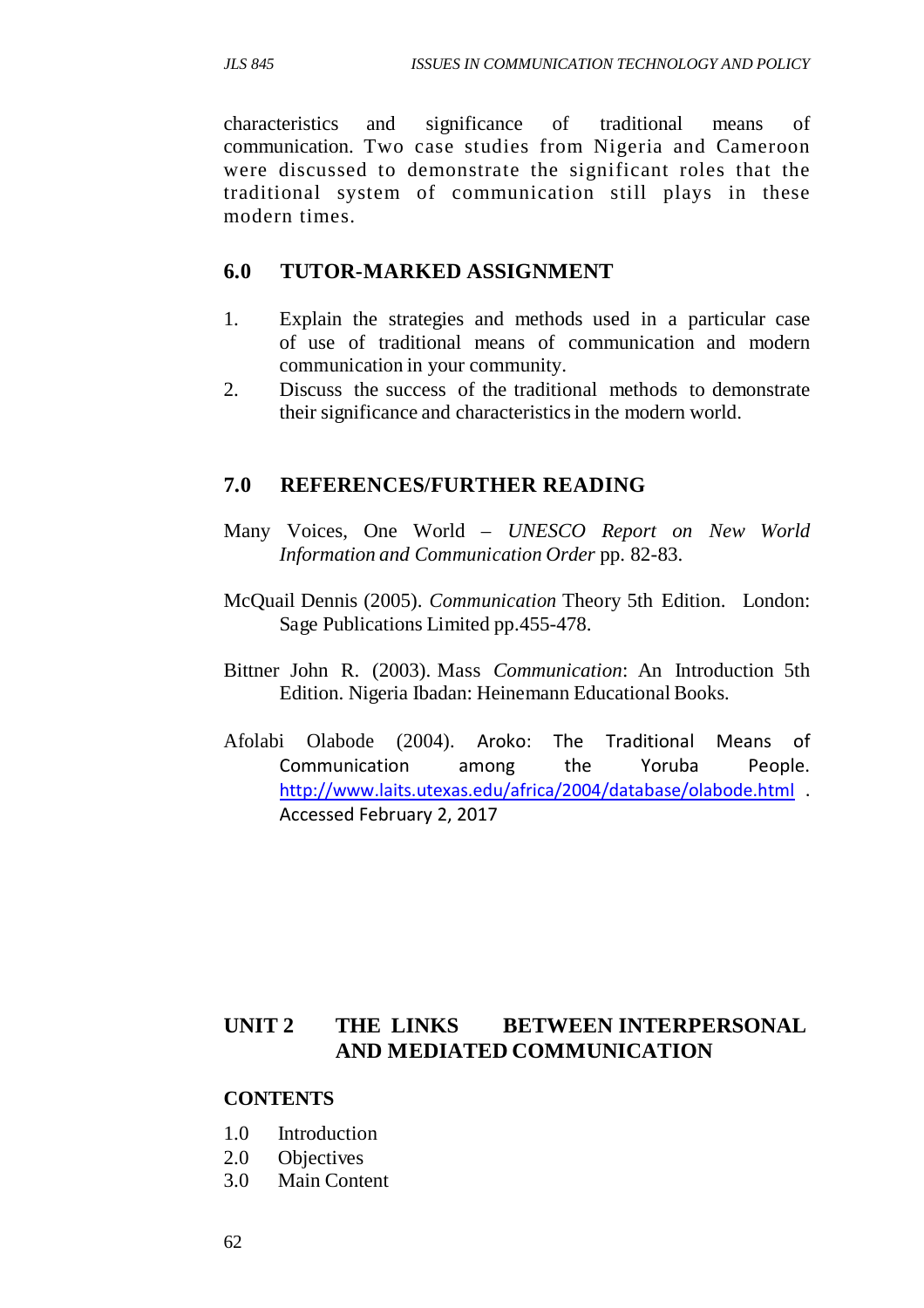3.1 The Links between Interpersonal and Mediated

 Com munication

- 3.2 Opinion Leadership, Relationship with Interpersonal and Mediated Communication and Theoretical Dimension
- 4.0 Conclusion
- 5.0 Summary
- 6.0 Tutor-Marked Assignment
- 7.0 References/Further Reading

### **1.0 INTRODUCTION**

Interpersonal communication, also known as face-to-face communication, is basic to the origin of communication. It encompasses the intrapersonal communication which exists largely in the realm of internal thought process. Interpersonal communication enco mpasses verbal and non-verbal cues, words, language, etc. It is amplified when combined with mediated communication.

In this unit, we shall highlight the significance of interpersonal communication and emphasize how its limited scope can be widened when amplified in newspaper, radio, television, cinema and satellite communication. We shall discuss the theory of media effects and expatiate on *leadership* as the interface between interpersonal communication and mediated communication.

### **2.0 OBJECTIVES**

At the end of this unit, you should be able to:

- identify the significance of interpersonal communication and situations where its use is more effective,
- explain the phenomenon of opinion leadership as an interface between interpersonal communication and mediated communication.
- discuss the theory of media effects in relation to interpersonal communication and mediated communication.

### **3.0 MAIN CONTENT**

### **3.1 The Links between Interpersonal and Mediated Communication**

The significance and impact of interpersonal communication can be felt when there is need for political, social and cultural changes; during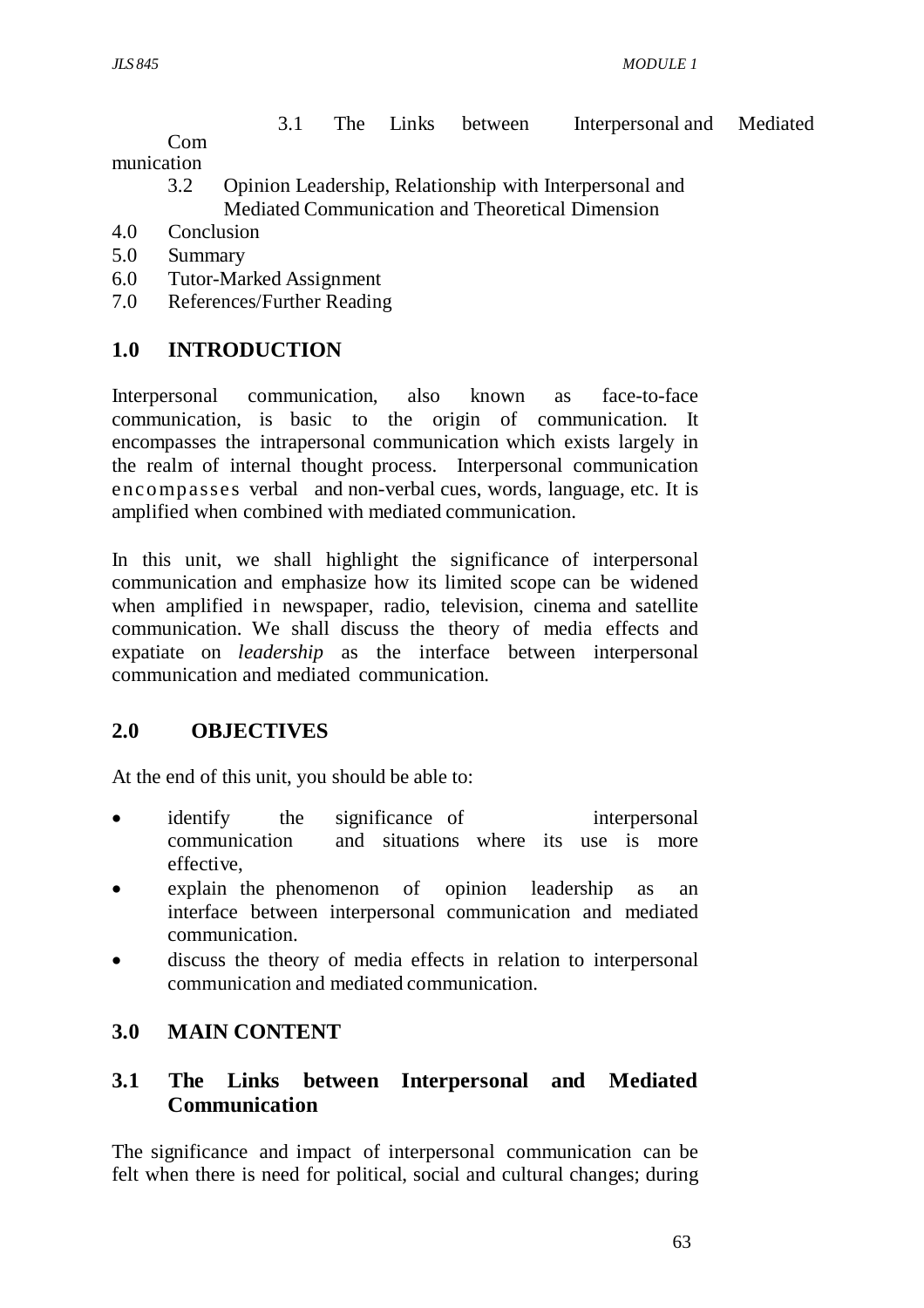electioneering periods; agrarian campaigns involving modern planting and harvesting procedures, religious gatherings, national emergencies, and so forth. These are features that define the political, social-economic relations in the world today and have shaped the lives and histories of most developing countries, including Nigeria.

Interpersonal communication has been an effective tool in cultural integration of peoples as in the case of the discovered Koma people in North-East Nigeria. The assimilation of Koma people into modern life, including wearing of clothes, modern housing, food, etc, was an all- inclusive interpersonal communication action of government, Christian religions bodies and non- governmental organizations. However, in such situations as that of Koma, interpersonal communication is usually mixed with mediated communication to achieve a predetermined goal.

Two important factors ensure the effectiveness of interpersonal communication. One is the mutual exchange that exists between the originator (sender) of message and the receiver of message. The other is the opportunity for immediate feedback between the sender and receiver. Thus, meanings of messages can be ascertained and crosschecked for effective communication.

Interpersonal communication can be more effective than mediated communication when what at issue is behavioural change. The averment here, however, is that combining interpersonal communication with the mass media is necessary to benefit from the advantages of multiplication, amplification, storage and retrieval functions of the mediated communication.

#### **3.2 Opinion Leadership, Relationship with Interpersonal and Mediated Communication and Theoretical Dimension**

The phrase "public opinion leader" is often applied to individuals who lead in influencing other people's views and attitudes in an informal way. Opinion leadership is the degree to which an individual can influence people's attitudes and behaviour in a desired way and for a particular objective.

The influence is usually subtle and informal, but with observable frequency. The concept of opinion leadership was first developed by Paul Lazerfeld (1944) in a study on political behaviour during the United States Presidential Election in 1940. Examples of opinion leaders are numerous, including community leaders, politicians, 'fashionistas and stylists', gatekeepers (editors), information pushers, taste makers and so forth. Opinion leaders exist in all areas of humanity.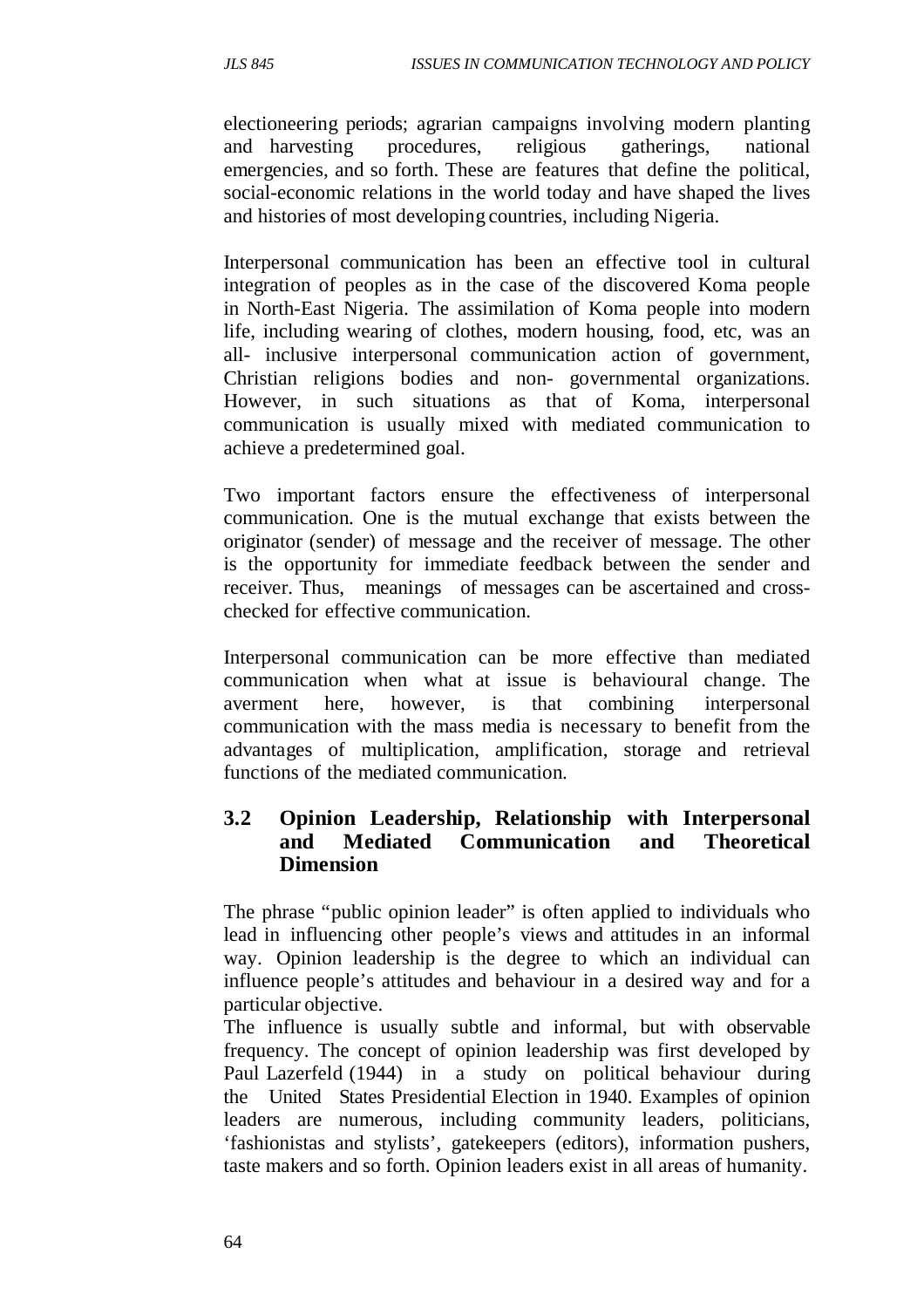Lazarfeld identified the two-step flow of mass media effects to reinforce the importance of interpersonal communication over the mass media. This is based on the role that opinion leaders play. At the individual level of communication, we identify the following models of information flow:

- Hypodermic Needle Model
- Two-step flow Model
- One-step flow Model
- Multi-step flow Model

**The Hypodermic Needle Model:** This model avers that the mass media have direct, immediate and powerful effect on a mass audience. This is based on the stimulus-response principle of communication. The approach has been criticized as being too simple, mechanistic and general to adequately and accurately capture the effects that the mass media have on the audience. In is important to know that g r o u n d - b r e a k i n g Hypodermic Needle Model is a precursor of other effect models in communication.

**Two-Step Flow Model:** The inadequacies of the Hypodermic Needle Model led to further research on media effects, leading to the emergence of the two-step flow model also by Lazarsfield. According to him, there was ample evidence to show that the mass media were not the most influential factor on the political scene. He postulates that interpersonal relationship to a large extent influenced voting pattern. With in Lazarfeld's two-step flow model emerged the concepts of opinion leadership.

The model isolates certain individuals, because of their exposure, status, accessibility to the media and innovativeness and stress that these individuals obtain information from the mass media and pass same to the less active members of the society. This position corroborates the significance of interpersonal communication because of its face-to-face feature and the immediate possibility of feedback in the communication process. The two-step flow model has enabled the focus on the interface between interpersonal communication and the mass media. This interface or relationship is important for policy makers who obtain information that helps them strategize for development.

#### **Characteristics of Opinion Leaders**

i) Opinion leaders have greater exposure to mass media. They are more cosmopolitan and have greater change agent contacts than their followers.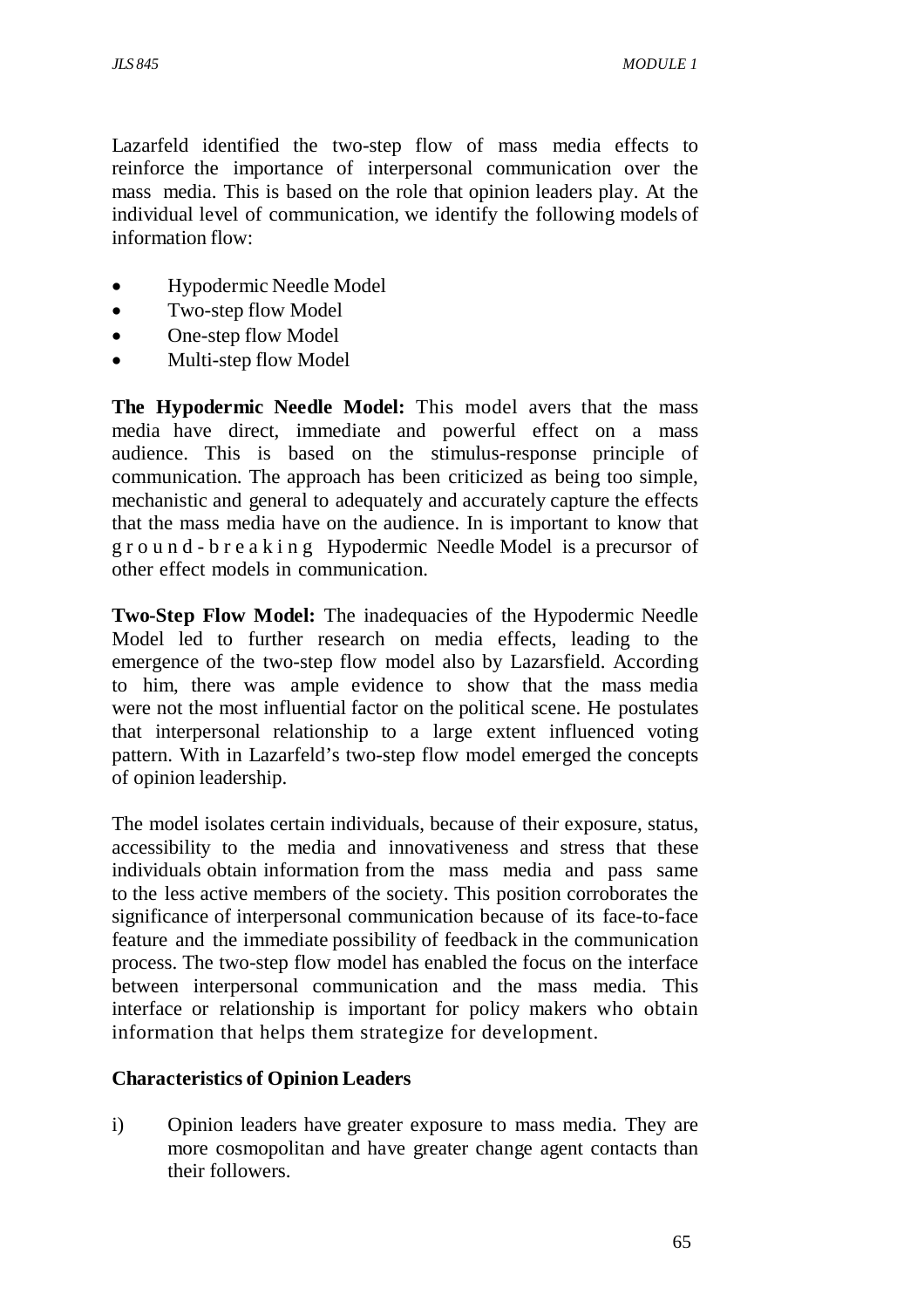- ii) Opinion leaders have greater social participation profile than their followers.
- iii) They have higher social status than their followers
- iv) They appear to be more innovative when the system favours change.

According to Rogers (1983), opinion leaders can be categorized into two:

- **Monomorphic:** is the tendency for a single individual to act as opinion leader on one topic only.
- **Polymorphic:** is the degree or tendency for an individual to act as opinion leader for a variety of topics.

However, other different types of opinion leaders such as stimulators, legitimizers, implementers, etc, have been identified by other scholars. The stimulators have idea and motivate people for innovation. The legitimizers have high status with which they can confer credibility on the issue of innovation. The implementor-opinion leaders have organizational ability to manage resources to achieve their ends.

The following have been identified as limitations of the two step flow model:

- a. The model indicates that individuals who are active information seekers are opinion leaders and that the remainders of the public or mass audience are passive.
- b. The basis of the theory which suggests that communication consists of two steps essentially is faulty. It tends to limit the analysis of the communication process.
- c. The two-step flow demonstrates a reliance of opinion leaders on mass media, whereas in practice, there are many sources of information open to individuals and it may not make too much of a difference whether they are opinion leaders or not.
- d. The dichotomy of the audience into opinion leaders and followers is too simplistic. There are variants of audience who seek different kinds of messages for different purposes.

**One-Step Flow Model:** The one-step flow is largely a refinement of the hypodermic meddle model. It, however, recognizes that the media are not all powerful; that the mediating process of selective exposure, perception and retention affects the impact of message, and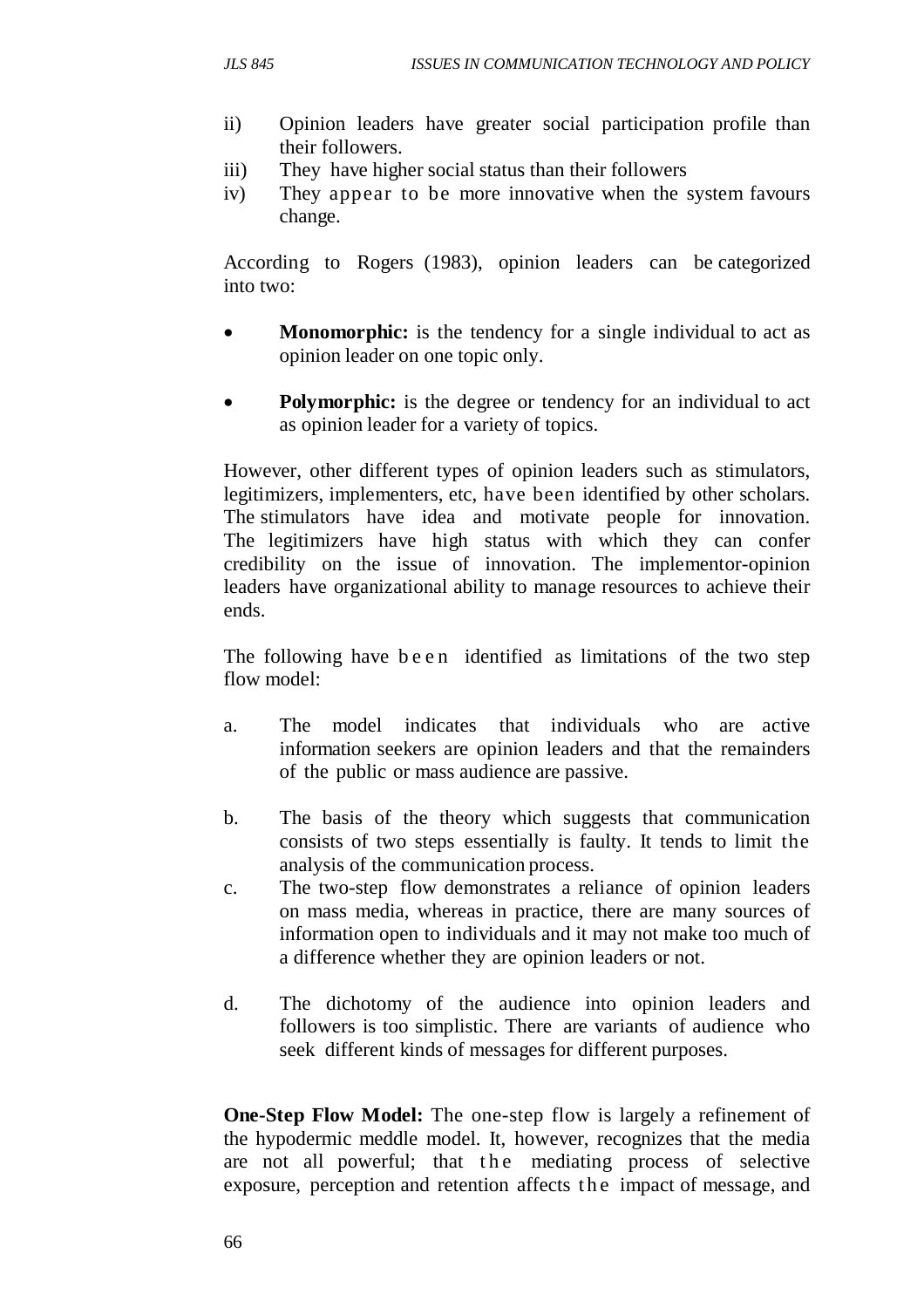that the different effects of mass media occur on the receiving audience.

**Multi-Step Flow Model:** This model incorporates other models we have previously discussed. The model is based on the sequential relaying function that exists in most communication situations. The model postulates that communication flow is not basically one way or two-step, but multi-step, and that the exact number of steps depends on the intent of the source, availability of the media, extent of the audience exposure, nature of the message, and salience of message to the receiving audience.

### **4.0 CONCLUSION**

We have dwelt extensively on the relationship between interpersonal communication and the mass media to show that interpersonal communication is at the core of every human communication. Also, we recommended that policy makers should combine interpersonal communication with mediated communication as a strategy with regard to specific goals and objectives for development.

The need for feedback is important in communication situations if success is to be recorded in the social, political and economic development of a country. Thus, decisions must be taken by policy makers to organize communication in such a way as to guarantee feedback by strengthening the links between interpersonal communication and the mass media as well as the new media. The mass media are not all-powerful; they should be combined with the values that interpersonal communication offer to achieve effective developmental objectives.

### **5.0 SUMMARY**

This unit has looked at the relationship between interpersonal communication and the mass media. It has identified opinion leadership as the crucial interface between interpersonal communication and the mass media and demonstrated that the two types of media should be mixed so as to achieve adequate social, political and economic objectives.

From our discourse on models of information flow, we have been to deduce that policy makers can organize the interpersonal communication with other forms of media to achieve particular effects on the receiving audience.

### **6.0 TUTOR-MARKED ASSIGNMENT**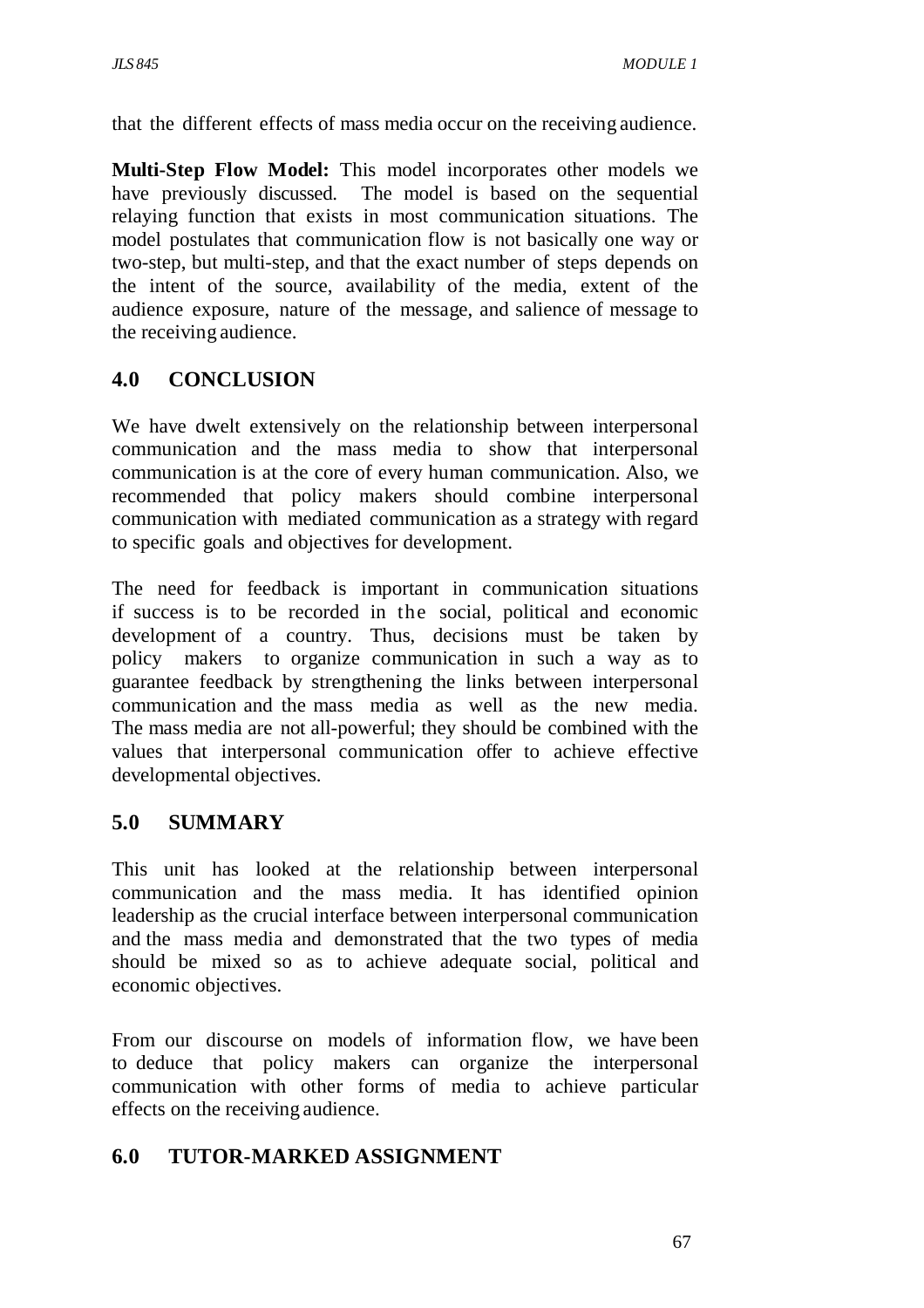1. Discuss the concept of opinion leadership as the interface between interpersonal communication and the mass media.

#### **7.0 REFERENCES/FURTHER READING**

- Bittner John R. (2003). *Mass Communication*: An Introduction 5th Edition. Nigeria Ibadan: Heinemann Educational Books.
- *UNESCO (1980). Many Voices, One World A UNESCO Report on Global Communication Problems.* New York: Unipub, Pp 74-77, 88-89.
- McQuail Dennis (2005). *Communication Theory* 5th Edition. London: Sage Publications Limited pp.455-478.
- Rogers, Everett, M (1983). *The Diffusion of Innovation* (Third Edition). New York: The Free Press (Macmillan), p. 270-310.

### **UNIT 3 INVENTIONS AND EXTENSION OF VISUAL EXPRESSION**

#### **CONTENTS**

- 1.0 Introduction
- 2.0 Objectives
- 3.0 Main Content
	- 3.1 Inventions and Extension of Visual Expression
	- 3.2 Non-verbal Communication as Visual Expression
- 4.0 Conclusion
- 5.0 Summary
- 6.0 Tutor-Marked Assignment
- 7.0 References/Further Reading

#### **1.0 INTRODUCTION**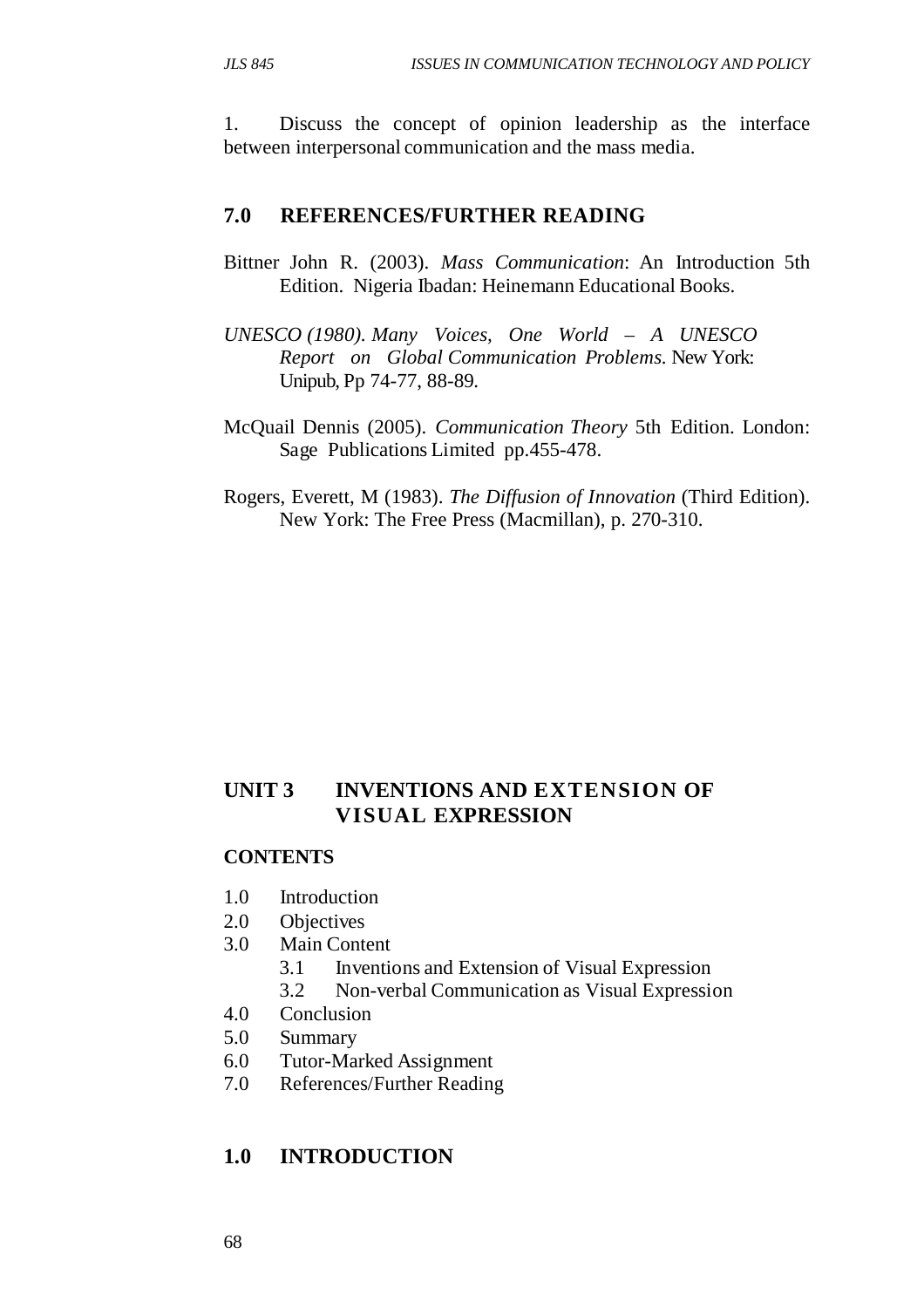The messages communicated through the eyes are perhaps more than those communicated through words. Visual expressions were first developed by man before words or the alphabets of 600 crude characters were evolved. Man had expressed self through drawings on walls, smoke signals, fire towers before he evolved the spoken word (auditory). The gestures, signs and symbols are still used today to reinforce the spoken words, let alone books, which are words essentially addressed to the eyes.

In this unit, therefore, we shall be concerned with the range of the inventions and extension of visual expression. We shall look at the spectrum of non-verbal cues as part of visual expression.

# **2.0 OBJECTIVES**

At the end of this unit, you should be able to:

- identify the range of inventions and extension of visual expression,
- discuss the wide spectrum of non-verbal communication as visual expression, and
- explain the mediatory codes as media within media.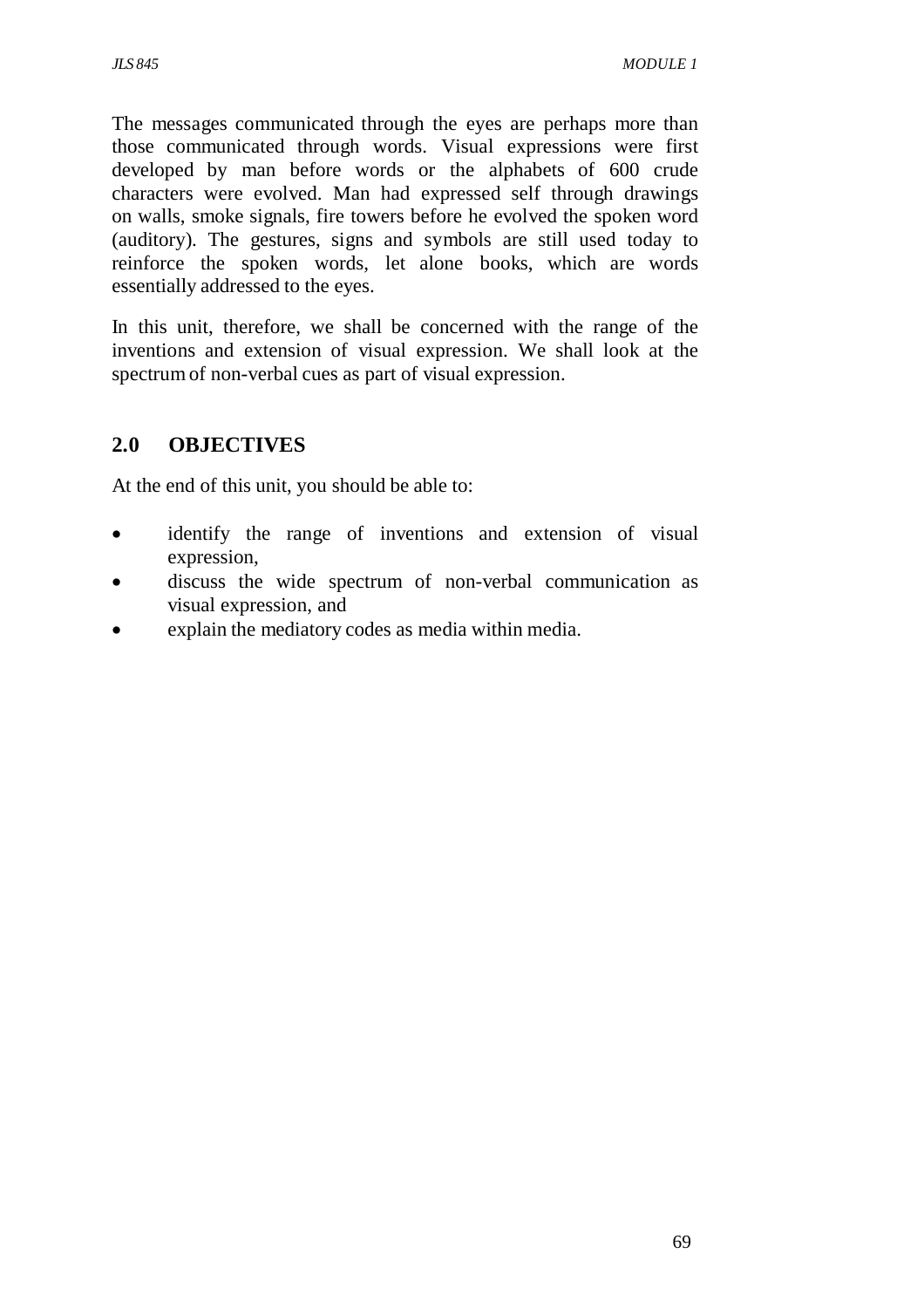### **3.0 MAIN CONTENT**

#### **3.1 Inventions and Extension of Visual Expression**

Visual expression refers to all communication that can be attributed to the eyes or sight. It also relates to the devices for production, distribution, storage, reception and display of visual images and data. Attempts to extend our capacity to produce and disseminate images started with the drawings on cave. It progressed to the early forms of alphabets and later extended to the use of hand and arm signals, signs, billboards, flags, lanterns, printing, photography and photocopying equipment. The introduction of television, film, video disc and video at different stages was a milestone in the history of the amplification of images.

The introduction also demonstrated greater effectiveness of communication with images as they are now used with auditory modalities at the same time. The possibility of synchronization of sound with visuals remains a great improvement in visual communication.

Furthermore, the computer continues to create great possibilities in visual and auditory expression as well as storage and retrieval of images. Other visual devices such as video games and players, calculators and many other electronic gadgets serve similar purposes of extension of our visual expression. We can also identify other more specialized devices in this regard. They include mirror, eye glasses, contact lenses, microscopes, magnifying glasses, binoculars, radar, telescopes etc.

The cinema is another contemporary dimension which encompasses the major technologies for mass entertainment and dissemination of information in pictures, stories, words and music. With this mix, the cinema portrays culture, language, social, political and economic lives of a people. Mo dern cinema began with the 'silent films' of the British comic actor Charlie Chaplin in the 1920's. It moved from the newsreels and documentaries to full feature-length films, synchronizing audio with images to inform, entertain and promote the people's culture and heritage. According to UNESCO records, global output of feature-length films was 3,000 per year. In 1977, India, leading other countries of the world was said to have produced 557, followed by Japan (337), France (222) and Italy (165).

The record of feature length films based on regional outputs showed Asia producing more than half of the world's total figures, with only 11 countries responsible for this growth. Twenty-one European countries and the former Soviet Union produced about a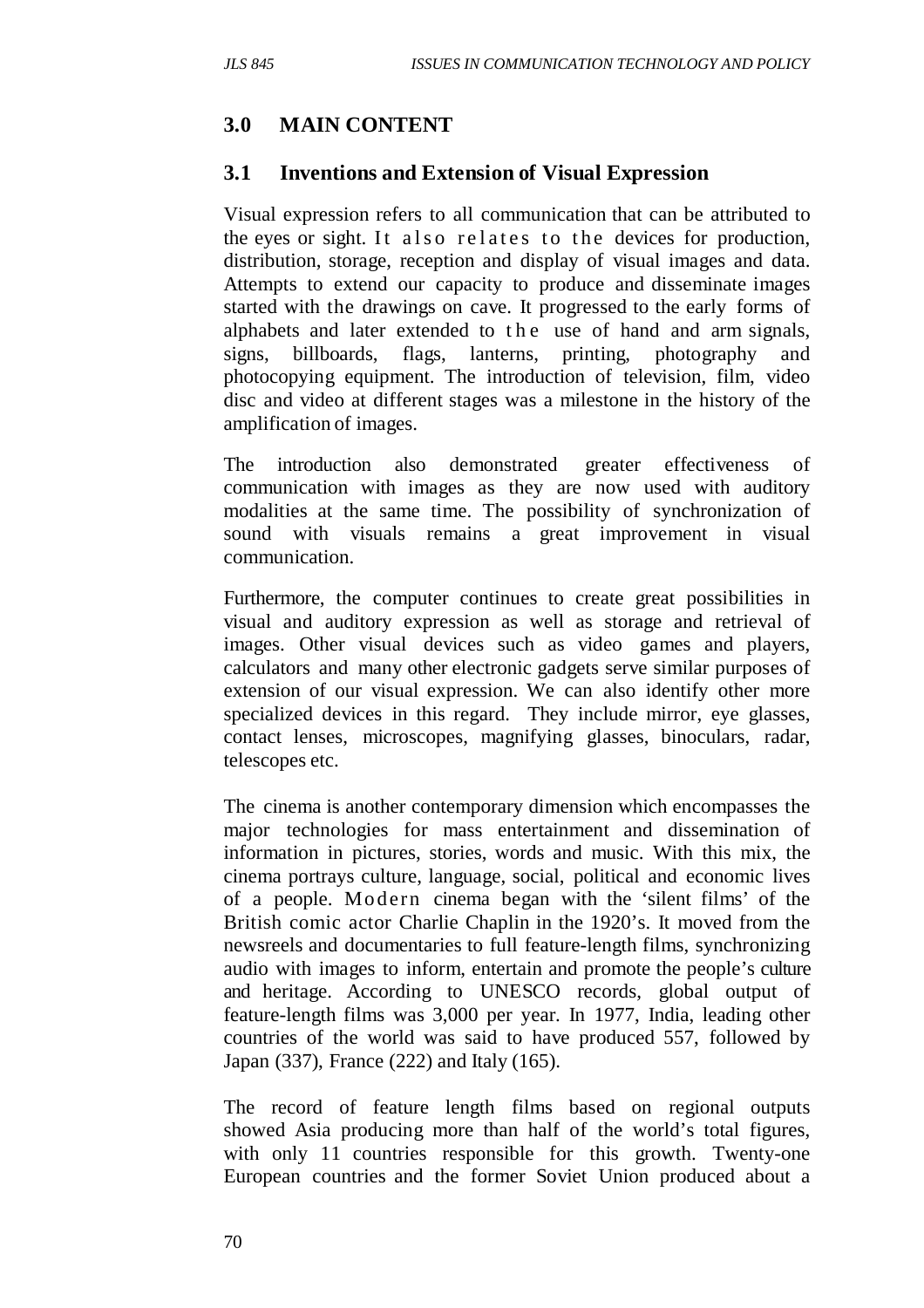third of the world's total. Other countries with significant contributions include the United States, Mexico, Egypt and Brazil.

The regional patterns in the number of cinemas and cinema attendance is informative. Within the review period, it was clear that North America and Europe did not dominate the global film production. The number of cinemas in Asia was on the increase up to 1973. The increased in attendance from India made up for the decline in Japan. India recorded 23 percent between 1966 and 1975. The drop in Japan was from 373 million in 1965 to 165 million in 1977. Globally, attendance has stabilized globally except for Africa with poor records.

A clear link has been established between films and television as more and more movies are now made for television viewing. Similarly, the increase in video discs and video cassettes produced for television and home use has more than quadrupled the significance of films as an medium. The great beneficiary of the relationship between the cinema and television has been the entertainment and leisure industry.

#### **Three Characteristics of Cinema-Television Link are Identified**

- a. Immense growth of entertainment facilities globally, involving all the media of communication;
- b. User-friendly technologies especially for home entertainment , and
- c. Emergence of a huge industry which centres around cultural and artistic productions and performances.

The entertainment and leisure industry has so grown today that it now covers production and use of such equipment as television and radio sets, hi-fi and record players, tape recorders cameras, musical instruments just to mention a few. The features of the industry also include the organization of concerts, festivals, sporting events, travel and tourism. Concomitantly, enterprises have developed around all these to organize and manage a growing industry that employs millions of people and spends billions of dollars yearly.

### **3.2 Non-verbal Communication as Visual Expression**

Non-verbal cues, signals and symbols create visual stimuli. Many of these do help to strengthen verbal communication. They can be in the form of gestures, illustrations, facial expression, the use of time and space, etc. Non-verbal communication can be classified according to its origin, usage, inter-personal significance and encoding. Sometimes, such communication cues show different types and levels of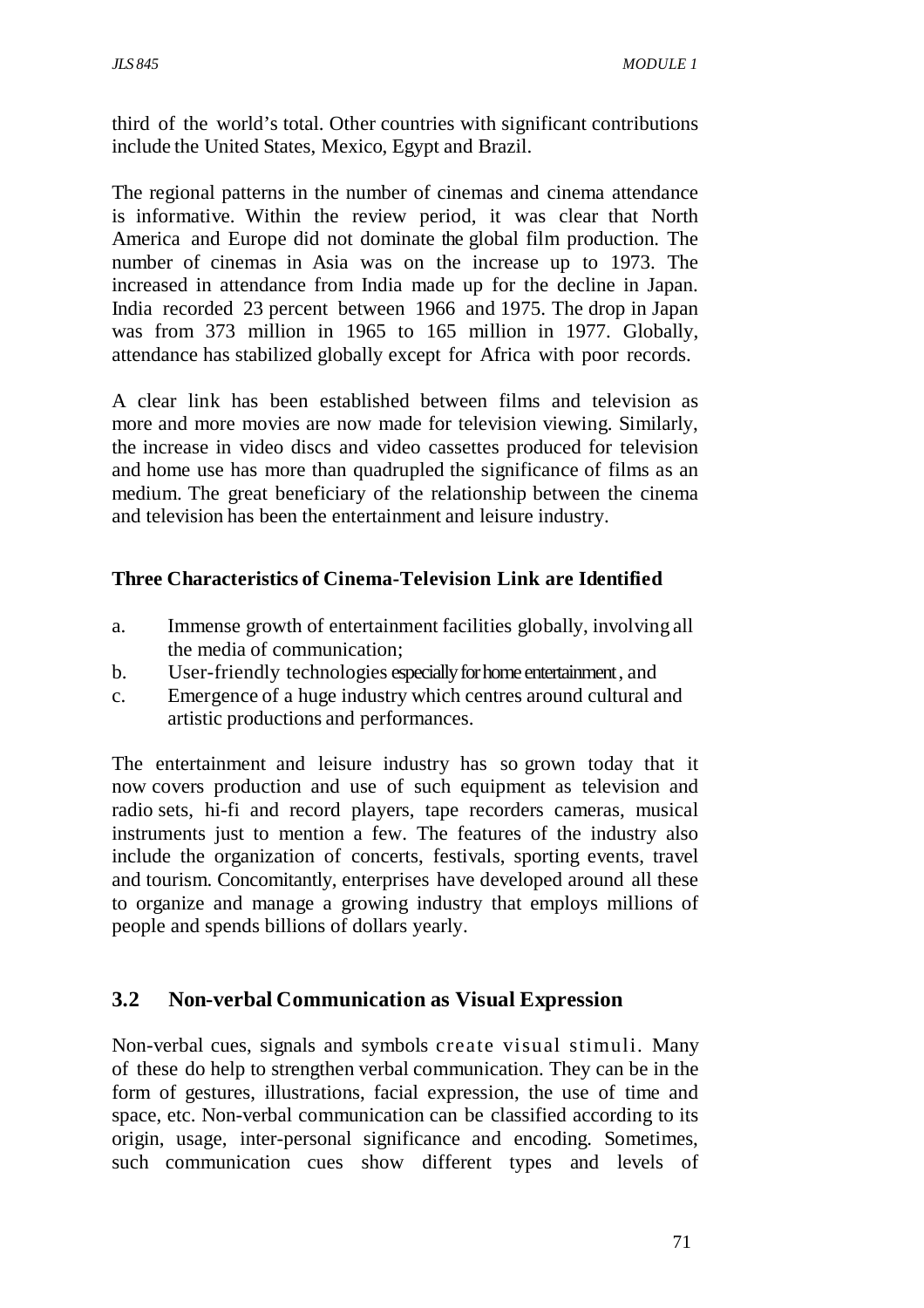relationship between one person and the other.

Generally, non-verbal communication can be classified into four:

• **Performance Codes:** This is communication with parts of the body. The study of performance codes is called kinetics, which involves the study of body movements with meanings to achieve effective communication. The Major Types of Performance Codes are:

*Emblems* - These concern words and or phrases which are translated directly into non-verbal cues. These emblems, which vary from one culture to another, reinforce verbal messages and can also be used in the place of verbal language or words. Emblems are used with the awareness of intention to communicate.

*Illustrators* - These are gestures that accompany the verbal streams of communication. They are not too independent of the speech act. Sometimes they are used with the intention to communicate as well as unconsciously. Examples of these are gesticulations with nose, leg, hands, etc.

*Adaptors* - These are movements to manipulate others. They usually serve the personal needs of the communicator and have a practical purpose. They do show the cultural background of the communicator. Examples are kiss, hug, a pat, caress, etc.

*Regulators* - are movements to control or influence the behaviour of others. Examples are: a stare, a mod, a walk-away or walk-out, hipmovement, etc.

*Affect Displays* - are facial expressions which communicate emotions that reflect what is on someone's mind. Sometimes they are used with certain intentions. Such displays might indicate joy, annoyance, fear, randy, etc.

*Artifactual Codes* - involve communicating with objects. Examples are painting, caring, furniture, clothing, architecture, hair-do or hair-cut.

*Spatio-Temporal Cues* – are about communication in time and space. Here, we have intimate space, personal space, social space and public space. These are variations in levels of interaction. For communication in time, there can be good or bad use of time depending on the cultural environment.

*Mediatory Codes* - These are non-verbal cues in modern mediated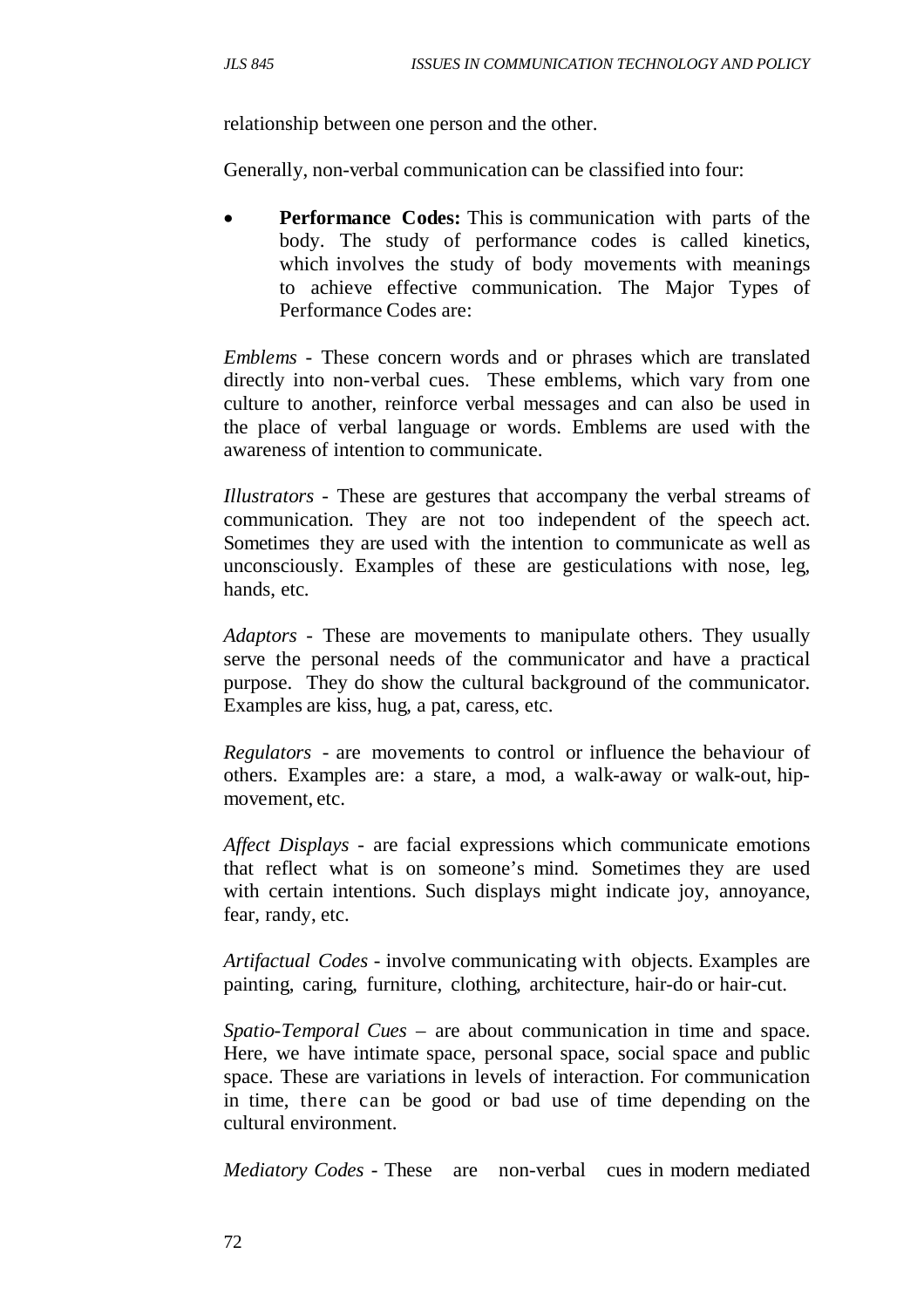communication that pertain to colour and culture. For example, the red colour to a Chinese is love, whereas to an African it might mean danger. White is universally perceived as symbol of peace and black as sign of grief or mourning. Thus, a colour communicates while the physical material bearing that same colour serving as a medium of expression.

## **4.0 CONCLUSION**

The import of this discussion is to see how different media of communication combine to aid development. The visual expressions are synchronized with the audio medium while cinema strengthens the television to make films and in the process providing a bounteous resource for information, education, culture and entertainment. T h e film-cinema synergy needs to be strengthened e specially in the developing world. This will to a great extent help in the democratization of communication.

# **5.0 SUMMARY**

In this unit, we have discussed the inventions and extension of visual expression. We have identified how visual expressions and auditory modalities are synchronized in television, cinema and video, thereby giving birth to the entertainment and leisure industry with immense communication possibilities. We also discussed the range of nonverbal communication systems as a component of visual expression and communication

## **6.0 TUTOR-MARKED ASSIGNMENT**

1. Discuss how the synergy of television and cinema has created and expanded the growing entertainment and leisure industry.

## **7. 0 REFERENCES/FURTHER READING**

- McQuail Denis (2005). *Mass Communication Theory*. London: Sage Publications Ltd.
- UNESCO (1980). *Many Voices, One World A UNESCO Report on Global Communication Problems.* New York: Unipub, Pp 74-77, 88-89.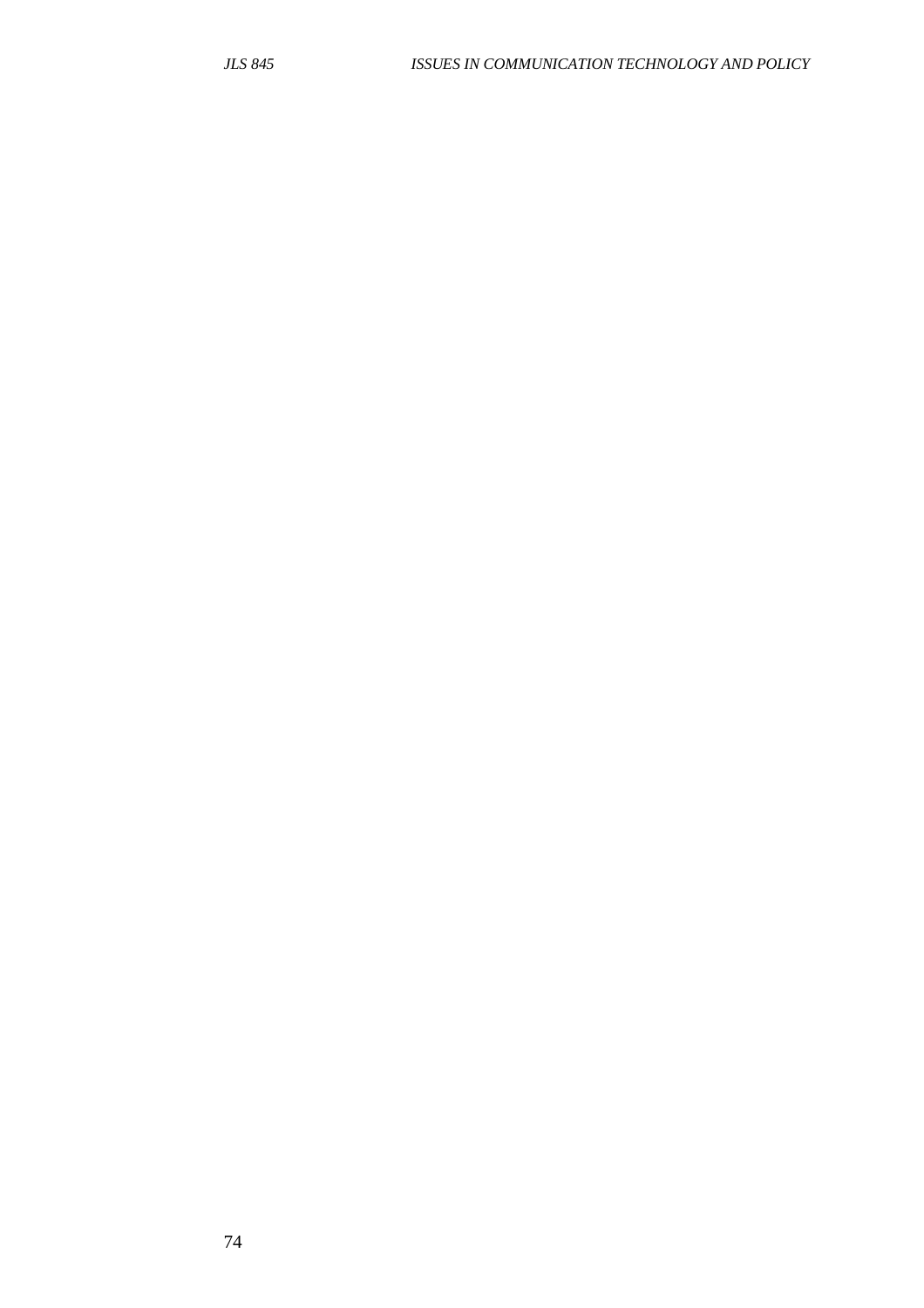## **UNIT 4 INTEGRATION IN NEWS CIRCULATION AND EXTERNAL ASSISTANCE TO DEVELOPING COUNTRIES**

### **CONTENTS**

- 1.0 Introduction
- 2.0 Objectives
- 3.0 Main Content
- 3.1 Integration in News Circulation
- 3.2 External Assistance Developing Countries
- 4.0 Conclusion
- 5.0 Summary
- 6.0 Tutor-Marked Assignment
- 7.0 References/Further Reading

### **1.0 INTRODUCTION**

Many developing countries are conscious of the need to redefine their ties with advanced countries. They have realized that international relations should not be on a master-servant basis but be mutually beneficial. The Non-Aligned Movement (NAM, comprising countries who are not aligned with any major international power blocs), in the 1970s, was able to drum support for a free and balanced flow of information through the instrumentality of UNESCO. This was one way some observers felt the skewed global communication order could be corrected.

This unit focuses on the cooperative efforts in news flow between nations and regions. It assesses the financial assistance that has come the way of development of communication in the developing countries.

#### **2.0 OBJECTIVES**

At the end of the unit, you should be able to:

- examine the level of cooperation in news flow by news agencies, especially among the developing countries and the benefits there from, and
- assess the level of development assistance that has gone into communication development in the developing countries from international bodies and developed nations as recorded by UNESCO.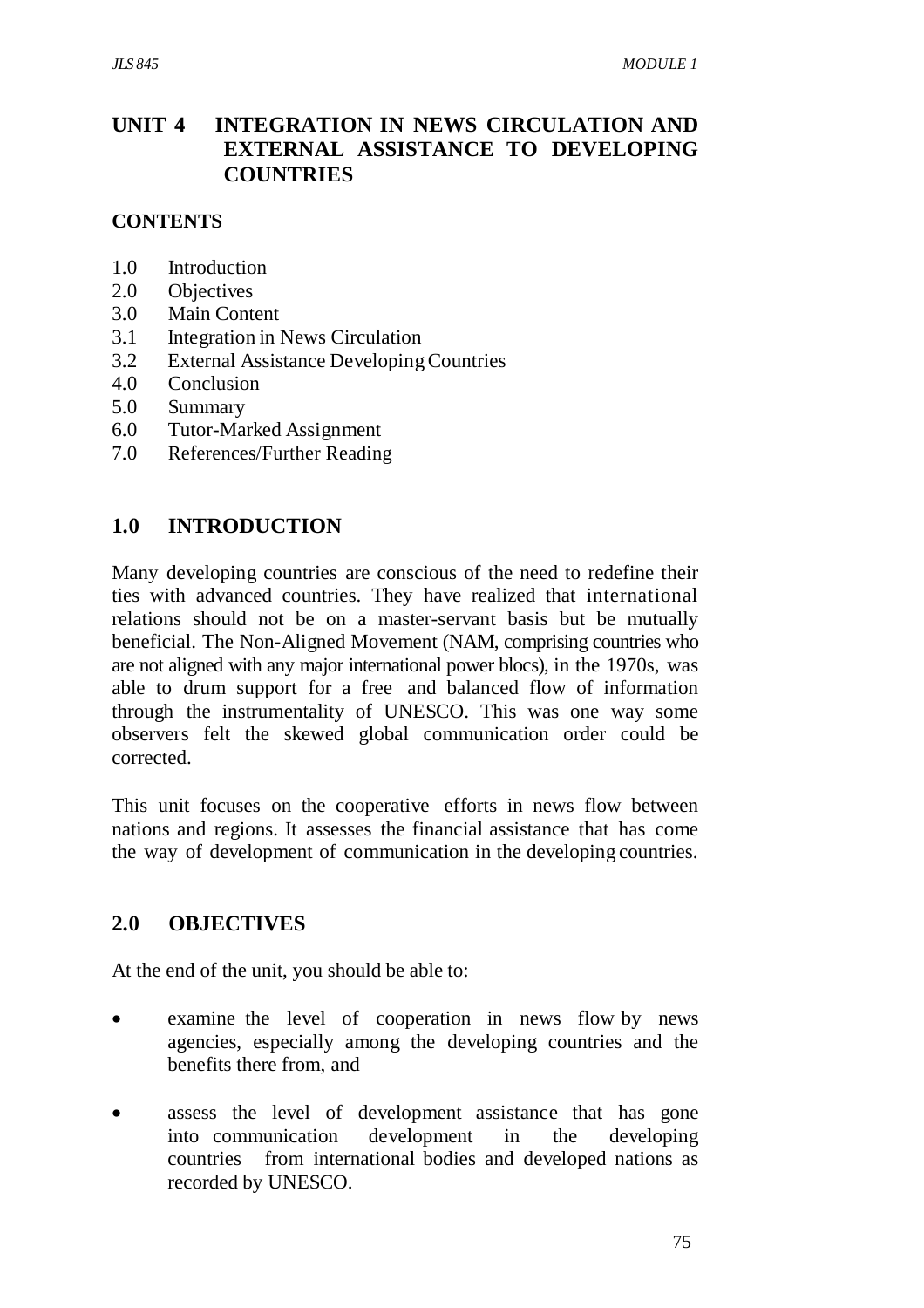## **3.0 MAIN CONTENT**

### **3.1 Integration in News Circulation**

Efforts by developing countries to correct the imbalance in the global news flow have been upscale since many of them gained independence in the second half of the 20<sup>th</sup> century. Upon independence, they h ad tried to break the old colonial barrier and destroy prejudices in respect of the countries with which they had political and cultural affinity. Breaking colonial barriers in news flow was only a part of the strategy as we shall see later.

In 1975, the Non-Aligned Movement set up a number of national news agencies for its members. The number hit 26 within a year and three years later, in 1978, the number had climbed to 50. The news agencies cooperated with one another as they disseminated and facilitated the exchange of news among NAM member countries. Developing countries saw this as a means of not only promoting cooperation but also mutual understanding and knowledge among themselves. It was seen as a vehicle to reduce their dependence on the dominant international news agencies which were controlled and owned by a few developed nations of the world. Besides these, the news agencies were seen as change agents in each country with respect to their development journalism role.

One upshot of the news agency system was the redefinition of the Euro-American concept of news as crisis, chaos, catastrophe, war, disaster and the like. The ethical principles of objectivity, fairness and accountability became highly visible in the agencies' news and reports. Notable among these agencies were the Tunisian News Agency (TAP), Moroccan News Agency (MAP), Iraq's INA, Cuba's Prensa Latina and Press Trust of India. Many of the agencies also cooperated with the Inter Press Service which was created in 1964 as a means of boosting news flow between developing countries and the Latin American region. According to the UNESCO record, the cooperative efforts of the developing countries increased news flow into five-folds among member states.

The impact of the agencies was also registered in the improvement on telecommunication facilities, satellite transmission rates, increased training of journalists and assistance toward the establishing of news agencies in countries where they had not yet existed.

The initiative seen largely as a means to redress the insignificant news flow between nations has given birth to several regional and sub-regional news agencies. For example, 13 English-speaking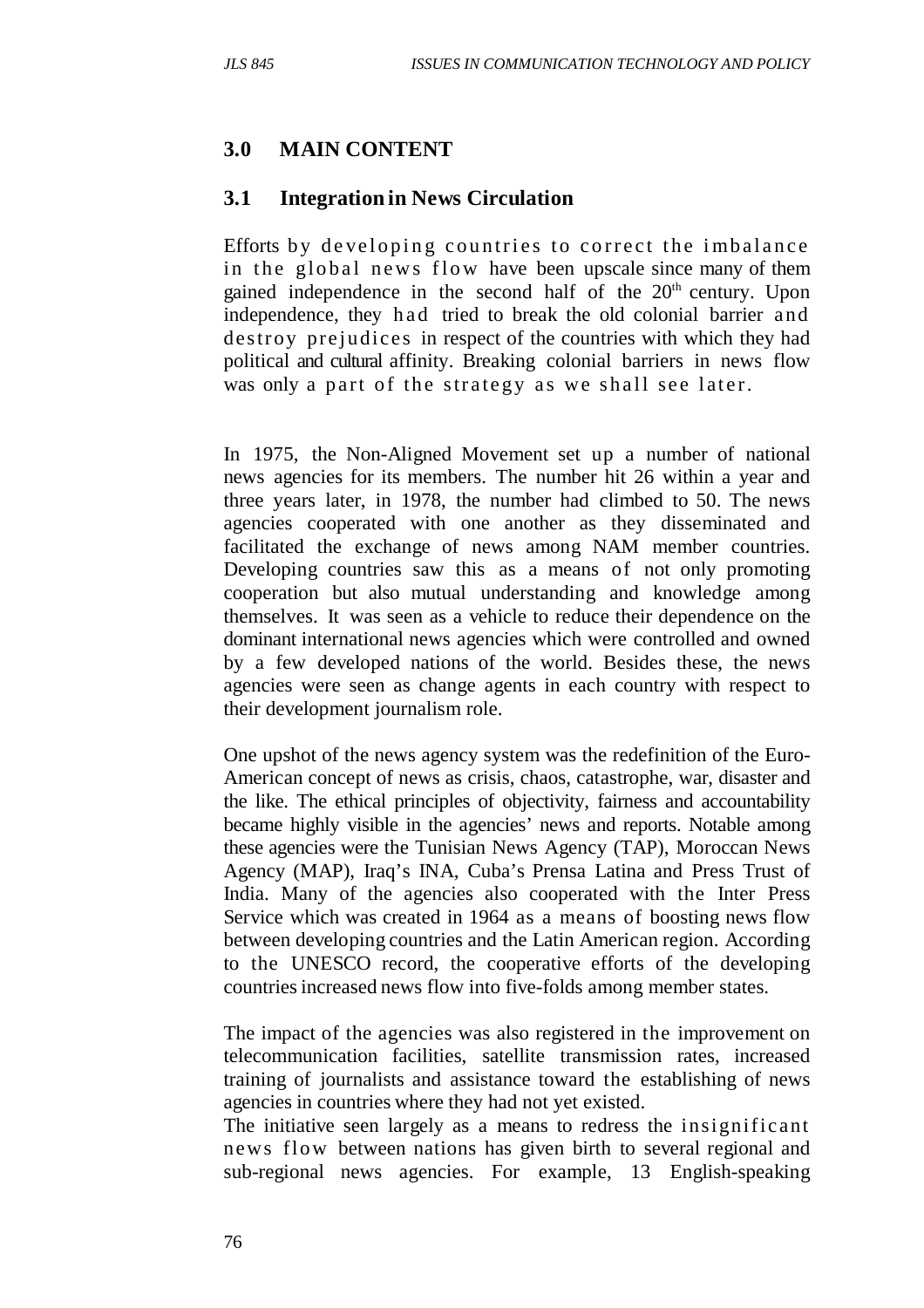Caribbean countries, with the assistance of the United Nations Development Programme (UNDP) and UNESCO, set up the Caribbean News Agencies (CANA) in 1975. (CANA) which operates in conjunction with Reuters, was said to have increased its membership to 17 in 1976, consisting of both private and public organizations.

In Africa, we have the Pan African News Agency (PANA) which has been in existence for over two decades. PANA, based in Dakar Senegal, was organized by the Organisation of African Unity (now African Union, AU). Other regional news agencies were also established in Asia and Latin America, including the one for the oil producing countries - the OPEC News Agency, concerned with the circulation of news with regard to global energy problems, development and prospects.

Specifically, identifiable features of the development of these regional news agencies are greater collaboration among news agencies, increased pooling of the limited technical facilities, finance and training, common use of carriers and appointment of joint correspondents.

#### **Reasons for Integration of News Flow**

- To break the old colonial barriers which limit news flow and exchanges.
- Developing countries with over two billion liberated populations want to be heard.
- More countries demand for greater roles in world affairs.
- Development and progress in developing countries are occurring at great speed, these developments need to be communicated to the world at large.
- There are limited technical facilities and training in the developing countries, these can only be impactful if there is collaboration among these countries.
- Cooperation in news circulation is self-defence mechanism for developing countries against the overbearing position and dominance of a few developed countries.
- It is also to enrich and diversity news and interpretation of events.

It is noteworthy that the collaboration among developing nations is without prejudice to the services rendered by the world's major news agencies. Developing countries and their news agencies have benefited from the technical depth, spread and variety of services offered by the likes of Reuters and AFP. Journalists from the developing world have, however, become more discrete in the handling of news items from the major news agencies.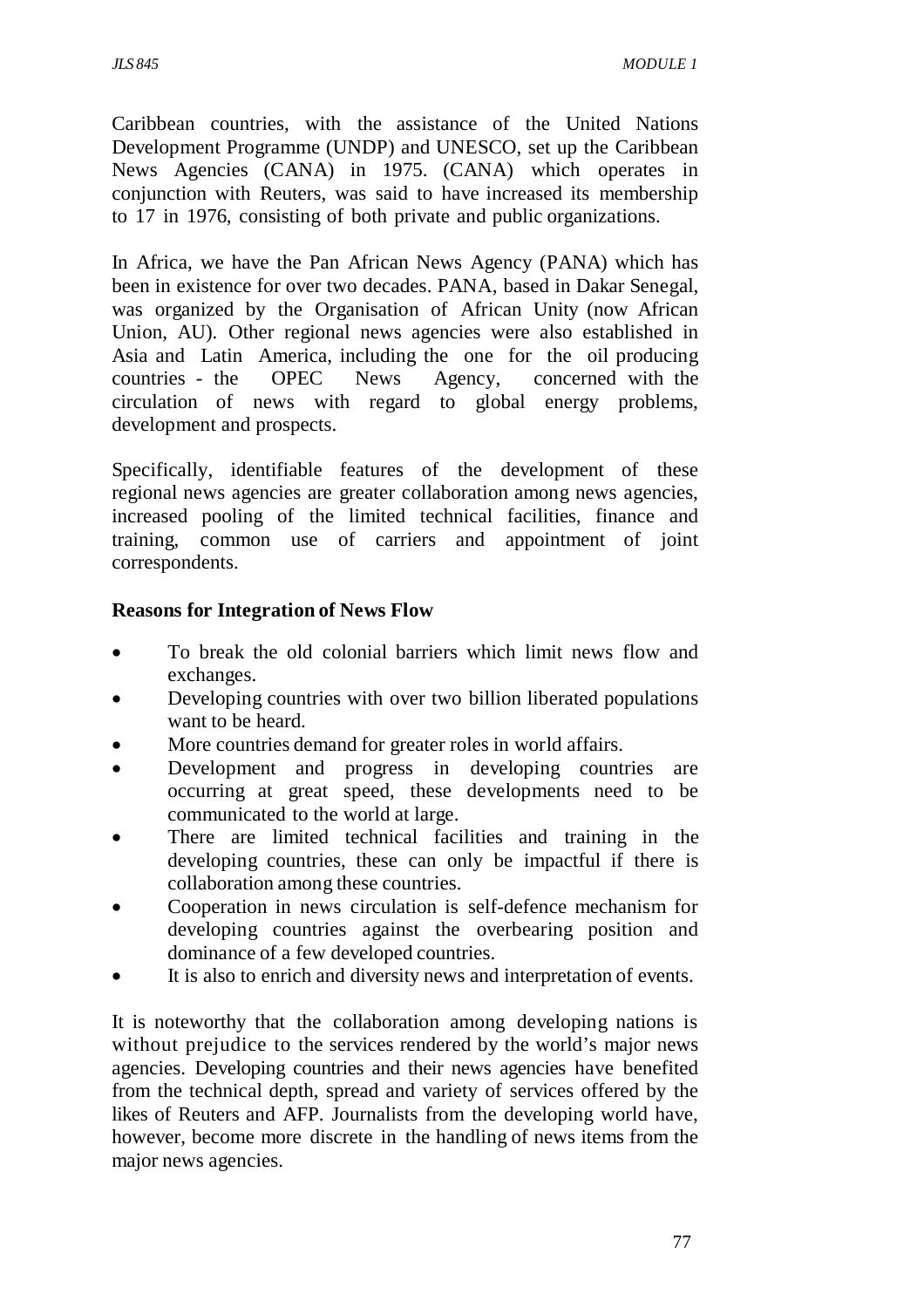Similarly, developing countries stand to gain from the exchanges between regional broadcast unions like Eurovision and Intervision which have large structures for collection, processing and dissemination of news for radio and television. The impact of this relationship is demonstrated in sports, where the Olympic Games and World Cup tournaments are transmitted live to billions of peoples through hook-ups with the satellites of these intercontinental broadcast organizations.

## **3.2 External Financial Assistance to Developing Countries**

The developing countries have benefited from development aids and technical assistance from the industrialized nations since their independence. These financial assistance and support have come on the basis of bilateral and multilateral relations but a distinctive feature is that they are mostly to the advantage of the givers - the developed nations.

According to UNESCO international assistance in general is *ad hoc* in nature, sporadic and often not integrated into the overall development plans. Worse still, aid recipients are usually uncommitted to development plans owing lack of political will, corruption, lack of innovative ideas and expertise in policy formulation and execution.

It is even regrettable that much of the financial assistance is said to have been redirected to funding social, political and economic programmes of developing countries, with very little spent on communication development.

According to UNESCO financial assistance to the developing countries by the World Bank is improper. The World Bank Group lending peaked at 235.6 million dollars in 1978 from 2.9 million dollars in 1962. The Bank Group, in collaboration with International Development Association (IDA), devolved 75 loans totaling 1,685million dollars in 35 countries for telecommunication purposes. This amount was approximated to be a paltry three percent of the bank's lending since 1960. The average size of lending to telecommunication has been put at 22.5 million dollars, with the largest loan to date granted to India at 120million dollars and the smallest to Burkina Faso in West Africa at 0.8million dollars. The UNESCO re vie w said the regional distribution of the loans during the review period (1962-1978) was uneven.

The UNESCO report added that the Inter-American Development Bank (IDB) devolved \$196.8million for telecommunications projects in 1977, representing 1.6 percent of it total loans outlay. This percentage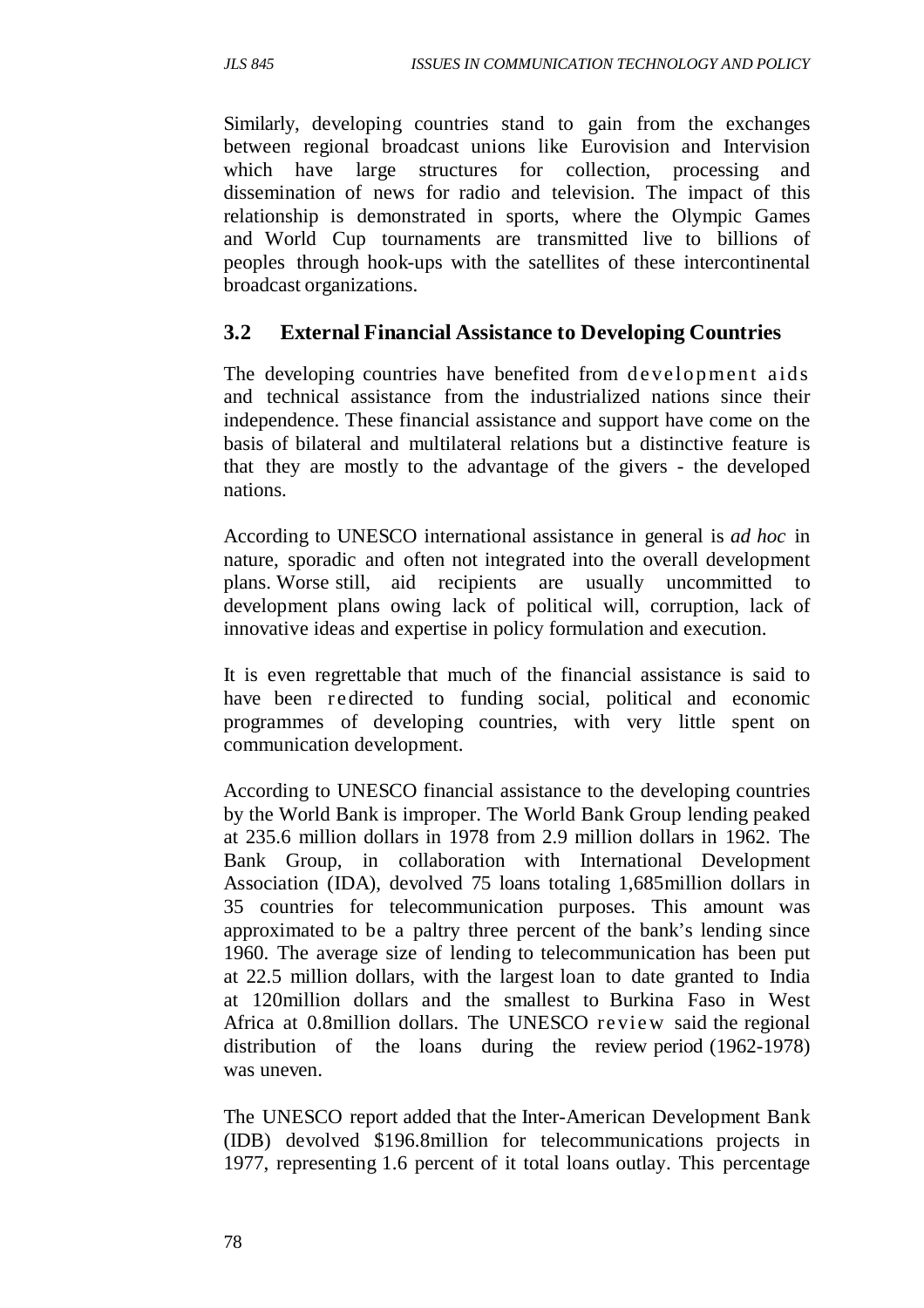placed the telecommunications sector second to the last in the IDB loan portfolio. However, IDB granted \$29million to Colombia for the development of public telephones in 2200 communities in 1976. It also granted \$12.2million loan to Costa Rica for building of 56 telephone exchanges and 1,300 public telephones. Ecuador also got \$9.6million for building 128 telephone exchanges and 254 public telephones.

The developing countries benefited technical assistance totaling \$108 million from the International Telephone Union ITU between 1965 and 1976; of this amount, \$93million came from the United Nations Development Programme (UNDP). The ITU, however, increased its financing to developing countries to \$20.2million in 1976 from \$3.36million in 1965.

Also, between 1979 and 1980, UNESCO spent \$1.17million on communication projects in developing countries. A total of \$1.67million was also devoted to UNDP projects in the area of development of policies, infrastructure, training, and research and news exchanges.

UNESCO review also captures the funds-in-trust projects executed to the tune of nearly \$15 million. The contributors to the programme were the Nordic countries, Germany, Netherlands and Switzerland. These projects included training of press and broadcast personnel in Africa. In spite of these funds, the level of financial assistance in the development of communication in the developing countries is insignificant.. Many factors are responsible for this. They are:

- Many developing countries do not have concise communication policy, which makes it difficult for donor countries to identify where to come in to assist.
- The few developing countries who have communication policies do not integrate these with the overall development plans and policies in other areas, and so policies are incompatible.
- Developing countries with communication policies rarely adhere to them. This discourages donor-countries in terms of assistance.
- Developing countries' media are structured to favour mainly the elite who are in urban areas against the rural populations.
- The contributions of communication to development are difficult to measure or sometimes not measured at all.
- Since many developing countries do not formulate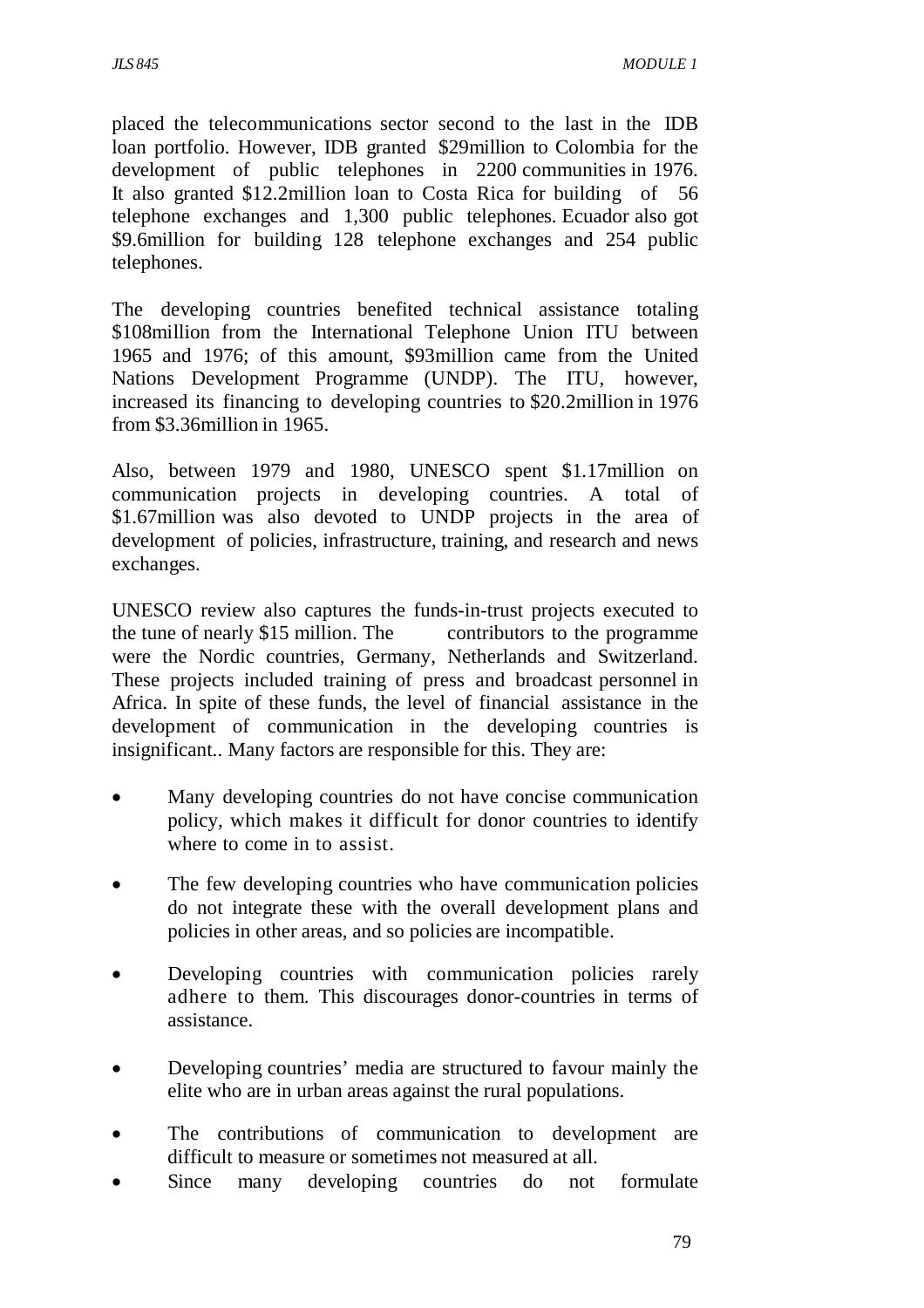communication policies, they are not able to identify needs and establish priorities. This makes discussions at bilateral and multilateral levels on communication difficult.

- The imported communication technologies are more beneficial to the providers, thus, some developing countries are wary of some foreign assistance.
- There is apparent lack of data and experience to draw from in these fields by the international donor agencies.
- Since policies for different media are haphazard and not integrated with other areas of development, it is difficult to draw targets, objectives and goals.
- Other considerations, such as military dictatorship, ethnicity and religious bigotry also affect communication issues negatively.

# **4.0 CONCLUSION**

The two issues of the integration of news flow and external assistance developing countries are crucial to the expansion and democratization of communication locally and internationally. The growth in news agencies, inter-agency cooperation and regional collaborations are part of efforts to bridge the gap in communication flow in the world. The advice at this point is that leaders in developing countries should properly articulate their communication policies to make the industry attractive to local and foreign investors.

Already, there is some level of funding for communication projects and development by multilateral agencies operating in some developing countries. This should be increased in order to stem the imbalances between the developing and developed ones.

Developing countries also should strengthen their cooperation and pool resources together in the area of technical training and capacity building in the communication sector.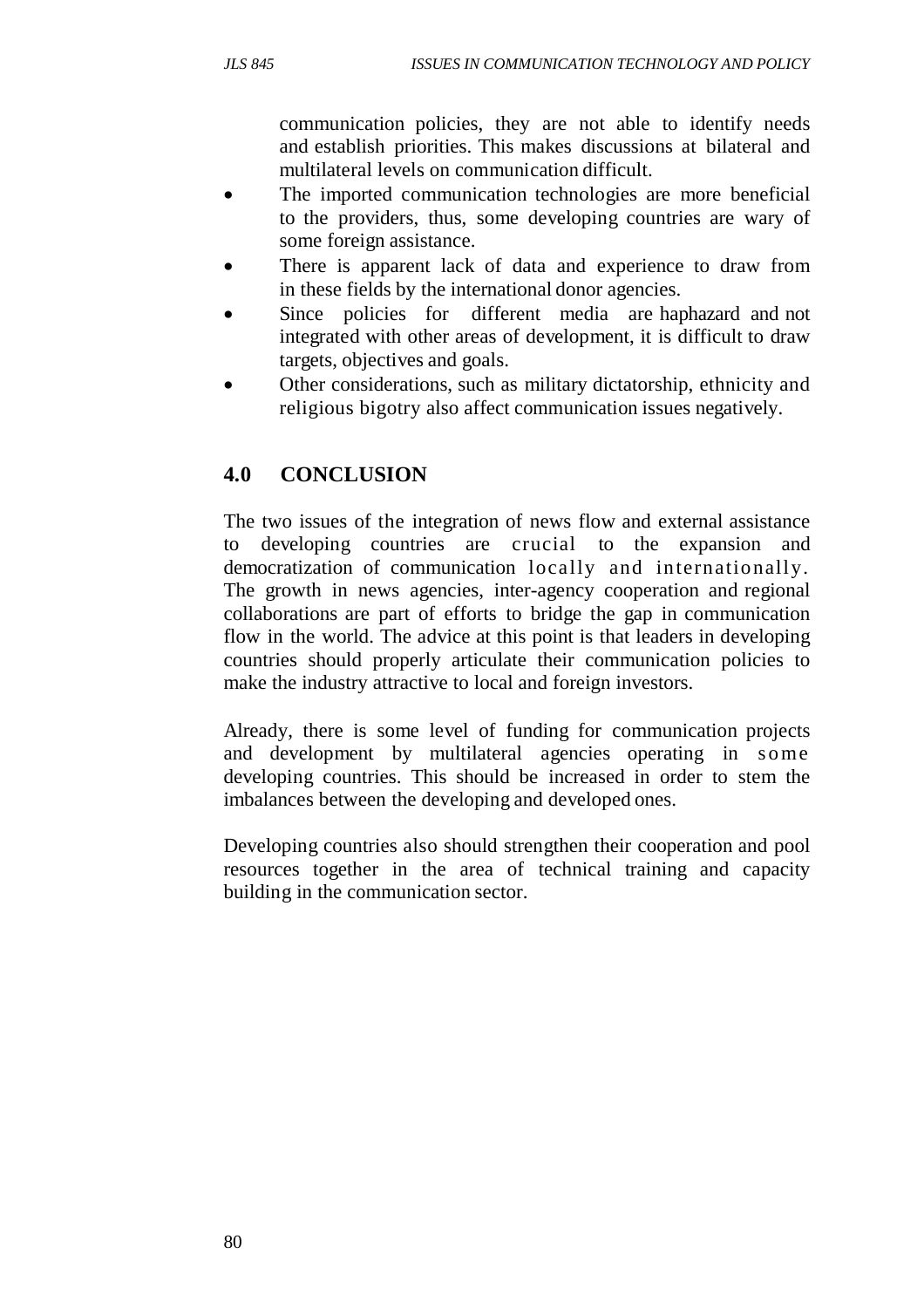## **5.0 SUMMARY**

This unit has identified the growing bilateral and regional cooperation in news circulation among developing countries especially in the area of news agencies. We have also seen that developing countries can not completely ignore t h e international news agencies, but should use foreign reports with discretion. You also read about the low level of international funding for communication development in developing countries, the reasons behind this and how the issue can be resolved.

## **6.0 TUTOR-MARKED ASSIGNMENT**

- 1. Do you agree that integration of news circulation is one of the ways to democratize global communication?
- 2. What is responsible for the low level of foreign assistance to the development of communication in developing countries and how can this be redressed?

# **7.0 REFERENCES/FURTHER READING**

- McQuail Denis (2005). *Mass Communication Theory*. London: Sage Publications Ltd.
- *UNESCO (1980). Many Voices, One World A UNESCO Report on Global Communication Problems.* New York: Unipub, Pp 74-77, 88-89.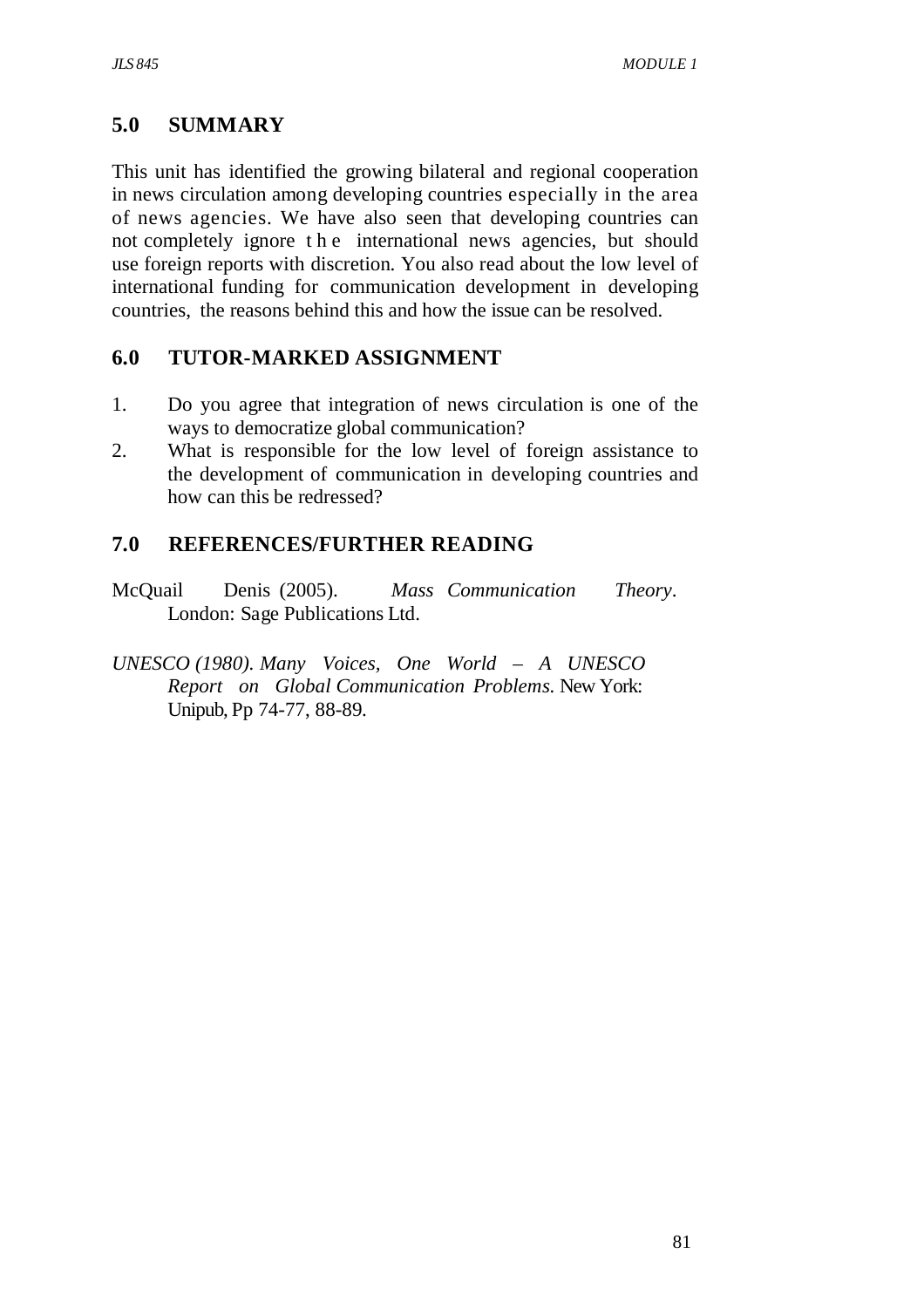## **UNIT 5 THE POTENTIAL AND IMPLICATIONS OF NEW TECHNOLOGIES**

#### **CONTENTS**

- 1.0 Introduction
- 2.0 Objectives
- 3.0 Main Content
	- 3.1 The Potential and Implications of New Technologies
- 4.0 Conclusion
- 5.0 Summary
- 6.0 Tutor-Marked Assignment
- 7.0 References/Further Reading

## **1.0 INTRODUCTION**

There is hardly any doubt that we are in an information age. The arrays of communication devices and sheer volume of data and messages disseminated across globe are enormous. The technological inventions each promise greater impact in communication fields and on human lives.

This unit will identify the vast possibilities and implications of these new technologies on all facets of our personal, occupational and social lives.

## **2.0 OBJECTIVES**

At the end of this unit, you should be able to:

- identify the areas of human lives which the new technologies of communication have impacted,
- discuss how the new technologies have resulted in increased volume of data and messages, and shaped work and leisure (quality of life), and
- explain the relationship between transportation and communication technologies and the changing uses of media.

## **3.0 MAIN CONTENT**

#### **3.1 The Potential and Implications of New Technologies**

**a. Huge Volume of Data:** the basic characteristics of the new communication technologies are their capacities to multiply, amplify and store data and messages than the older communication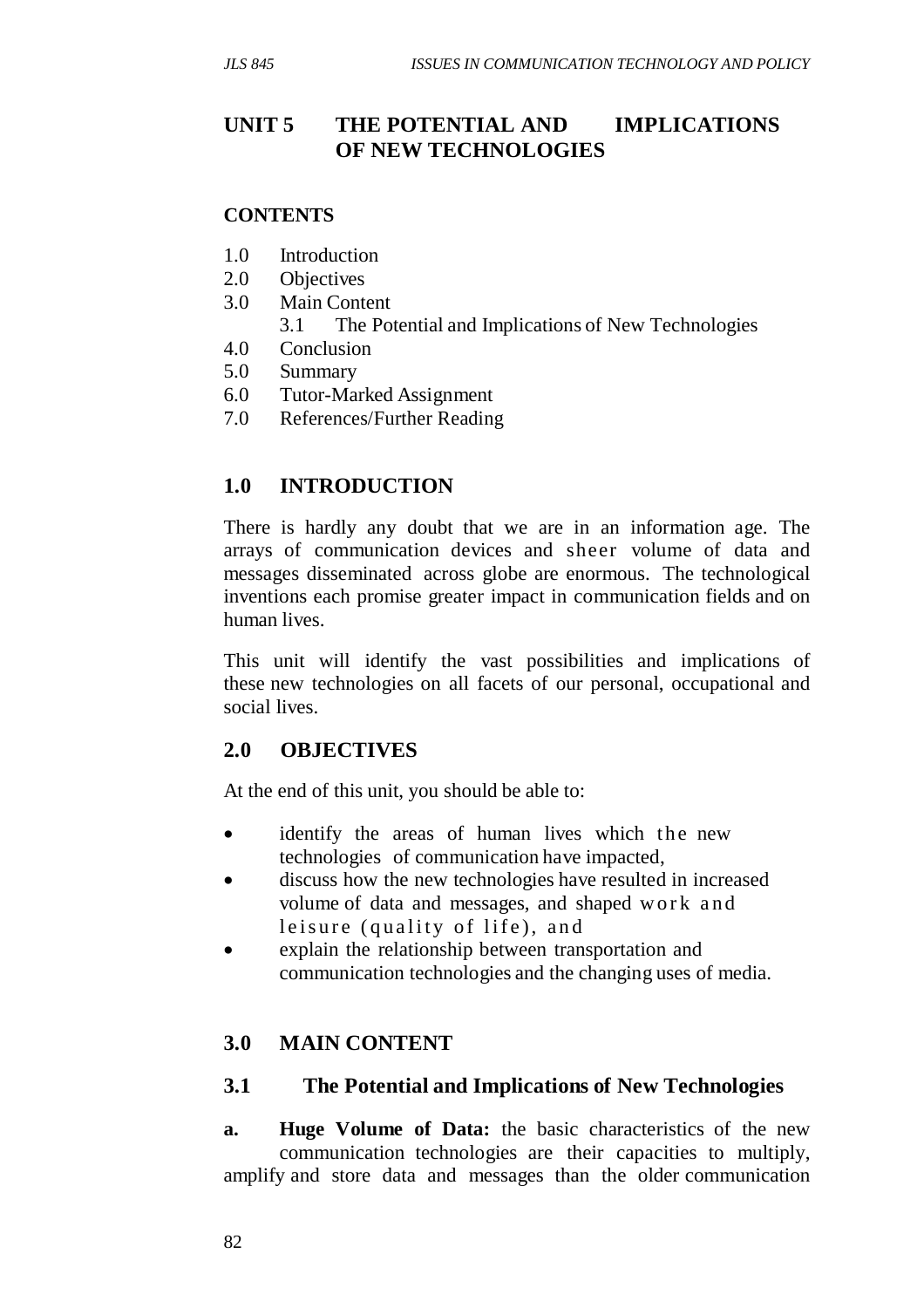systems. These characteristics have led to increased processed data and messages worldwide. The volume of sound recordings, television programmes, movies, newspapers, magazines, books and articles processed and stored daily can only be imagined. This is due essentially to the immense storage capacity of the new communication technologies. For example, a side of a video disc can store up to 108,000 colour television images including the audio. Also, the whole series of an encyclopedia can be stored, viewed when needed with the use of a flash drive in a computer.

The deluge of contents is such that the consumers get more than what they need or want. There is, therefore, a growing need for the communication technologies people to organize information in the form that it can be efficiently stored and used.

### **b. Redefinition of Concepts of Home, Office and Work**

The concepts of home, office and work have been redefined by communication technologies. The home-office dichotomy is fading away. Many official activities are done within the precinct of the home, including sending, treatment and use of vital data, messages and documents. Similarly, the idea of office as a place where people gather and relate in a face-to-face relationship is gradually changing due to the impact of communication technologies. An individual can stay alone in the confines of his home and transact business with offices thousands of kilometres away. Steadily, the idea of work as a place has been altered. Work n o w is seen more and more as an activity rather than a place. Work can be done anywhere as long as there are relevant communications technologies within reach.

#### **c. Great Boost of Economic and Social Activities**

Businesses are better run as more accurate forecasts and results made possible by communication technologies. A cocoa merchant in Nigeria can easily get the market prices of the commodity via the internet, thereby allowing him to strategize in terms of income and profits. Similarly, a farmer in a remote village can plan his planting and harvest more properly based on weather forecasts which remain crucial to his activities. A business man in a commercial centre like Lagos can tap from the global economic indicators which are readily available on different me d i a channels at the touch of a button on an internet-enabled computer.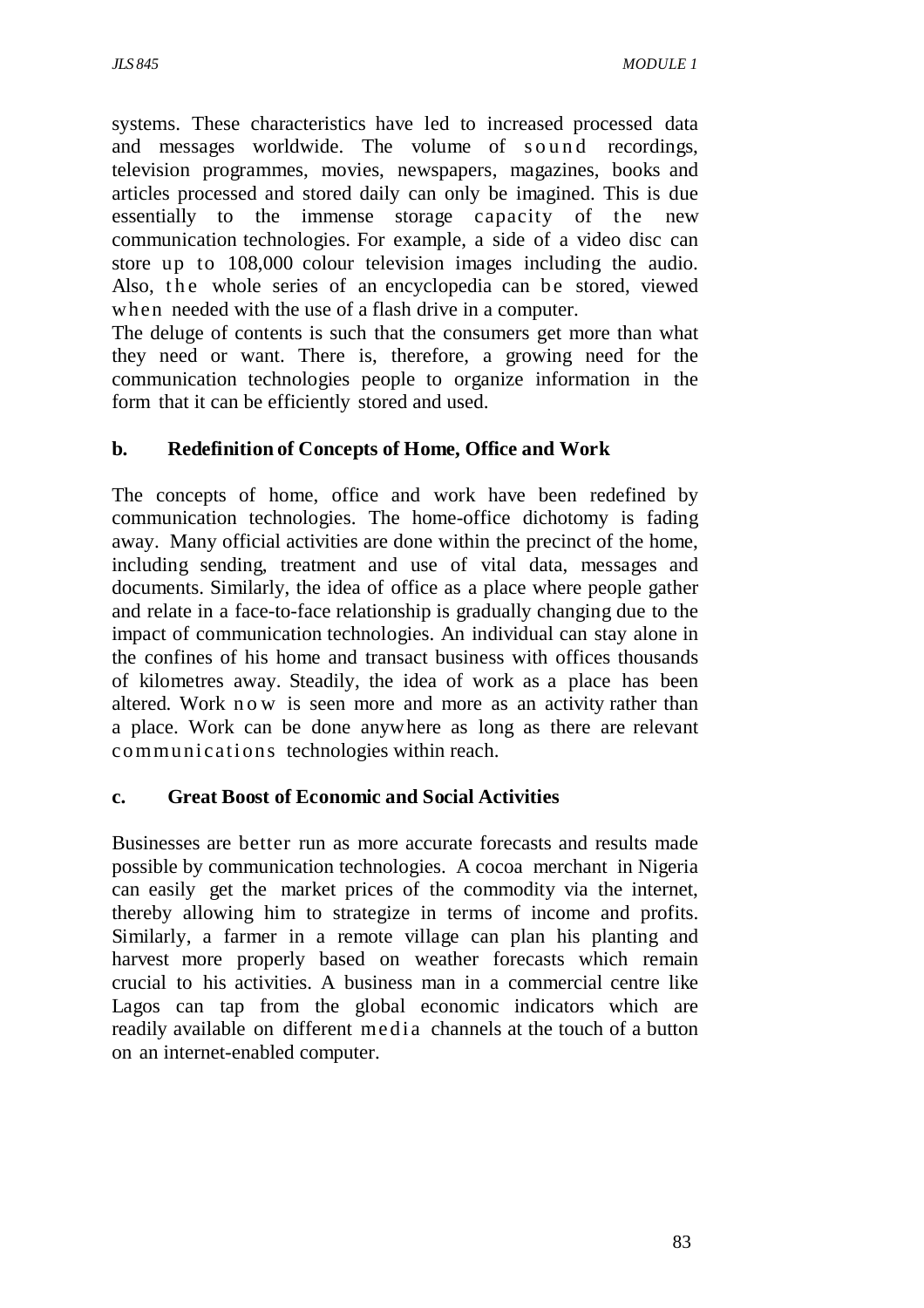### **d. Strengthening Transportation and Communication Technologies Links**

The age-long nexus between transportation and communication technologies has become strengthened today. In time past, personal delivery of message had been replaced by messages sent on horse back. Today, the availability of communication technologies has made journalism practice a delight. A reporter does not need to travel thousands of kilometer to conduct an interview. With the use of electronic mail, teleconferencing and web 2.0, beat reporting has been made easier while sending stories back to the news room for editing is as easy as alphabet recitation.

### **e. Media syndication**

Communication technologies allow contents to be published on different media platforms. For example, far from the traditional function of a newspaper as disseminator of news, its contents are today provided on the internet, reviewed on television and radio and supplied on mobile phones. The traditional role of film, radio and television as purely entertainment media has also changed greatly. The smartphone, with the use of different software applications, can be use for countless functions including receiving FM stations. Cable services extend to film, television and radio stations Television sets are also optimized for video games for entertainment and text for instructional purposes.

The multi-role function of communication technologies is advantageous to the consumer in several ways. One, is that he would not have to buy different gadgets or devices for different needs. He can decide to purchase a television set which he can also use as a computer monitor. Two, is that that his expenses on the purchase of communication technologies are reduced considerably. What is more, the future holds a great deal of hope in the merging of the functions of communication technologies, leading to more benefits for the users of these technologies.

#### **f. Increasing Cost of New Communication Technologies**

The costs of acquiring new communication technologies are high. These costs are even excessively high in the developing countries like Nigeria owing to import duties as the country's industry complex cannot sustain the manufacture of these technologies. Besides that, the economies of many developing countries are undergoing recession with the attendant inflation and foreign exchange scarcity. The cost is not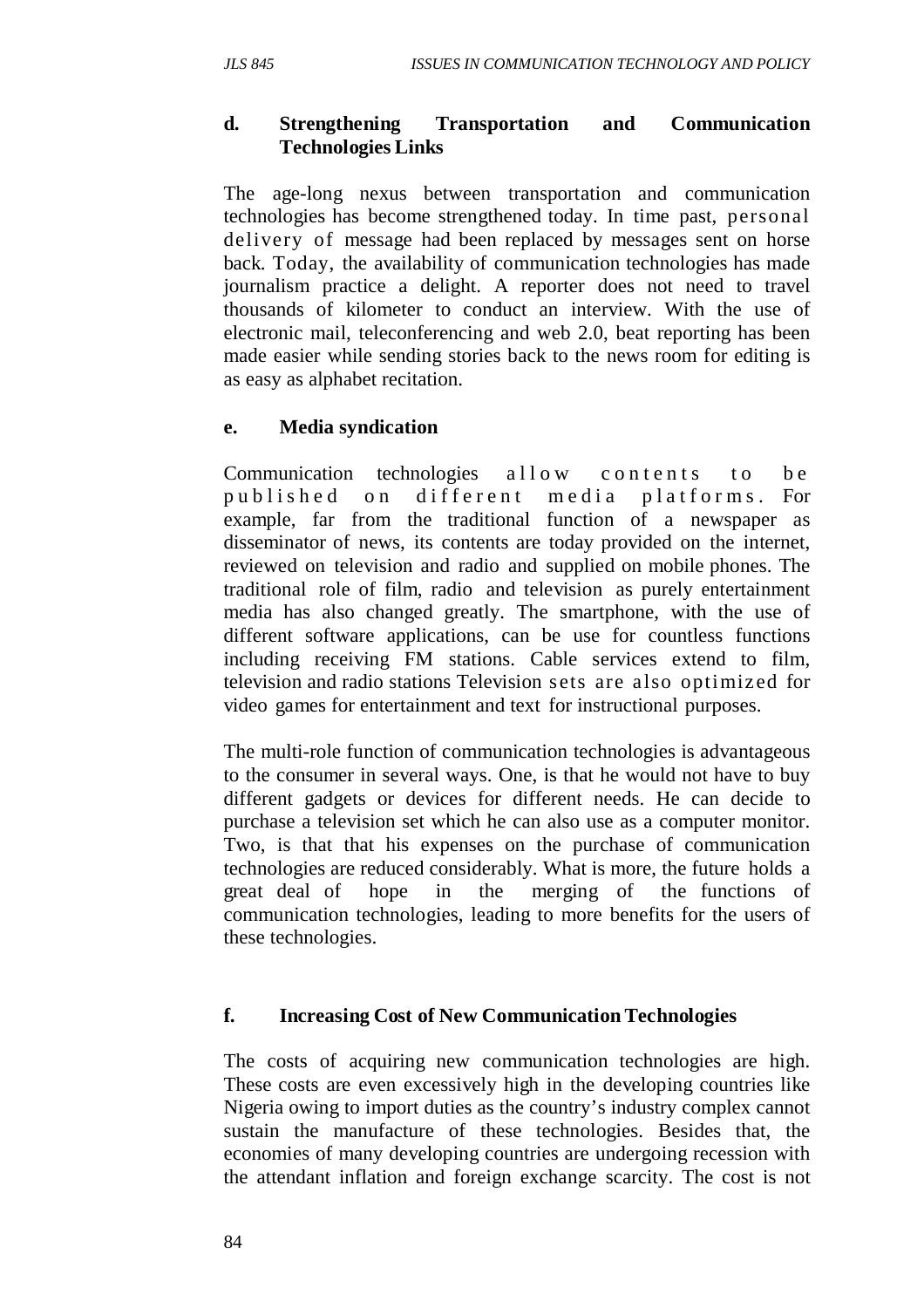limited to purchase alone. Maintenance is also a source of worry as spare parts and repair expertise are also tied to the availability of foreign exchange. The issue becomes worrisome depending on the complexity of the technology involved.

Nigeria's acquisition of satellite communication –NICOMSATremains a costly venture which the Federal Government has said can only be profitable if other African countries subscribe to it. Unfortunately many of these African countries are still tied to the apron strings of their colonial masters who can afford to render similar services to them at more affordable prices.

Unfortunately, those who lack the financial wherewithal are denied access to certain information, thereby creating the preponderance for only those who can afford it. This is one reason responsible for the imbalance in the use of the new communication technologies both locally and among nations.

#### **g. A Boost and Threat to Indigenous Culture**

The UNESCO review also notes that there has been a movement towards mass culture in the world in the last two centuries. The review attributes this to the impact of new communication technologies and industrial revolution which have engendered mass production and distribution of messages and data in the world. Since majority of the global populations are exposed to fairly similar information, messages and data, they tend to react the same way same way.

New communication technologies also bring another danger of cultural domination as they impose imported cultures, lifestyles and foreign models on populations and nations with distinct cultures. The new communication technologies are culture carriers and they carry more of the western culture. The attendant cultural imperialism is felt more in the developing world than in the advanced world as the former are consumers of te chnologies while the latter are producers.

For example, a computer made in Britain, the United States or Germany, is based on the technological and scientific traditions in that country. A Nigerian computer engineer using working on that computer is exposed to the cultures of those countries. Seen on a large scale, the engineers and users of the communication devices are  $(unknowingly in most cases) indoctrinated into Western$ culture, leading to the undermining or subjugation of the local culture. The process of cultural assimilation and dominance is hastened as the global communication industry is controlled by a few multi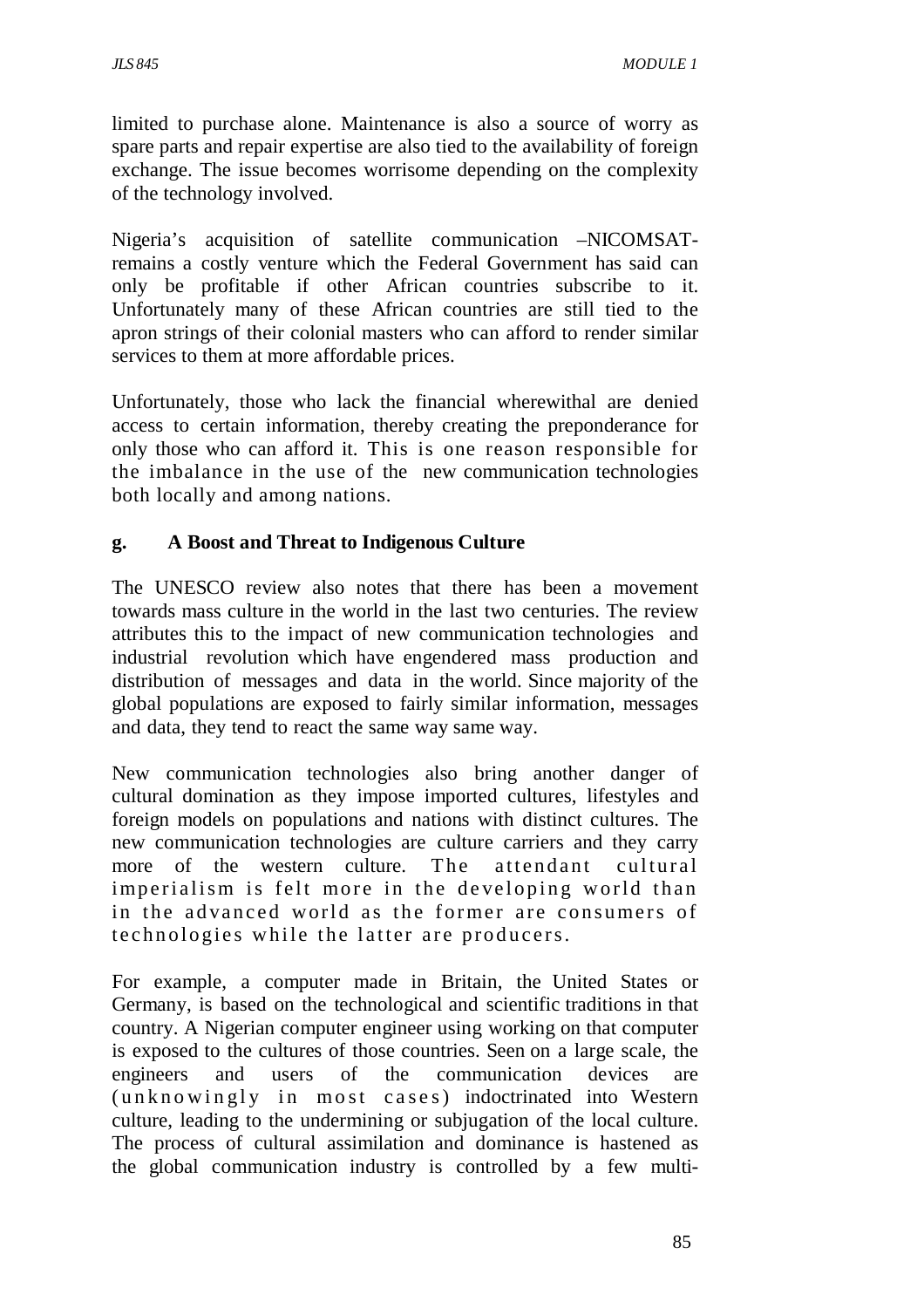nationals from the developed countries. They ensure that the secret of both the software and hardware of these communication technologies are protected and kept away from African engineers.

However, it is not all bad news regarding the cultural ramification of communication technologies in the developing world. The technologies have helped in jettisoning superstitious beliefs that stagnate development or offer no significant benefits to the people. For instance, the *aroko* discussed earlier is being undermined with the use of the smartphone.

## **4.0 CONCLUSION**

The new communication devices have both positive and negative ends on man. The positive aspect comes in the form of the benefits that people derive from the usage. On the other hand, the elite and the urban dwellers still dominate this usage. On the international scene, it is obvious that a few nations also dominate through powerful multinational companies. Besides that, these technologies are culture carriers, usually in favour of their manufacturers.

It is necessary, therefore, for the government of each country to make policies that protect its citizens from the negative upshots of communication technologies. These policies should help avoid cultural stagnation and ensure growth and development

## **5.0 SUMMARY**

This unit has focused on the possibilities and implications of the new communication technologies on human lives. We have identified these as: increased availability of information and data, redefinition of the concept of work, multirole functions of devices, the economies of scale the technologies offer and so forth. All in all, the point is made that the impact of the new communication technologies on man will depend on how the technologies are engaged.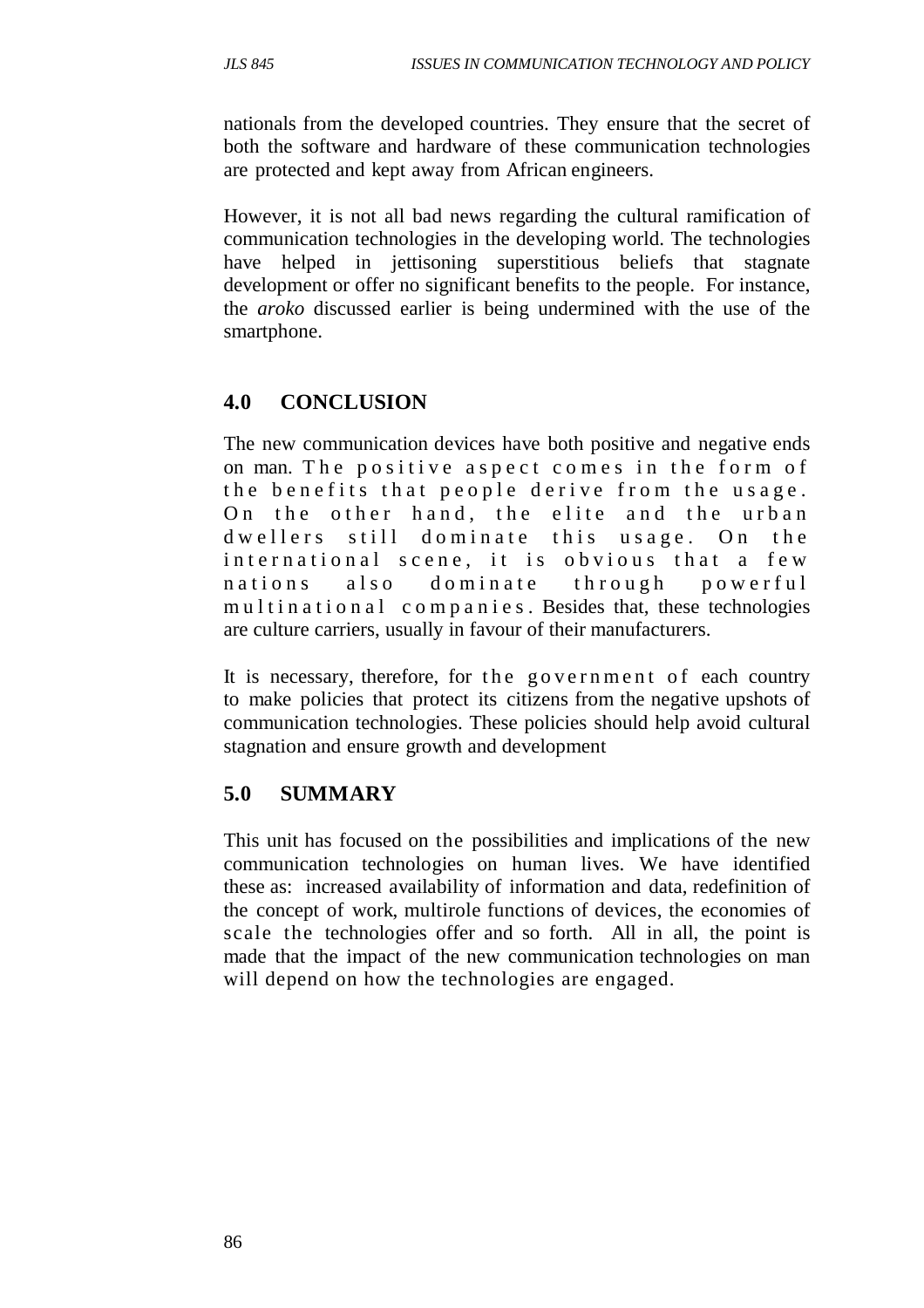### **6.0 TUTOR-MARKED ASSIGNMENT**

1. Defend the view that the new communication technologies are both functional and dysfunctional and that their impact on humanity depends on the use to which they are put.

### **7.0 REFERENCES/FURTHER READING**

- Colin Chery (1971). *World Communication Threat or Promise*? *A Socio-Technical Approach*. New York: Willey Pp.29-56
- *The New Encyclopedia Britannica* Vol. 3, 15<sup>th</sup> Ed. Chicago: Encyclopedia Britannia Inc. (1987).
- *UNESCO (1980). Many Voices, One World A UNESCO Report on Global Communication Problems.* New York: Unipub, Pp 30-31, 156-162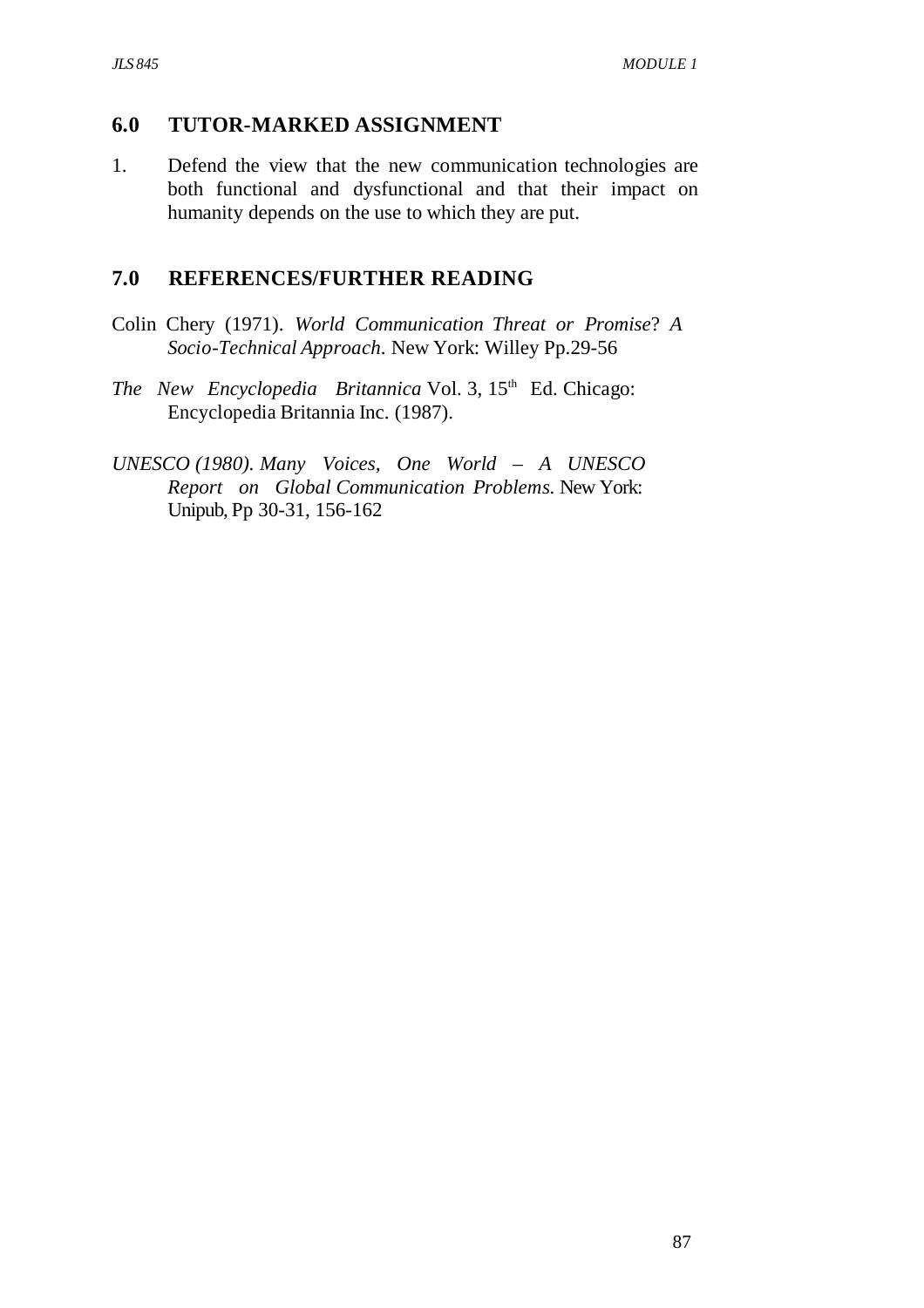## **MODULE 4 IMBALANCES AND BARRIERS IN MODERN COMMUNICATION**

- Unit 1 Disparities and Barriers within Countries: The Case of Nigeria
- Unit 2 Regional Communication Imbalances
- Unit 3 Divergence between Developed and Developing Countries

## **UNIT 1 DISPARITIES AND BARRIERS WITHIN COUNTRIES: THE CASE OF NIGERIA**

### **CONTENTS**

- 1.0 Introduction
- 2.0 Objectives
- 3.0 Main Content
	- 3.1 Disparities and Barriers within Countries: The Case of Nigeria
- 4.0 Conclusion
- 5.0 Summary
- 6.0 Tutor-Marked Assignment
- 7.0 References/Further Reading

# **1.0 INTRODUCTION**

From a cursory observation, there is hardly any doubt that communication technologies are growing the world over but there is a disproportionate spread  $locally$  and internationally as already noted in the previous chapters. This situation is worse in the developing countries owing to several factors. In this unit, we take the Nigerian situation as a case study to explore these disparities regarding communication.

## **2.0 OBJECTIVES**

At the end of the unit, you should be able to:

- discuss how the Nigerian Constitution guarantees and promotes the freedom of expression and how that relates to the use of communication technologies, and
- explain the disparities in communication on the basis of characteristics of rural-urban dichotomy, class, income, sex, minorities, etc.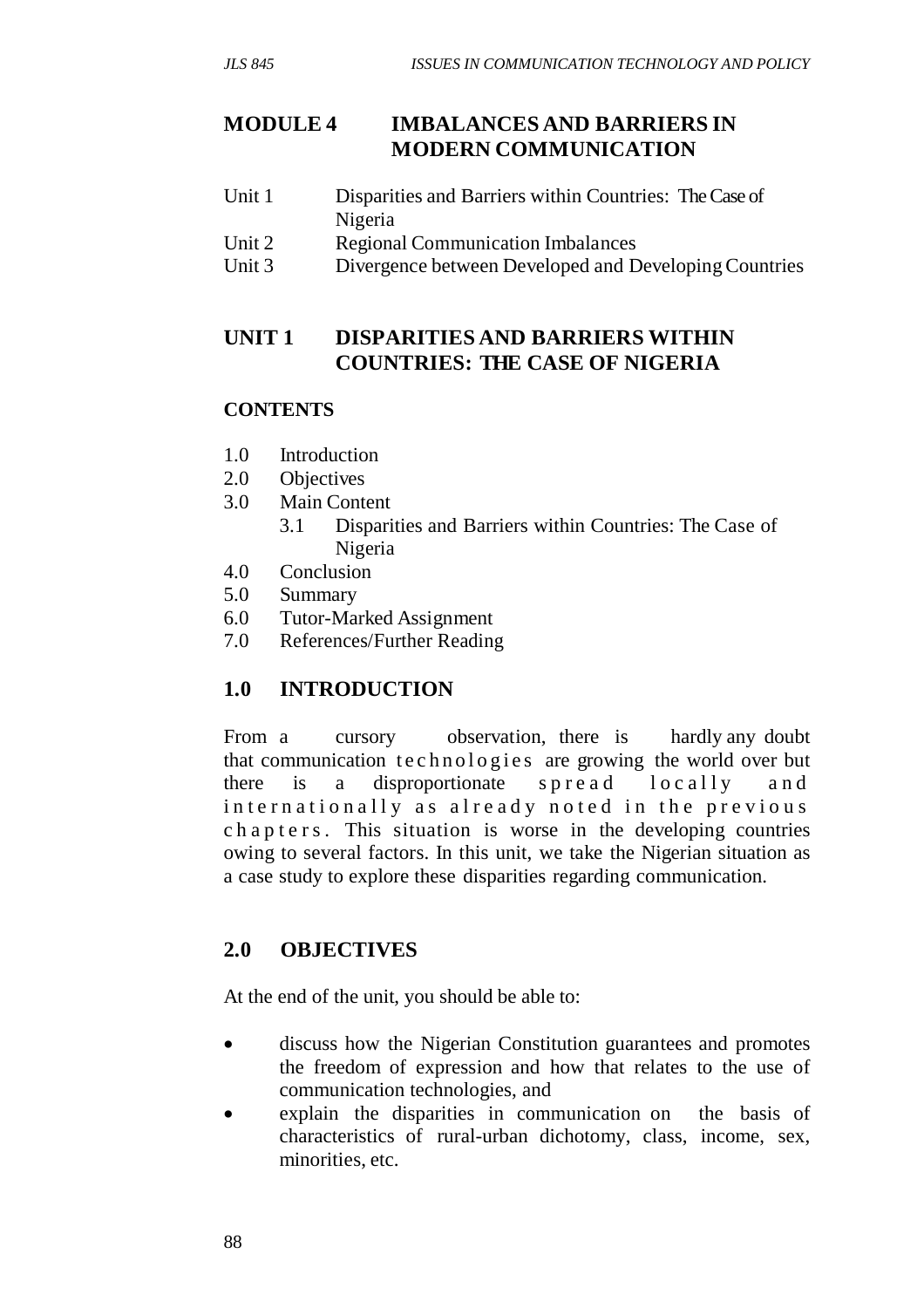# **3.0 MAIN CONTENT**

## **3.1 Disparities within Countries: A Case Study of Nigeria**

The right to communicate is a divine and inalienable right of the individual. However, this right is highly visible at the level of policy and, thus, is guaranteed by the peculiar provisions of the constitution of each country. In Nigeria, Section 39 (sub section 1) of the 1999 Constitution of the Federal Republic (as amended) guarantees the freedom of expression, stating that "Every person shall be entitled to freedom of expression, including freedom to hold opinions and to receive and impart ideas and information without interference."

Weighed against the demand of the freedom of the press, which is all-encompassing and strengthens the right of the individual to communicate, the Nigerian constitutional provisions fall short.

Since independence, the Nigerian Constitution has always guaranteed the freedom of expression as different from freedom of the press. To buttress this point, we recall that subsequent to the fears of the minorities, the Nigerian Minority Commission of 1958 supported the entrenchment of the protection of minorities. The commission said: "A Government determined to abandon democratic causes, will find ways of avoiding them but they are of great value in preventing a steady deterioration in standards of freedom and the unobtrusive encroachment of a Government on individual rights."

Today, evidence exists that the individual rights have been thoroughly trampled by the growing repression of the minorities in Nigeria. The case of the Niger Delta remains an open sore that has become very difficult to heal by successive governments owing to the factors corruption and ethnicity, amongst others.

Article 19 of the United Nations Declaration of Human Rights says that everyone has the right to the freedom of opinion and expression. The right includes holding opinion and seeking any information through any means without interference. Indeed, the Declaration informed the emergence of the related statutory provisions in each country since the United Nations succeeded the League of Nations.

It has been argued that Nigeria's laws fall short of the freedom of the press based on the UN Declaration. This is evident from many official repressions of the press and people since the colonial period.

In 1917, Lord Lugard passed a law which gave him authority as the Governor-General to seize or impose a fine on any newspapers which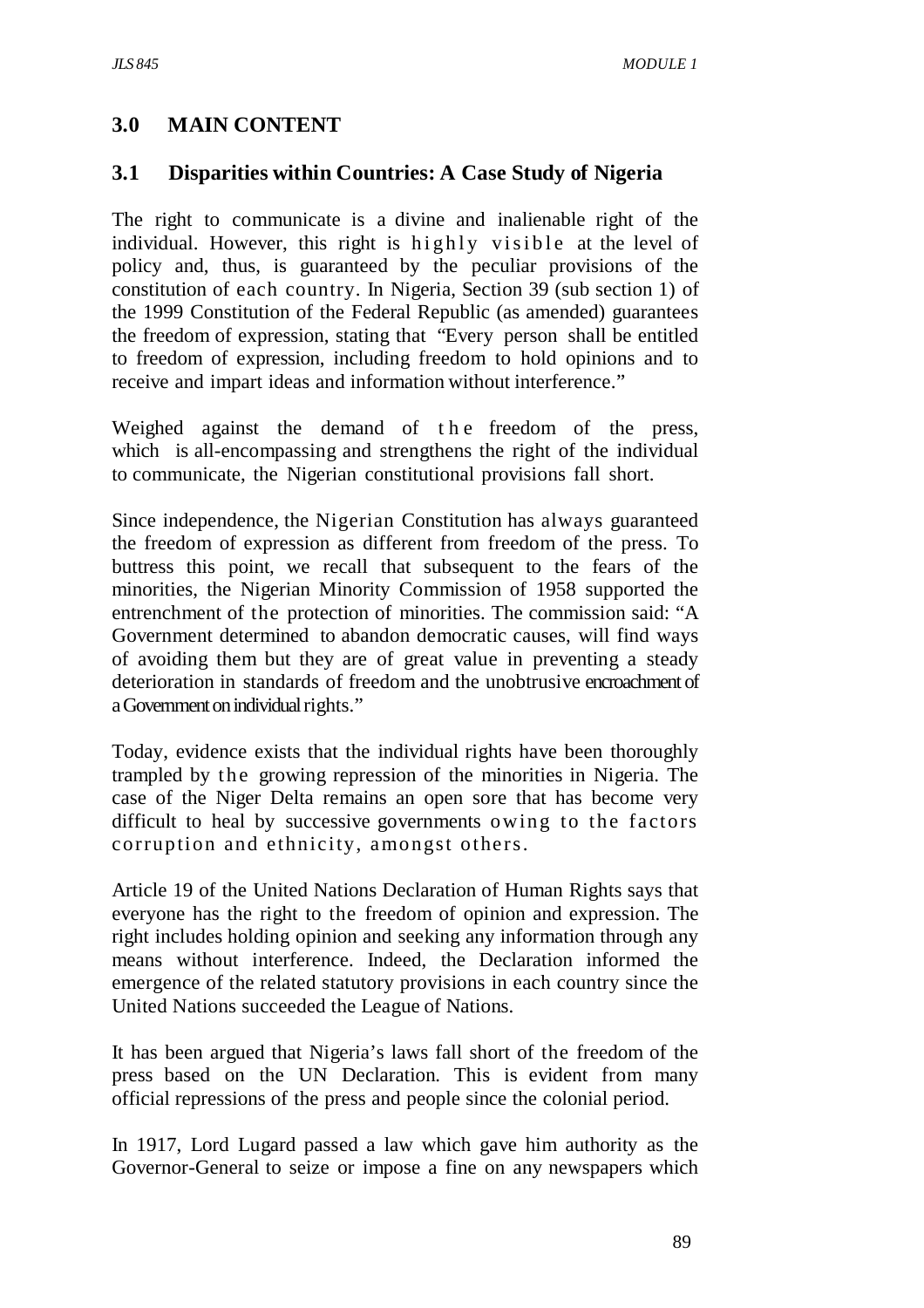carried publications considered inimical to the colonial government. And at the time too, government disclosed that the *Zik's* chain of newspapers was a plague. Thus, the colonial government declined the renewal request from Nnamdi Azikiwe to publish his newspapers. In the same period, Anthony Enahoro was sent to a term of imprisonment for publishing a newspaper considered dangerous by the colonial government.

This repression DNA was inherited after independence by the Nigerian ruling elite and this has continued largely during the military and civilian regimes. Official hard-handedness has been seen in the imprisonment of journalists including Nduka Irabor and Tunde Thompson of *The Guardian* (under Decree 2) by the Babangida military regime; killing of *Newswatch* Editor-in-Chief, Dele Giwa, by a parcel bomb, and the closure of newspaper offices and private broadcast stations. The struggle by journalists and other stakeholders in the communication sector is to see how the constitutional provisions can be amended to guarantee the freedom of the press, and the inalienable right of expression.

#### *The following are the components of press freedom:*

### **The Right to Publish**

In Nigeria, Section 39 (sub-section 1) guarantees everyone's right to receive and impart information; the right to communicate or publish. This is also interpreted to mean that an individual has the right to establish any medium, for example, a school as a medium of instruction. But the fundamental right to publish is not absolute as the same Sec. 39 allows for derogation or curtailment of that same right. Such curtailments are found under sub-section 2, which says that no individual may establish a broadcast medium except with the authority of the president. Furthermore, section 39 guarantees the right to publish books but its sub sections 3 and section 41 also curtail that right

It is, however, gratifying that since the granting of licence to African Independent Television (AIT), operated by Daar Communications as the first private broadcast television medium in Nigeria, many others have received licenses, including Channels, MITV, MBI, DBN, Galaxy, G65, Super Screen, all based in Lagos, and some others based in some state capitals in the federation. Some private radio stations were also licensed to operate.

For cinematography, each state has its own laws, apart from the Federal Government. The laws generally provide that a film must be approved by a censoring board before it can be exhibited. Many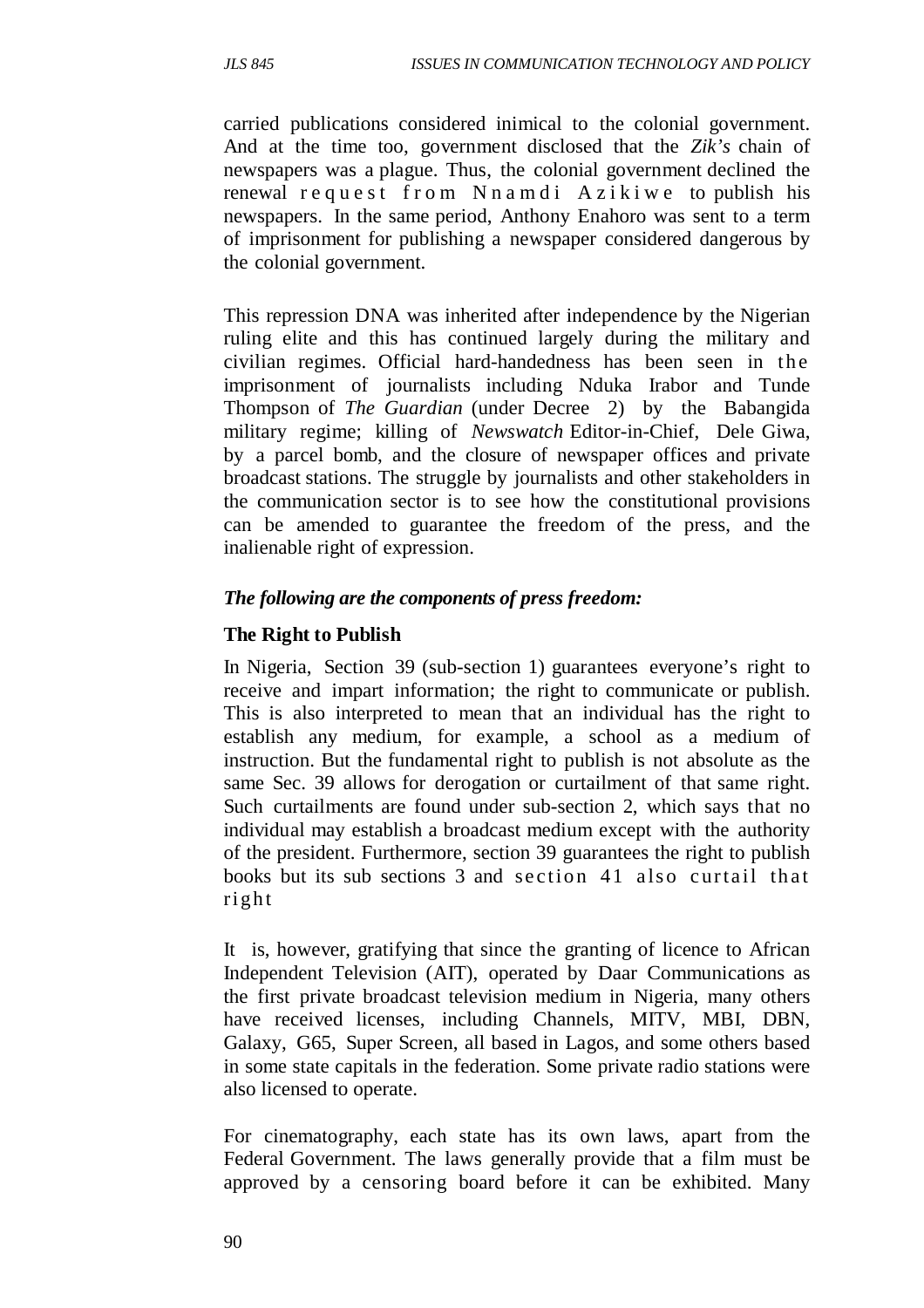people have criticized the composition of this board or the criteria for this approval.

Some observers, however, think that the regulation is justified and should even be reviewed to cater to the demands of the contemporary times, including the growing craze of people for pornography, which runs counter to our cultural and moral values.

### **Right Not to Disclose Source of Information**

Legal opinions were initially divided whether Sec. 39 guarantees the journalists the right not to disclose source of information. The case of *Tony Momoh* vs. *The Senate* is usually cited here. The case was that Tony Momoh as then Editor of *Daily Times* published an article which imputed that Senators (in Nigeria's Second Republic) were going around, soliciting contracts. The Senate summoned him to appear and defend his allegation. Tony Momoh went to court. The lower court ruled in his favour, but on appeal he lost. At the Court of Appeal, Justice Kassim, one of the judges, was quoted to have said that journalists cannot claim the right not to disclose the source of information. Although two other Justices Nnemeka and Agwu expressed their sympathy for but said that Section 39 does not guarantee journalists' right not to disclose source of information.

However, Justice Balogun, in a case between one *Adikwu* vs. *Federal House of Assembly*, interpreted Section 39 as the right of journalists not to disclose their sources of information. He was quoted as saying that "newspapers are the agents of the public to know, to inform the public" and so, cannot be asked to disclose their source of information either by trial or some other means. He said if a newspaper was asked to disclose its source of information, it would be tantamount to probing, which would be against free press.

The Nigerian Press Organisation's Code of Conduct Clause 6 provides that "Once information has been collected and published, a journalist shall observe the universally accepted principle of secrecy, and shall not disclose his source of information obtained in confidence."

The contradictions in the Nigerian constitution with regard to the freedom of expression and the position of the Journalists' Code of Conduct constitute a major problem that confronts many democratic societies in the world today.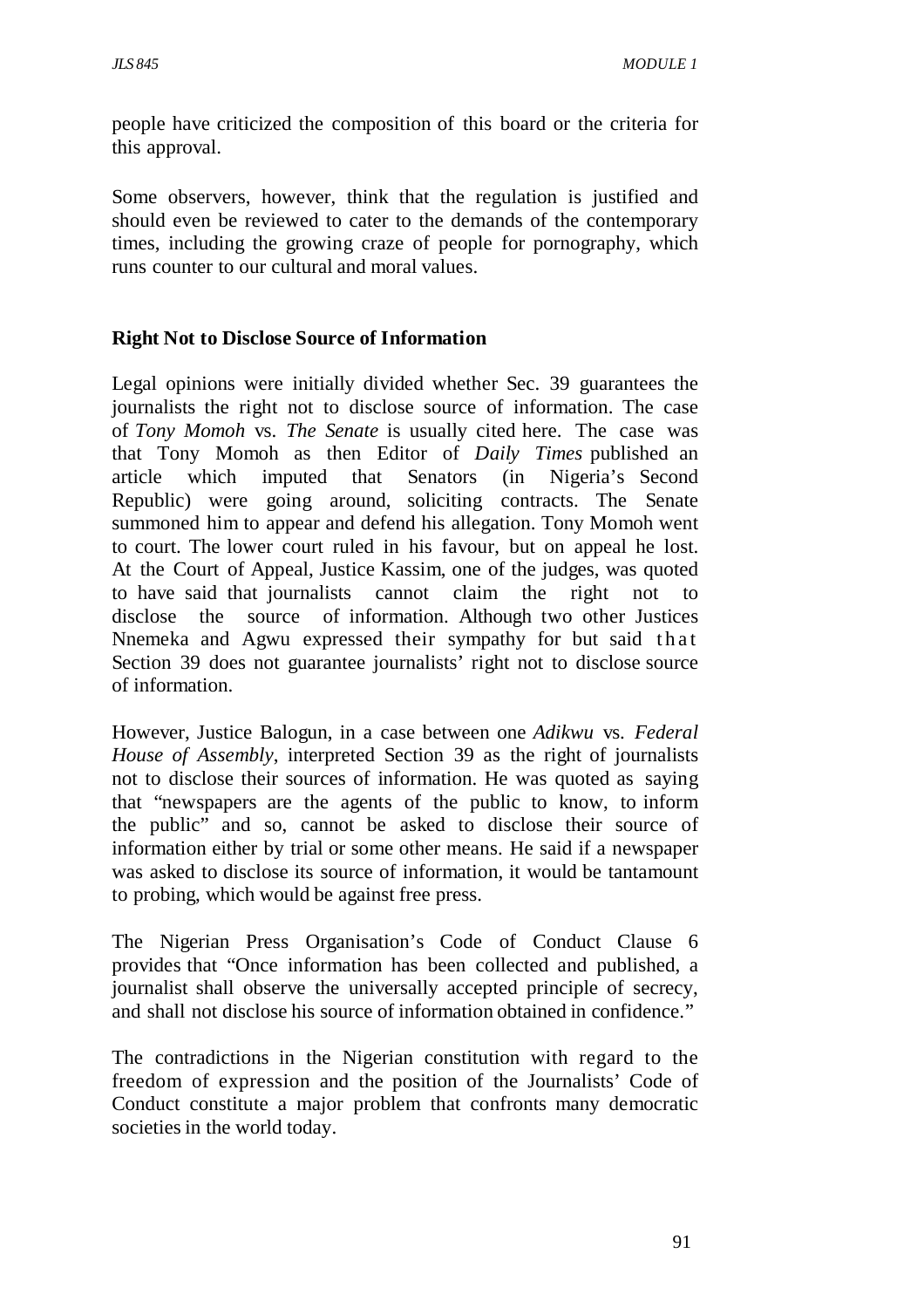#### **A Right to Information or Right to know or Access Information**

The right and obligations of the mass media are provided for in Section 21 of the 1979 Constitution and Section 22 of 1989 Constitution, and in the relevant Section of the 1999 Constitution (as amended).

In general, the obligation is that "The press, radio and other agencies of mass media shall have the right to know…" The freedom of Information Bill was passed into law recently in the country to support this provision. While the law does not specifically apply to journalists, newsmen are now more empowered than ever before to pursue a legal process that compels an individual or organization to let out information.

#### **Official Secrets Act 1962**

This is one of the laws in Nigeria which democracy enthusiasts say is a barrier to the right of the citizens to communicate freely and it operates at both the state and federal levels. There are four main offences created by this Act. They relate to: the protection of official information which is dealt with in Section One. It provides that "any person who: transmits any official or classified matters to a person who is not authorized to transmit it, or, obtains or reproduces, or retains any classified matter which is not on behalf of the government to obtain or retain is guilty of an offence." This offence captures both the giver and receiver and government determines what a classified matter is. This, observers say, makes the law archaic and a barrier to the right of people to express themselves.

Punishment on conviction is not more than 14 years. It is, however, a defence to prove that when the accused person transmitted, reproduced or give transmitted matter, he did not know or could not reasonably have been expected to believe that it was a classified matter; and when he knew or could reasonably have been expected to believe that the matter was a classified matter that he forthwith placed his knowledge of the case at the disposal of the Nigeria Police Force. This means that the offence occurred the alleged offender did not know that it was a classified matter.

#### **Protection of Defence Establishment**

Anyone who for any purpose prejudicial to the security of Nigeria: enters or he is in the vicinity of or inspects a protected place; or photographs, sketches or in any other manners whatsoever makes a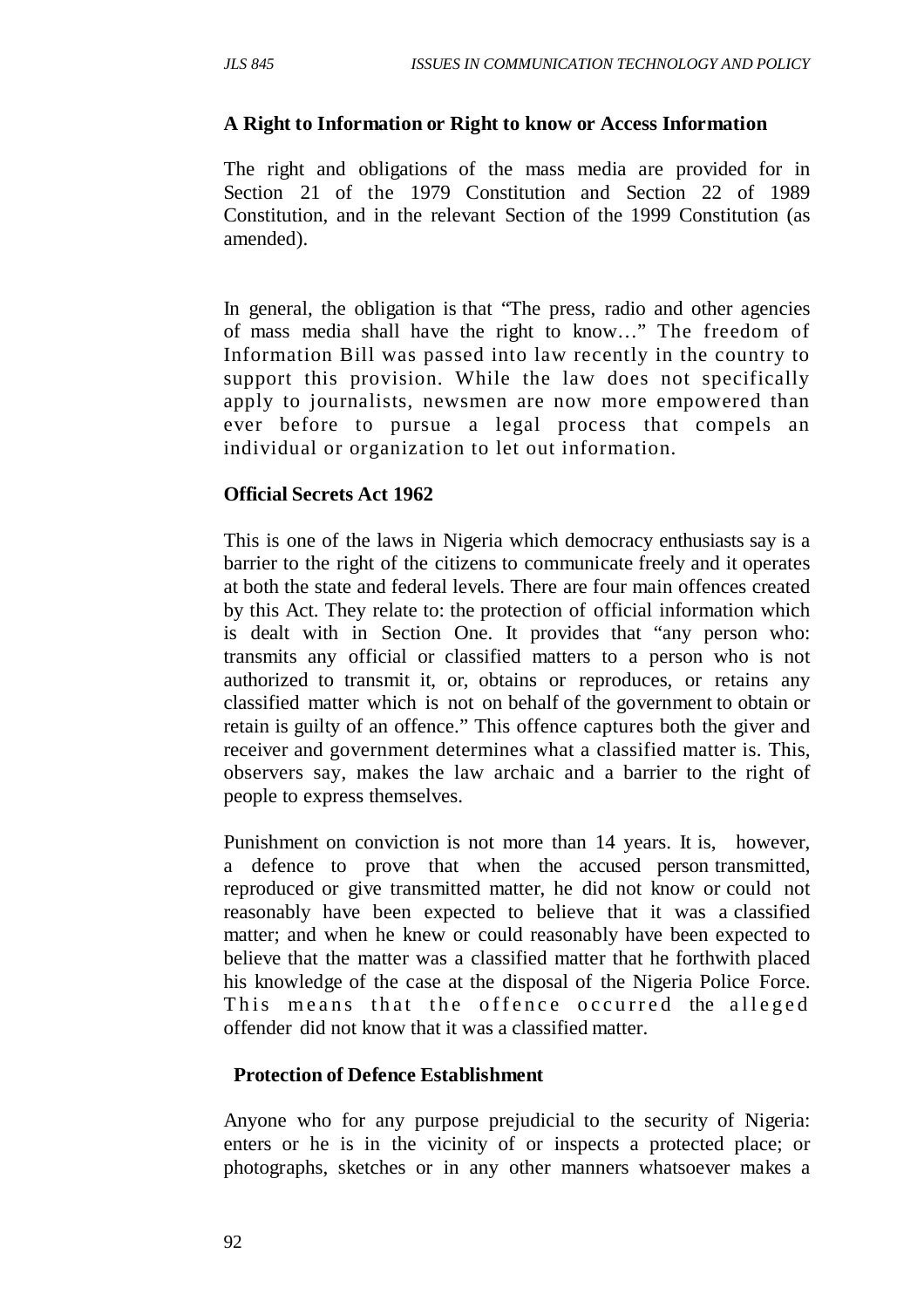record of the description of, or anything situated in a protected place; or obstructs, misleads or otherwise interferes with a person engaged in guarding a protected place; or obtains, reproduces or retains any photograph, sketch, plan, model or document relating to, or to anything situated in a protected place, is guilty of an offence.

The Act defines a protected place as any Naval, Military or Air Force establishments in Nigeria, any other place in Nigeria used for or in connection with the production; storage or testing, by or on behalf of the government, of equipment designed or adapted for use for defence purposes and any other building, structure or work in Nigeria used by the government for defence purpose; and any area in Nigeria or elsewhere for the time being designated by an order made by the minister as being an area from which the public should be excluded in the interest of the security of Nigeria.

#### **Offences of Sedition**

Offences of sedition refer directly to unlawful publication. These aspects of Nigerian laws have been condemned in several legal opinions as they hinder the right of the individual to communicate. It has been argued that offences of sedition are not justifiable in a democratic society.

In the case of *DPP* versus *Chike Obi (*1961), the latter was said to have published an article entitled – "*The People: Facts That You Must Know*," in which he exclaimed!

*'Down with the enemies of the people, the exploiters of the weak and oppressors of the poor….The days of those who have enriched themselves at expense of the poor are numbered. The common man in Nigeria can today no longer be fooled by sweet talk at election time, only to be exploited and treated like dirt after the booty of office has been shared among the politicians'* 

Chike Obi was found guilty by the Supreme Court in a ruling delivered by Justice Adetokunbo Ademola, stating that a person has a right to discuss any grievance or criticize, canvass and censure the acts of government but is not permitted to criticize the government in a malignant manner that tends to affect the public peace.'

However, for Arthur Nwankwo against Governor Jim Nwobodo of Anambra State, it was different. Nwankwo, a gubernatorial candidate in 1982, published an article which Nwobodo said was against his government. The trial was rushed in the state as Nwankwo was convicted before his lawyer could arrange for his defence. But the Court of Appeal upturned the judgment and ruled in favour of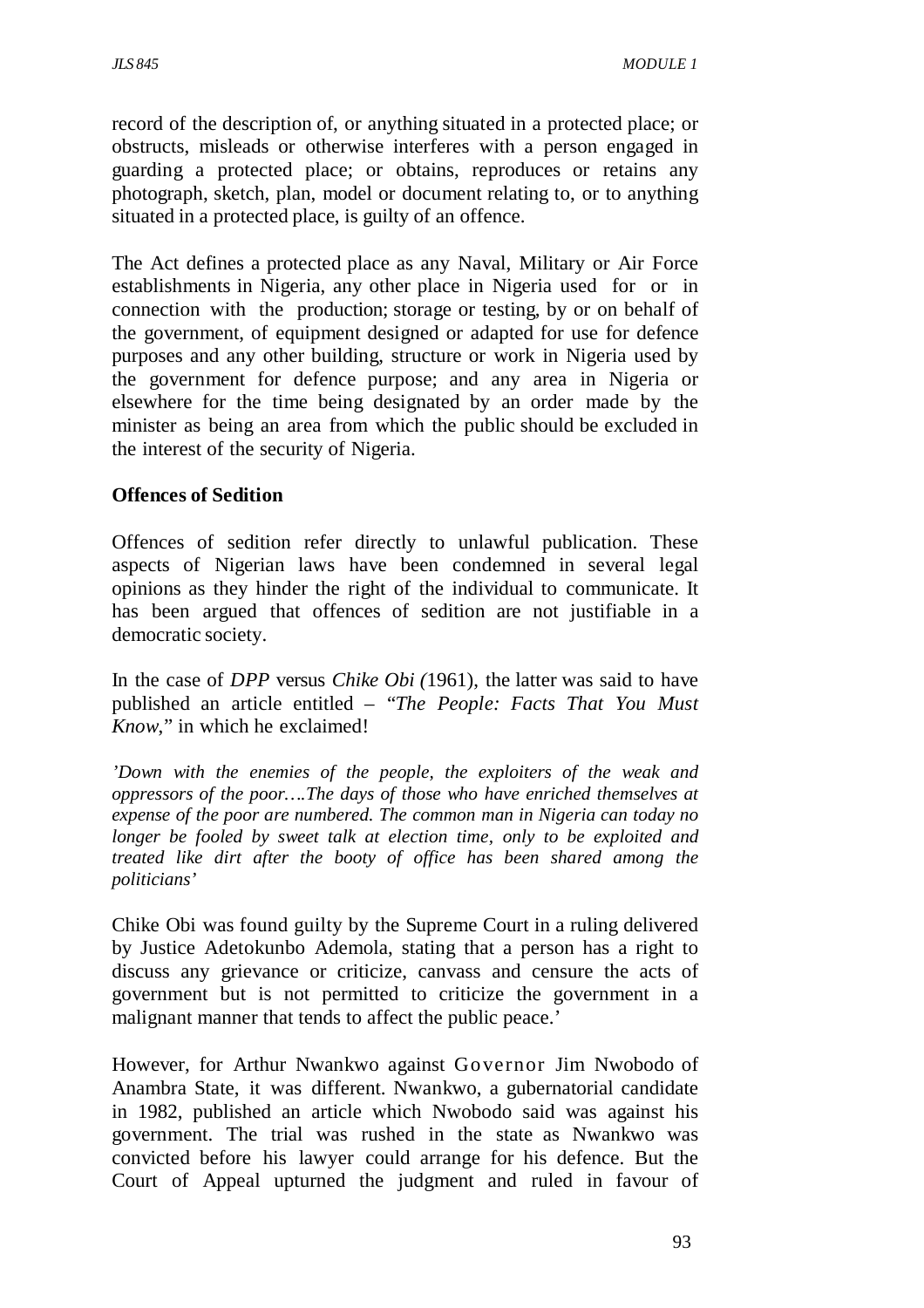#### Nwankwo.

The portions of the Nigerian Constitution considered as barriers to the right of expression are indeed many. Activists are advocating their expurgation because they all egedly serve the interest of the ruling class. One that attracts attention in this regard is the Public Order Act, which easily grants the Nigerian Police the powers to issue permits for assembly, meetings and rallies before they can be held. The court once ruled against it, asserting it was antithetical to civil and democratic societies and detrimental to most women, poor people and rural dwellers who are largely unheard in the society.

Nearly all the *national* newspapers and magazines are based in Lagos the country's commercial nerve-centre and the most prosperous state. These include: *The Punch, The Guardian, Champion, Daily Independent, Business Day, Vanguard, Daily Sun, The Nation*, etc. A few others are located in Abuja. Even the ones that appear to cater to minority interests such as *The Westerner* and *Niger Delta Standard* are a l s o located in Lagos. P o p u l a r magazines - Tell, *Newswatch, Source, Insider* and others - all operate from Lagos.

In the case of broadcast stations, most of them are either based in Lagos, Abuja or the state capitals. Where reception is received in rural areas, the lack of electricity and extra budget for purchasing batteries make it difficult for "ruralites" to listen to or watch the content. Unimpressively in many cases, the concept of the radio as a mass medium is defeated.

The problem is compounded by the ethnic tripod of *Hausa*, *Ibo* and *Yoruba* on which Nigeria stands. The three languages are considered as the most viable in Nigeria as each is understood by at least some 20 million people. Most activities in the countries revolve around the lingua franca English and the three languages. The preponderance of the four languages ostracizes some other 200 languages. For instance, there was a time the national television (NTA) used to sign-off with the local languages after reading the news in English.

In a few cases, where community newspapers exist, the three major languages are used as they are perhaps, the only ones that are a lso commercially viable. They are the ones mostly used as media of instructional materials and books. However, there are some rays of hope. Government's policies in the area of global system of mobile phone are yielding impressive results. Mobile telephony is expanding to rural areas while many state governments have also created television viewing centres in many rural communities, especially in the northern parts of the country. These interventions enable rural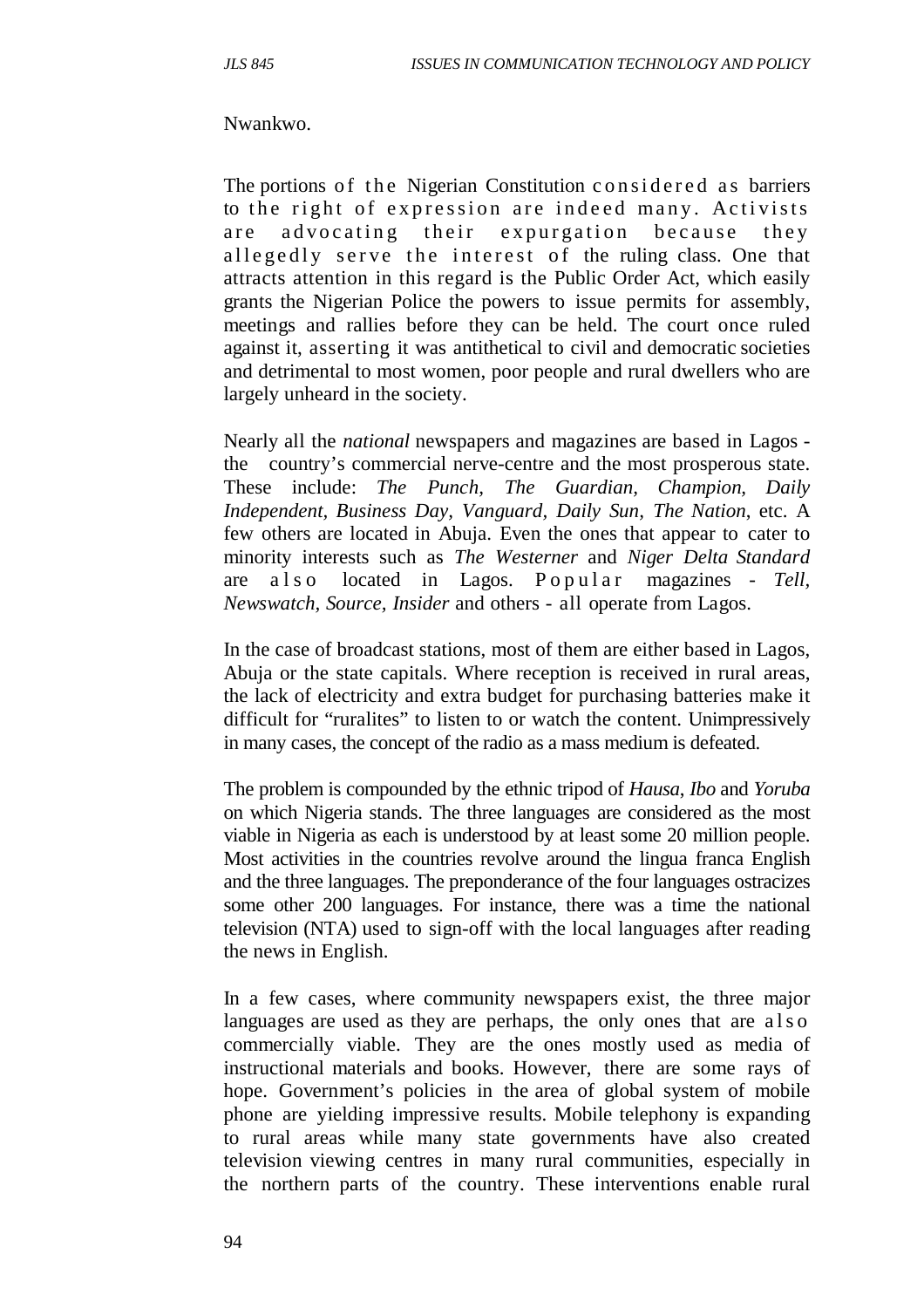dwellers to know about government activities and enjoy the benefits that communications technology offers.

Nigeria is an archetype of what happens in the developing countries. In fact, disparities in communication are not limited to developing countries alone. According to the UNESCO report, of the 991 newspapers in Brazil only 440 are published in only two out of the 22 states – Rio Janeiro and Sao Paulo. The two states also have 512 of the 700 periodicals published in the country. Of the 944 radio stations in Brazil, 750 are in the South and South-East of the country. Also 83.2 per cent of the television sets in the country are found in these two regions. The imbalance is also demonstrated in Australia where 180 aboriginal communities do not have efficient telephone service compared to what obtains in the urban areas. In the United States, some 13 per cent of the population or less than three per cent of the cities have more than one daily newspaper. It is important to state, however, that more internet coverage is significantly helping to close the gap.

# **4.0 CONCLUSION**

The disparities and barriers to communication within national boundaries are pervasive. They relate to attitudes, policies and constitution. Thus, changes will only come in this regard if the government in each country consciously formulate policies and take steps to redress the identified disparities and imbalances

# **5.0 SUMMARY**

This unit has situated the disparities and imbalances in communication in developing countries, using Nigeria as a case study. It has identified the aspects of the Nigerian Constitution that constitute barriers to the individual's right to communicate and the limitations of the constitutional provisions regarding freedoms of expression and the press. It has also shown the disparities with respect to the ruralurban dichotomy, class, income, sex, and language. Unimpressively, these disparities, besides being local in nature, also constitute a phenomenon that must be dealt with internationally.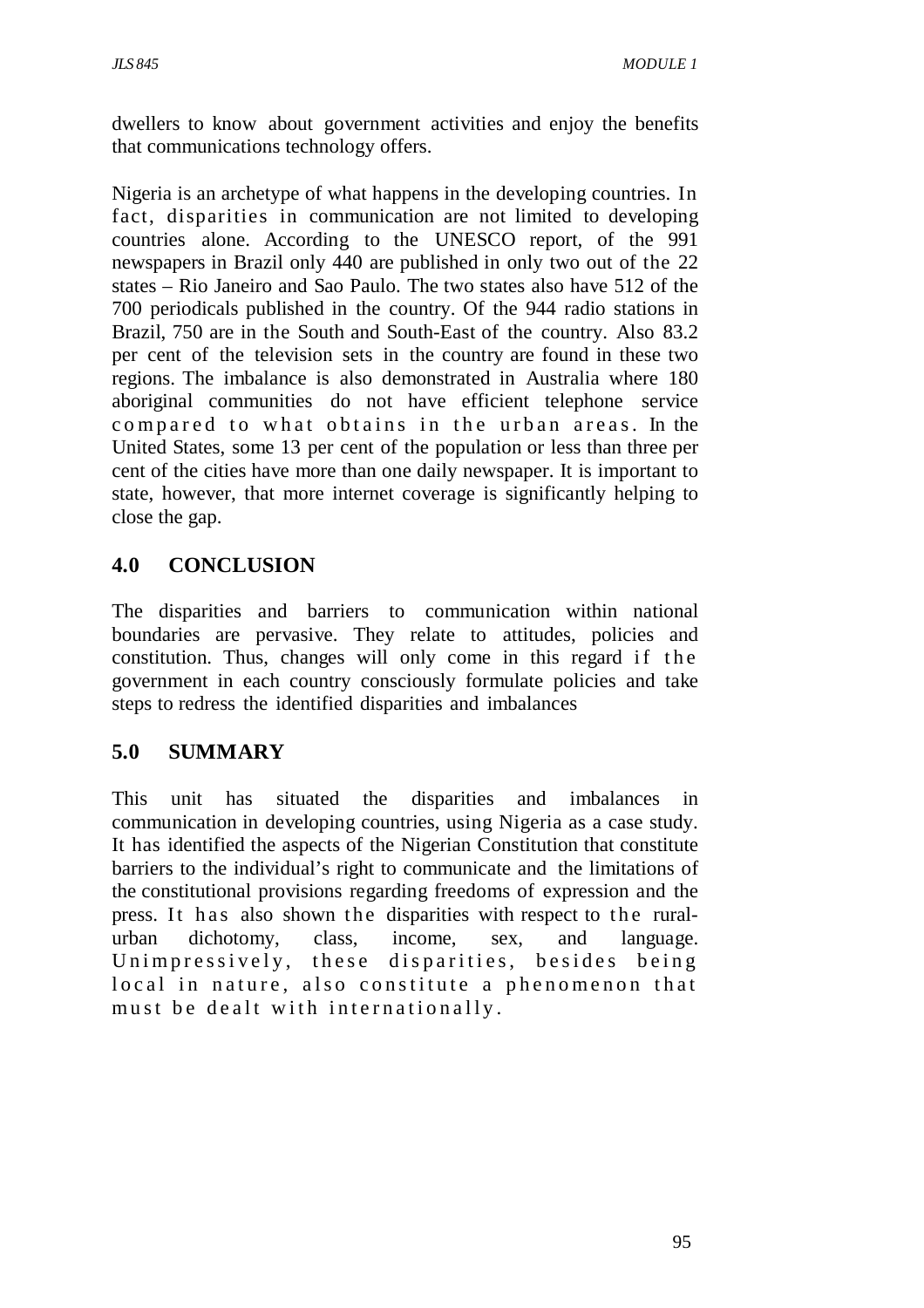#### **6.0 TUTOR-MARKED ASSIGNMENT**

- 1. Analyze the disparities and imbalances in communication in Nigeria in relation of what obtains in other developing countries.
- 2. Are the disparities in communication peculiar to the developing countries?

## **7.0 REFERENCES/FURTHER READING**

- Elias, Teslim O. (1969). *Nigerian Press Law.* Lagos: University of Lagos and London: Evans Brothers Limited.
- McQuail Denis (2005). *Mass Communication Theory*. London: Sage Publications Ltd.
- *UNESCO (1980). Many Voices, One World A UNESCO Report on Global Communication Problems.* New York: Unipub, Pp 30-31, 156-162.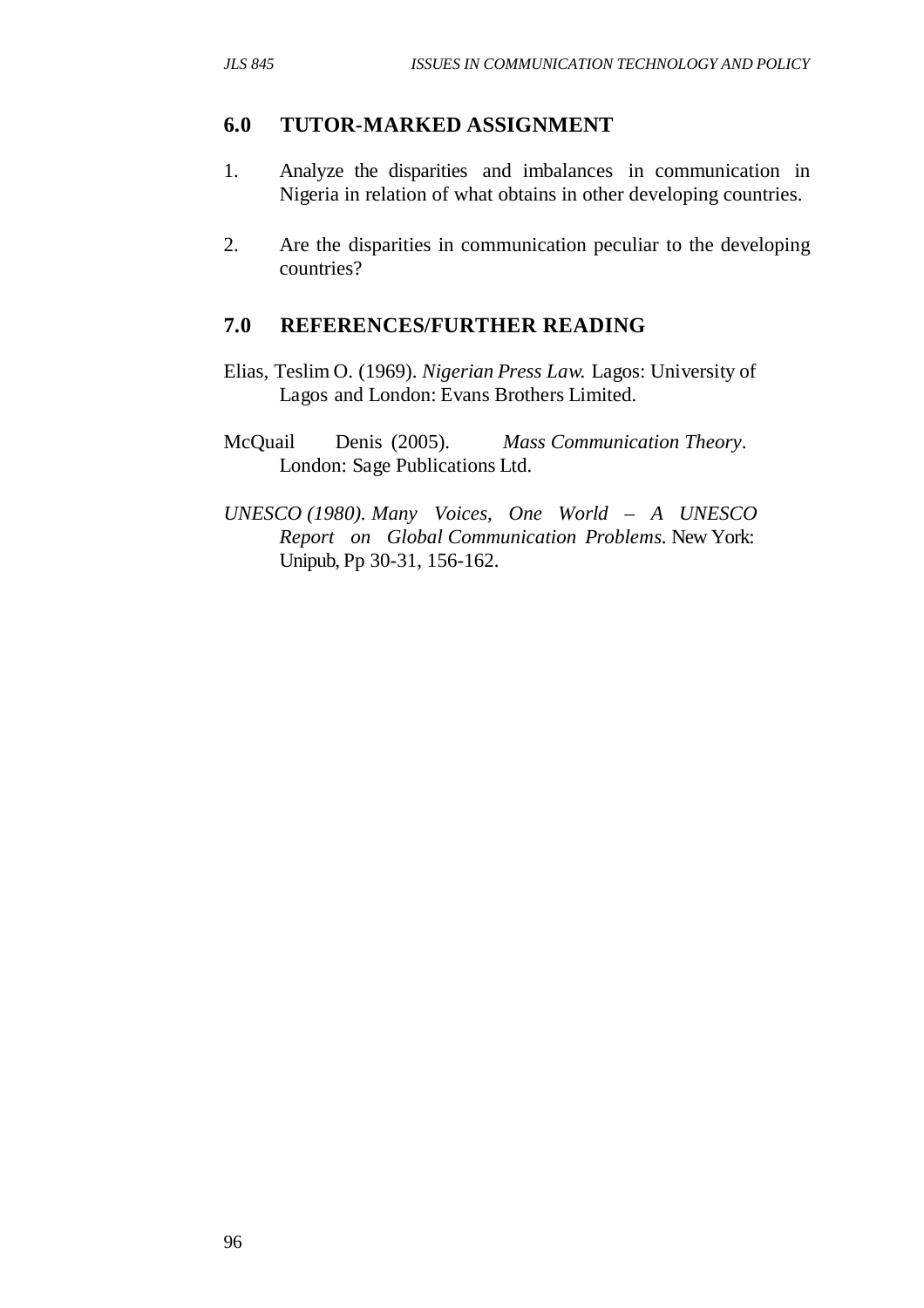# **UNIT 2 REGIONAL COMMUNICATION IMBALANCES**

## **CONTENTS**

- 1.0 Introduction
- 2.0 Objectives
- 3.0 Main Content
	- 3.1 Communication Inequalities by Regional Distribution
	- 3.2 Communication Inequalities Based on Old East-West Ideological Divide
- 4.0 Conclusion
- 5.0 Summary
- 6.0 Tutor-Marked Assignment
- 7.0 References/Further Reading

# **1.0 INTRODUCTION**

Regional inequalities in communication are directly related to the varying statistics in the flow of communication and channels of information disseminations in the world. It also concerns the disproportionate production and distribution of information and messages which has placed the elite people, organizations and countries at a vantage position to the detriment of others. This unit will examine the disparities in communications at regional levels.

# **2.0 OBJECTIVES**

At the end of this unit, you should be able to:

- explain the inequalities in global communication based on regions or continents of the world, and
- discuss the imbalances which result from the old East-West Divide in relation to global peace and development.

# **3.0 MAIN CONTENT**

# **3.1 Communication Inequalities by Regional Distribution**

For the purpose of this discourse, it is convenient to divide communication into two broad areas: production of information, messages, opinion and entertainment, and the distribution of these items. Although these divisions are not watertight as they, more often than not, overlap. It is worrisome that many developing countries exist only within the distribution domain. Very few others produce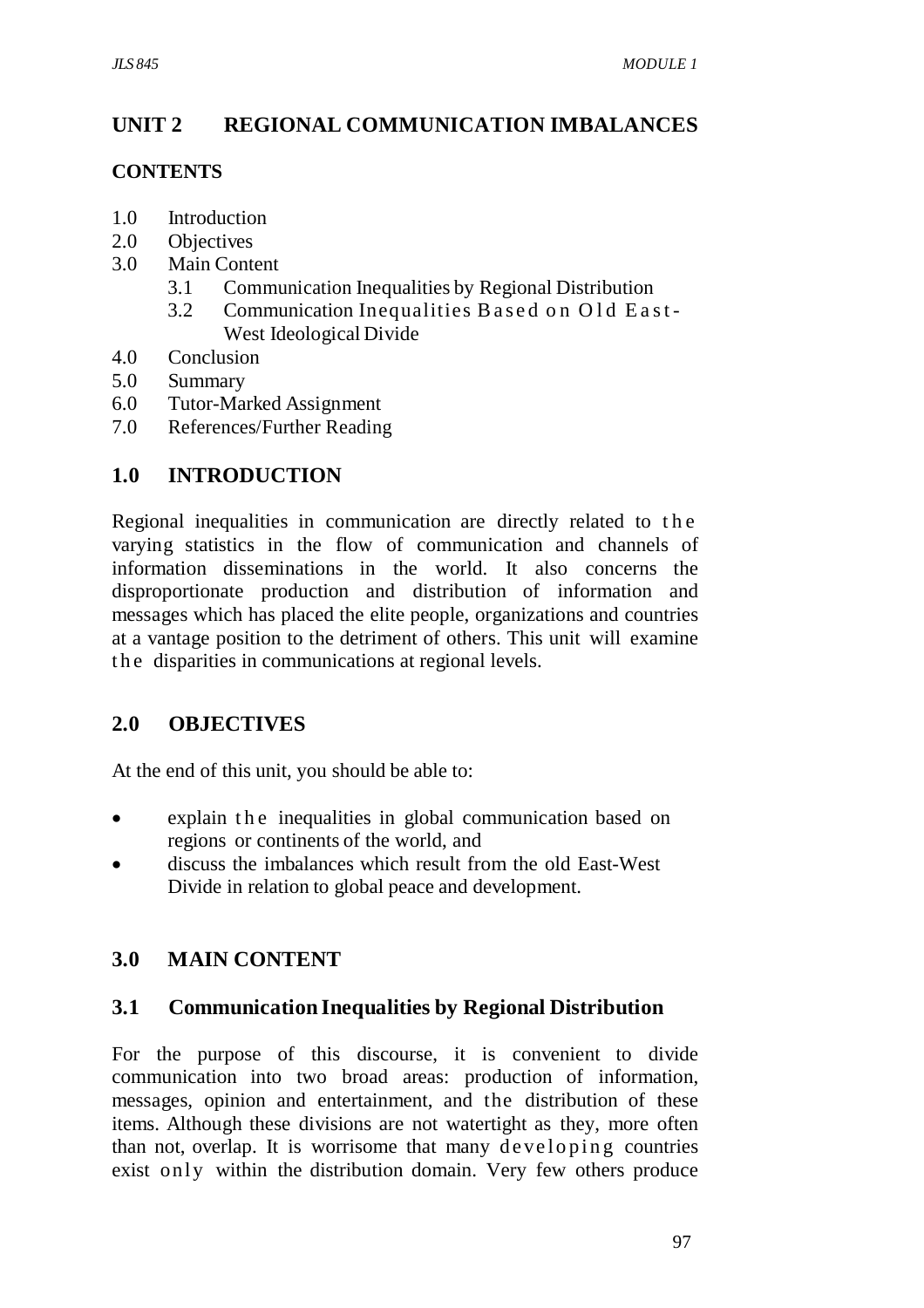the infrastructure of communication and also dominate a significant portion of the distribution segment. These few countries constrain most countries of the world to depend on them for finance and development of their communication technologies. This lopsidedness has characterized the regional inequalities that exist today.

UNESCO figures show great contrasts in population distribution in the regions of the world. A continent by continent record of circulation of daily newspapers (per 1000 inhabitants) put African, excluding the Arab countries, at 13, against Europe's 243; Northern American 281; Oceania (305); Russia (396); Latin America (70); Asia (excluding the Arab countries) 65; and the Arab States (20).

Put together, Africa, Asia and Latin America w h i c h have three quarters of global population, boast only half of the number of the world's newspapers and only a quarter of their total circulation. Whereas, daily circulation of new spapers in North America is one copy of a newspaper to three persons, a copy is for 99 people in Africa, and one for 15 people in Asia. In India, 16 copies of the 835 newspapers largely based in urban centres, are for 1000 people. In particular, eight African countries and three Arab states had no newspaper at all, while 13 other African countries had only one newspaper each.

Of the consumption of printing and writing paper per 1000 inhabitants yearly, Africa (excluding the Arab countries) had 900, against 66,900 for Northern America; Europe (23,200); Oceania (11,000); Russia (4,900); Latin America (4,300); Asia (excluding the Arab countries) 2,600; and 1,500 for Arab States.

As for the cinema, the seating capacity per 1000 inhabitants for Africa was 4.0; compared to Northern America's 52.0; Europe (39.0); Oceania (30.0); Russia (98.0); Latin America (22.0); Asia (excluding the Arab States) 8.6; and 7.4 for Arab States.

On a percentage basis, UNESCO puts the regional distribution of sound broadcasting transmitters as at 1974 with North America having the highest 39 per cent); Europe 36 per cent; South America 11 per cent, Asia 10 per cent; and Africa and Oceania with three and one per cent respectively.

For the regional distribution of radio receivers as at 1976, North America had the highest with 46 per cent; followed by Europe's 30 per cent; Asia 12 per cent; South America 12 per cent; Africa and Oceania had the lowest with three and one per cent respectively. The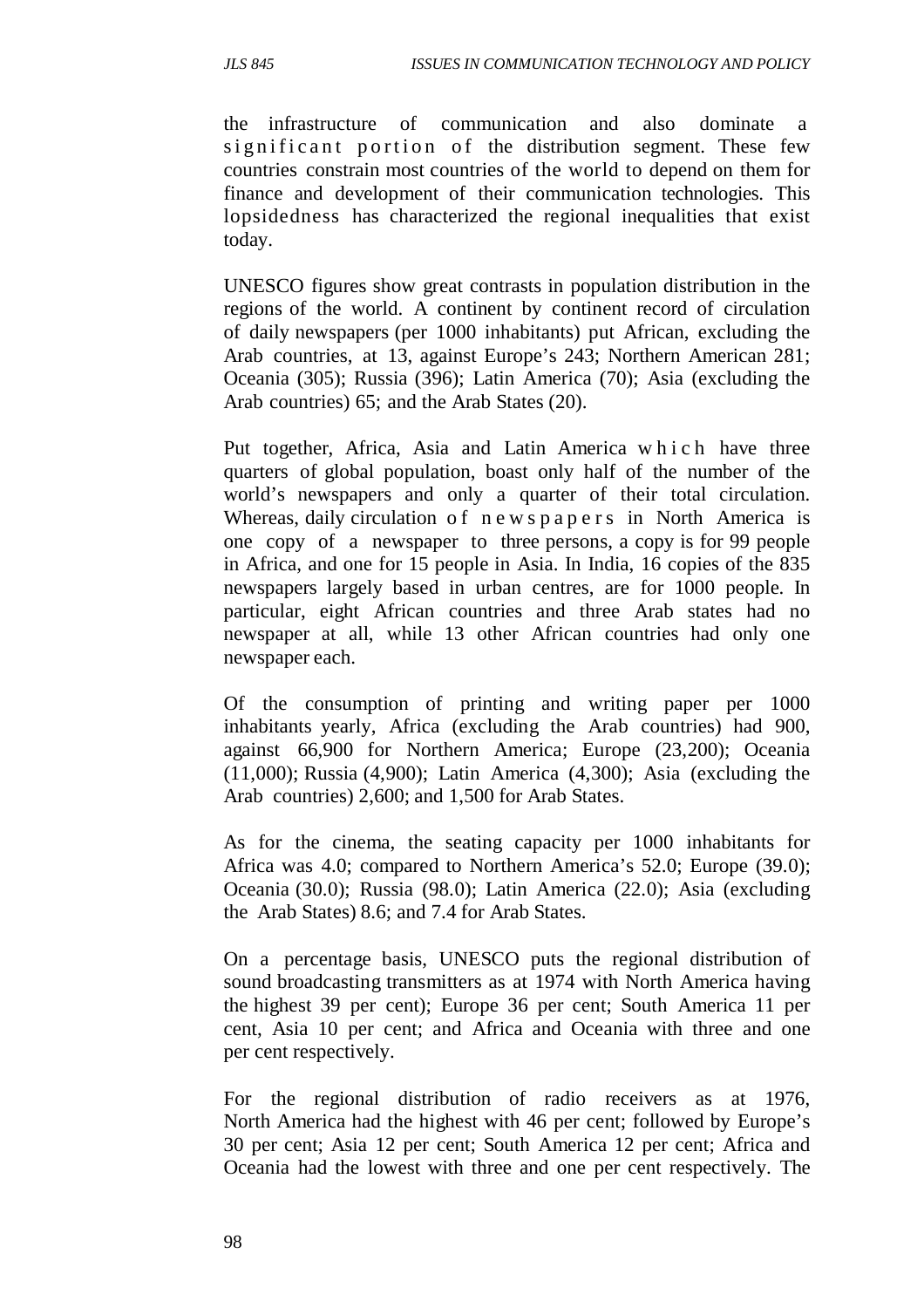regional distribution of television of broadcast transmitters as at 1974 put Europe with 53 per cent as the highest, followed by Asia with 25 per cent; North America 18 per cent; and the lowest two per cent each for Africa and Oceania.

In the same vein, regional distribution of television receivers was Europe 45 per cent, followed by 37 per cent for North America; Asia 10 per cent; South America five per cent; two per cent for Oceania and one per cent for Africa.

On a country by country basis, Argentina (in Latin America) and Japan from Asia aptly demonstrate regional inequalities in communication. Japan, which has only five per cent of Asia's population, has 66 per cent of the newspaper circulation. It also has 46 per cent of the radio receivers, 63 per cent of the television sets and 89 per cent of the telephones.

Acquisition of communication technologies and subscription to media content are reaching saturation in the developed regions while they continue to grow in the developing countries. For example, the number of radio receivers in Africa is said to have increased more than seven folds and that of television more than 20 times in the 1990's. The respective figures for the developing areas of Asia are also said to be more than five times higher than what they were 16 years before this period. In Latin America, radio receivers increased more than four times and 10 times for television sets at the same period.

In all, the ratio shows one radio receiver for every 18 Africans, ditto for the developing regions of Asia while saturation was recorded in developed countries with more than one radio receiver for every individual. For television receivers, regional data shows that Africa had one receiver for every 500 people; one for every 40 Arabs and Asians; one for every 12 Latin Americans; one for every four Europeans and one for every two Americans.

There is hardly any doubt that mobile telephone and internet have significantly reduced the disparities. The foregoing analysis is, however, necessary to draw an inference for the purpose of this discourse. It remains an undisputable fact that, overtime, the mass media, especially television and newspapers have remained elitist, urban based and existed for a tiny minority in many developing countries.

For many developing countries, the programming of television and radio weigh largely in favour of the elite and urban dwellers. UNESCO has insisted that 10 per cent of the households in some 40 developing countries receive television signals, while less than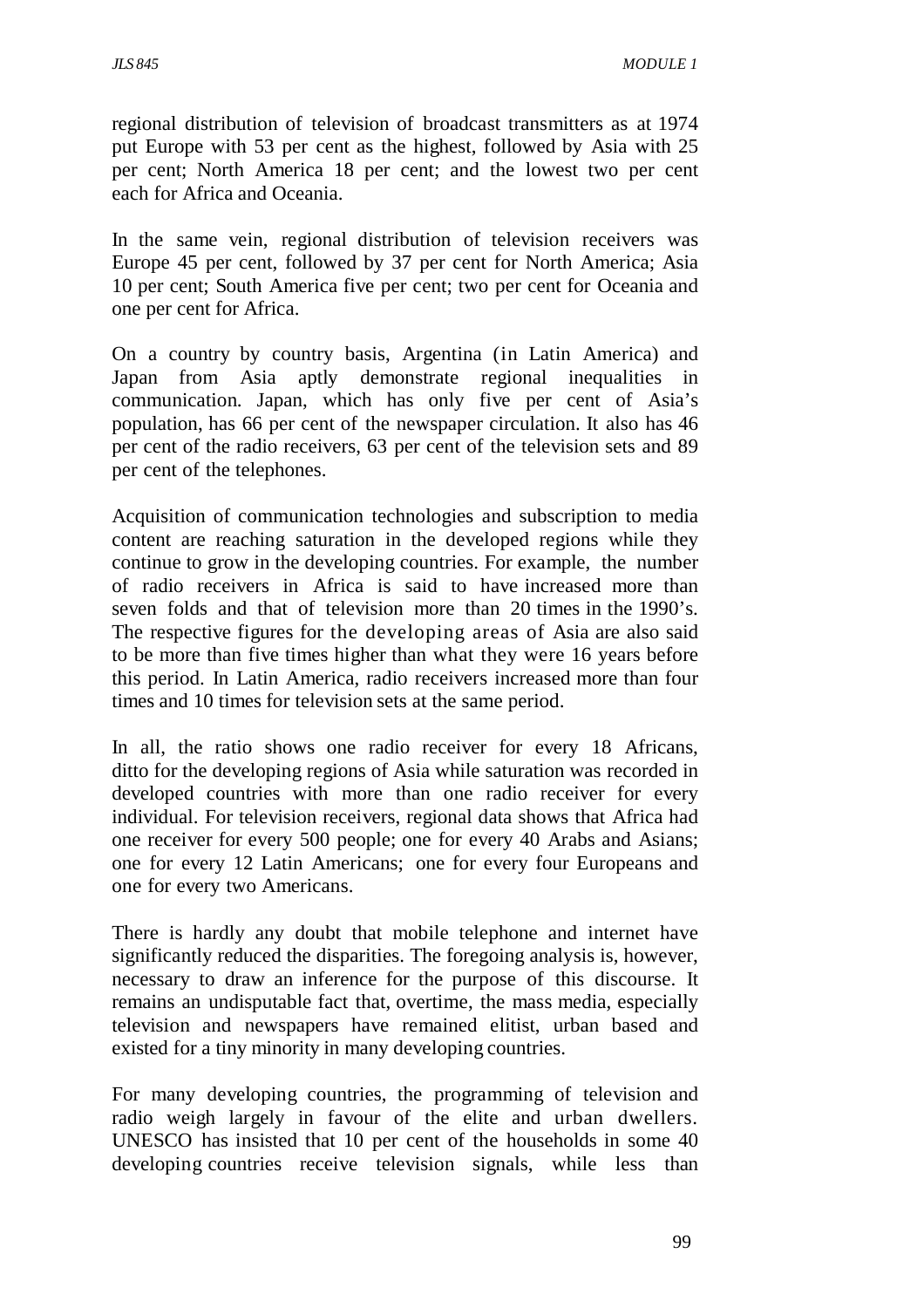half of the households in more than half of the developing nations have television receivers. It is reasoned that the average cost of the television set is beyond many households. This is in contrast with the radio receivers which are more popular, less costly and more available.

This feature is also reflects in the area of television programming. Many hours of programming on television in the developing countries are devoted to foreign programmes. This is because expenditure on television programming is considered costlier than that of radio and that revenues are poor. They, therefore, fill many hours of programming with foreign films and documentaries which were primarily produced for audiences of the developed countries. UNESCO has inferred that it is in the area of television programming that anxieties over cultural dominance by the developed countries and threat to cultures of the developing countries are highest.

In this era of digital television, television programming is still skewed in favour of elites and urban residents. In the bouquet of DStv and Gotv – the two South African cable systems which are popular in Nigeria, some 70 per cent of the channels are either foreign or offer some programmes designed for foreign taste. Channels or programmes that target rural dwellers are either not common or invisible. In fact, some observers have noted that the existence of these cable systems threaten Nigeria's thriving Nollywood as they now feature channels (like Zee World) that have reduced significantly the audience of Nigerian movie industry.

## **3.2 Communication Inequalities Based on Old East-West Divide**

The collapse of communism toward the end of the last century with the dismantling of the Berlin Wall, reunification of West and East Germany, fall of the Soviet regime, and the winding down of the Warsaw Pact reordered relations in Europe and the developed w o r l d. One of the upshots was the continued rivalry between the United States and Russia. The former American President Richard Nixon in his book, *Beyond Peace*, notes that it would be a mistake should his country treat Russia less than a super power that it is, as Russia is the only country in the world capable of destroying the United States. Russia therefore remained a priority. Communication has been identified as one of the greatest weapons defining the rivalry between the United States and Russia, the two leaders of the West and East blocs respectively.

Before the collapse of the Soviet Union, UNESCO observed that the dissolved Eastern bloc disseminated more news to the West bloc than the other way round. A similar imbalance in favour of the Eastern bloc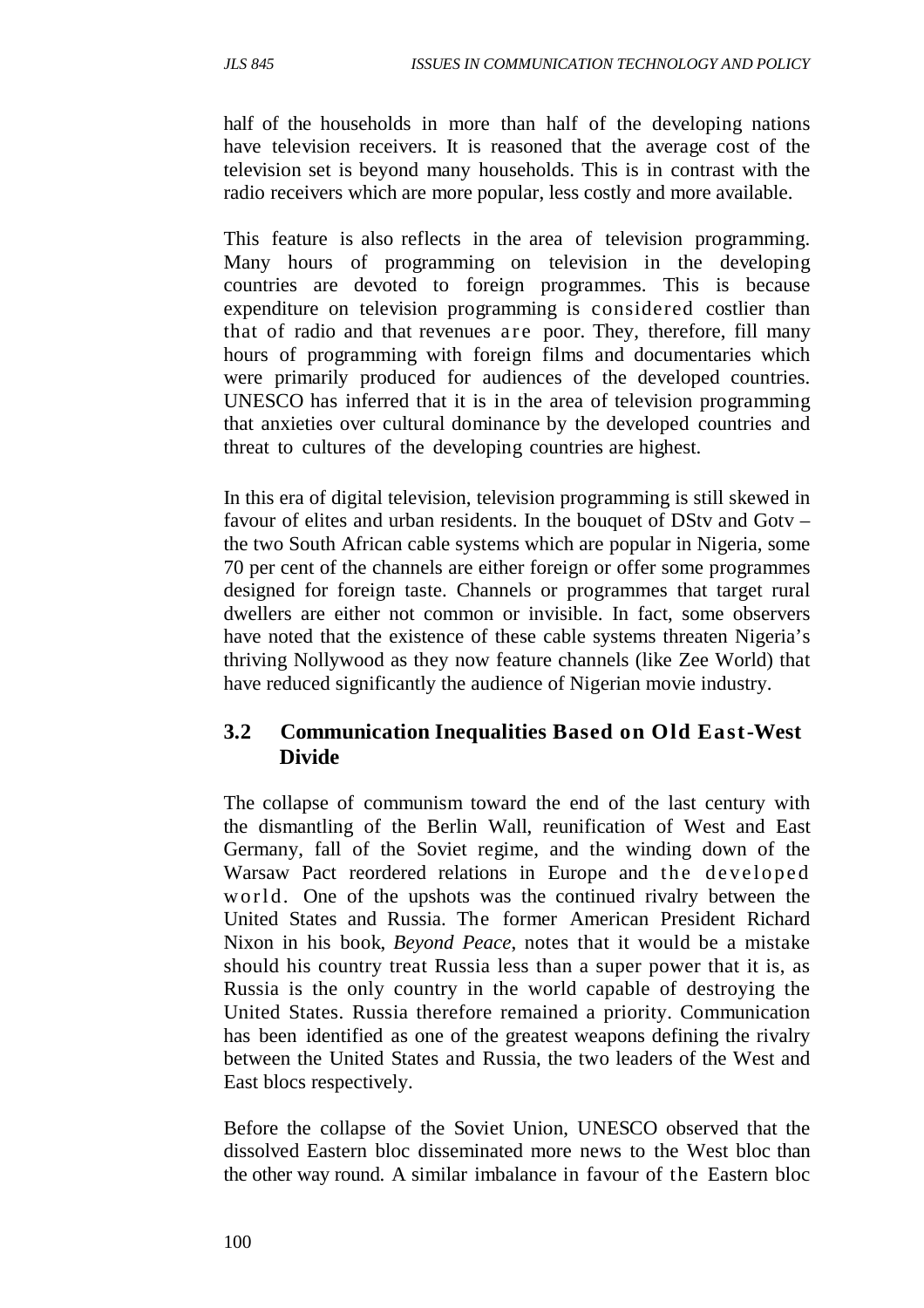was also seen in the exchange of films and television programmes. But all that changed with the onslaught of communications revolution in the West. Richard Nixon had insisted that communications as defined by the new media would help the West win the Cold War by breaking down the ideological wall between East and West. One may agree with Nixon if one considers the impact of the activities of Cable Network News (CNN), Sky News, BBC, among others which operate in western countries.

These western media played up the internal contradictions and problems in the communist countries, partly leading to the eventual dismantling of the Soviet Union during the time of President Ronald Reagan of the United States. However Americans believed that the East-West relations must move beyond the Cold War through the instrumentality of communication as a way of lessening the chances for war and promoting mutual understanding for the benefit of humanity.

The 1975 Helsinki conference on security and cooperation in Europe noted that the imbalance in exchange of information and communication could be redressed through the following points that were codified as the Helsinki Act:

- improvement of the dissemination in each country by newspapers and printed publications;
- improvement of access to the imported publications by the public;
- increase in the number of places where the publications are displayed or sold;
- increased cooperation among mass media as well as press agencies;
- exchange of both live and recorded radio and television programmes; and
- increased contacts and meetings between journalists and their association among the countries.
- Accurate reporting of news about countries
- Coverage of agreements on multilateral and bilateral levels
- Improved quality and quantity of news to provide more knowledge for the people.
- Promotion of more tolerance and mutual understanding through communication
- Wider awareness through access to more information in different countries.
- Increased contracts between media and journalists' associations of different countries
- More cultural exchanges among countries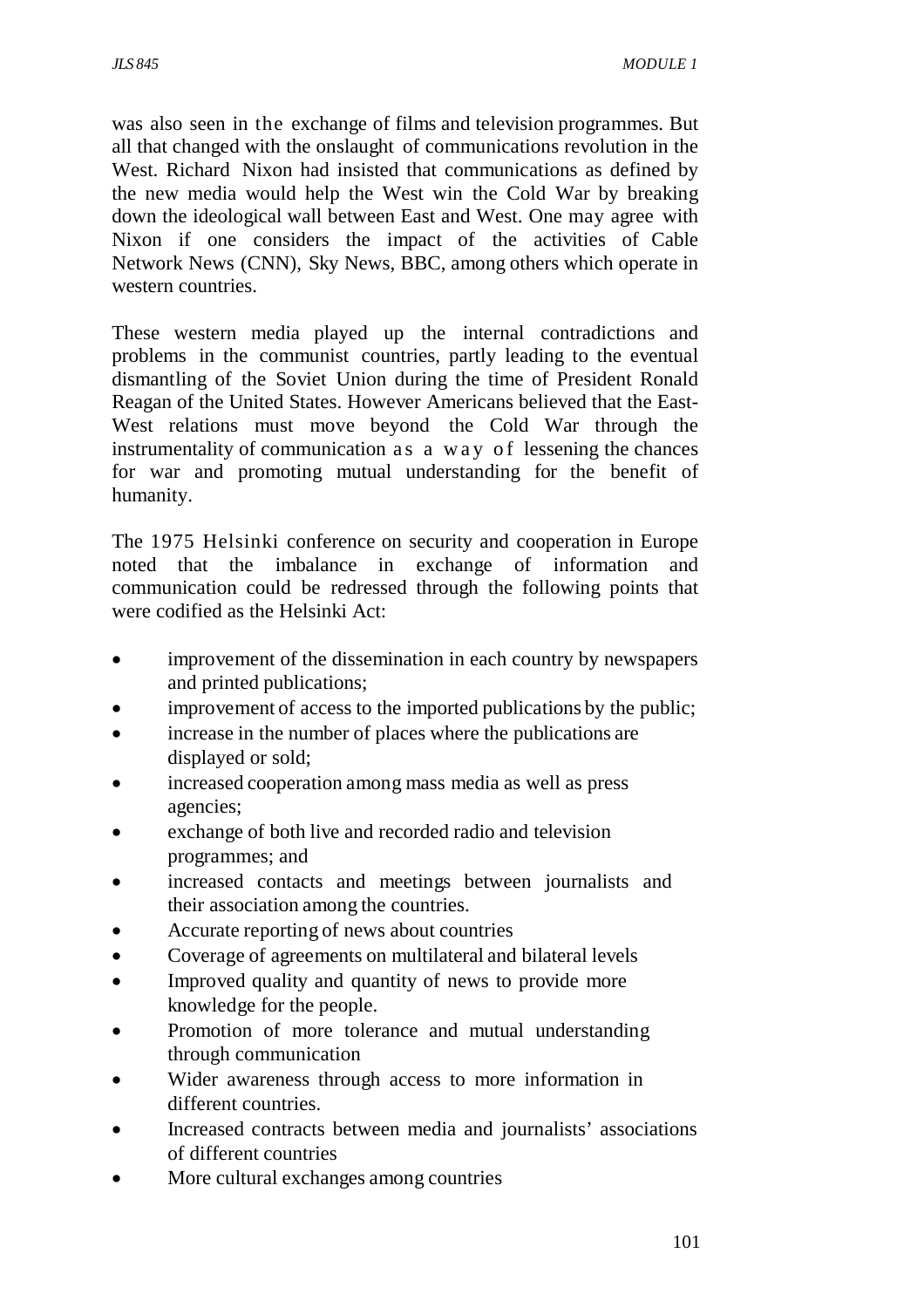Exchange of newspapers, periodicals, books and other publications among countries.

# **4.0 CONCLUSION**

The world peace and security can only be guaranteed by mutual understanding locally, internationally and multilaterally. This understanding is sustainable through improved and balanced communication flow.

# **5.0 SUMMARY**

This unit has discussed the communication inequalities between the continents of the world. It has also dealt with the inequalities within regions based on the disparities in the flow of information and dominance in media facilities and know-how in favour of most countries of the West. Efforts have been made to support the argument with relevant statistics. Some suggestions on how to redress the imbalances have been given.

# **6.0 TUTOR-MARKED ASSIGNMENT**

- 1. Explain the regional inequalities in global communication. Support your answer with relevant data.
- 2. How does the spirit of Helsinki Act promote improved communication, peace, security and mutual understanding in Europe and outside Europe?

# **7.0 REFERENCES/FURTHER READING**

- Nixon Richard (1994). *Beyond Peace*. New York: Random House, Inc.  $Pp.3 - 25$ , 40 – 103.
- *UNESCO (1980). Many Voices, One World A UNESCO Report on Global Communication Problems.* New York: Unipub.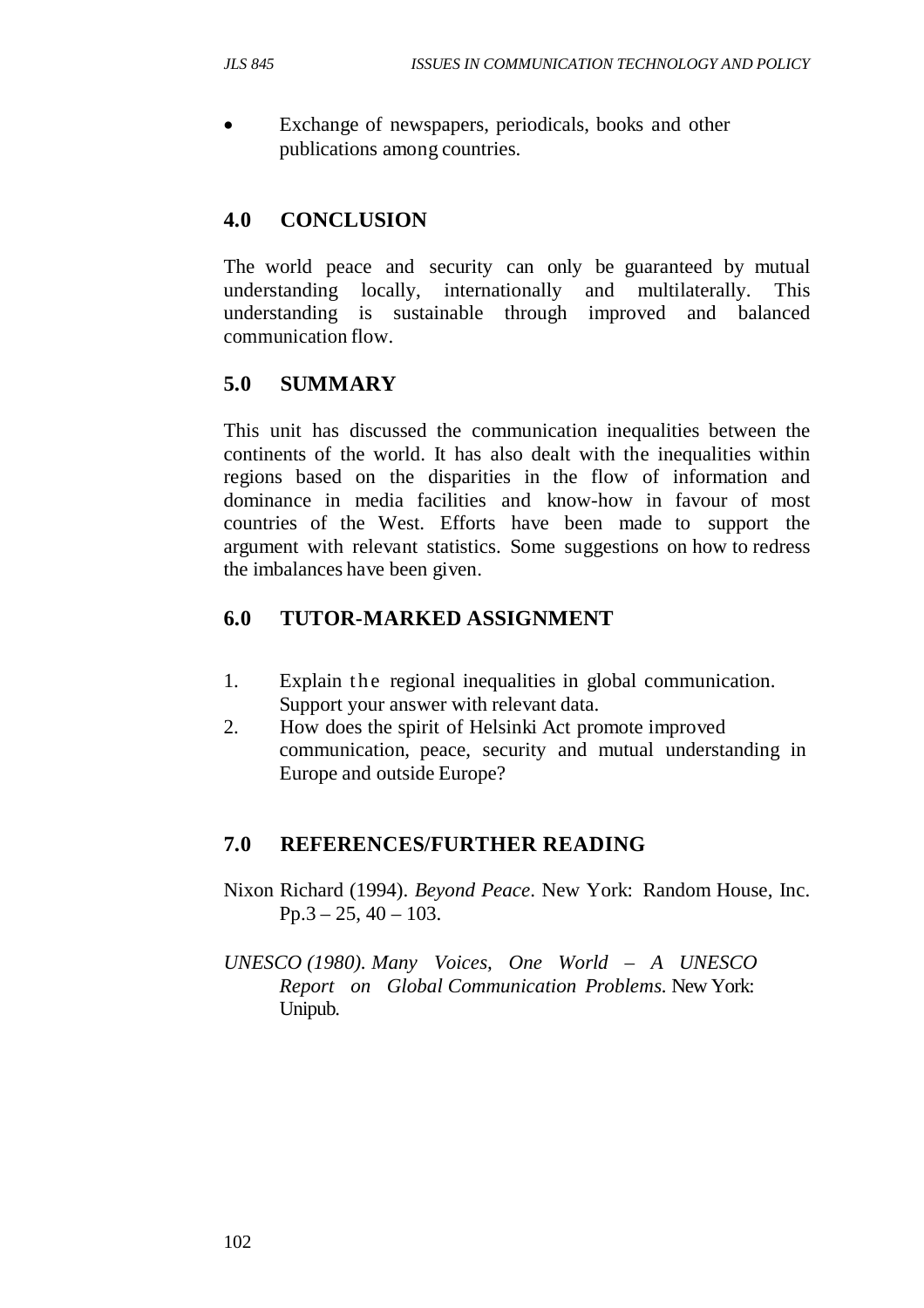# **UNIT 3 COMMUNICATION AND DIVERGENCE OF DEVELOPED AND DEVELOPING COUNTRIES**

### **CONTENTS**

- 1.0 Introduction
- 2.0 Objectives
- 3.0 Main Content
	- 3.1 Communication and Divergence of Developed and Developing Countries
- 4.0 Conclusion
- 5.0 Summary
- 6.0 Tutor-Marked Assignment
- 7.0 References/Further Reading

### **1.0 INTRODUCTION**

The growth of communication in the world is remarkable. But the development has been characterized by inequalities as discussed previously. In this unit, another dimension to these inequalities is discussed. This is with regard to the relationship that exists between the developed and developing countries.

#### **2.0 OBJECTIVES**

At the end of the unit, you should be able to:

- discuss the factors responsible for the domination of developing countries by the developed world, and
- show the level of this dominance using the statistics provided by UNESCO.

## **3.0 MAIN CONTENT**

## **3.1 Developed and Developing Countries and the Divergence in Communication**

Global advancement in communication has been marked by inequalities. Nowhere is the inequity more pronounced than between the developed and developing nations. A comparison of the data between the developed and developing nations in terms of communication technologies, contents of information and other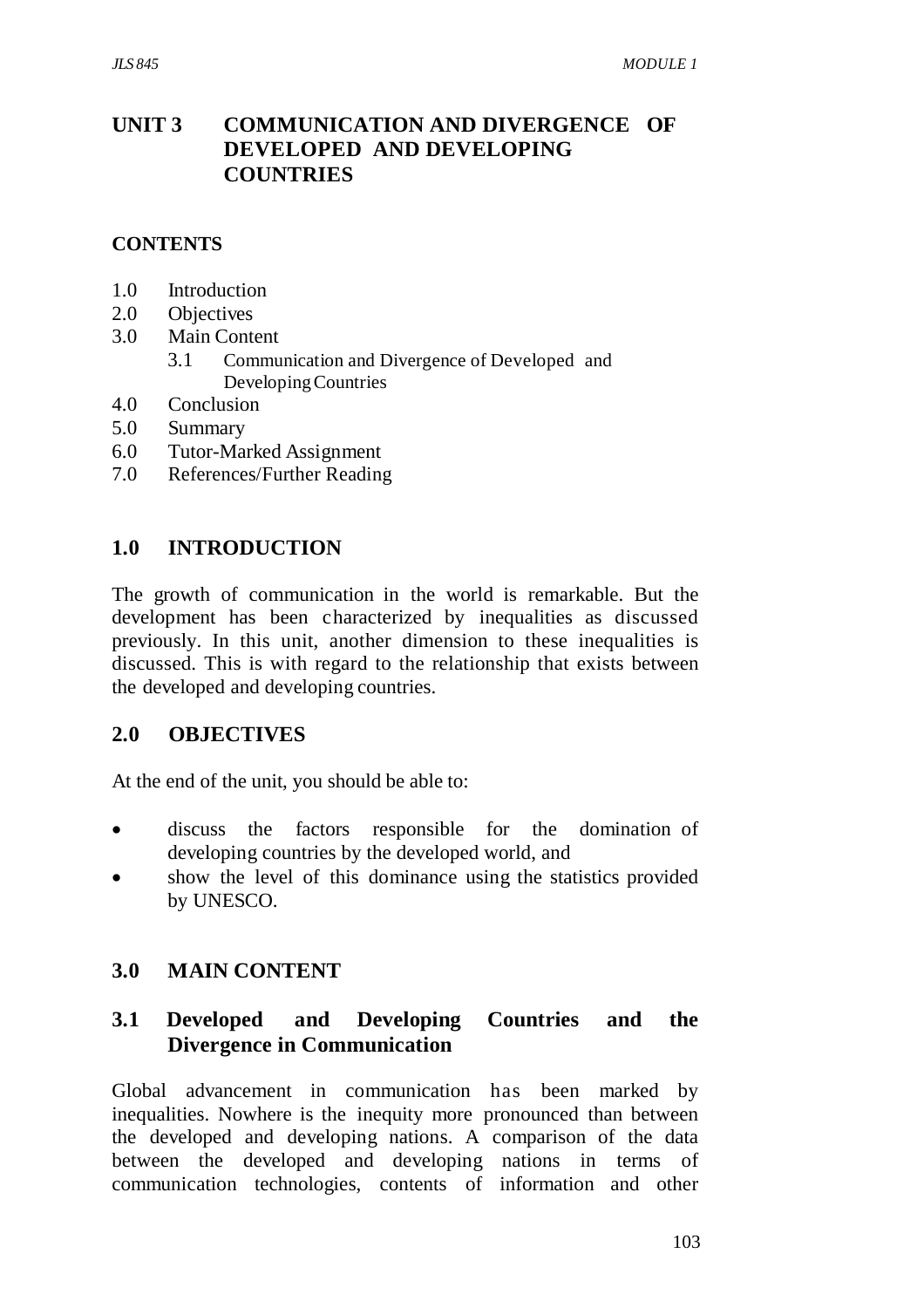communication activities (in the previous units) is worrisome. The imbalance is characterized by the concentration of communication resources, technologies and finance in the domain of transnational companies which belong mainly in the developed world. The relationship also shows that the level of economic dominance is reflected in the communications profiles of the developed and developing nations. Commercialization and industrialization of communication have combined to perpetuate the imbalance.

The components of m e d i a communication are newspapers, radio and public relations and advertising, news syndication and the independent production concerns producing materials for the media. Investing in these components in the developing countries is highly dependent on the interest that the communications proletariat of the West has in such investments.

In Nigeria, the government-owned News Agency of Nigeria (NAN), newspaper organizations, television and radio stations and several others depend on the contents that are sourced from the west. News from NAN is insignificant and untimely because the news agency lacks adequate technical facilities and staff to cope with the demands of a fast-changing world.

In this picture, developing countries, including Nigeria, become distribution markets to which, transnational companies, based in the developed countries, target their communication products usually at exorbitant prices. These products include news, films, documentaries, communication equipment and finance. This situation is getting worse as countries categorized as not "developed" are also making Nigeria a dumping ground for communication products. *Eko* is a Mexican soap opera featuring a Nigerian character called "Eko". This play has become the toast of many Nigerians to the detriment of Nollywood. Furthermore, *Televista*, *Telemundo*, *Zee World* and *Bollyfilms* are only a few of the channels on DSTV and GOtv that came from either India or Mexico, two countries that are classified as developing countries.

The steady rise in the number of television stations in Nigeria, especially since the late 1980s resulted in the importation of content for programming. This led to the near-death of the Nigerian cinema as cultural invasion through foreign media materials became a reality. This was the trend until 1992 when Nollywood formally took off through the ingenuity of Nigerians. It is important to mention at this point that Nollywood at the initial period did not have any government input. In fact, the control and regulation of media materials especially film became more organized sequel to the progress made in Nollywood.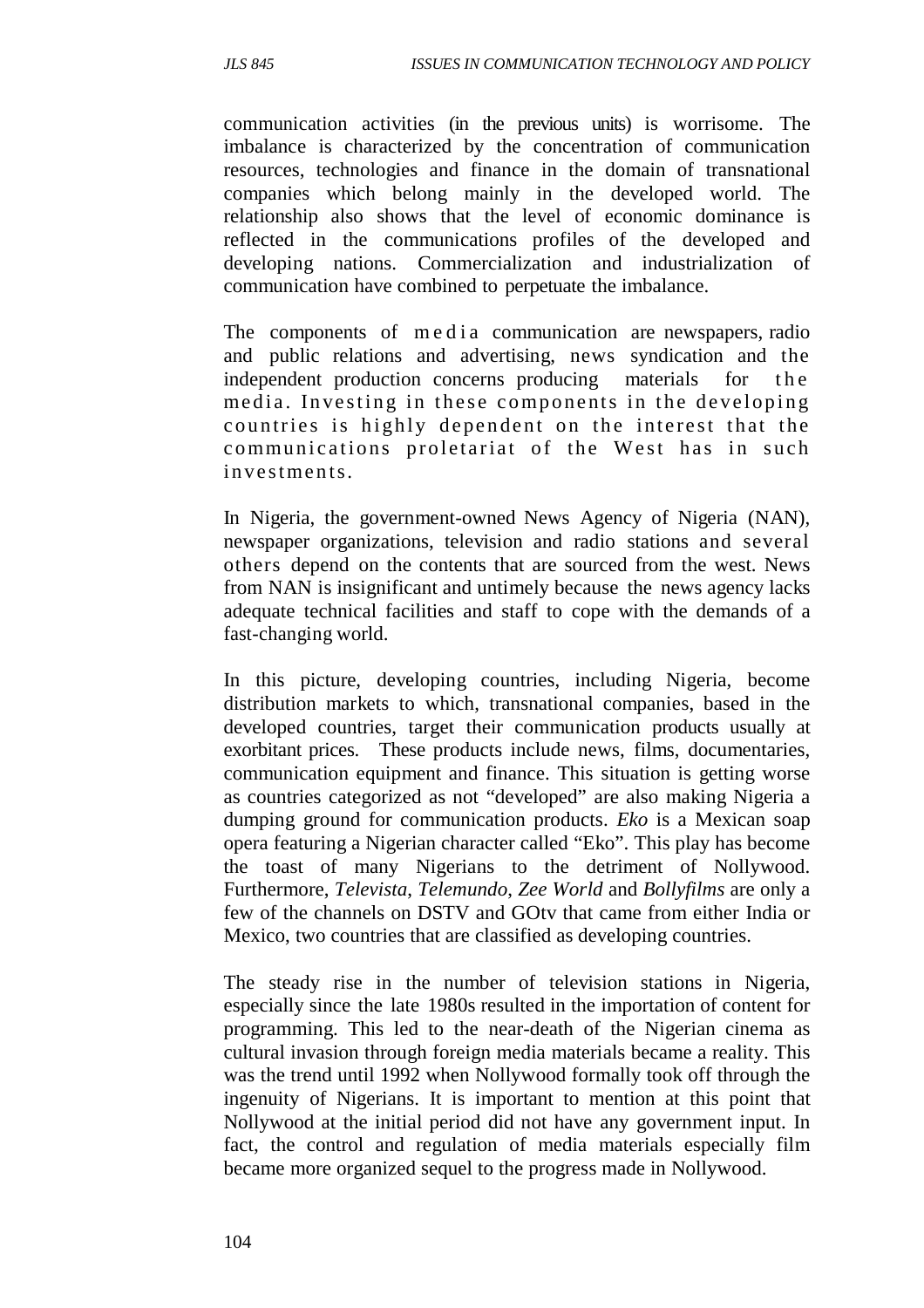Nigeria as a former British colony is a distribution market for book publishers from the United Kingdom, United States and India to mention a few. British publishers produce or export directly into Nigeria and other former colonies through their subsidiaries such as Longman and Macmillan. And with English language and French assuming more international character, the expansion and flow of books and printed materials from the developed countries into the developing countries, including African and Asian nations, has quadrupled.

In the 1980s UNESCO's International Commission on Communication researched and discovered that book exports from the United States to the developing countries was worth \$360million. British exports, which represented 40 per cent of the total, amounted to \$250 million. The growing need for books in all areas of education in the developing countries ensured the growth and expansion of this export trade.

The international book trade has witnessed not only vertical growth, but horizontal growth as transnational publishers, especially those involved in educational publications delved into the production of video cassettes and films using the new technologies which make their production easy. Examples are ITT, CBS, RCA, Paramount Pictures and so on. In fact, in the late 1980's and 1990's the communications export business was so lucrative that countries with no bearing in the publishing wanted to explore into the production of communications contents. Fiat, an Italian motor company, is an example. Joint ventures between the leading European and American communications companies made the business more lucrative and ensured the Western dominance was perpetuated.

Before the advent of Nollywood, the volume of foreign materials in both radio and television stations in the developing countries was so high and disturbing that many countries worried about cultural dominance and distortion which was being perpetrated by companies in the advanced countries. According to UNESCO, the companies are; IBM, General Electric, ITT, Western Electric, GTE, Westinghouse, North American Rockwell, RCA, LTV and Xerox, all based in the United States; Siemens and AEG Telefunken based in Germany; Philips located in Netherlands; Matsushita in Japan and CGE located in France. These transnational corporations have widened their dominance through efficiency of production, high capacity technologies, increased research, improved design and high profits consequent upon high volume of investments.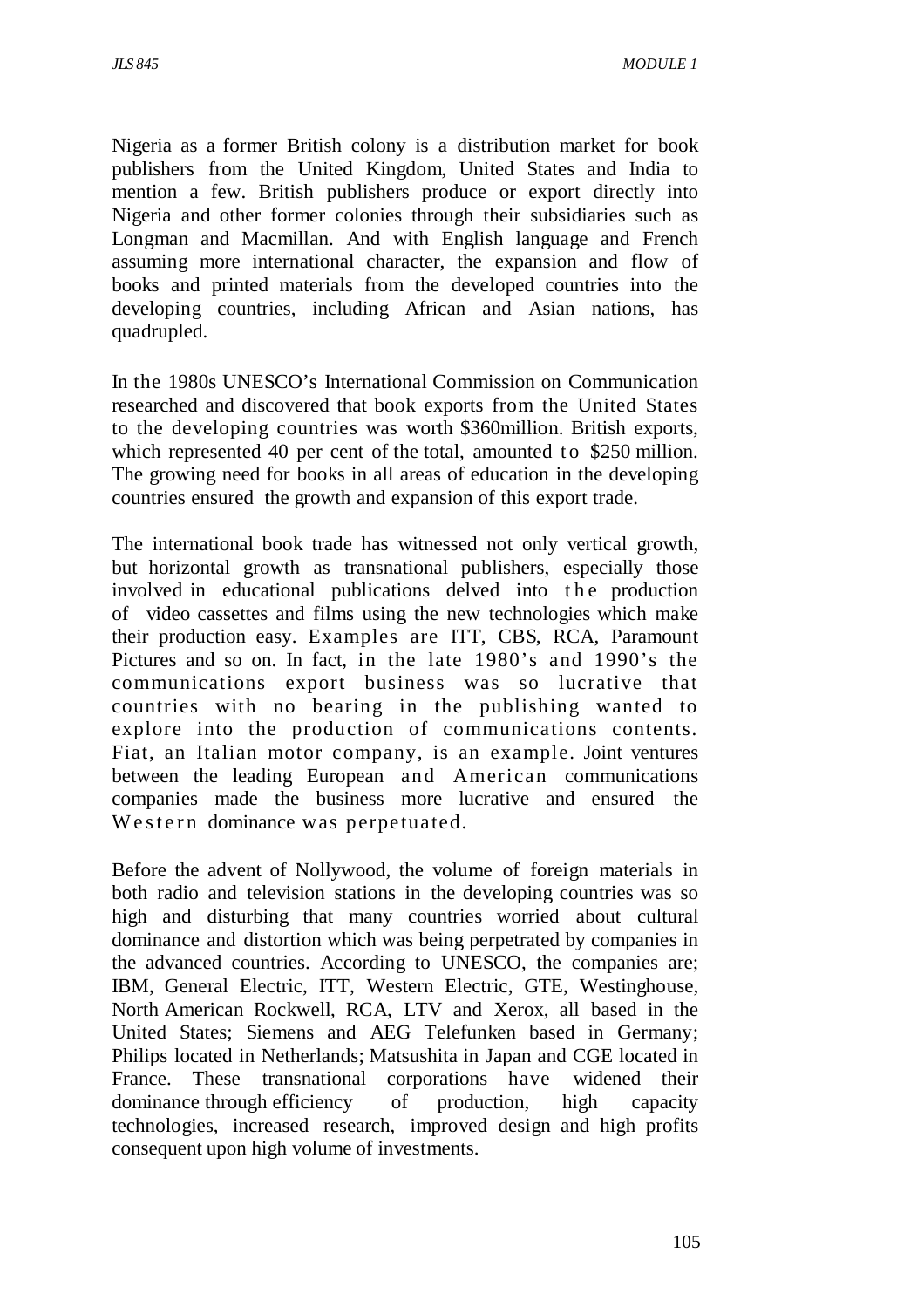There w a s a n d is a n overwhelming dominance of the developed nations in the global advertising sector of the communication industry. The UNESCO records show that as at 1980s the United States had more than half of the world's total \$64billion a year advertising expenditure, with Britain, France, Germany, Japan and Canada each accounting for a smaller fraction. Of the \$64billion total expenditure, newspapers got more revenue than radio and television, even though the latter two depend almost solely on advert revenue.

The UNESCO Commission identified advertising as a double-edged sword. It promoted socially desirable aims, including savings and investment, good family planning habits and activities to boost huge agriculture output and yields. It also ensured that consumers made rational choices and purchases. It educated them on product use and provided information on global employment market and stock markets. On the other hand it proved to be a vice as its persuasive power changed the life styles and influenced the attitude of the developing nations toward the acquisition and consumption of the products from the transnational corporations. These products included high resolution television sets, home theatre appliances, video disc players/recorders and cam coders. Advertising succeeded as these products became the vogue among the elite in the developing countries. With these products came the cultures of the countries where these products hailed from, including smoking.

It is also worrisome to note that as these products landed in the developing countries they ended up mostly in the domain of the elites and opinion leaders. The UN commission said poorer countries either had no television or a television audience confined to urban countries, generally to the upper crust segment of the population. Radio sets ownership was fairer that of television and one of the reasons could be the fair distribution of radio frequencies. But fair distribution of frequencies did not translate to the establishment of more radio stations though some slight increase in listenership was noticed.

On the use of telephone, the UNESCO commission said USA had 744 telephones per 1000 people, Japan 424, Germany 373, Brazil 35, China 4.5 while Africa had less than 1. In addition to this, the developed countries had 95 percent of the total global computer capacity with regard to value of equipment. The situation was such that the dominance of the developed countries over the developing countries increased as new technology energed.

On computer installation, the UN commission said the US led with 45.4 percent of the world monetary total; followed by Japan with 10.1 percent; Germany 7.9 per cent; UK and France 5.8 per cent each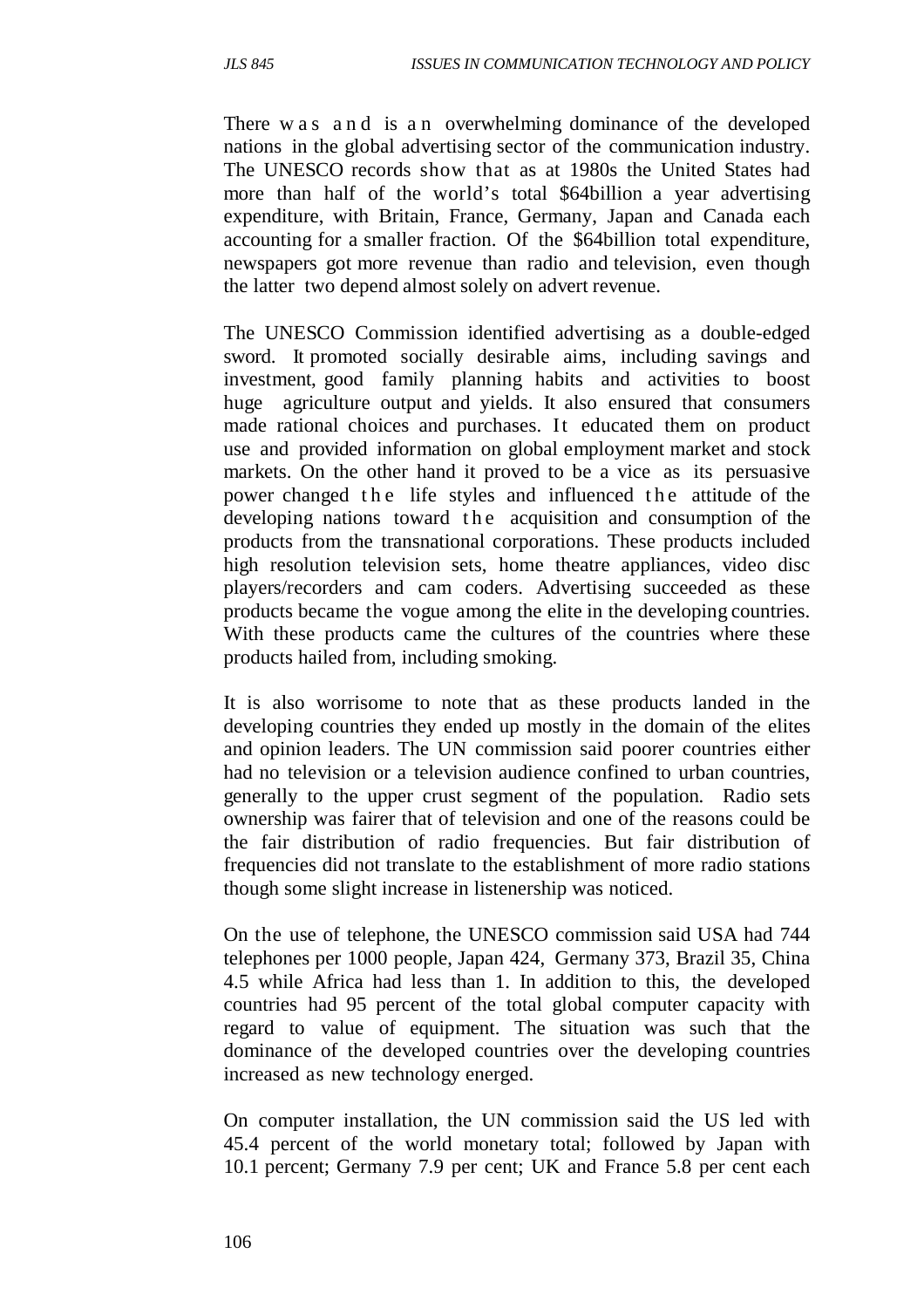and Italy 2.6 percent. The former USSR and East Europe had 6.7 percent. The average figure for the developing country was less than one per cent. As of 1977, the developed countries had 82 billion functional sets, representing 95 percent of the world's total, while developing countries had 4.4 billion, representing the remaining five percent. Regarding investment in telecommunication technologies, the developed world expanded their dominance as they had \$16.60 per head compared to the developing countries' \$6.70. The leading countries in the global telecommunications development and finance were the United States, Canada, Germany, United Kingdom, France, Italy, Japan, Australia, Switzerland, Sweden, Belgium and Spain.

The UN commission also said that in the USA, buying a newspaper for a year cost 22 labour-hours; 45 in France; China 43; and in Brazil, it costs 150 labour-hours. A colour television attracted 87 labour-hours in the US; 300 in France, 1520 in Brazil; while the cost of a black and white television set was 750 labour-hours in China. To acquire a radio set, one needed 5 to 12 labour-hours in the US; 30 in France, 207 in Brazil and 357 in China. The UN commission concluded that developed countries were far better than the developing ones in cost of acquisition of communication facilities based on their lower working hours. The developing countries have continued to struggle with their communication development owing to low level of investments. There is little doubt that they are at a great disadvantage.

## **4.0 CONCLUSION**

It is clearly evident that the disparities in communication between the developed countries and developing ones were a concern especially in the 1970's up to 1990's. The advent of Internet has helped somewhat to close the gap. In spite of this, however, most of the equipment that are used of today are still being shipped from the advanced countries to the developing countries. The disparities may reduce if developing countries consciously draw up pragmatic communication policies to drive the industry. They should not only aim to increase their investments, but also re-orientate their people to change their acquisitive attitude and lifestyles which promote foreign cultures. They should develop alternative communication channels and build local patronage for them.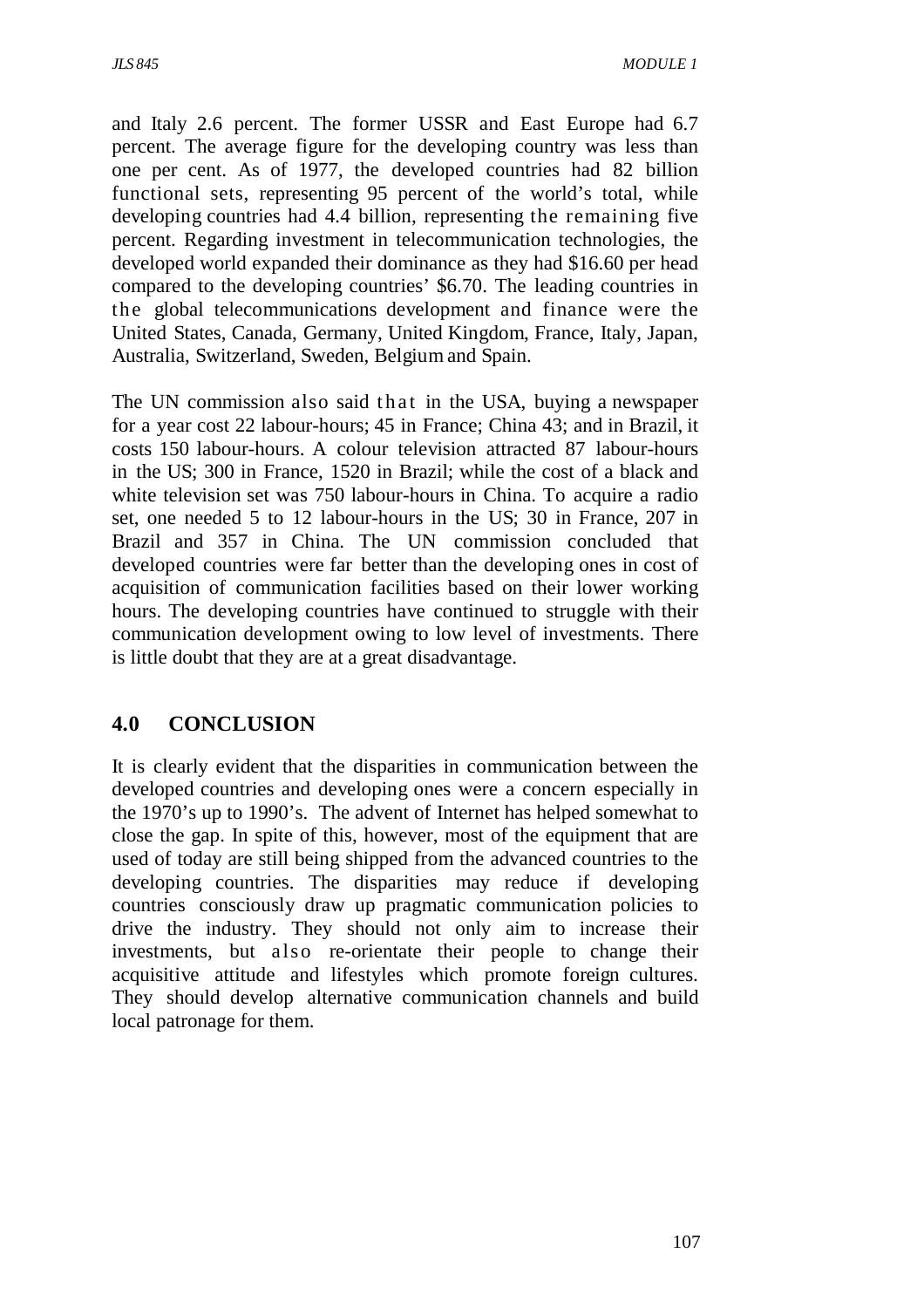## **5.0 SUMMARY**

In this unit, we have identified the disparities that existed between developed and developing countries in various aspects of communication. We have also shown that these disparities had led to domination of the developing countries by the few developed countries. Causative factors of this domination include the overbearing activities of transnational corporations through the use sophisticated technologies, improved research, finance and investments in all the sectors of communication. We also observed that the level of economic development reflected in the imbalance.

## **6.0 TUTOR-MARKED ASSIGNMENT**

- 1. Discuss vividly the dichotomy in communication between the developed countries and their developing counterparts. Support your discussion with available data to show how the dichotomy reflects the disparities between the two divides.
- 2. Identify and discuss factors responsible for the disparities in communications technologies between the developed and developing countries.

## **7.0 REFERENCES/FURTHER READING**

- McQuail Denis (2005). *Mass Communication Theory*. London: Sage Publications Ltd.
- UNESCO (1980). *Many Voices, One World A UNESCO Report on Global Communication Problems.* New York: Unipub.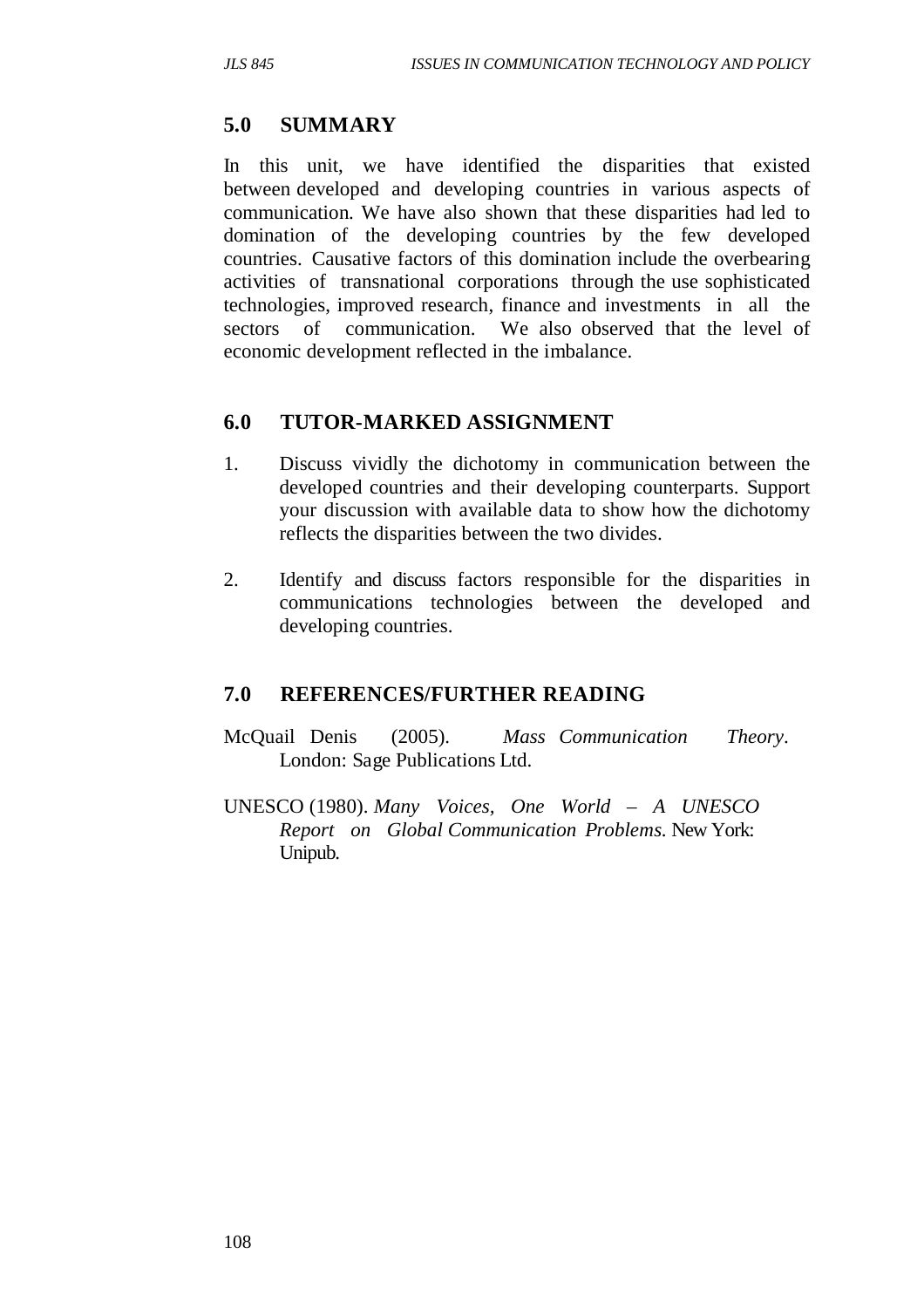# **MODULE 5 EFFORTS TO REDRESS NORTH- SOUTH COMMUNICATION IMBALANCE**

- Unit 1 The New World Information and Communication Order (NWICO)
- Unit 2 Alternative Communication
- Unit 3 Democratic Participant Media Theory and Development Media Theory
- Unit 4 Development Journalism
- Unit 5 Current Trends in Communication technologies and Imbalance in Communication Flow

# **UNIT 1 NEW WORLD INFORMATION AND COMMUNICATION ORDER (NWICO)**

# **CONTENTS**

- 1.0 Introduction
- 2.0 Objectives
- 3.0 Main Content
	- 3.1 Background to New World Information and Communication Order
- 3.2 The issues with NWICO
- 4.0 Conclusion
- 5.0 Summary
- 6.0 Tutor-Marked Assignment
- 7.0 References/Further Reading

# **1.0 INTRODUCTION**

Communication is at the centre of any social relations, whether between individuals, communities or nations. The impact of communication is wide and pervasive in politics, culture, economy, education and several other aspects of man's existence. However, communication, since the last half of the  $20<sup>th</sup>$  century, had been defined by imbalance and inequalities within countries, regions and particularly between the developed and developing countries. That means a country is either information-rich or –poor, easily interpreted as the domination of the developing countries by a few developed nations.

The New World Information and Communication Order  $(NWICO)$ , which is the subject of this unit, is about the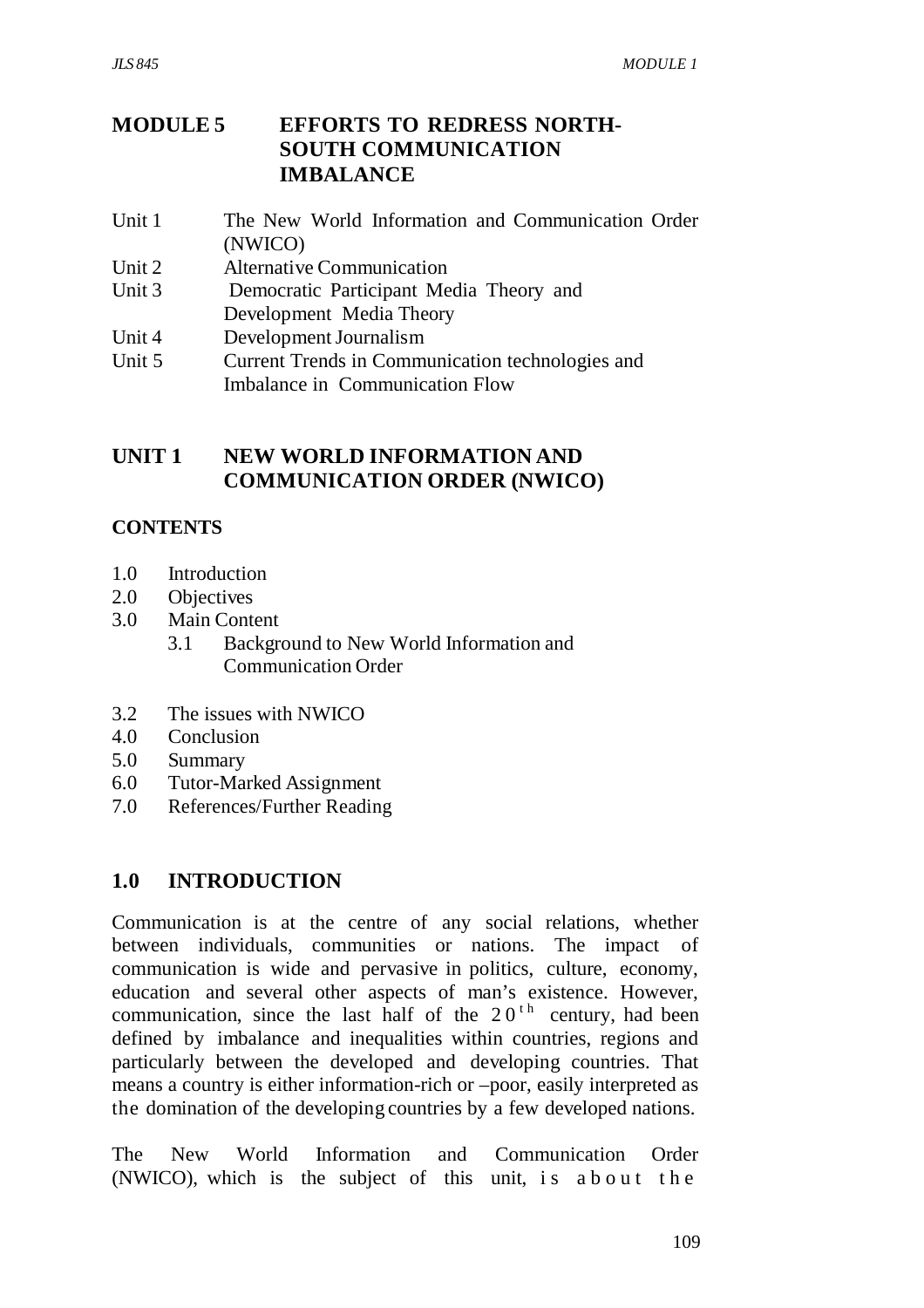efforts made so far to address the imbalance that characterizes communication globally.

# **2.0 OBJECTIVES**

At the end of this unit, you should be able to:

- know the background that led to the call for a New World Information and Communication Order
- discuss the main issues identified in NWICO with respect to solutions to the identified communication problems.

# **3.0 MAIN CONTENT**

### **3.1 Background to NWICO**

The imbalance in g l o b a l communication has occupied global discourse since the 19th century. In the last half of the  $20<sup>th</sup>$  century, quite a few countries gained independence, with the hope that colonialism, which was recognized as one of the promoters of communication inequalities, would be out of the way. Political freedom, however, failed largely to guarantee communication or economic independence. The newly independent nations continued to rely on their colonial masters for either survival or growth.

The few developed nations intimidated the less developed ones. Not only did the former would sell their own products in the international market, they also fixed the prices of goods (mainly raw materials) from the newly independent countries. This unfair deal reflected in other areas - intellectual, cultural and so forth. The discrepancies in power and wealth between the developed and developing nations manifested more in the fields of communication as the developed countries were better equipped technologically and financially, thereby giving them dominance over the developing ones in the global communication flow.

What was more, many developing countries existed on the throes of famine, poverty, illiteracy, unemployment, overpopulation, destruction of the environment, poor or negative media coverage which made ignorable in international relations.

Against this backdrop, the developing countries, under the aegis of the Non-Aligned Movement (NAM), raised concerns around all the issues of imbalance in communication. Their first meeting was held in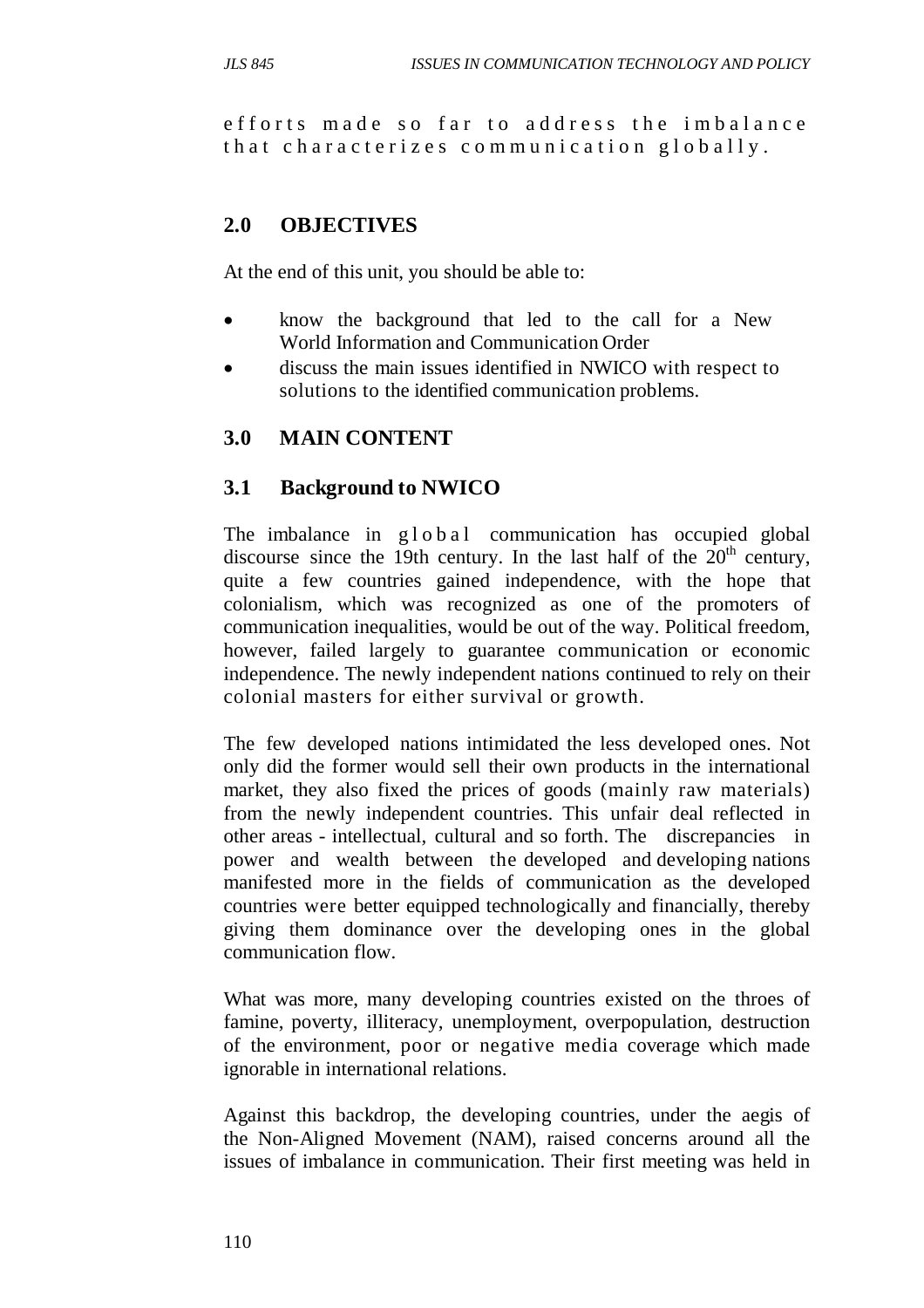Algiers in 1973, followed by another in Tunis in 1976 and a ministerial conference in Delhi later in 1976. The call by NAM was a new arrangement to address the imbalance in news flows and global communication patterns. The term "New Order" w a s crafted by Tunisia's then Minister of Information, Mustapha Masmoudi. The New Order plan was submitted to the 16-member MacBride Commission as working paper No. 31.

A clarification should, however, be made of the NAM's call for a "New Order" as distinct from the other "new order" by some American scholars. The American centric notion conceived a "new world order" as the global supremacy of capitalism and the absence of any competing ideology as well as the unchallenged status of the United States as the only global superpower.

NAM's call, however, was based on the notion that communication is an essential factor of human and international relations and should be based on the principle of equality and independence of choice for all nations and peoples. N AM's New Order was founded on the same principles and conceptual framework of the New International Economic Order which is based on equality.

The New World Information and Communication Order is seen by scholars as a pre-condition for the success of the New World Economic Order on the premise that communication is at the centre of all economic activities. The concerns on the inequalities in communication made UNESCO or the United Nations create the International Commission to carry out studies on all communication problems with a view to solving the problems.

The American Scholar Wilbur Schramm had noted in 1964 the unfair dominance of news flow by the developed countries and the distortedness in presentation. Another communication scholar, Herbert Schiller, also observed in 1969 that developing countries had little input in the allocation of radio frequencies for satellites in a meeting held in Geneva. He explained that side-stepping the developing countries o n an issue as crucial as the allocation of radio frequency allowed for the dominance of the United States and a few other developed countries. For example, Intelsat set up for international cooperation in satellite communication was dominated by the United States, especially for military purposes.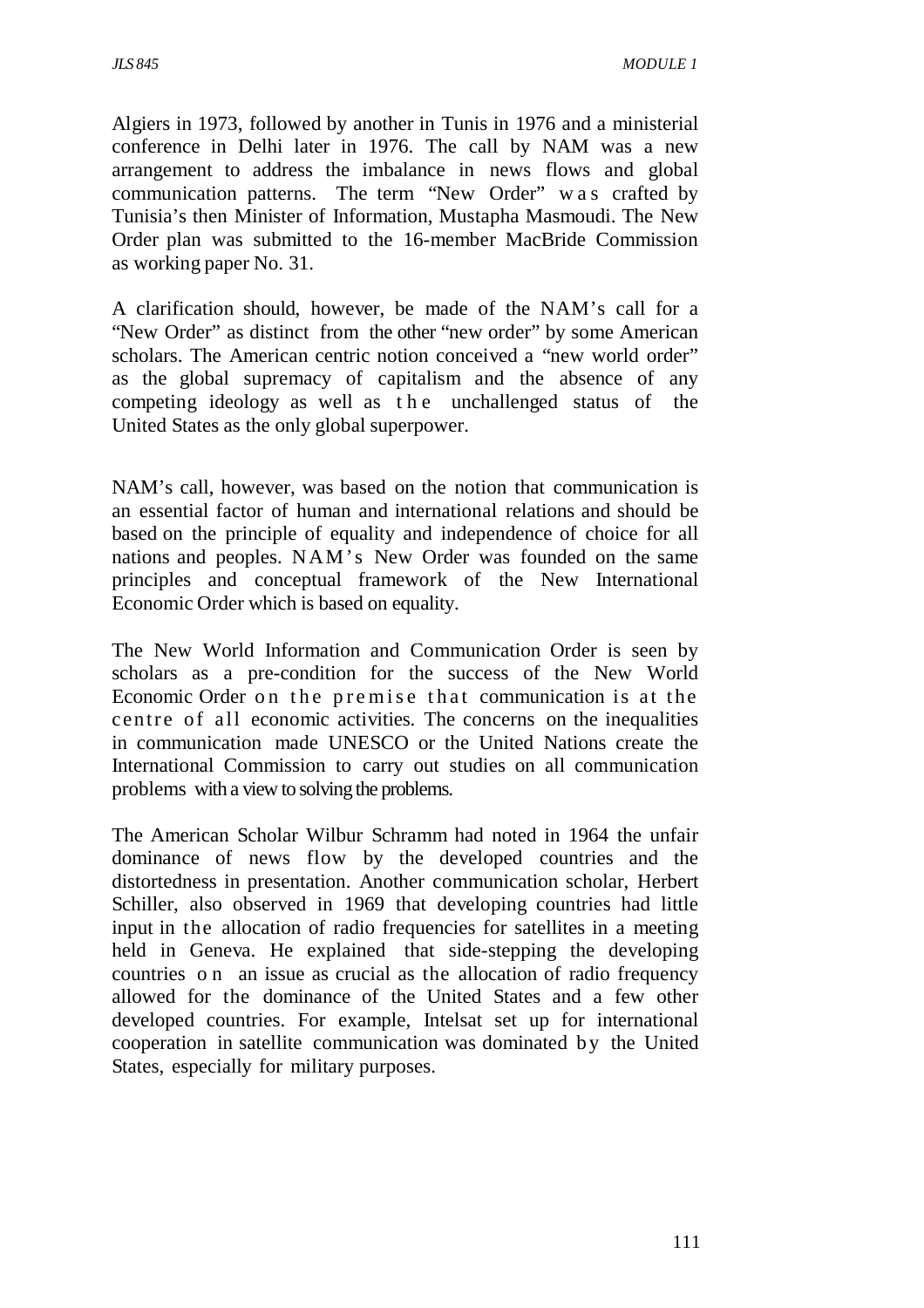# **3.2 Issues in New World Information and Communication Order**

As we have indicated earlier, issues raised in NWICO broadly concerned unbalanced the flow of communication between the developed and developing countries, distortions to cultures of developing countries, marginalization of developing countries in application and use of satellites, and computer technologies. The issues can be itemized specifically as follows:

- News reports on developing countries by news agencies such as AP and Reuters reflect the position of developed countries. Their would always focus on disasters, crimes and military coups and not the realities of survival regarding children, women, farming and population growth. It was noted that only four major news agencies, including Reuters and AP, control 80 percent of news flow in the world.
- Advertising agencies in the developed countries control advertisement in the developing countries in form of affiliates or branches. Published adverts were found to distort the culture of the developing countries while introducing and propagating foreign culture and habits.
- Unbalanced and unrestricted flow of cultural materials in respect of dominance of American films and television documentaries, video cassettes into developing countries.
- Unfair allocation of parking spots in space (geo-stationary orbit) in favour of the developed countries. Also, there is unfair distribution of radio spectrum. Records say a few developed countries control almost 90 percent of the radio spectrum, much of which is for military use.
- Unrestricted satellite broadcasting of television signals in developing countries by developed countries without their permission. The United Nations was said to have voted against this in 1970.
- Collection of information and data on agriculture and weather in developing countries through satellites without permission.
- Restriction on use of data bases in computers by developed countries and their denial of the spread of computer knowledge to developing countries.
- Protection of journalists was also raised for discussion because many journalists suffered incarceration and violence from military regimes in the developing countries at the time. This hampered news flow.

The Mac Bride International Commission on communication came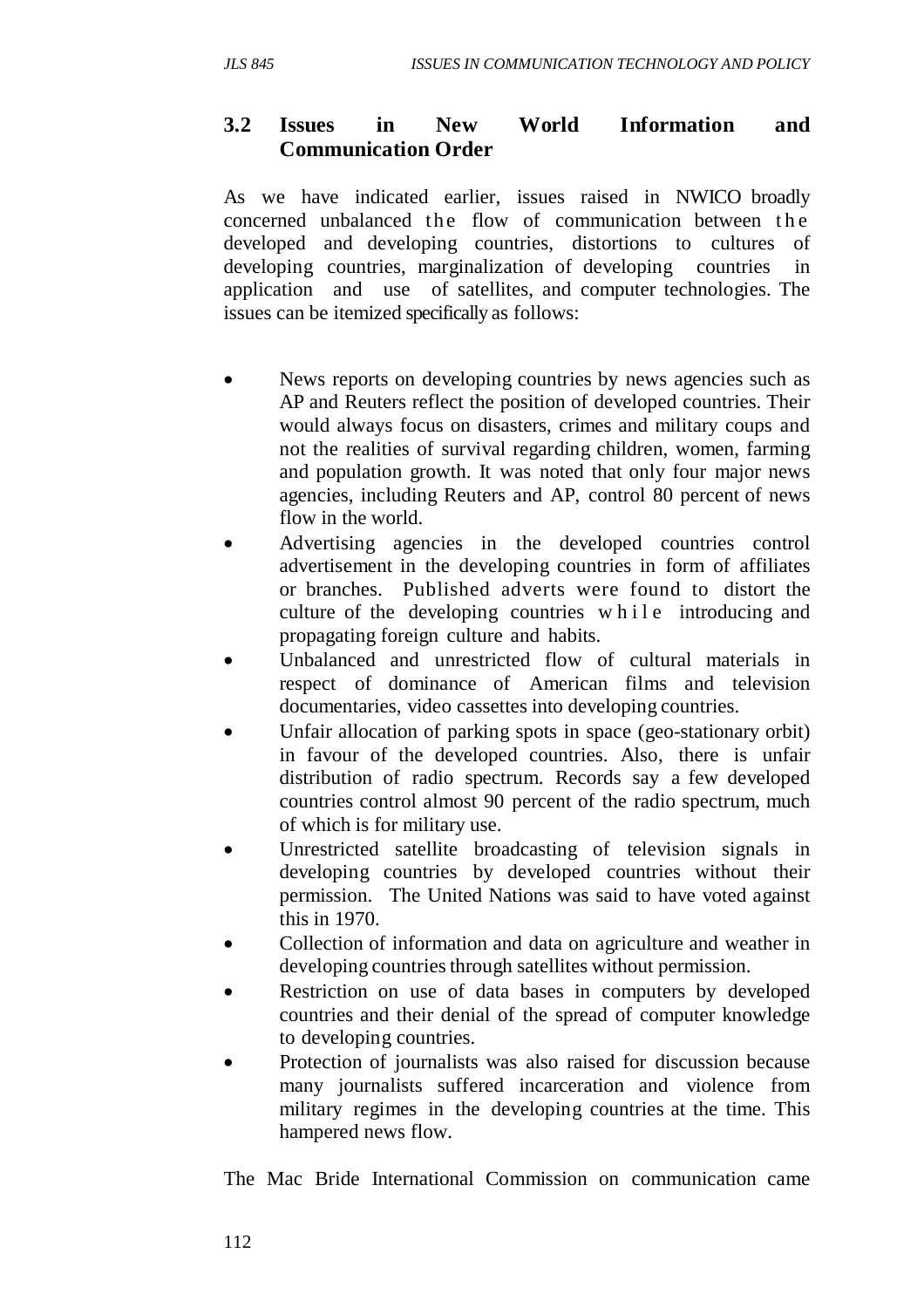out with a 312-page report published as a book titled *Many Voices, One World*.

The UNESCO, which initially distanced itself from the report of the commission because of the pressure from the United States, later adopted it as resolution  $4/19$  in its  $21<sup>st</sup>$  session in Belgrade, in 1980, as follows:

- i. elimination of the imbalances and inequalities which characterize the present situation;
- ii. elimination of the negative effects of certain monopolies, public or private, and excessive concentrations;
- iii. removal of the internal and external obstacles to a free flow and wider and better balanced dissemination of information and ideas;
- iv. plurality of sources and channels of information;
- v. freedom of the press and information;
- vi. the freedom of journalists and all professionals in the communication media, a freedom inseparable from responsibility;
- vii. the capacity of developing countries to achieve improvement of their own situations, notably by providing their own equipment by training their personnel, by improving their infrastructure and by making their information and communication media suitable to their needs and aspirations;
- viii. the sincere will of developed countries to help them attain these objectives;
- ix. respect for each people's cultural identity and for the right of each nation to inform the world public about its interests, its aspirations and its social and cultural values;
- x. respect for the right of all peoples to participate in international exchanges of information on the basis of equality, justice and mutual benefit; respect for the right of the public; of ethnic and social groups and of individuals to have access to information sources and to participate actively in the communication process.
- xi. this New World Information and Communication Order should be based on the fundamental principles of international law, as laid down in the charter of the United Nations;
- xii. diverse solutions to information and communication problems are required because social, political, cultural and economic problems differ from one country to another, from one group to another.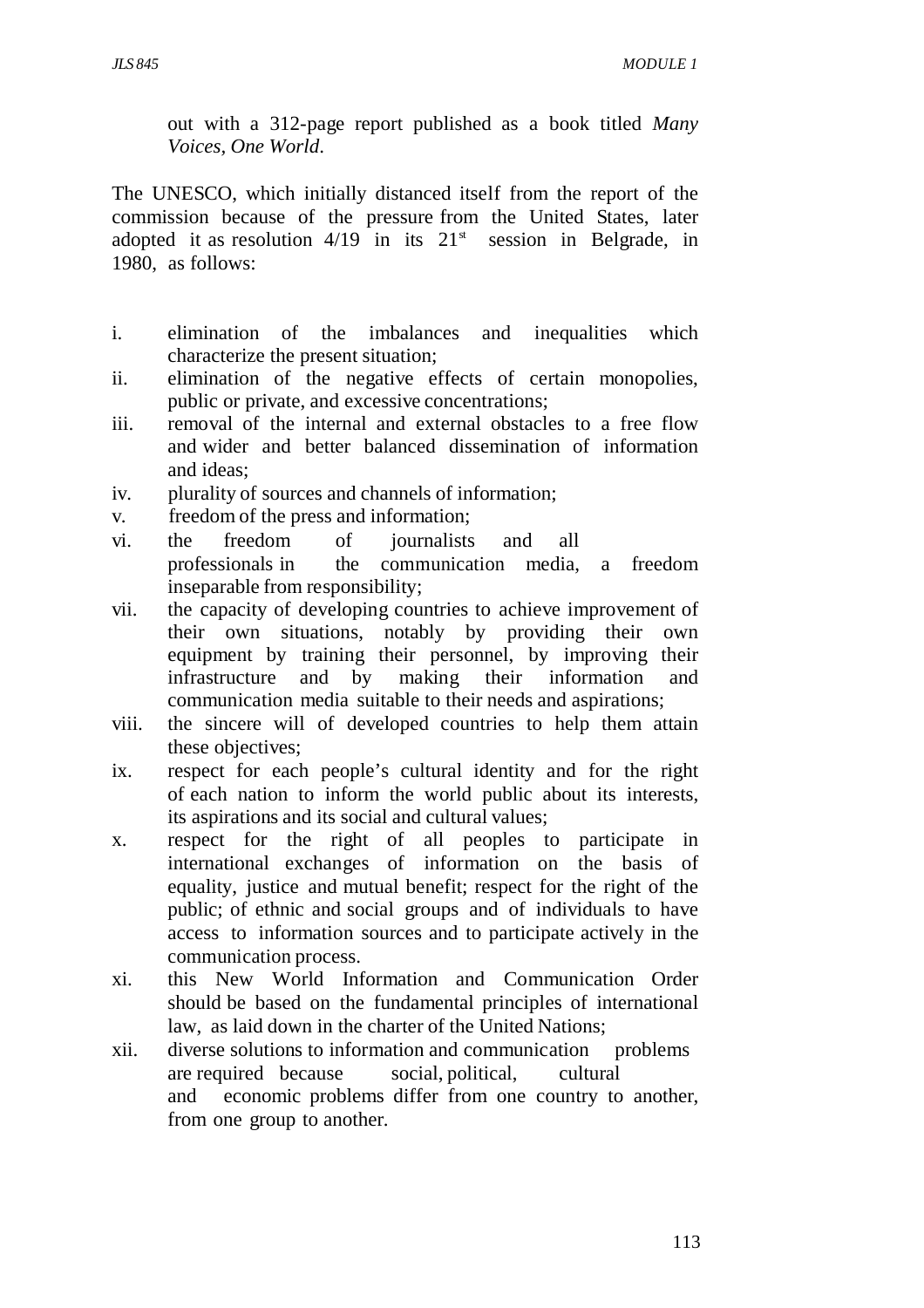The exchanges and debates on the issues raised are diffused and agreements are still far from being reached on some of the issues globally. However, NWICO succeeded in raising global consciousness and concern on the effects of unbalanced communication flow. Many developing countries have, therefore, realized the need to reassess their communication needs and formulate policies to meet those needs.

Its Initial reluctance and opposition from the United States notwithstanding, UNESCO should be commended for its efforts on the ongoing debate about global communication imbalance. The efforts of Mustapha Masmoudi of Tunisia, who provided the African perspective to the debate should also be recognized as well as Juan Somavia, whose presentation was strongly in favor developing countries especially from Latin American. The only woman in the commission, Betty Zimmerman from Canada, stood in for the communication scholar, Marshall McLuhan, who died in 1980.

### **Opposition from the United States**

The United States, understandably, was against some of the issues raised in NWICO. The country believed these issues were not in the interest of the American transnational media corporations. It particularly condemned the issues and efforts to redress them as barriers to the free flow of communication. One of such was that journalists should be licensed before they do their job. This, the country said, would put its journalists at a disadvantaged position. It not only attacked UNESCO, it actually withdrew its membership of the body in 1984. UNESCO initially gave in to the pressure from the United States but retraced its steps to follow the popular will.

During the period that the United States withdrew its membership from and withheld its funding for UNESCO, some OPEC countries and a few socialist countries filled up the financial gap, thereby making her withdrawal of no consequence.

Today, the debates on NWICO or the need to replace the unbalanced flow in global communication with a "free, but balanced flow of communication" continues. Official UNESCO policy with respect to NWICO does not support state control or censorship and licensing of journalists, partly in tandem with the wish of the United States.

### **4.0 CONCLUSION**

The potential and impact of communication locally and internationally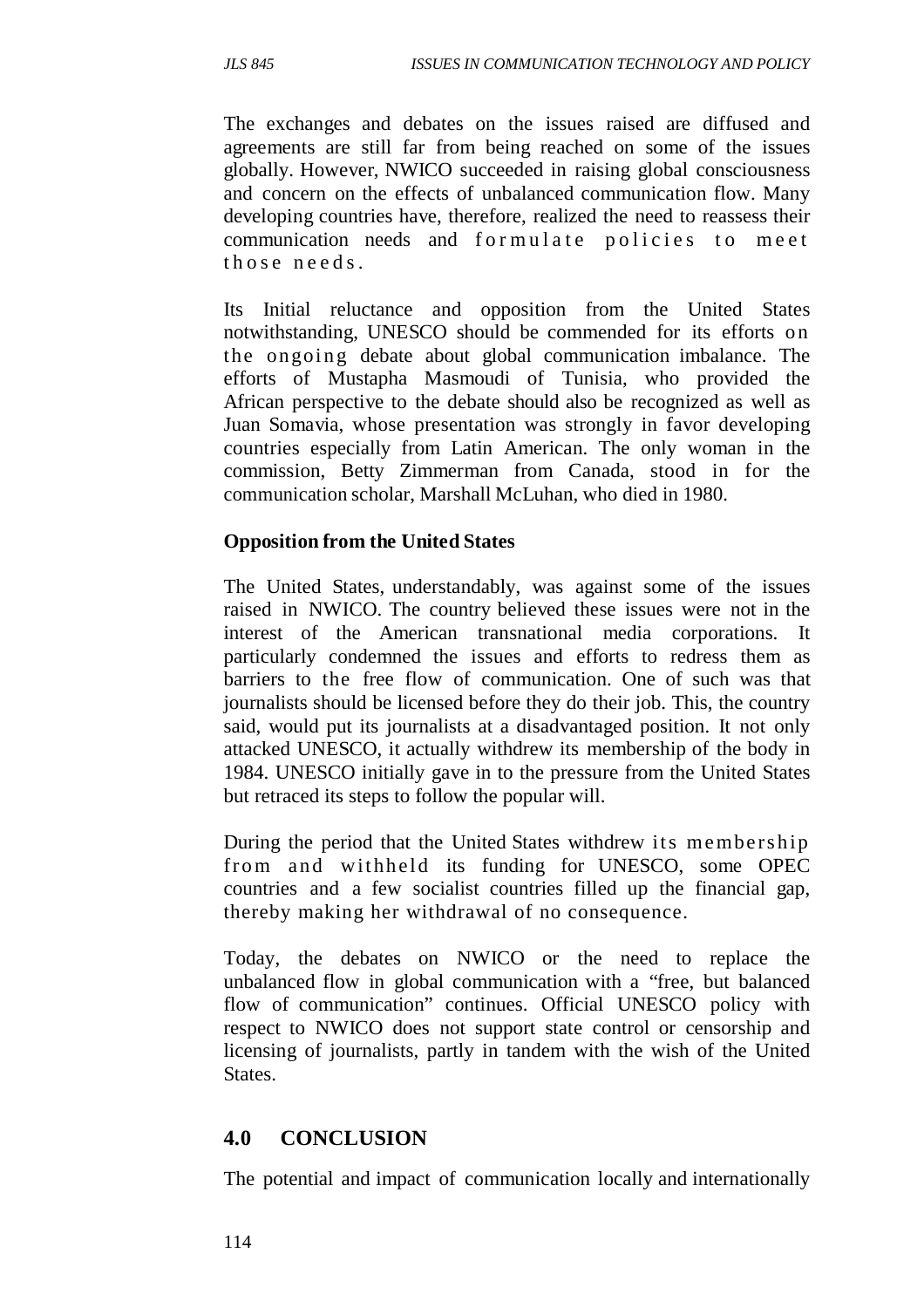are not in doubt. Similarly, the effects of communication in social, political and economic relations remain significant both positively and negatively. It is negative to the developing countries because communication technologies, in it various aspects, are controlled by a few developed countries. The glaring imbalance formed the crux of the call for a New World Information and Communication Order hinged on "free, but balanced flow of global communication" by the Non Aligned Movement (NAM).

# **5.0 SUMMARY**

It is appropriate to summarize the import of NWICO (which has been the subject of this unit), in line with Nordenstreng's concept of Four D's - an idea said to have been espoused in the tiny island of Grenada as a response to the global debates. The Four D's captures the main issues and themes in the New World Information and Communication Order as follows:

- a. **Democratization**: this relates to measures to reverse the "one-way flow" of news from the developed countries to the developing countries. The efforts are aimed at ensuring equitable and balance news flows between and among countries, and thus expand the news base and frontiers.
- b. **Decolonization**: this is in respect of efforts, especially by the Non-Aligned Movement (developing countries) to reduce the negative impact of the "one–way flow."
- c. *Demonopolisation*: the transnational corporations which control communication technologies in production, distribution and application are seen as threats to developing countries. Efforts to reduce their impact are seen as demonopolisation of the global technological space.
- d. **Development**: is in respect of the recognition by the developing countries that mass media are important instruments of development for a just redistribution of communication resources in the world in a way that one group is not considered as active participants and the other as passive onlookers.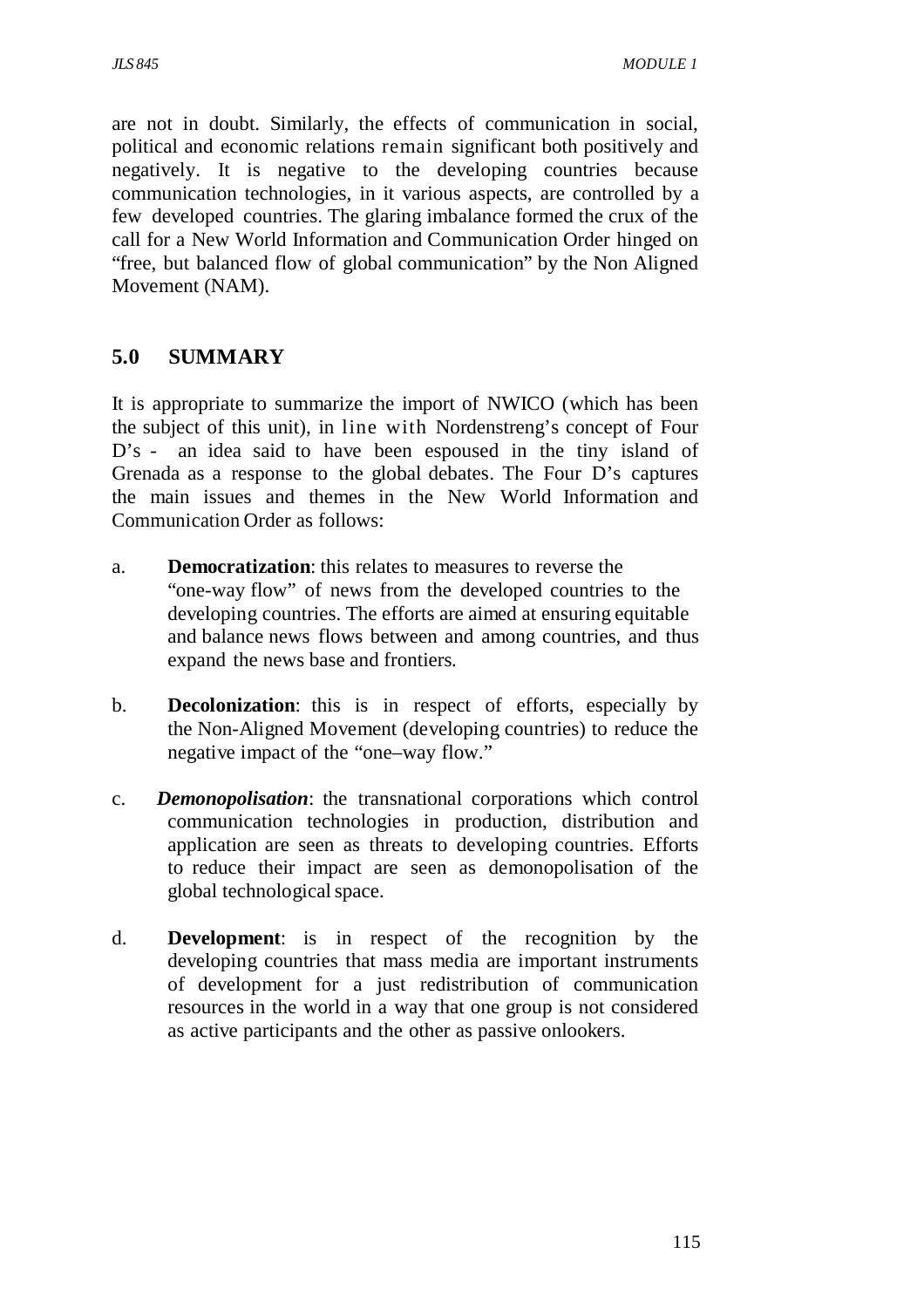### **6.0 TUTOR-MARKED ASSIGNMENT**

- 1. What are the main issues involved in NWICO and how did UNESCO manage the United States reaction to the organization?
- 2. Discuss 10 of UNESCO resolutions to address the imbalance in the global communication order.

### **7.0 REFERENCES/FURTHER READING**

- *UNESCO (1980). Many Voices, One World A UNESCO Report on Global Communication Problems.* New York: Unipub, pp. 34-43, 336.
- William Preston, Edward S. Harman, and Herbert Schiller (1989). *"Hope and Folly: the United States and UNESCO, 1945-1985,"* University of Minnesota Press, ISBN 0-8166-1788.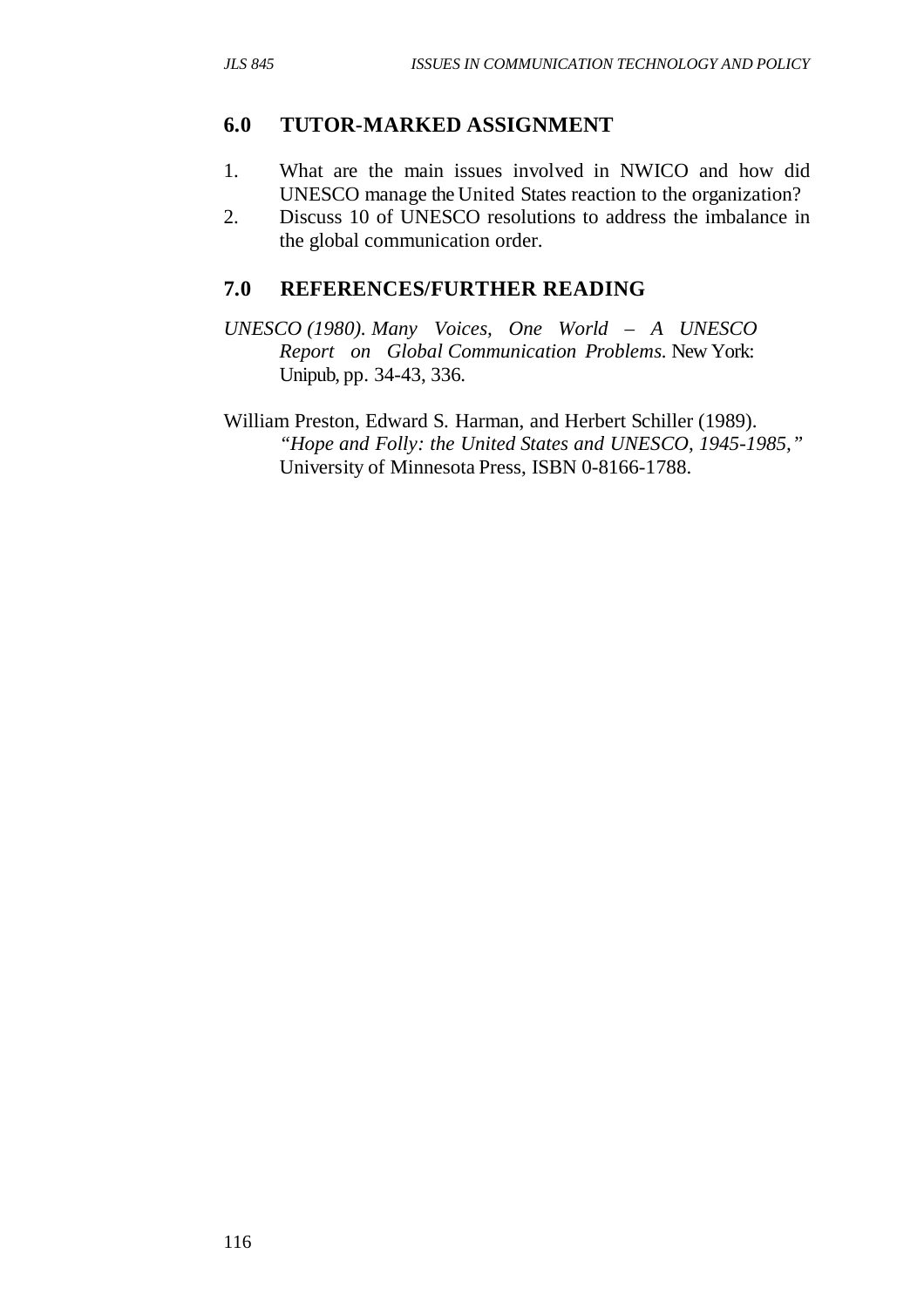# **UNIT 2 ALTERNATIVE COMMUNICATION**

### **CONTENTS**

- 1.0 Introduction
- 2.0 Objectives
- 3.0 Main Content
	- 3.1 Alternative Communication
- 4.0 Conclusion
- 5.0 Summary
- 6.0 Tutor-Marked Assignment
- 7.0 References/Further Reading

# **1.0 INTRODUCTION**

The second half of the 20th century was a period that many independent nations emerged. This meant that millions of people around the world were released from the shackles of colonialism. Concomitant with this has been the rising consciousness that the mainstream media models were no longer adequate to cater to the communication needs of the people. This has led to the quest for a pluralistic situation which will be discussed in this unit as the Alternative Media.

# **2.0 OBJECTIVES**

At the end of this unit, you should be able to:

- discuss the main features of the Alternative Media
- explain the reasons for and the different strands of Alternative **Communication**

# **3.0 MAIN CONTENT**

### **3.1 Alternative Communication**

The Alternative Media model describes a range of media reactions to the main stream media. It emphasizes the social and community functions of the media, rather than technological functions. The alternative model exhibits dissatisfaction with the established media which promote vertical and one-way flow of communication. Mc Quail (2005) identifies two types of alternative media as:

1. **Emancipatory Media Model:** espouses small scale and grassroots media, completely separated from the dominant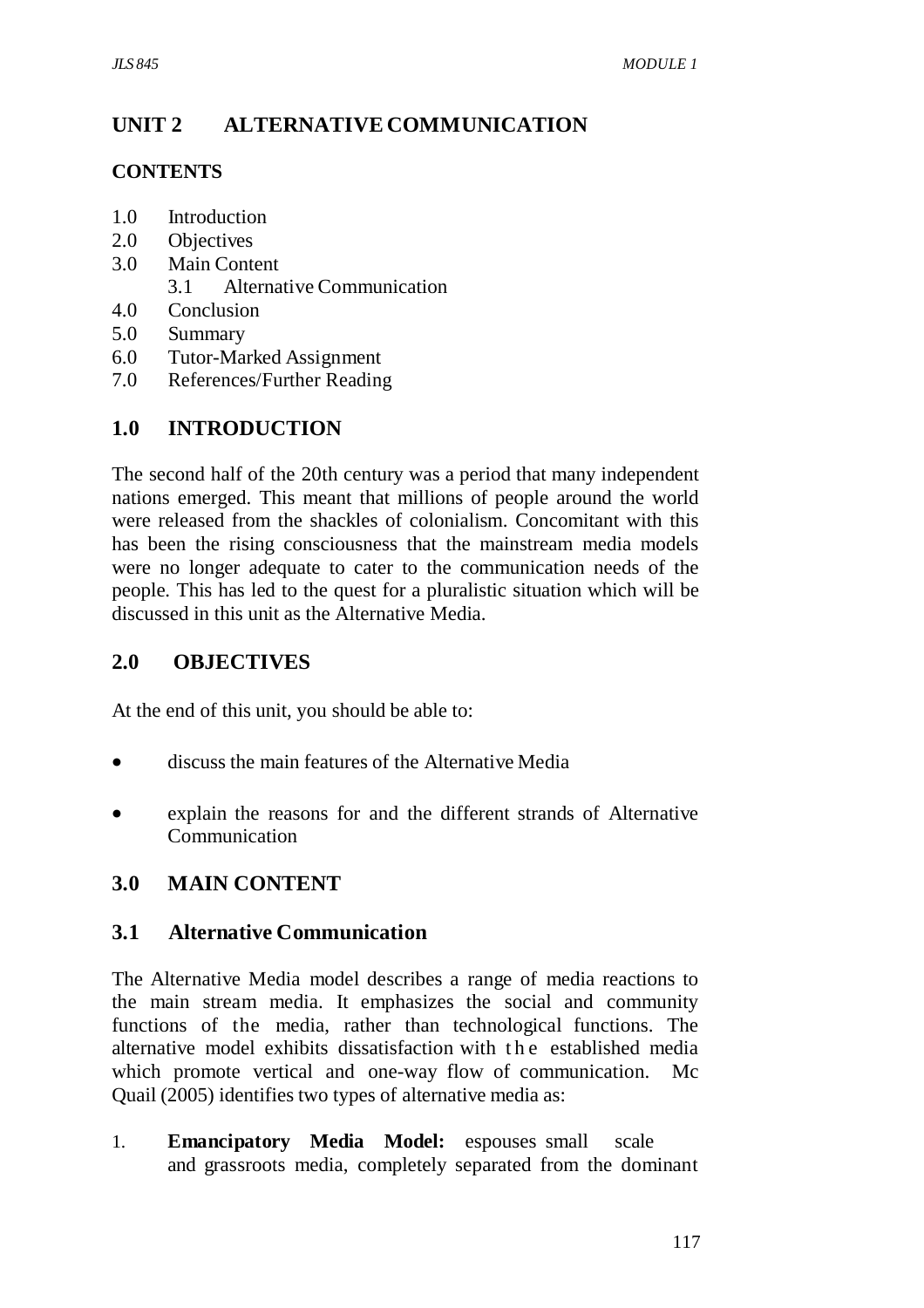influence and operations of the mass media of radio, television and newspaper. The whole idea is to emphasize the community as the fulcrum of effective communication rather than the market-based and elite-government and commercial communication.

According to McQuail, the new communication technologies promote interaction and do-it-yourself' features. This model, according to him, engenders emancipation. He asserts that the communication technologies of video recording, cable TV, internet and the like have put communication in the "hands of individuals and out of the hands of the publishing monopolies" as the individual is now allowed to determine the contents of communication. The main principles of this model are: participation, interaction, cultural autonomy and variety, small scale emancipation and self-help

This model sides with the struggle for basic rights. Some observers call it the *rebellious communication model*, based on its alignment with the vanguard for social and political movement against oppression and domination. It disrupts the top-down, one-way show by r e directing communication to the power centres that are positioned to build more visible resistance from solidarity and networking, which emerge eventually as social movements

2. **Communitarian Media:** Like the rebellious media, communitarian communication espouses the essence of the community as all-important in any communication process.

Essentially, it contrasts with the libertarian theory of communication in that it emphasizes that in as much as the society demands some duties from the individuals, these individuals do have rights - social, political and economic - which they should claim from the society.

In this way, the relationship between the society and individuals becomes mutual and is cemented by the media of communication which they engage in dialogue. In this case the media are expected to play more integrative and social organic roles which guarantee equal rights and articulate people's opinions in a free and unhindered atmosphere. The public and the media relate as partners for social good.

Although, this model is still limited in its actualization, scholars say it is chiefly feasible in the developing countries. Its radical tradition makes it difficult to be applied in advanced countries.

The Alternative model, whether as a participator, community and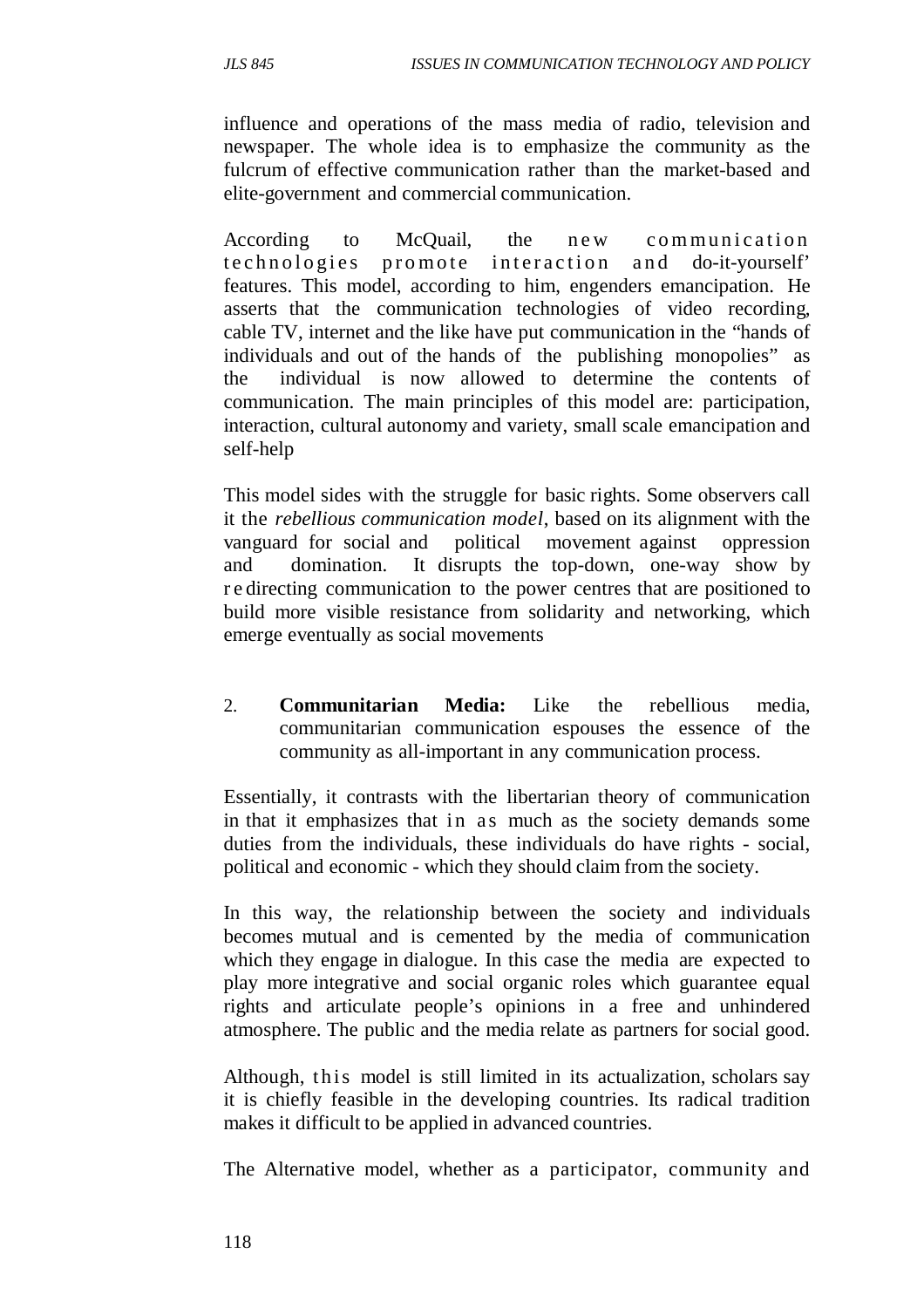others, rejects libertarians' universal rationality and the ideals of bureaucratic professionalism. It promotes the rights of cultures and sub-cultures to exist based on their peculiar and inherent nature, norms and values.

Some reasons have necessitated the evolution of alternative media:

- The peculiar environment of many developing countries lacking basic infrastructure such as electricity and roads, makes establishment and operation of mass media difficult, especially in the vast rural areas.
- Messages about hygienic and health campaigns, religious, local political activities and harvest, drought and planting issues are effective through such channels as theatre, local fairs, experimentation, itinerant loud speakers and opinion leaders are better delivered on a personal basis, rather than through mass media.
- In many countries, the gap is clearly defined between the rich and poor in resources translated directly and respectively into information rich and information poor because of the one-way flow, top-down and vertical communication. Thus, the alternative media are tools for the poor and the rural populations to express themselves.
- The alternative media provide the needed balance and serve identified audiences for which they are more effective.
- Alternative media expand and broaden communication more horizontally, rather than vertically as the mass media.
- Alternative media undermines the all-powerful or hypodermic theory of mass media and supports Lazerfeld's opinion leadership model of communication which says mass media messages do not have direct effect on the audience, but work in a two-step flow. Information is received first by opinion leaders and later transmitted to the public through interpersonally.

In Nigeria, government seems to have realized the need for alternative media that it now reinforces the mass media messages with alternative  $b \cdot b \cdot b \cdot b \cdot c$  - line media such as the atree, puppet shows, cultural shows, films shows, pamphlets and exhibitions.

The range of the alternative media also covers local fairs, music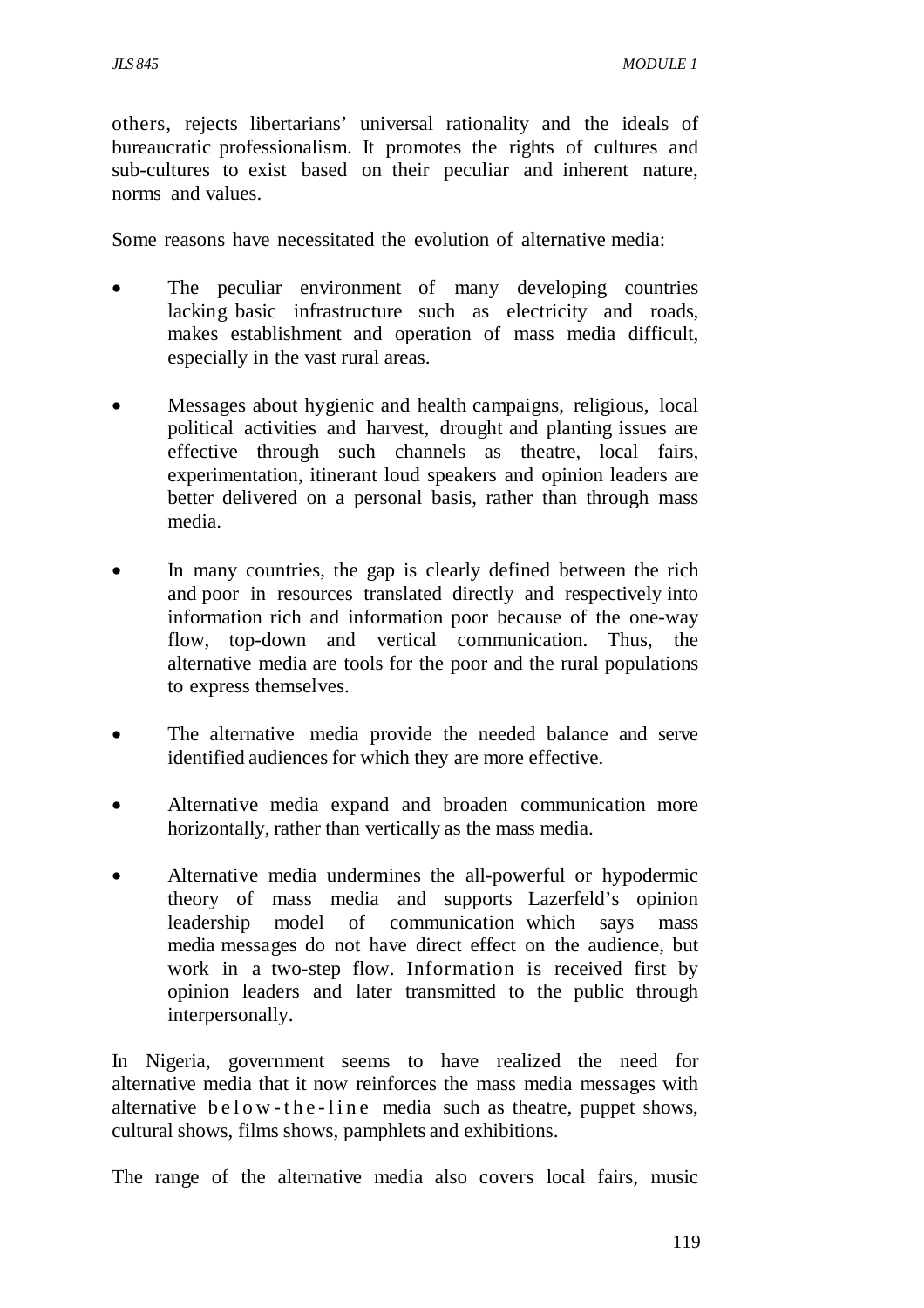festivals, wall papers, itinerant information, and vans which travel to rural areas

At this point, we need to state, however, that alternative media in their varied forms should not be seen as just a reaction to the main-stream media. Their emergence is sequel to the need for a holistic view of communication. This is why several observers think it up as a complement to the mainstream media rather than as a clash.

### **4.0 CONCLUSION**

The alternative media have two components – emancipator and community. Some see them as complementary while some think they are reactionary. Whichever way they are viewed, there is hardly a doubt that they are those "little communications" that helps.

# **5.0 SUMMARY**

Alternative media are not just a reaction to the defects in the mainstream media, especially in developing countries. They can be used as both alternative and complementarily to the mainstream mass media. Their use should be based on evaluation of effect, the audience needs and character, and environment, etc.

In particular, alternative media are part of the larger option to democratize global communication and break barriers which hinder the free and balanced flow of information in communities, within a country and among nations.

### **6.0 TUTOR-MARKED ASSGINMENT**

1. Discuss alternative communication as a way of addressing the imbalance in communication flow. Support your arguments with copious examples of situations where alternative media have been effective in your country.

### **7.0 REFERENCES/FURTHER READING**

McQuail Denis (2005). *Mass Communication Theory*. London: Sage Publications Ltd.

*UNESCO (1980). Many Voices, One World* – *A UNESCO Report on Global Communication Problems.* New York: Unipub.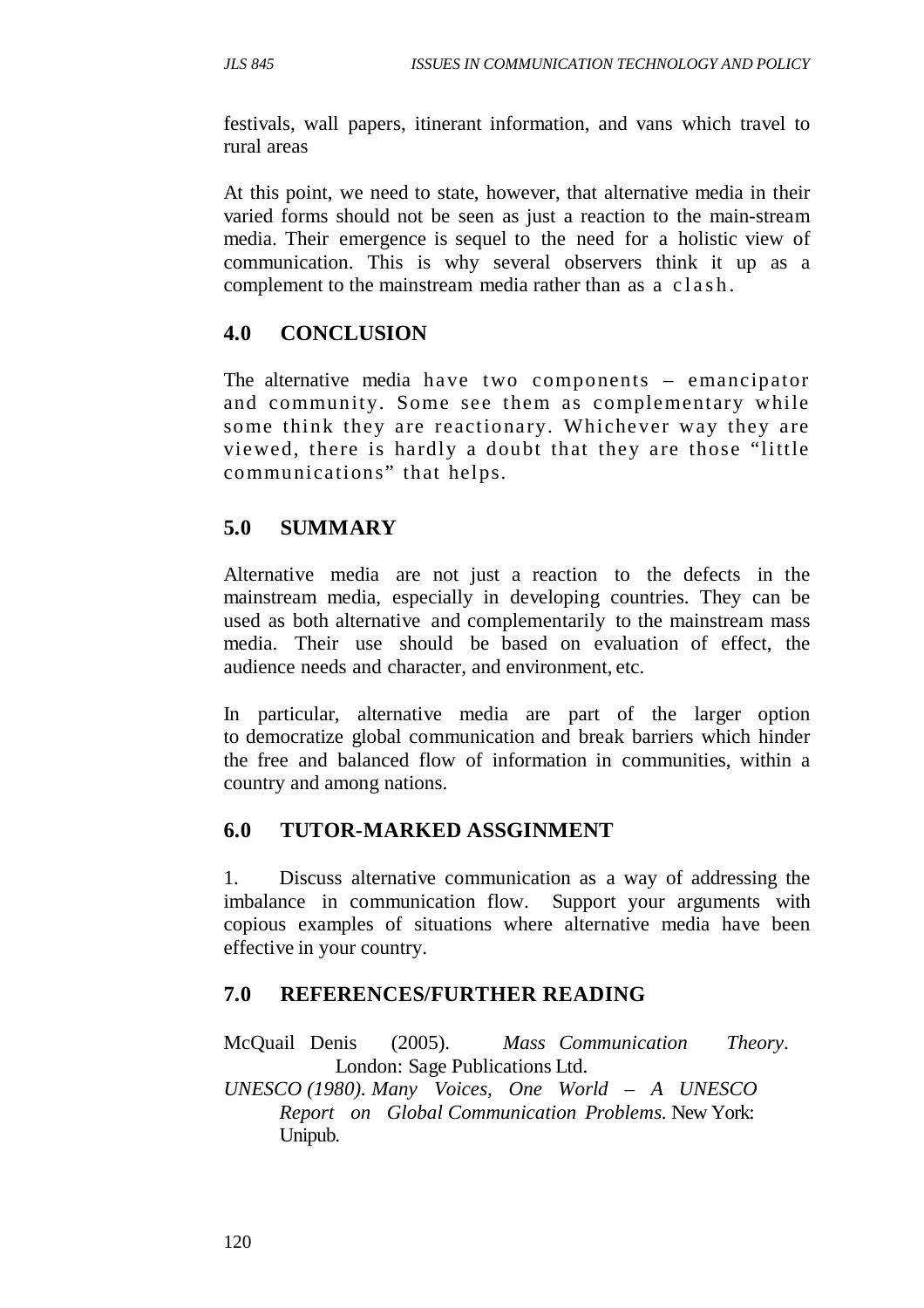# **UNIT 3 DEMOCRATIC - PARTICIPANT MEDIA THEORY AND DEVELOPMENT MEDIA THEORY**

### **CONTENTS**

- 1.0 Introduction
- 2.0 Objectives
- 3.0 Main Content
	- 3.1 Democratic-Participant Media Theory
	- 3.2 Development Media Theory
- 4.0 Conclusion
- 5.0 Summary
- 6.0 Tutor-Marked Assignment
- 7.0 References/Further Reading

### **1.0 INTRODUCTION**

Democratic-Participant Media Theory and Development Media Theory are two evolving options to also redress the vertical flow of communication in the world. Although they may not have yet crystallized in any particular political system or nation, but movements and approaches towards their operations can be observed in many countries, both within the developed and developing countries. Their main tenets are specifically to ensure a more horizontal communication hinged on free, but balanced flow of communication in communities, within nations and among nations.

#### **2.0 OBJECTIVES**

At the end of this unit, you should be able to:

- explain the main tenets of Democratic-Participant Media Theory
- discuss also the basis of the Development Media Theory
- highlight how the two theories promote horizontal, rather than vertical flow of communication
- identify their observation in some countries.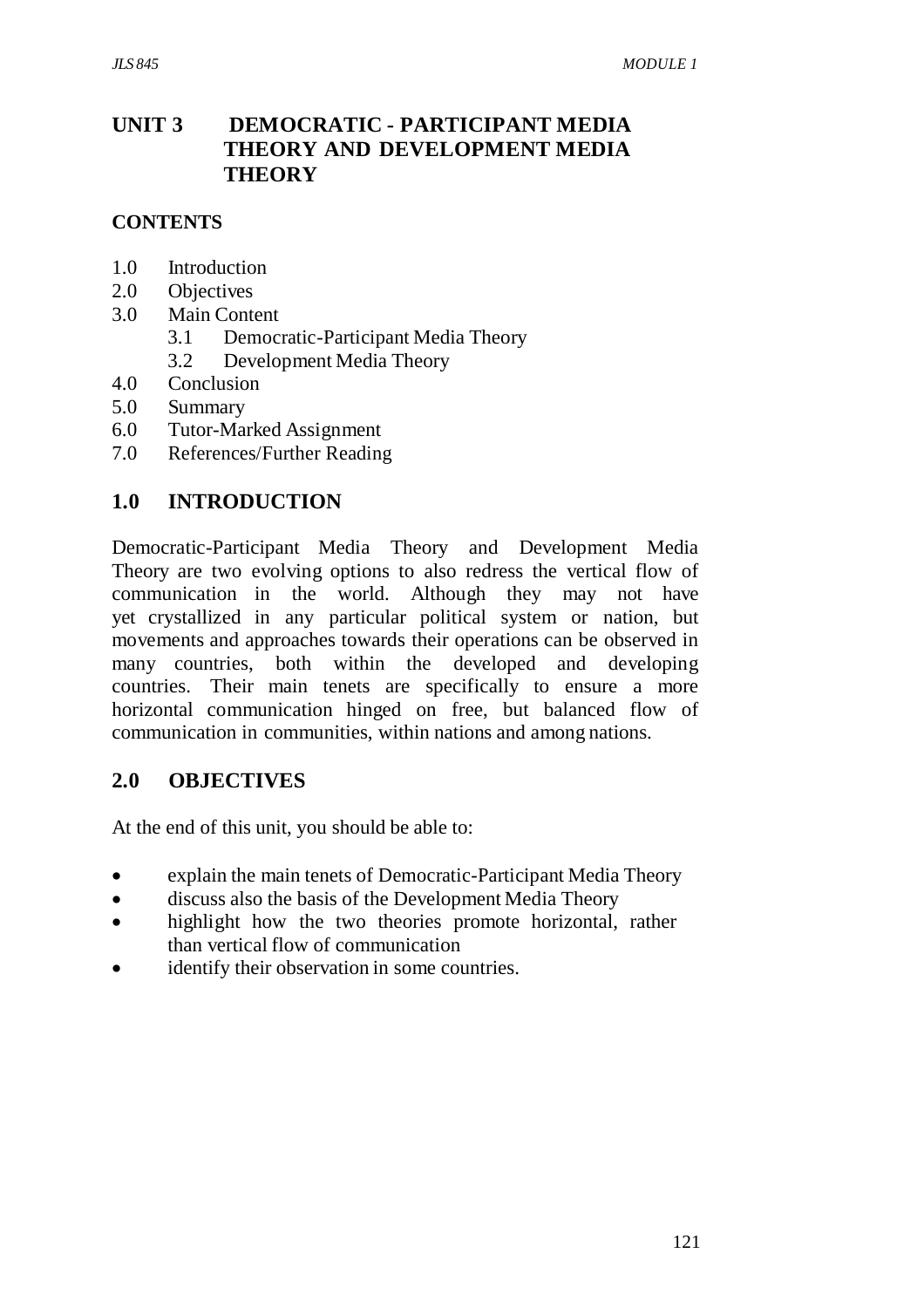## **3.0 MAIN CONTENT**

### **3.1 Democratic-Participant Media Theory**

As we have indicated earlier, Democratic participant media theory is one of the evolving theories aimed at horizontal, rather than the current vertical communication which has denied access of the media to all potential consumers and patrons. Democratic-participant media theory is usually described by scholars as a twin theory of the development media theory which we shall also discuss later in this unit.

The main thrust of democratic-participant media theory is that the current structure of the communication which ensures vertical or top- bottom flow of messages has denied expected benefits to the society. This is especially so as it has created a situation of information rich and information poor in societies. The quantum of the society's resources in an individual's hands defines his relations and access to information to the extent that we now have a structure of the have's as information rich, while the have-not's are the information poor.

Scholars have observed that this structure limits access and free flow of information to sections of the society based on such characteristics as differences in income, class, sex and the vulnerable groups in the society or nations; the vulnerable groups in societies, including women, children, and the physically-challenged.

It is the notion of democratic-participant media theorists that access to the media by the individuals or groups is concentrated in the hands of government and big business, which include advertisers and media monopolies. Similarly, bureaucracy and professional leadership and hierarchy hinder access to the media by certain sections of the society. They advocate that all these barriers should be broken down so as to allow better access to all potential media consumers. They insist that the media are too sensitive and important to be left alone to professionals, government and big monopolies.

In particular, democratic-participant media theory brings the spirit of democracy into the concept of communication. It says that it is the public in a broad sense that has an interest in a wider and freer communication.

Succinctly, democracy as defined by Abraham Lincoln is "government of the people by the people for the people." Key in this all-time definition is people in partnership as centre of all activities of a society, a nation and the world. Thus, taken the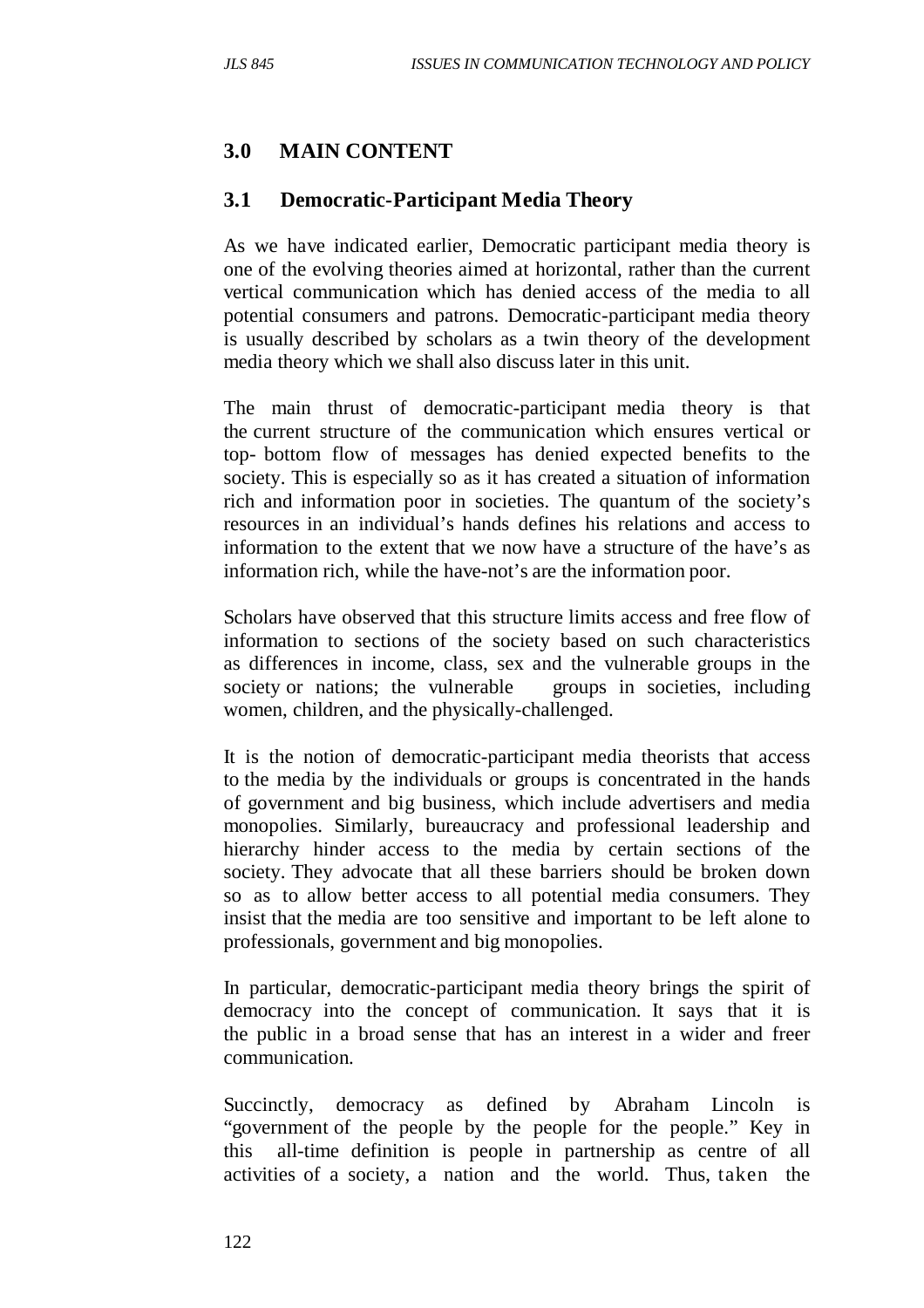spirit of democracy into communication as the democratic-participant media theory espouses, the individuals become active partners and not objects or passive receivers of communicated messages. This way, not only the volume of messages increases, but there is increase in the spectrum of social representations and participation. Also, communication is enriched with increase in the variety of messages.

Democratic-participant media theory hinges effective communication with democratic relationship. Like democracy, democratic-participant media theory is based on the "popular will" of the people to use communication to serve their individual and corporate needs and desires.

Today, as more and more countries are graphitating towards democratic ideal and are trying to implement the popular will of the people, it is hoped that communication will become more democratic and responsive to the needs of broader and wider spectrum of the people. Indeed, that communication will open the democratic space and attend to the needs and aspirations of all potential consumers, the popular will of the people and break down the inequalities in wealth which lead to imbalance in communication, especially regarding those who are served and those who are not denied communication in the society.

Evidence of democratic-participant media theory is said to be found in developed liberal democracies and in some developing countries. Although, it is yet to be incorporated in any specific media institutions in the world, some of its tenets are part of the popular demand from horizontal communication, rather than the vertical flow of communication.

### **SELF-ASSESSMENT EXERCISE**

How is the ongoing democratic movement linked with democratic-participant media theory and improvements in global communication?

### **3.2 Development Media Theory**

Like democratic-participant media theory, the development media theory is yet not easy to locate in any particular media institutions.

However, the theory seeks to explain the normative behaviour of the press in countries that are today classified as developing nations. Thus, the difficulty in locating observance of development media theory is linked to the diverse varieties and dynamic political and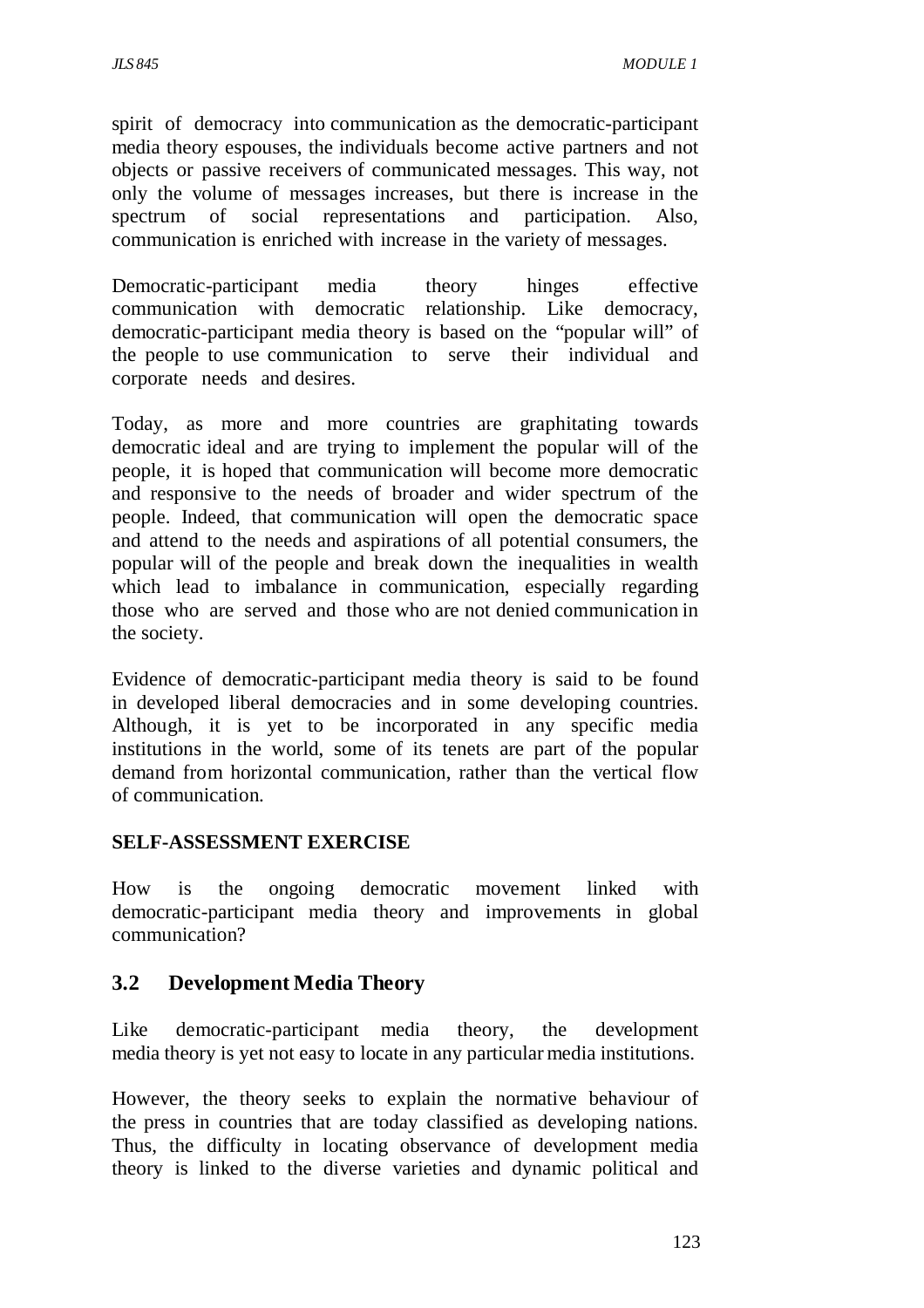economic situations in the developing countries. These concern diverse conditions in such countries as Nigeria, Kenya, Banglash, Congo, Zimbabwe, Columbia, etc, on the one hand, and on the other hand, conditions in middle-level countries such as India, Korea, Cuba and Brazil. However, the main tenet of development media theory is that there are identified conditions in the developing countries that subtract from the application of the mainstream media theories.

These are:

poor or absence of communication infrastructure inadequate number of professionals and limited professional skills more than 70 percent of some developing countries live in the rural areas removed from the sophistication of the modern world development is occurring in developing countries that should be disseminated to the world at large, but neglected by the powerful media.

In the opinion of development media theorists, these issues and conditions which characterize the developing countries, especially the need for economic development, tend to push issues such as press freedom and human rights to the background. In other words, the issues of human rights and press freedom could be sacrificed on the altar of economic and social development in these developing countries.

Dennis McQuail sums up the basic tenets of development media thus:

media must accept and carry out positive development tasks in line with nationally established policy. Freedom of the press should be open to economic priorities and development needs of the society. Media should give priority in their treatment of news content to national culture and language(s). Media should stress links with countries which are close geographically, culturally and politically. The state can interfere or restrict media operations in the overall interest of development. This can be through the instruments of censorship, subsidy and direct control. Journalists and other media practitioners should exercise their rights and duties in the dissemination of news in the interest of development needs.

Demonstrable signs of shifts in the developing countries towards using media for development ends and needs are observable in the last three or four decades. The aim is to further the horizontal flow of communication, especially by concentrating on the participation of communities in communication for stretching the frontiers of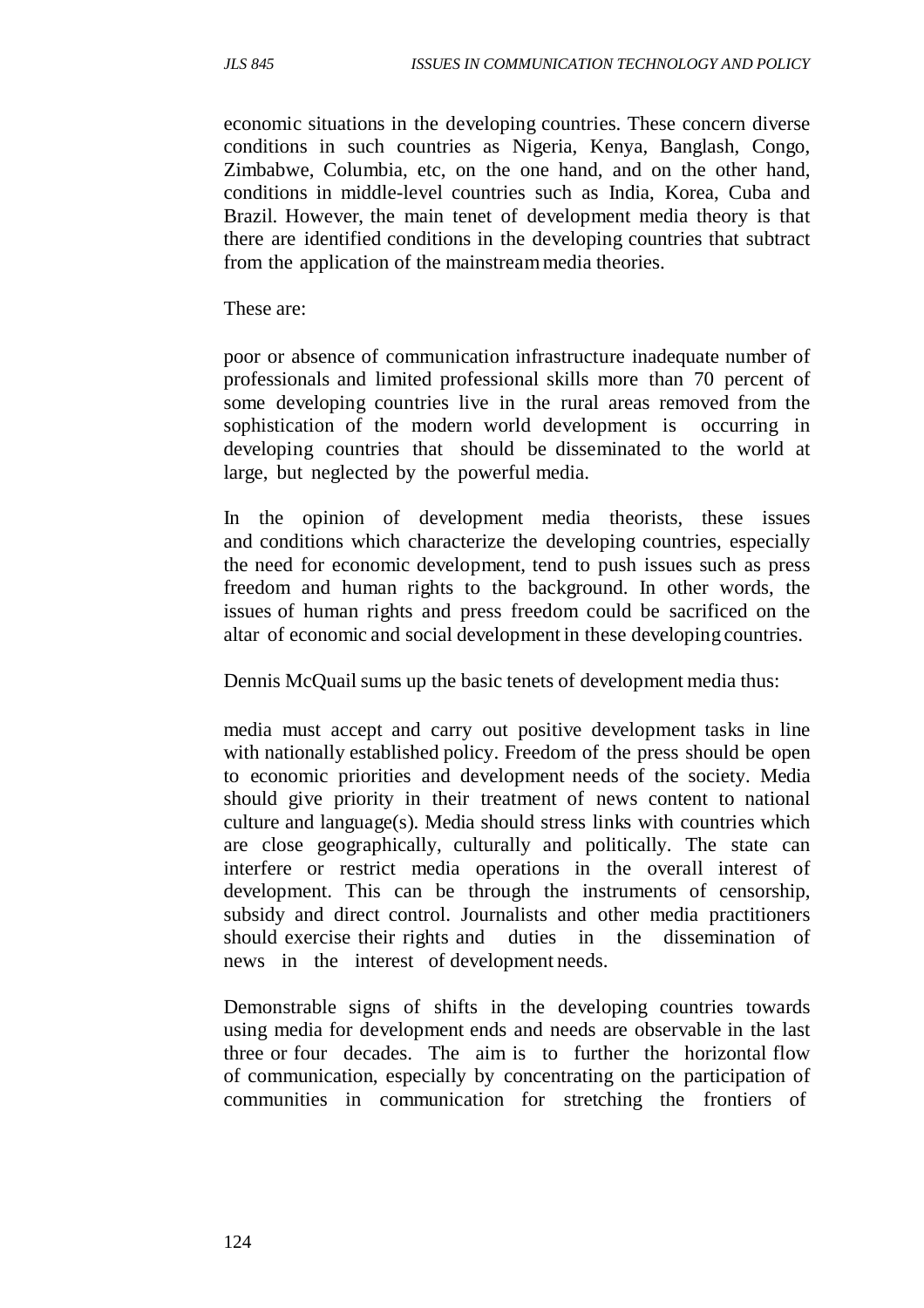development of their societies. The main thrust is to evolve relevant local media such as theatre, music, experimentation, puppet shows and others to meet their development ends, including planting and harvesting, hygienic and sanitation, literacy and local politics and representations. This way, communication becomes an important component of development activities. The UNESCO has recognized the essence and importance of this approach in the effect and expansion of communications, especially in developing countries. Thus, UNESCO gives examples of countries where the initiatives of using local media for development purposes have brought impressive results and success. They include: Tanzania, Senegal, Philippines, India, Botswana, Thailand, Mali among others. However, UNESCO has stressed that the initiative of using media for development ends would be all-inclusive, local media can be used with mass media. But efforts should be made that such media promote self-expression, dialogue, persuasion and discussions in group situations. It is also identified that development media model is relevant to address the challenge of the minorities, disadvantaged groups and communities in the developed countries. Similarly, media are used by communities in developed countries particularly to address issues of pollution, ecological problems, energy crises, unemployment and technological changes.

# **4.0 CONCLUSION**

Development media model has further the debate and approaches to redress the imbalance in communication. Its effectiveness is hinged on media which facilitate self-expression, dialogue and group discussions. Thus, media should be planned, financed and used in specific combinations consciously in line with these communication values to promote development ends or needs.

# **5.0 SUMMARY**

Democratic-participant media theory and development media theory are in many respects linked. They are both relevant to the peculiar situations and conditions in the developing countries. They also provide approaches to redress certain imbalances in communication by attending to development, economic and political needs of hitherto neglected areas of the society.

Both theories ensure that the local media in developing countries are not completely forgotten or pushed into the background. For effect, they should be planned and properly financed and, if need be, combined with the mass media.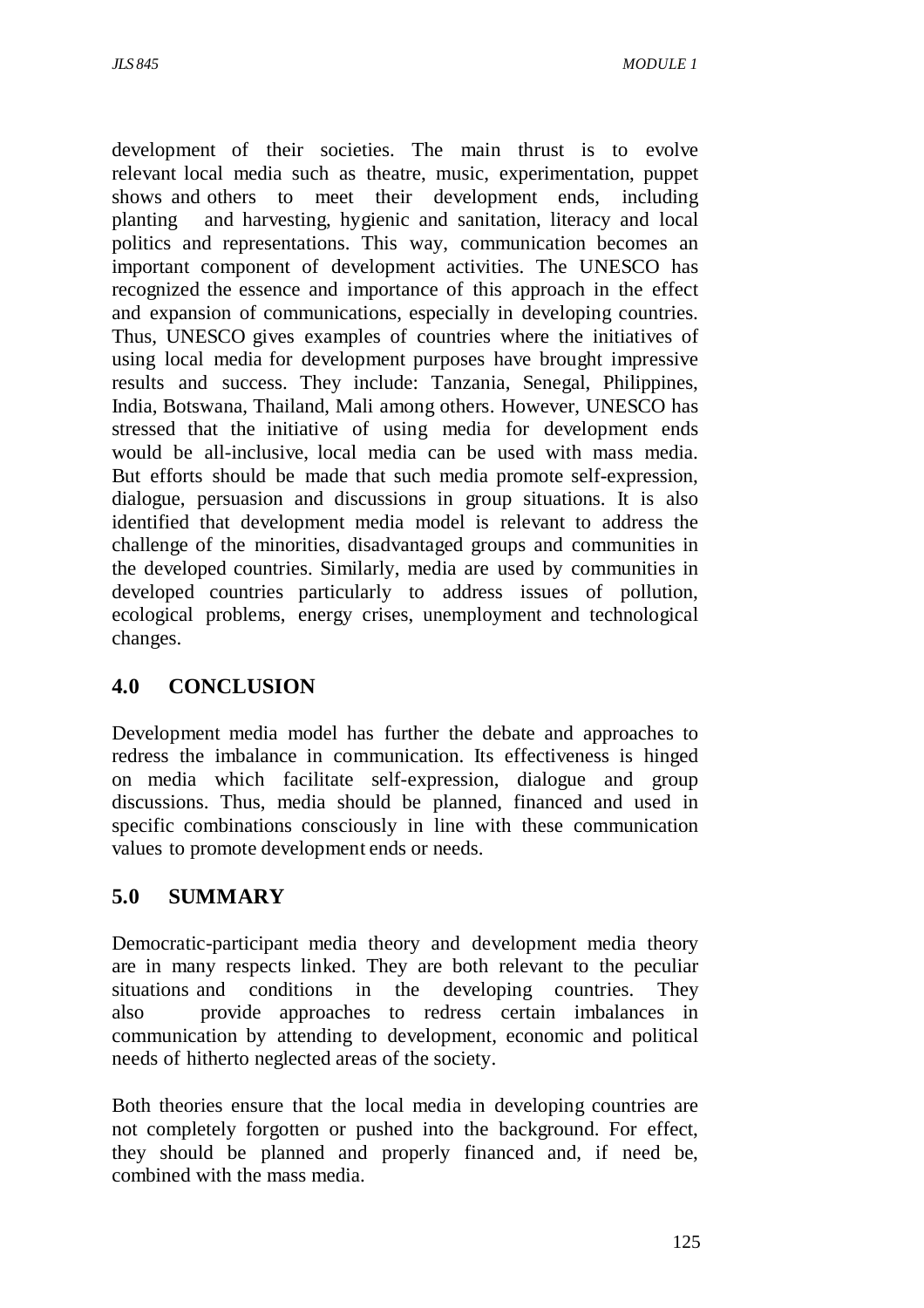### **6.0 TUTOR-MARKED ASSIGNMENT**

Democratic-Participant Media and development media theories are two sides of the same coin. Explain this and how the theories can be used to address the imbalance in communications in societies.

### **7.0 REFERENCES/FURTHER READING**

- Nerone, JC (ed) (1995). *Last Rights:* Revisiting Four Theories of the Press Urbana, IL.
- McQuail Denis (2005). *Mass Communication Theory.* London: Sage Publications Ltd.
- Many Voices, One World (1981). *A UNESCO Report on Global Communication Problems.*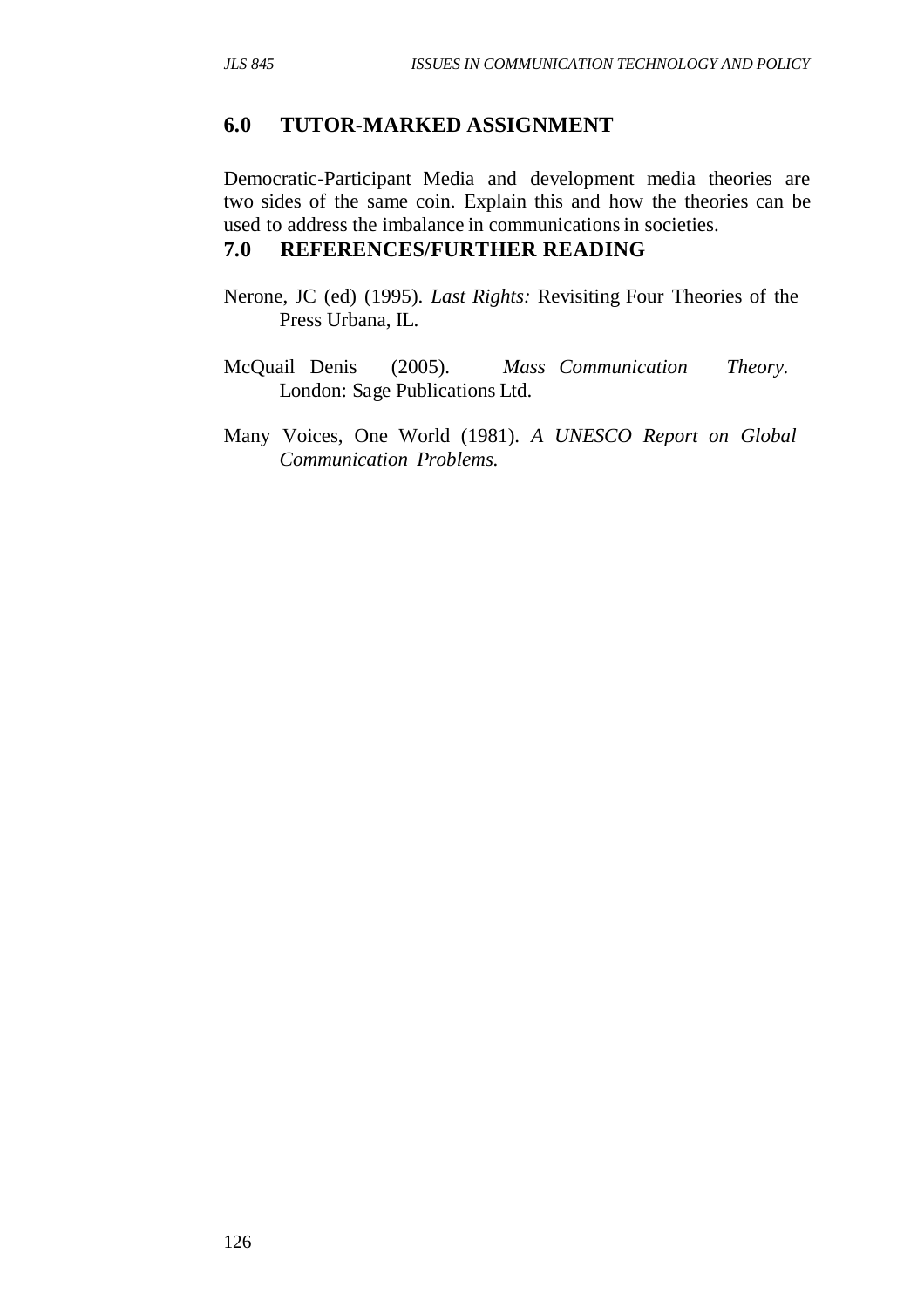# **UNIT 4 DEVELOPMENT JOURNALISM**

### **CONTENTS**

- 1.0 Introduction
- 2.0 Objectives
- 3.0 Main Content
	- 3.1 Development of Journalism Theory
	- 3.2 Types of Development Journalism
- 4.0 Conclusion
- 5.0 Summary
- 6.0 Tutor-Marked Assignment
- 7.0 References/Further Reading

# **1.0 INTRODUCTION**

Development Journalism is one of the ways by the developing countries to redress the gap that exists between them and the developed countries regarding the flow of information and means or channels of communications. Thus, in this unit, we shall explain the development journalism as a media theory which focuses on constructive reporting of conditions and events in developing nations so as to galvanize the people towards development. Two types of development journalism shall be identified and examined: Investigative development journalism and authoritarian-benevolent development journalism.

### **2.0 OBJECTIVES**

At the end of this unit, you should be able to:

- discuss the meaning of development journalism and its contribution to redressing global communication imbalance,
- identify the characteristics of the two types of development journalism.

# **3.0 MAIN CONTENT**

### **3.1 Development Journalism Theory**

The term development journalism, according to communication theorists, cropped up around 1960s. The term encompasses a mode of journalism which reports national and international events in a way that promotes development among the people of a country, a region or a community. It may not be based on the day-to-day news, but it assesses reportage of events on the basis that it promotes the social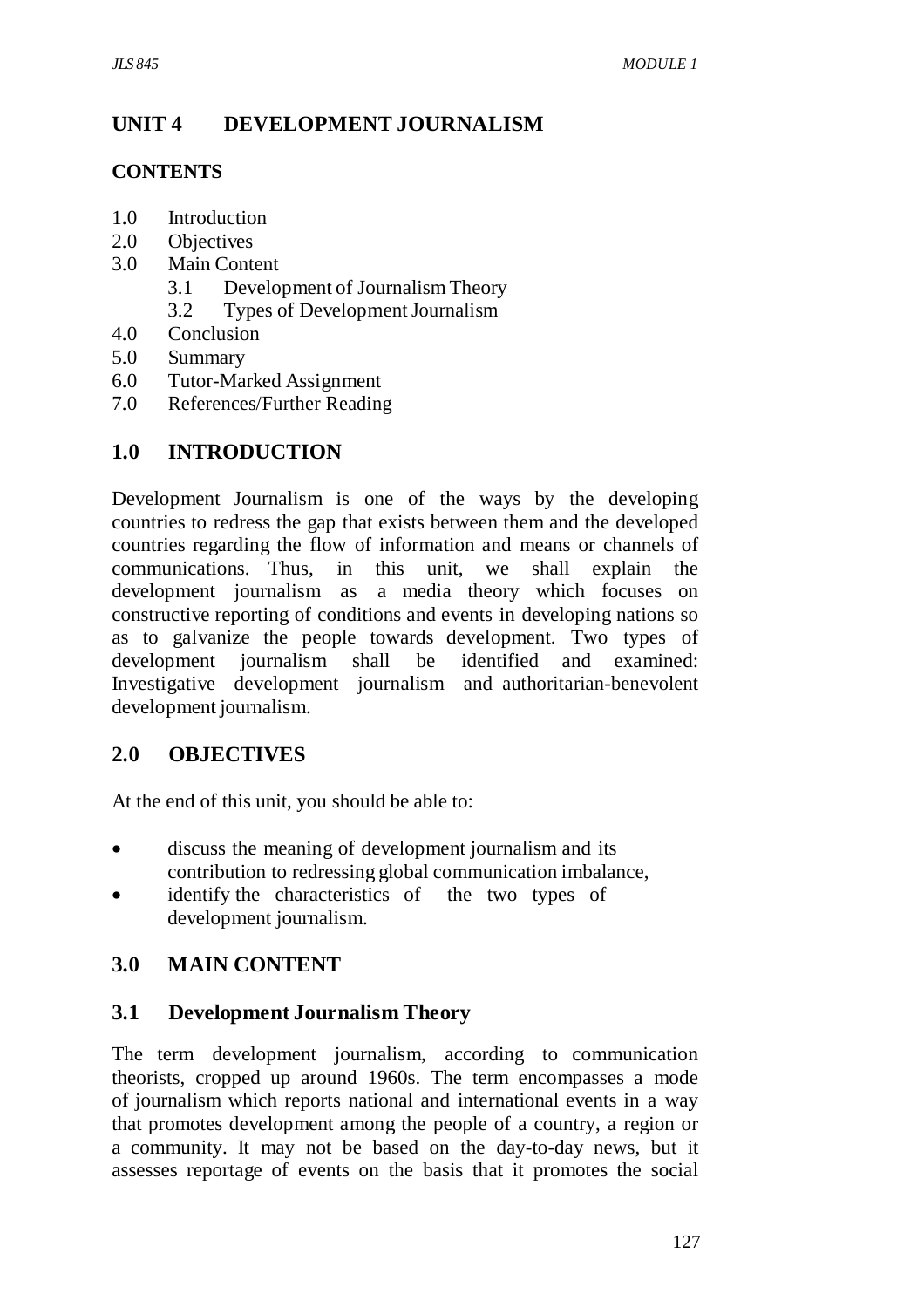progress and overall development of the country.

Development journalism is defined within the social and political worldview of the developing countries. Indeed, the concept is said to have emanated from efforts by scholars from the developing countries who believe that their regions should cut the apron string from the developed countries which they assessed had not worked in their favour. They discovered that western models of communication, including the libertarian and social responsibility models, have failed to appropriately address the peculiar socio-political and economic conditions in the developing countries and regions. The scholars also held that western communication scholarship has not provided programmatic approach and solutions to the communication challenge in the developing countries.

They summarized that, while it is true that the world is witnessing a communication revolution, it is also ironic that the talk of development journalism is germane. This is the case because the means of communication has widened the gap between media and information that concerns the common people. The modern communication and its practitioners tend to be sensitive to the feelings of indigenous populations and vulnerable groups in the society, including women, the physically-challenged, children and the rural populace, in their news gathering, processing and disseminating functions.

It is also held that because the media have focused essentially on the coverage of the legislative, and executive, as well as decision makers, activities that directly impact on the well-being of the people and development of the society are largely neglected by the media. The media have steadily become mouth-pieces of the government and the rich who use them for propaganda and image laundering. Thus, the media, especially in the developing countries neglect news of corruption and crimes, social and moral failures of the legislature and executive, and the rich people.

Development journalism theorists believe that besides the construction of physical structures, growth also encompasses building of institutions such as replacing a feudal system with a democratic system and making the rural people and the poor to participate in decision making. Also social development includes processes that celebrate human dignity, equality and social justice. So, development journalism should help to galvanise the society towards these laudable ends.

It is also the position of development journalism theorists that media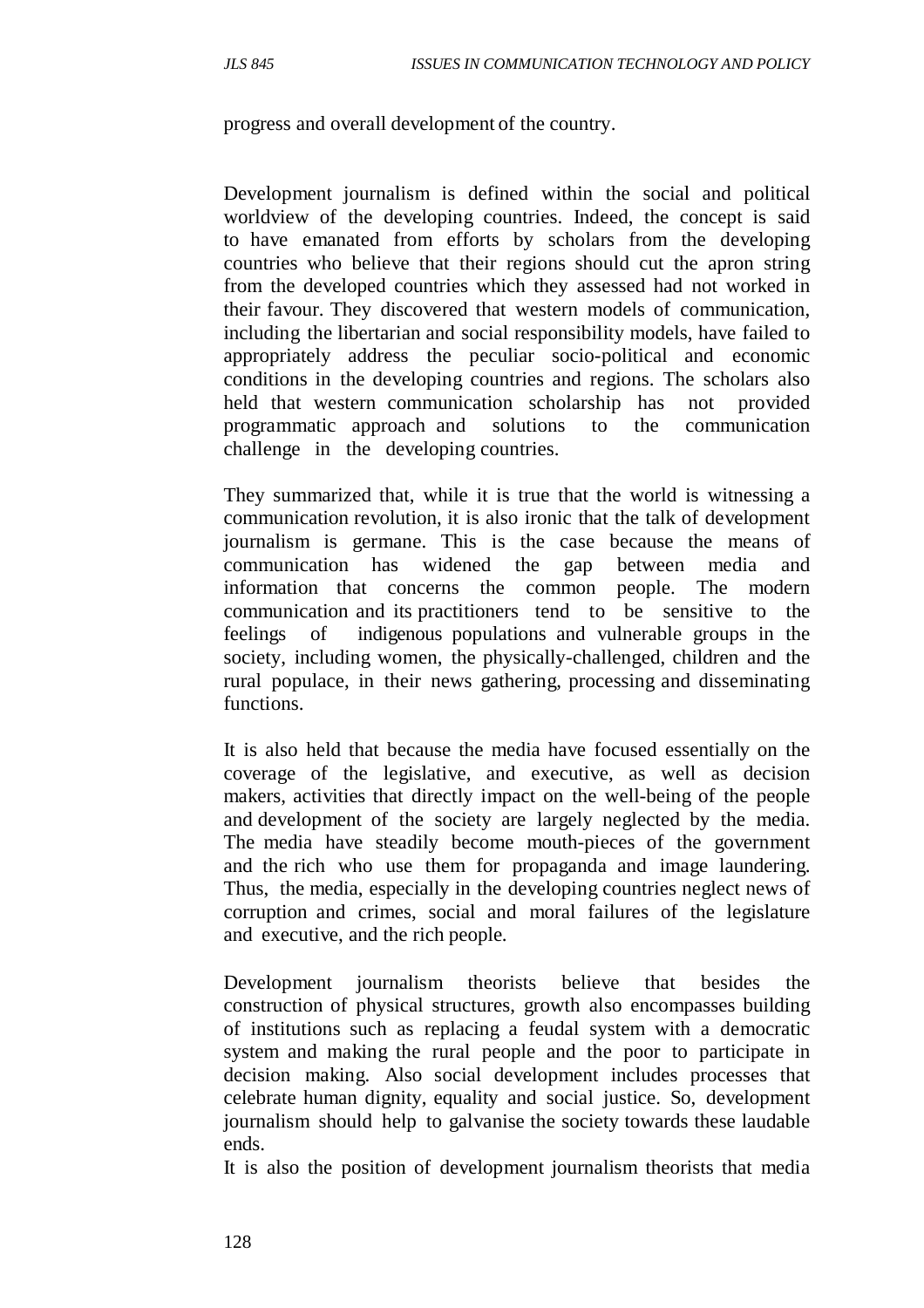should be used for building the democratic structures so as to open the democratic space in the developing countries. On this note, it is held that more people will be brought up to participate in decision making processes. At the end, the legislature and executive will be more accountable to the people and the media will also adequately and more effectively perform their role as a watchdog and the 'Fourth Estate of the Realm.'

In summary, the scholars agreed that the communication processes that involve building social institutions in developing countries, expanding the democratic base, constructively holds the leaders accountable for their actions, activities and development choices, cater to the interests and feelings of the indigenous populations and the vulnerable groups, including women and children, etc can be encapsulated within the ambit of development journalism.

However, the fact that within its areas of application there are varying political leanings and cultural appeals, development journalism has many variants. For example, within the framework of development journalism, there have been attempts to evolve 'Islamic Journalism' to cater to the cultural characteristics of the Arab world; we also have Asian communication and Alternative Journalism – this explains the African approach to the theory of development journalism. We also have an evolving concept of the Nigerian media, which we shall later explain in the next unit as "media pluralism."

Attempts to translate the inherent approaches in development journalism into actual practice are continuing in the developing countries. But some scholars have grouped all these approaches to explain the cultural and racial-oriented journalism within the tenets of McQuail's Development Media Theory which we have discussed earlier. The interface between development journalism and development media theory is underscored by the operative word – "development". Both development journalism and development media theory subscribe to use of media for constructive development purposes and ends. Also, they both explain the conditions within the developing countries and their application in the regions grouped and referred to as same. They are also yet to be properly identified in any particular media institutions, but appeals to their tenets are clearly seen in the developing countries. Both media theories believe that journalists and other media practitioners in the developing countries should perform their duties and exercise their rights for development ends.

### **3.2 Types of Development Journalism**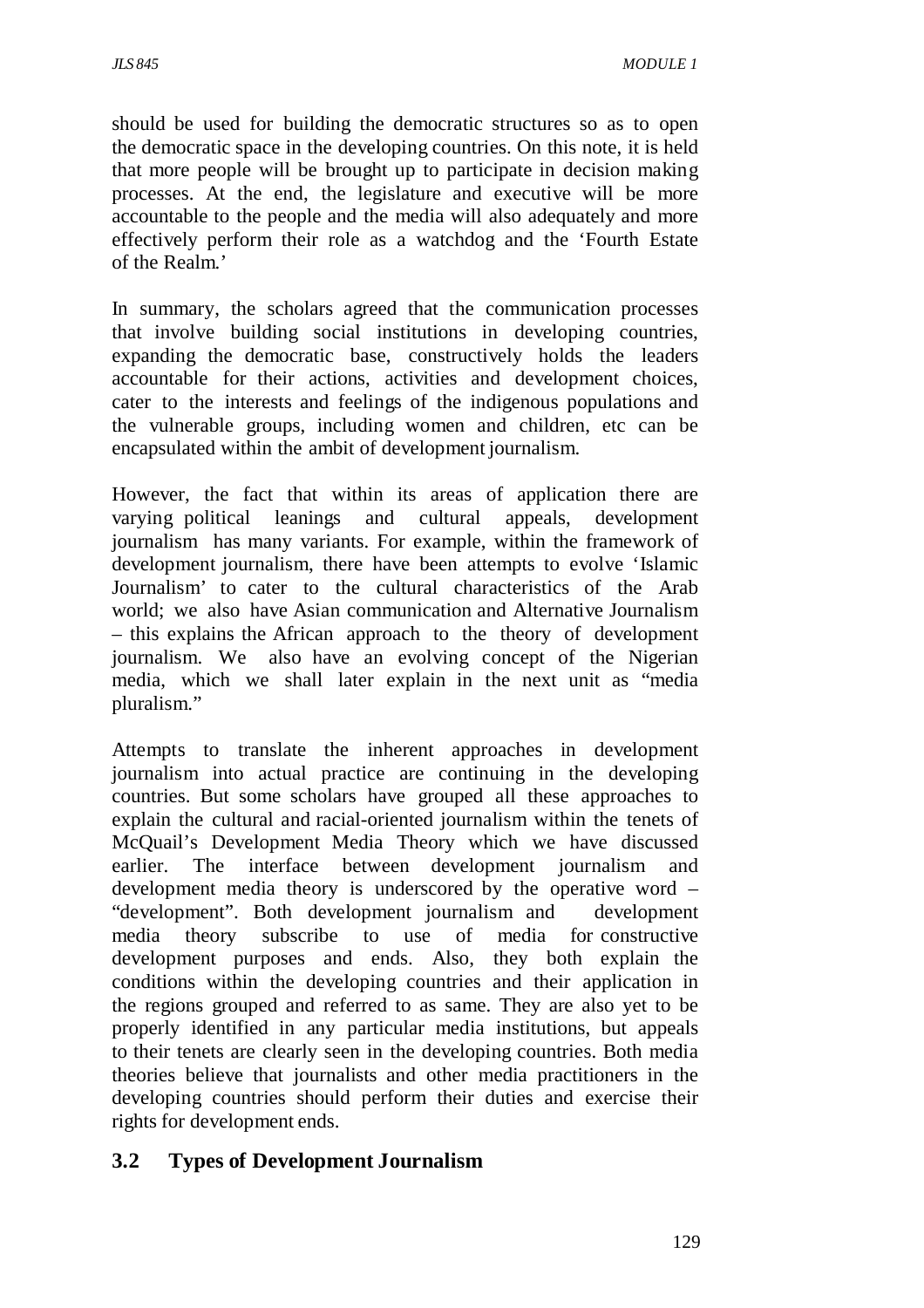Two main types are identified. They are:

#### **a. Investigative Development Journalism**

It focuses on the critical evaluation of development projects and their impact on the people in the developing countries. It also assesses the effectiveness of the built-in control mechanism in the government process and procedures in the developing countries so as to expose financial scams which are rampant in government and official circles.

It also attempts to document conditions in a developing country and explain same to the larger world. It not only criticize governments, but should proffer better and more effective options to achieve overall development goals. It operates on the fact that governance is a cooperative effort among the government, the citizens and the outside world. The idea behind investigative development journalism is similar to investigative reporting, only that it focuses on the peculiar, social, apolitical and economic conditions in the developing countries by assessing government activities in terms of their impact and benefits to greatest number of the citizens.

A defining character of investigative development journalism is reasonable freedom of the press. This condition will guarantee the press to investigate the inner recesses of government and activities of its officials.

#### **b. Authoritarian-Benevolent Journalism**

This can be seen as another extreme as it promotes heavy influence of the government of a developing country in the development of nation and its media activities. It can be said that while the model of development journalism can galvanise development activities of a developing country, in terms of improved infrastructure, empowerment, health and education, it can however restrict information to the people and hinder a journalist from performing his sacred responsibilities to the people.

Indeed, its proponents are said to have held that democracy is a "dysfunctional luxury" in developing countries. They believed that the slow processes to reaching decisions in a democracy are antithetical to governance in developing countries that are indeed in a hurry to develop their poor infrastructure, education, health and empowerment. They insisted that media in developing countries will be promoting the overall interest of the people and the society when they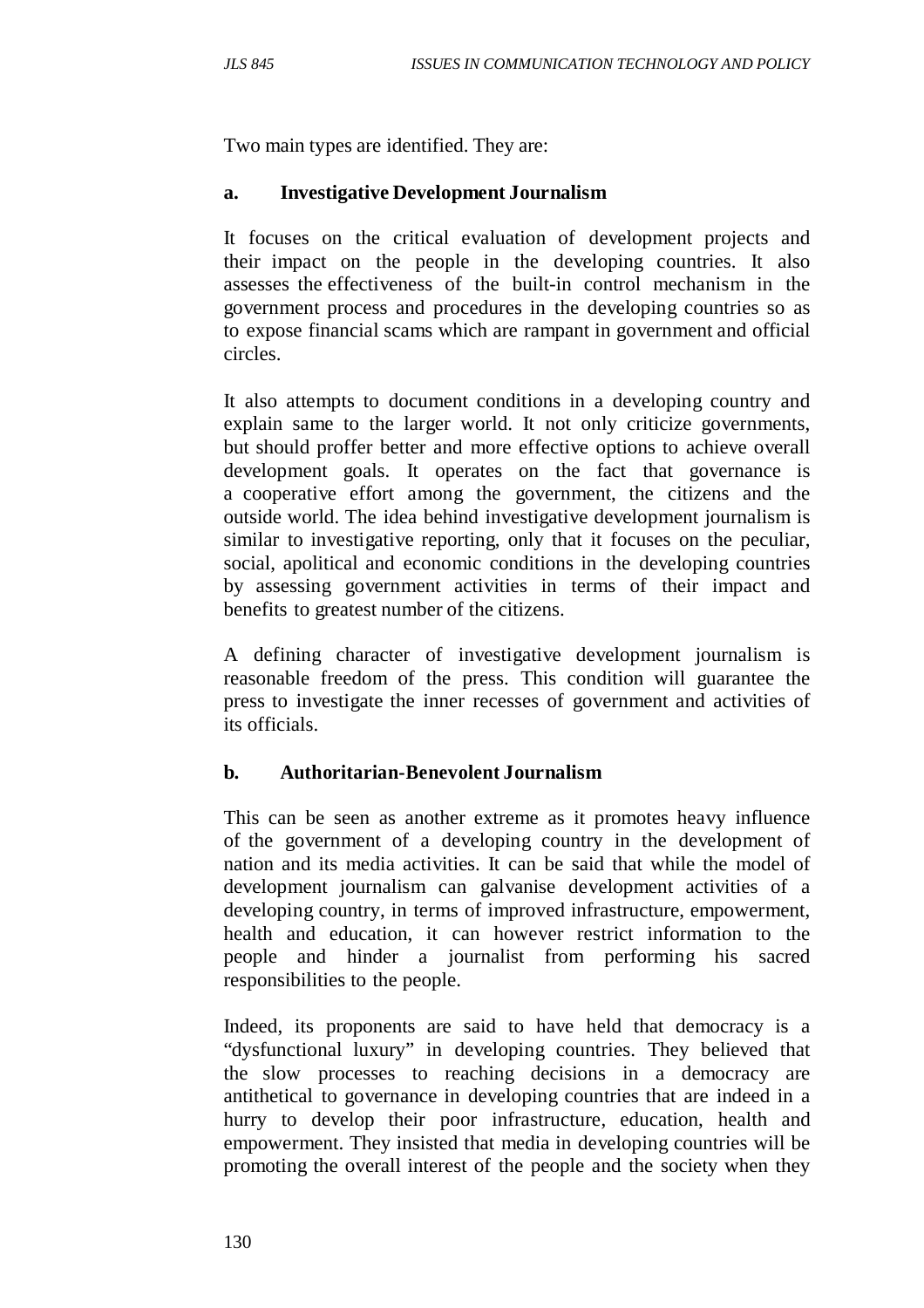selectively handle information, while keeping the public welfare in mind at all times.

Operators of authoritarian-benevolent development journalism can be said to be walking a tight rope. There is no doubt that on the one hand, government participation in media, including ownership in some developing countries is necessary for media development and can help in spread of information in the country. Such government media and communication activities can also help educate the people and enlist their support for development purposes. But government can easily overreach itself and bear its heavy hands on the media and restrict the citizens' freedom of expression. Such a government can make legislations which will, in fact, restrict the rights of the journalists in performing their roles on behalf of the society as was the case during the military rule in Nigeria.

In all, both types of development journalism are present in Nigeria. These are laws and activities of government in Nigeria which restrict freedom of speech and access of the media to information. Also, such activities by the Ministry of Information in dissemination of news and public relating activities are classified as part of authoritarian- benevolent development journalism. Similarly, the pluralism and vibrancy of the Nigerian media which had been demonstrated as during the military era when the media became the unofficial opposition to military dictatorship can be seen as evidence of investigative development journalism. All the activities of Nigerian media in exposing financial scams are part of the processes of investigative development journalism.

# **4.0 CONCLUSION**

Development journalism can be used to promote social justice and also as propaganda tool. As machinery for social justice, development journalism can give voice to the voiceless, keep government on its toes by effectively monitoring its activities and projects. It can also endow the international community with the knowledge of conditions in a developing country. It can also become a tool to deepen the democratic processes. But as a propaganda tool, media become a disservice to the citizens and allow repressive government in a developing country to continue to perpetrate itself in power against the people's will. Freedom of the press is infringed upon and the people are not given the total picture of development in the country.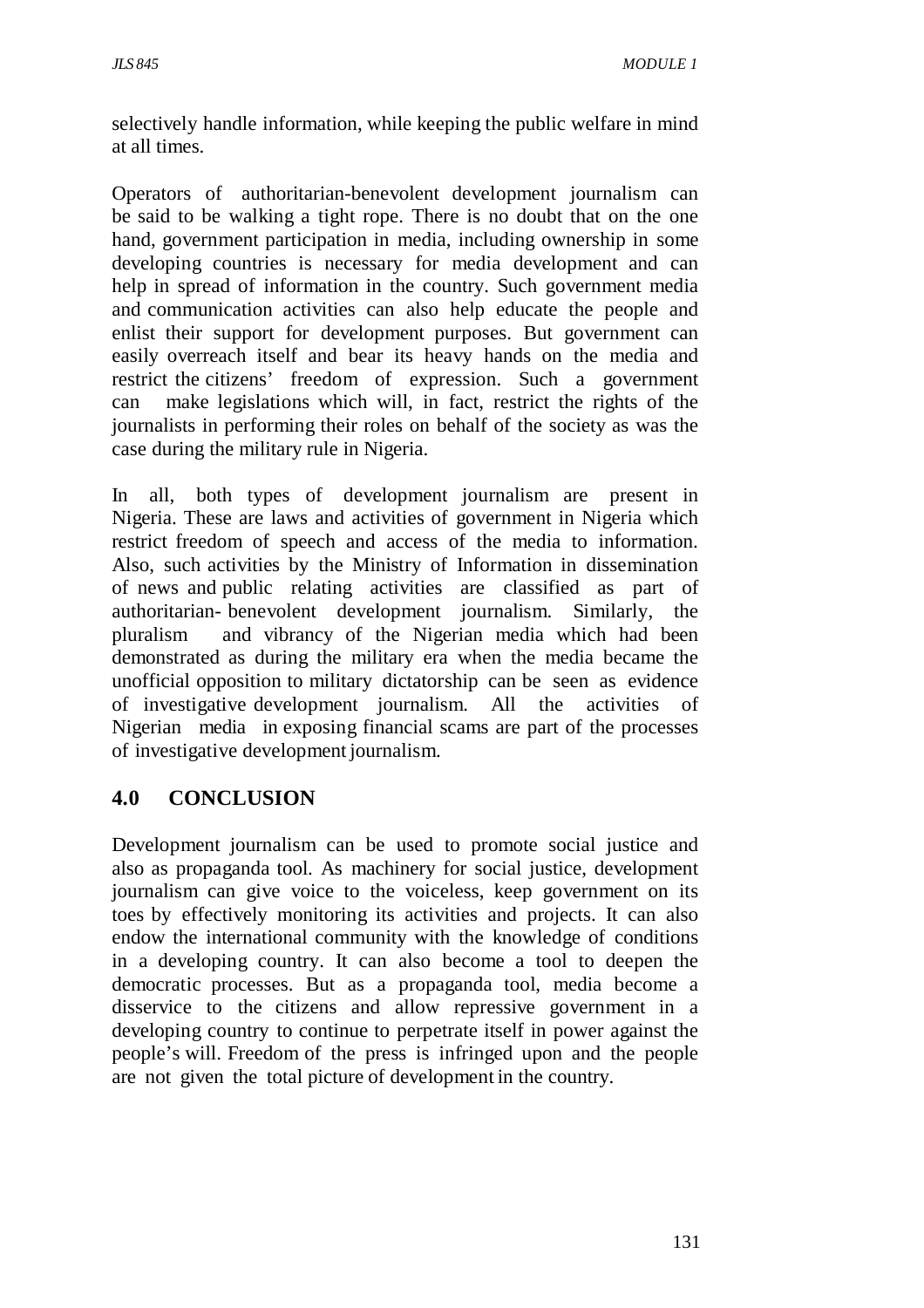# **5.0 SUMMARY**

In this unit, we have discussed development journalism theory as one by theorists, politicians and professional communicators in the developing countries to address their peculiar social circumstances. The theory sees media as essential tools for social, political, cultural and economic development of the society.

Two types of development journalism were identified: investigative and authoritarian-benevolent development journalism. While investigative development journalism is used to monitor development and government activities for the overall benefits and interest of the people, authoritarian-benevolent development journalism is capable of being used for propaganda purposes for the government of the day. This has been one of the areas of disagreement of western scholars and professionals with development journalism as they believe the people can easily be enslaved by a dictatorial ruler.

# **6.0 TUTOR-MARKED ASSIGNMENT**

Explain vividly the theory of development journalism and identify the differences of the two types of the media theory.

# **7.0 REFERENCES/FURTHER READING**

- Ogunsji, M. A (1989). *An Introduction to Print Journalism.* Ikeja: Nelson Publishers
- McQuail Denis (2005). *Mass Communication Theory.* London: Sage Publications Ltd.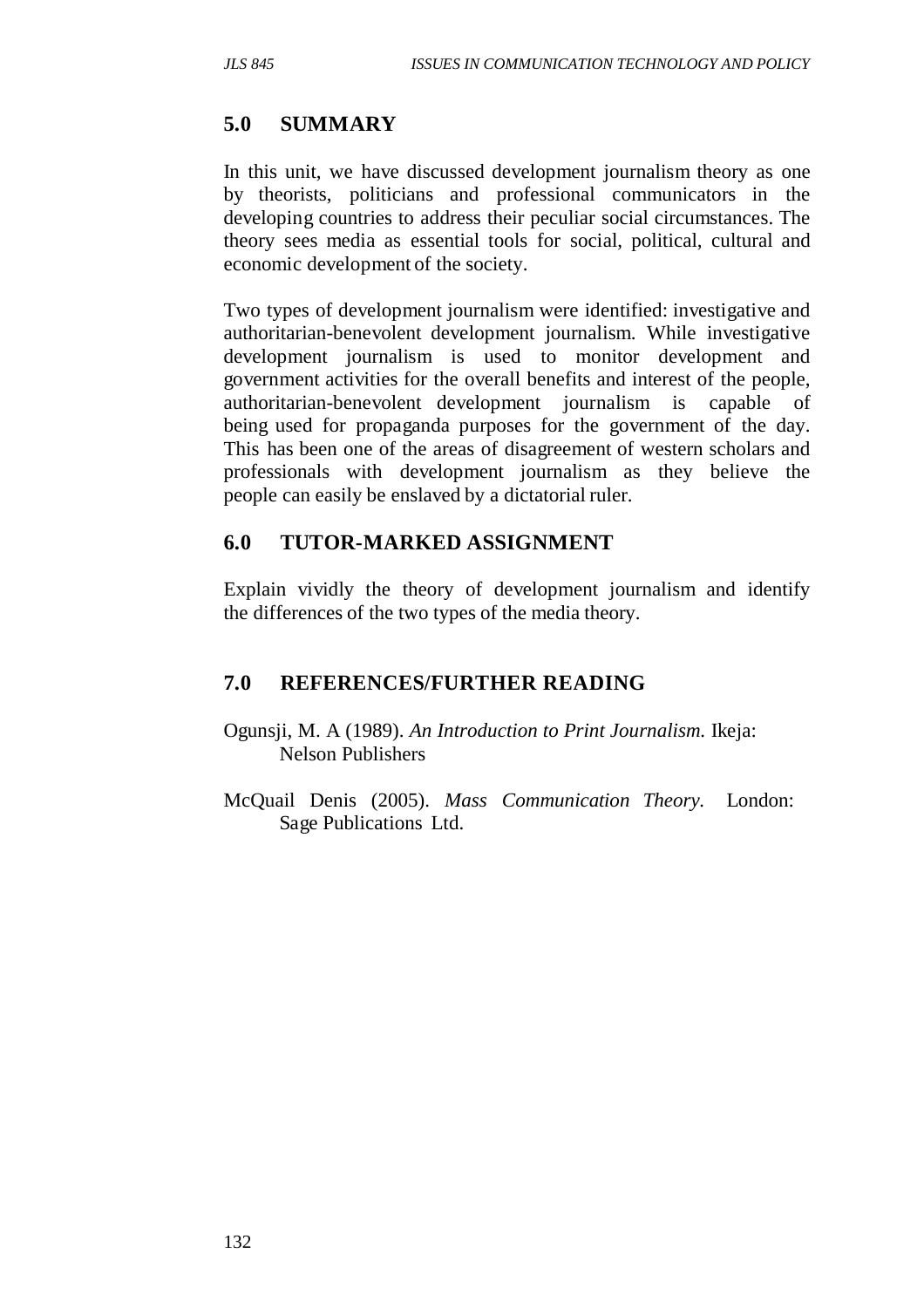# **UNIT 5 CURRENT TRENDS IN COMMUNICATION TECHNOLOGIES AND THE IMBALANCE IN COMMUNICATION FLOW**

### **CONTENTS**

- 1.0 Introduction
- 2.0 Objectives
- 3.0 Main Content
	- 3.1 Mobile/Smart Phone
	- 3.2 Digital Broadcasting
	- 3.3 Web 2.0
	- 3.4 Influence of these technologies on the Communication Imbalance
- 4.0 Conclusion
- 5.0 Summary
- 6.0 Tutor-Marked Assignment
- 7.0 References/Further Reading

### **1.0 INTRODUCTION**

This unit discusses the new trends in communication technologies, their influence and how their contributions or distractions to the attempts to correct the imbalance in the global communication flow. The technologies discussed are the mobile/smart phone, digital television and Web 2.0 (internet) among others. The Web 2.0 is panoply of several technologies and an improvement on Web 1.0. In the past 20 years, the world has experienced revolution in these technologies. This revolution has, in most cases, redefined, remodeled and redefined the way we do things today. With these technologies in place, the imbalance that exists between the developed and developing countries in terms of communication has assumed another dimension.

#### **2.0 OBJECTIVES**

At the end of this unit, you should have achieved the following objectives:

- be familiar with the current trends in communication technologies,
- described how these technologies have influenced our society, and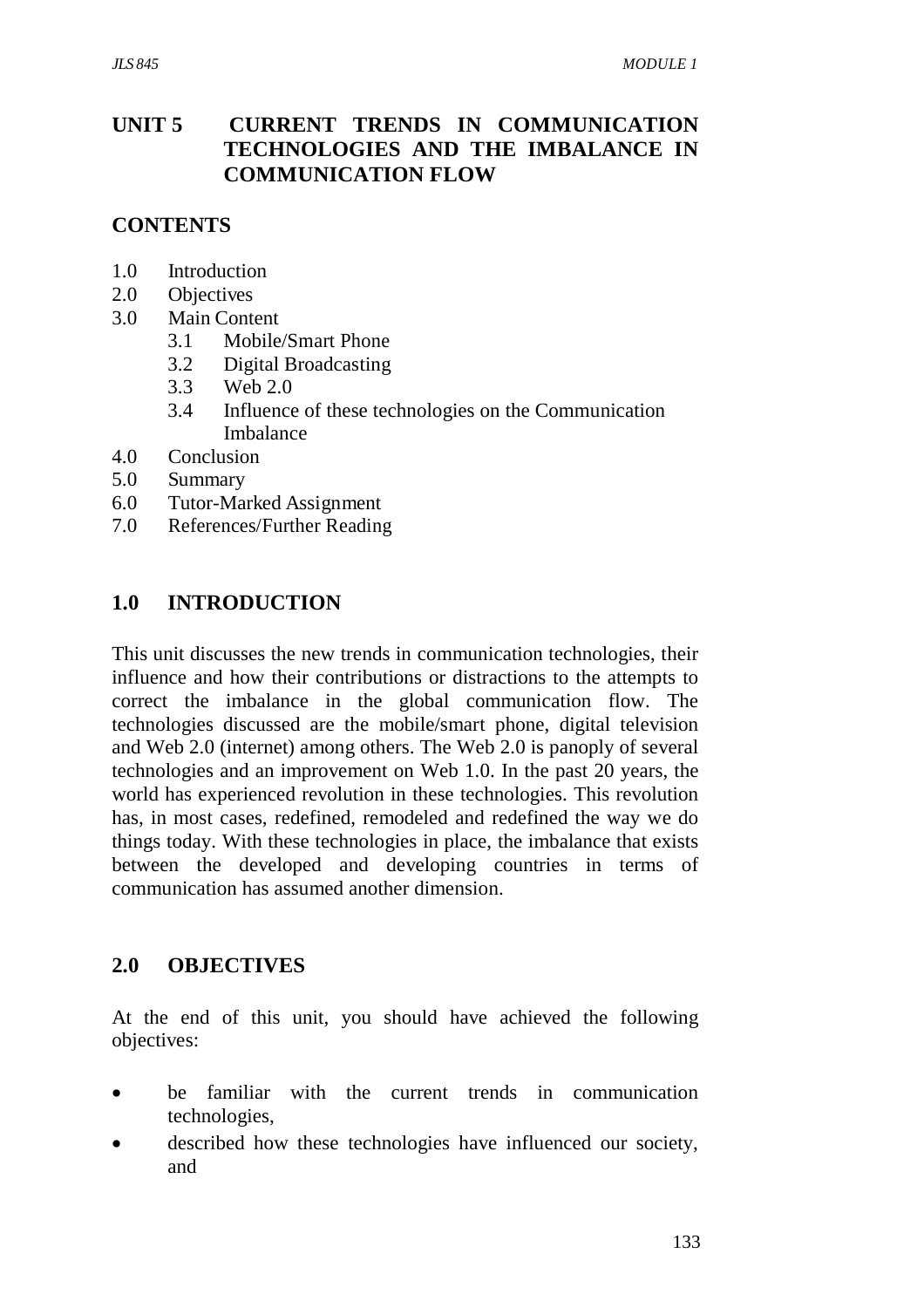• know how they have shaped the imbalances that characterized communication flow between developed and developing countries.

# **3.0 MAIN CONTENT**

## **3.1 Mobile/Smart Phone**

In 1999, the Nigerian government deregulated mobile telecommunication service, thereby attracting private participation and investments. This led to the issuance of the Code Division Multiple Access (CDMA) and the Global system for Mobile Telecommunication (GSM) service providers. The result of the deregulation has been tremendous as Nigeria's telecom lines increased from less than 500,000 lines in 1999 to 150 million some 18 years later. Other service providers, including mobile phone vendors, established their presence in Nigeria and the country became the West African telecommunication hub.

The revolution in communications technologies has elicited the incorporation of computer features and features into modern telephony. The smart phone is indeed a smart demonstration of this revolution. Smart phones combine the functions of a regular phone and that of a computer system. It enables a bimodal communication through the telecommunication network and the Internet. The use of a smart phone is made possible by an operating system which coordinates the liaison between the various software applications and the hardware. Smartphone enables textual, picture, video and real time communication between two people or group of persons. The fact is that the use of phones has transcended voice call and texting (SMS) to include functions of a computer, thereby serving as a multi-task device. Globalization and technological advancement have made it possible that phones have gone beyond the usual calling and texting function. The smartphone was developed in the 1970's but it was the IBM Corporation in the United States that made its use popular in the 1990's.

The Operating system enables the operations of other applications in a smartphone device thereby making it possible for individuals to carry out singular or multiple tasks at a time. There are different brands of operating systems including *Android*, *IOS* and *Windows* amongst others. The Android system is found in most smartphones around the world. A smartphone has features such as full colour screen, embedded camera, radio, mp3 function, texting and calling function, gaming, weather forecast, etc.

Every new model of smartphone released into the market offers new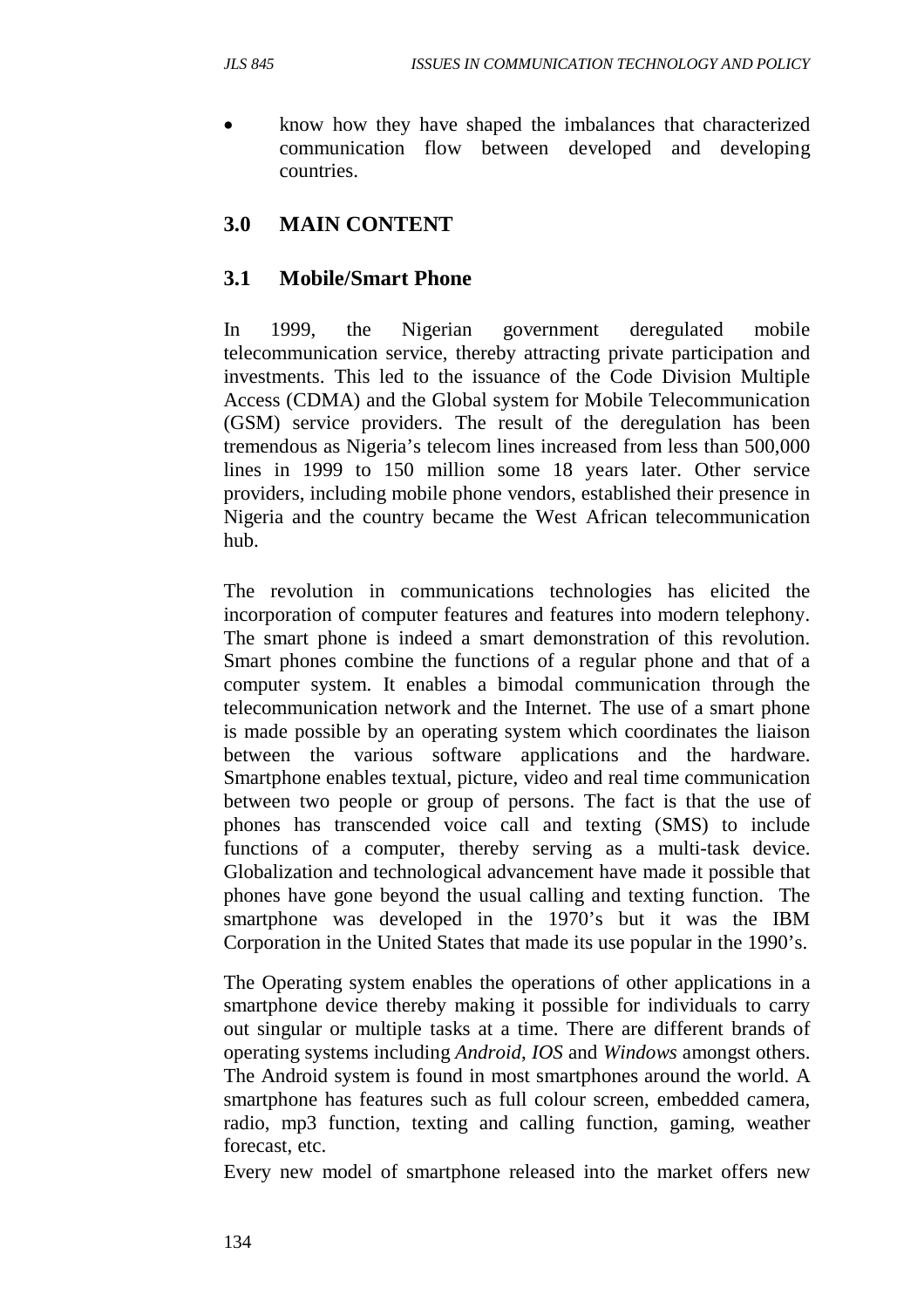features superior to the previous model. Today, there are smartphones whose usage is sensitive to fingerprints, eyes, water and so forth. Data storage on a typical smartphone has transcended the use of memory card to include cloud computing. Cloud computing is the practice of using a network of remote servers hosted on the internet to share, manage, and process data, rather than a local server or a personal computer. In communication, the invention of the smartphone has aided citizen journalism. With internet facility, individuals broadcast real time event and happenings on the go. Through social networking platforms such as blogs, *Twitter*, *Facebook*, etc. people share information with other members of the public.

According to the Nigerian Communications Commission, there are over 150 million mobile telephone users in Nigeria as of 2017 and no less than one quarter of this number uses the smartphone to make calls and do other things.

# **3.2 Digital Broadcasting**

Digital broadcasting is the latest in broadcast technology that compresses and digitizes analogue signals. The technology enables more transmission capacity in a typical spectrum and requires less number of transmitters when compared to analogue. This description includes such broadcasting systems as digital TV and digital radio broadcasting, two-way digital radio standards, short-range communication (digital cordless phones) and wireless computer networks. Digital broadcasting is regarded as a revolution that will transform broadcasting for ever an change the scope of how things are done. In 2006, the International Telecommunications Union (ITU) set a June 2015 deadline for a complete switchover to digital broadcasting for Ultra High Frequencies (UHF) and 2020 for Very High Frequencies (VHF). The Nigerian government through the Nigerian Broadcasting Commission (NBC) set 2012 as the deadline for Nigeria, a feat that could not be achieved until June 2016 when a pre-test was carried out in Jos, Nigeria.

#### *Advantages of Digital Broadcasting*

The word "broad" in broadcasting becomes emphatic with regard to the advantages of digital broadcasting. The technology opens up a world of possibilities with the availability of huge and stronger spectrums for both radio and TV broadcasting. The implication of this is that signals become very strong, resulting in sharper images on TV and better quality audio output. Baran (2010, p.227) notes that digital broadcasting reduces the sizes of signals which means more information can be carried over phone wires as well as stored. Television working as data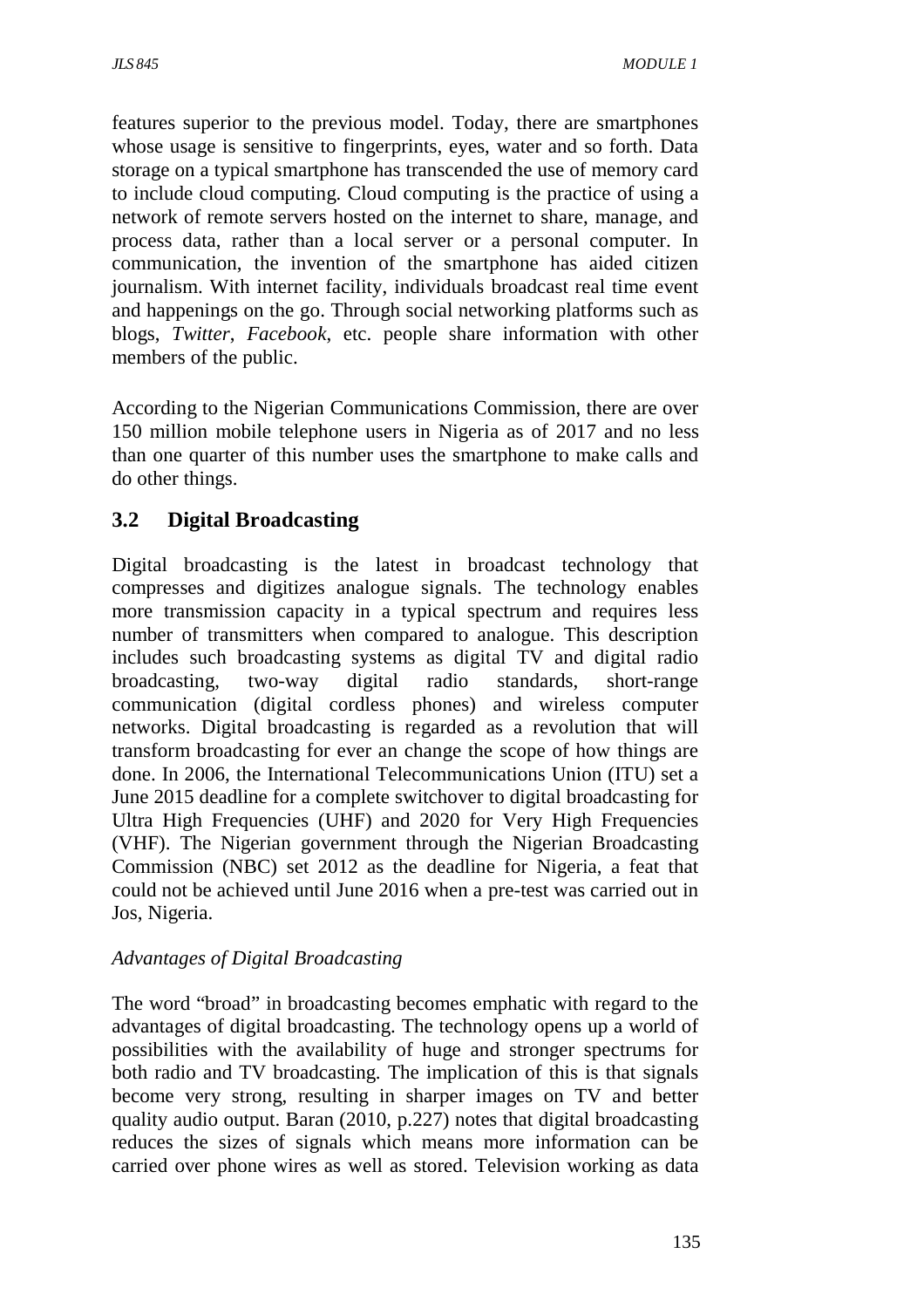would be able to perform the tasks of a computer and mobile telephony with access to the internet to rub it in. This technology completely eliminates the 'noise' associated with the analogue system as the catalogue value of the media becomes more visible. Nigeria's terrestrial broadcasting system when fully operational will become the world's biggest, connecting well over 20 million, thereby surpassing that of the United Kingdom's 10 million.

This technology is particularly interesting because the equipment deployed have the capacity for simultaneous broadcasts of different programmes, thereby leaving the viewers or the listeners with several choices. Those same services available on the Internet such as shopping, games, banking, Web. 2.0 and the like will be available for the viewers as well. Digital broadcasting offers multiplatform interactive features as subscribers can also link up with programme presenters via video, chat, voice and text.

### **3.3 Web 2.0**

Internet technology is one of the most rapid in history. The popularity started in the 1990's with Web 1.0 on sites that allow people to passively receive information without contributing/participating on such platforms. This made it impossible for readers' views and opinions to be heard as it was basically the content creators' world. The need to include and involve the audience in communication via the web led to the creation of new version known as web 2.0 or second generation of web. Boyd and Ellison (2007) posit that web 2.0 is a read and write tool which allows for more social and intellectual participation from the audience. Unlike web 1.0, web 2.0 allows the readers to contribute, make comments, give feedback and create content on social networking sites. Voice, messaging, web browsing, social networking and the rapid development of software application are the hallmarks of Web 2.0. According to World Bank (2012), the deployment of the Web 2.0 in mobile devices has led to improvements in several sub sectors including agriculture, health, financial inclusion and education.

Thomson (2008:) avers that "Web 2.0 is the term used to describe a variety of web sites and applications that allow anyone to create and share online information or material they have created." Web 2.0 allows for creating and sharing of contents with other users all over the world as long as they have internet access The key elements or features of Web 2.0 that makes it unique from Web 1.0 are participation, collaboration and community. Web 2.0 allows individuals to communicate via the web, creating content, interact, share, participate, and collaborate in a way that wasn't possible before. With social networking sites like Facebook, Twitter, Myspace, Instagram, blogs,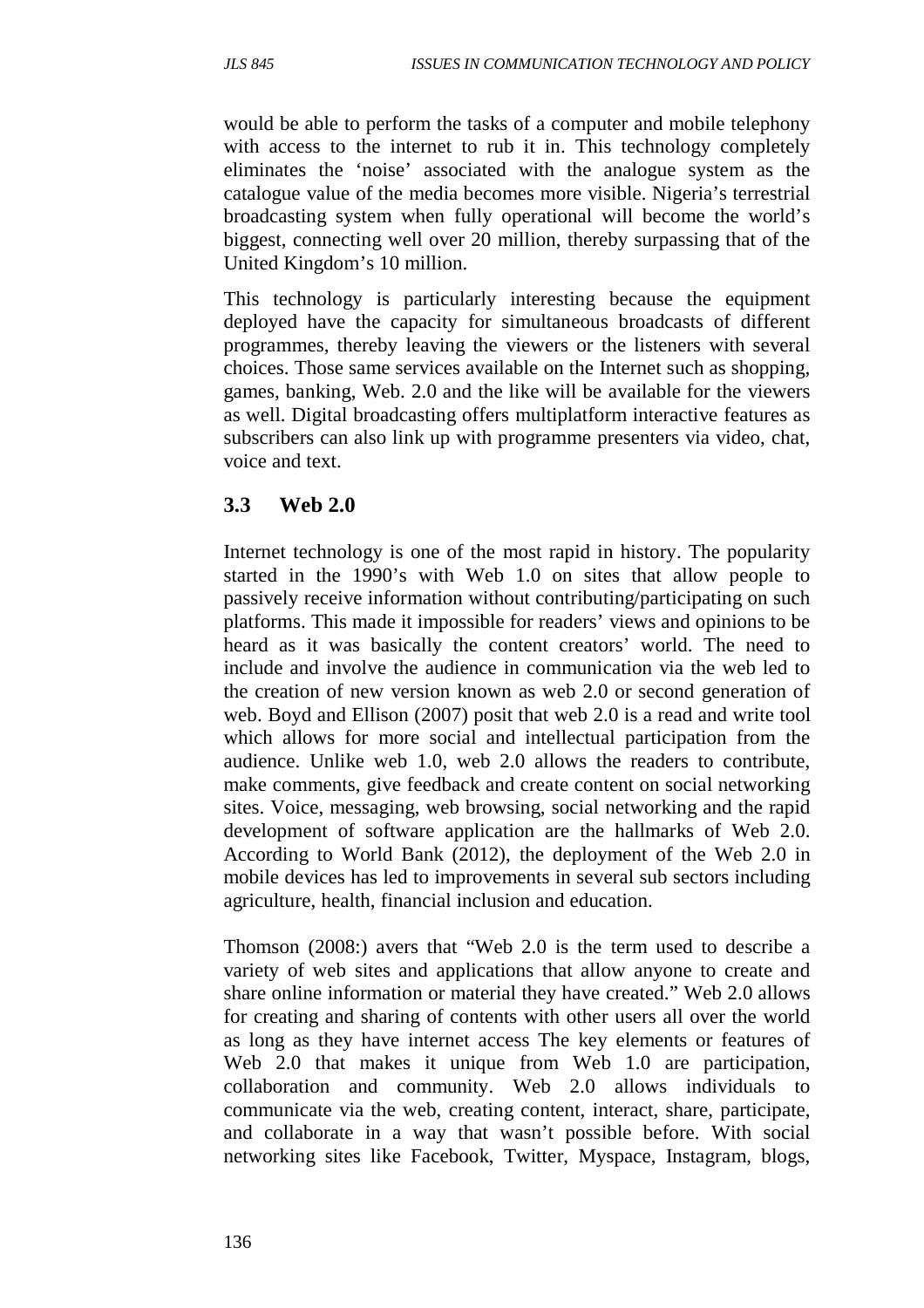etc. using web 2.0, these key elements are even made easier and possible.

Web 2.0 also known as the second generation of web was popularized at a conference in 2004. Web 2.0 is a World Wide Web technology that allows sharing of information, interaction and participation, building online communities, market place for buyers and sellers, collaboration and team work among virtual audience. Thomson (2008:1) explains that "Web 2.0 differs from other types of websites as it does not require any web design or publishing skills to participate, making it easy for people to create and publish or communicate their work to the world." Using web 2.0, content creators and readers can create and publish information without the need of a desktop publisher (O'Reilly, 2005). As of 2006, there were over one billion global users of web 2.0 applications.

### **3.4 Influence of these technologies on the Communication Imbalance**

The mobile telephone as indexed by the smart phone has altered the way we communicate within a country and with people in countries around the world. The smartphone is a smart example of the emancipation perspective of the alternative communication model. The emancipation view partly emphasizes that one can use communication technology gadgets and devices to get liberated from the one-way flow of communication which is dominated by uppercrust individuals, organizations and countries to the detriment and neglect of most of developing countries. For instance if the BBC radio or television or even Radio Nigeria or the Nigerian Television Authority (NTA) refuses to cover your street and report it in the news, you could put your recording gadgets to use and replicate BBC's reportorial responsibility and relay the content to your audience. Of course, such an endeavour will require you to undergo some training. According to the alternative communication enthusiasts, going this way promotes participation, cultural autonomy, self-help and frees one from the umbalanced global communication flow. It also shifts the power centres of communication from these big organizations and encourage interaction at the local, grassroots level.

The smartphone is a device that is loaded with the alternative communication potential. It has led to the emergence of citizen journalism practice in which individuals play active and dynamic role in the collection and dissemination of information which had hitherto not been possible. Training of "practitioners" is limited and analysis of news is often unprofessional but it is on record that due to the availability of this technology, citizen reporters are at vantage position to break the news faster than the traditional media. It covers substantially the gap left by the "big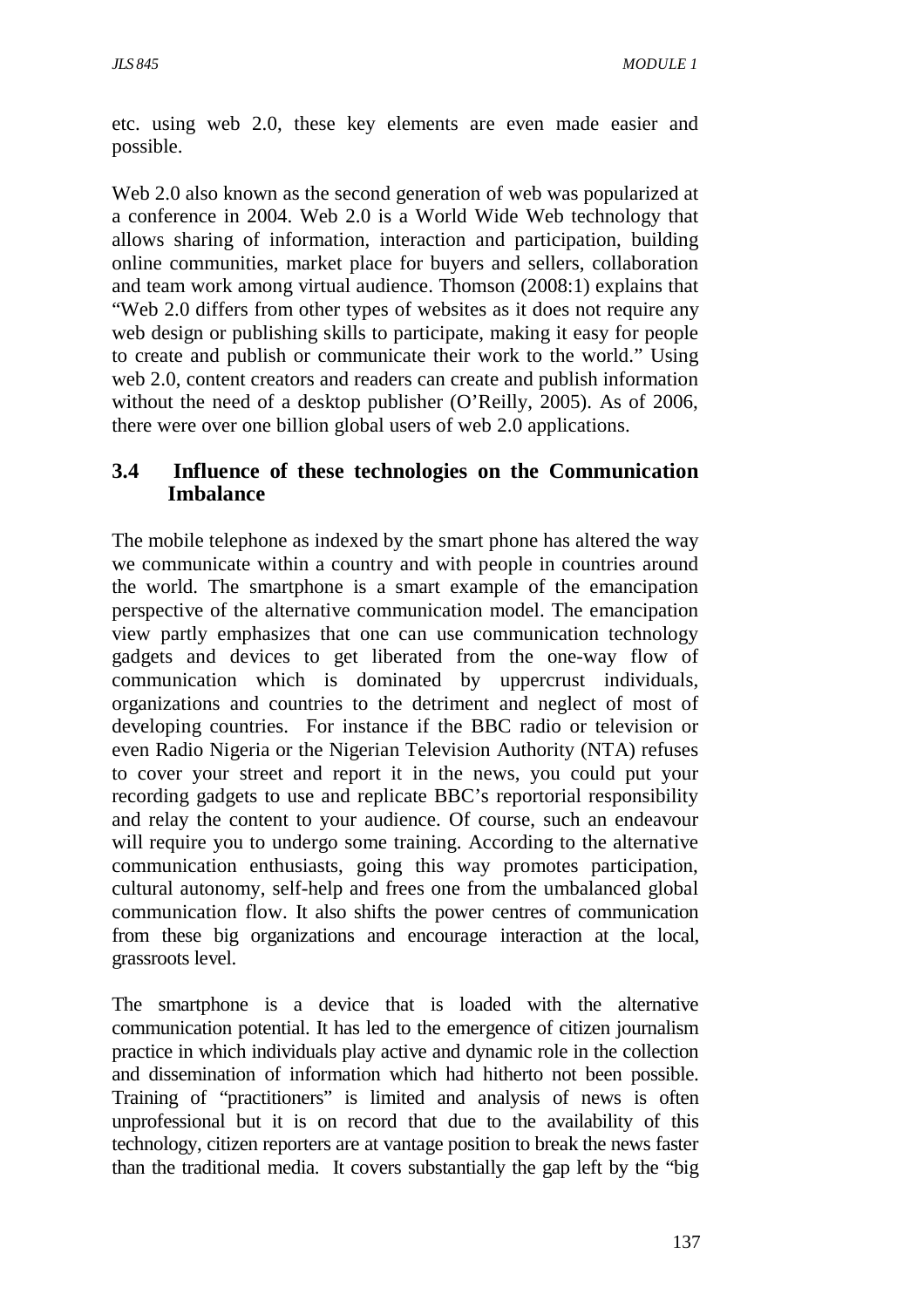media" which is noted for its one way flow. The medium used by citizen journalists mostly has always been the internet. Many refer to this as online journalism of the amateurish genre.

While the smarphone has greatly enhanced the democratization of communication, some observers think that citizen journalism behaviour is inimical in some respects. First is that the advantage of the smartphone as a communication leveler is counterbalanced by the lack of objectivity that characterized their "news" and "reports." Ethical principles are always a big issue in citizen journalism and many observers have said that it is insane to ever expect that a typical report will consider all sides to a story before it is published. Other principles of accountability, fairness and the like also face the same issues.

With the Web 2.0, the matter becomes critical. The New media technologies, such as social networking and media-sharing websites and the increasing use of smartphones, have made the contents of citizen journalists more accessible to people the world over. Contents from untrained persons have resulted in the emergence of incidents that have shaped the world in the recent times. The Arab Spring, Occupy Lagos, Occupy Wall Street, Euromaidan, Ukranian Civil War and others are events that have led to the socio-economic and political restructuring in the world.

The use of the smartphone has led to the transmission of local content in the direction of the communication overlords, leading to a substantial reduction in the imbalance. Nigeria has been at a vantage position when compared to other countries of the developing world. Nigeria's movie industry – *Nollywood* – has succeeded in producing content of immense magnitude which is transmitted to the whole world. The industry is rated biggest only after India's industry – The *Bollywood* – especially in terms of the sheer number of movies produced.

The story does not end there, though. Web 2.0 and the use of smartphone have some downside to them. The issue of unverified news is part of this downside. Several self-style bloggers and online journalists who know next to nothing about the ethics of the profession are having a field day, and control either by government or professional associations is almost completely impossible. The advent of online journalism has brought about irresponsible journalism where persons believe they can write anything and get away with it. The emergence of web 2.0 as a media outlet has helped in the promotion of hate speeches many of which are during elections. Just as in the era of the nationalists, online journalism is now used as a tool in the hands of those who feel the need to propagate their political interests. Besides these, rising costs, restricted access to broadband, electricity shortage and so forth are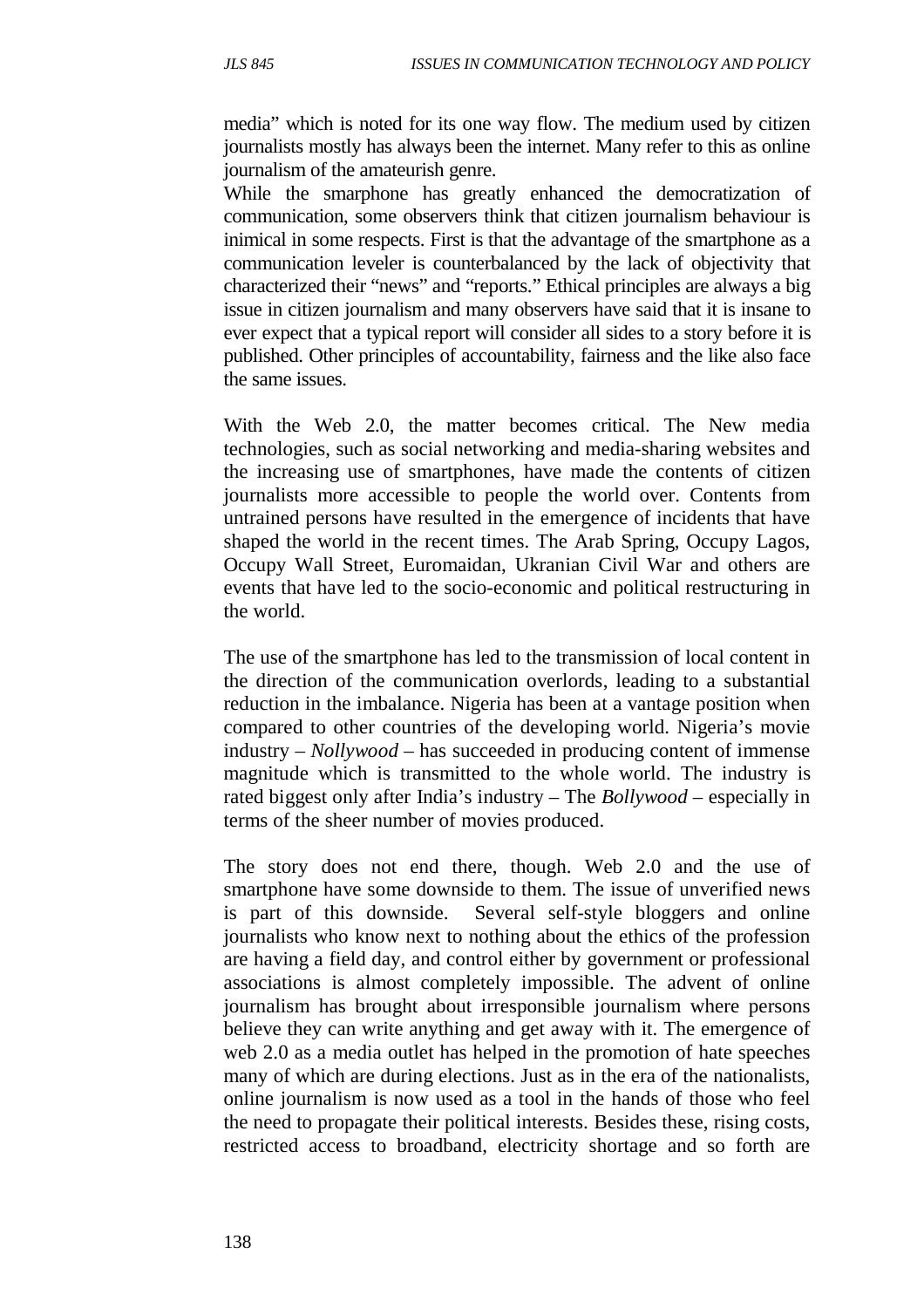problems that still face users of the Web 2.0 technology especially on mobile applications.

Developing countries still face several challenges with regard to digital broadcasting thereby making it very challenging to reduce the imbalance in communication flow. A pretest was no doubt carried out in Jos in the April of 2016, but that remained just a test. The fact is that digital broadcasting has not really taken off. According to Ihechu and Uchae (2012), financial and technical challenges abound, which make the switch over difficult. The technical challenges are in two ways – broadcasters and broadcast audience. The broadcasters are faced with the reality of expensive, new and sophisticated equipment which require significant amount of training while the audience or the end user must have a good idea of the content of the manual before they can begin to use the product. Besides the manpower and knowledge-gap issues, developing countries still grapple with the problem of inadequate electricity supply. For the digital broadcasting subsector to fully tackle the imbalance in communication, these challenges should be looked into. Furthermore, governments in developing countries should know that they must develop their industrial base where the fabrication of the relevant technological equipment can be carried out.

# **4.0 CONCLUSION**

Digital broadcasting, mobile telephony and web 2.0 are increasing popular in Nigeria and several other developing countries. According to the *The Guardian* (Lagos), in its online edition of January 11, 2017, Nigeria is home to 92 million Internet subscribers and has 109 per cent *teledensity* mark. Out of the 92 million, Lagos State ranks highest with nearly 13 million while Yobe ranks lowest with some 700,000 subscribers. The bulk of internet subscribers, about 35 per cent, are concentrated in the Southwest of the country while the remaining five geopolitical zones share the remaining 65 per cent. The advancement in these communication technologies has transformed nearly all aspects of life in Nigeria. More importantly, they have helped significantly in reducing the imbalance that characterized the global communication flow. However, the bulk of the equipment needed is imported, which implies that the imbalance is still outstanding. The recommendation is that governments in the development should endeavour to create the needed industrial base to manufacture this equipment. If this can be done, the expectation is that the imbalance will be a thing of the past.

### **5.0 SUMMARY**

This unit discussed current trends in communication technologies zeroing on three that are immensely popular in Nigeria namely Mobile/Smartphone, Digital Broadcasting and Web 2.0. These technologies have impacted on Nigeria and other developing countries